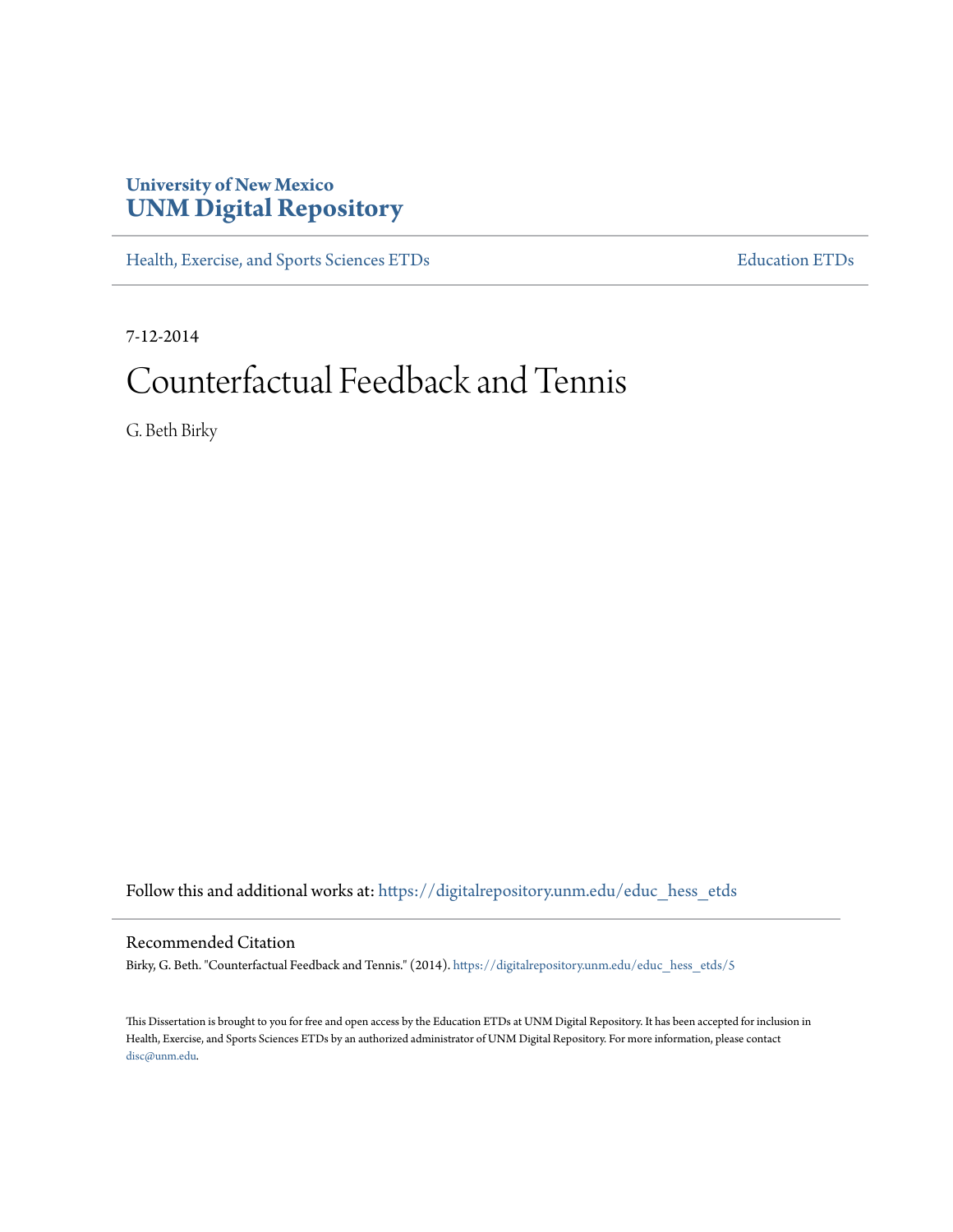G. Beth Birky

 *Candidate*

 Health, Exercise and Sports Sciences *Department*

This dissertation is approved, and it is acceptable in quality and form for publication:

*Approved by the Dissertation Committee:*

Gloria Napper-Owen, Ed.D. , Chairperson

Glenn Hushman, Ph.D.

John Barnes, Ph.D.

Cathy Tingstrom, Ph.D.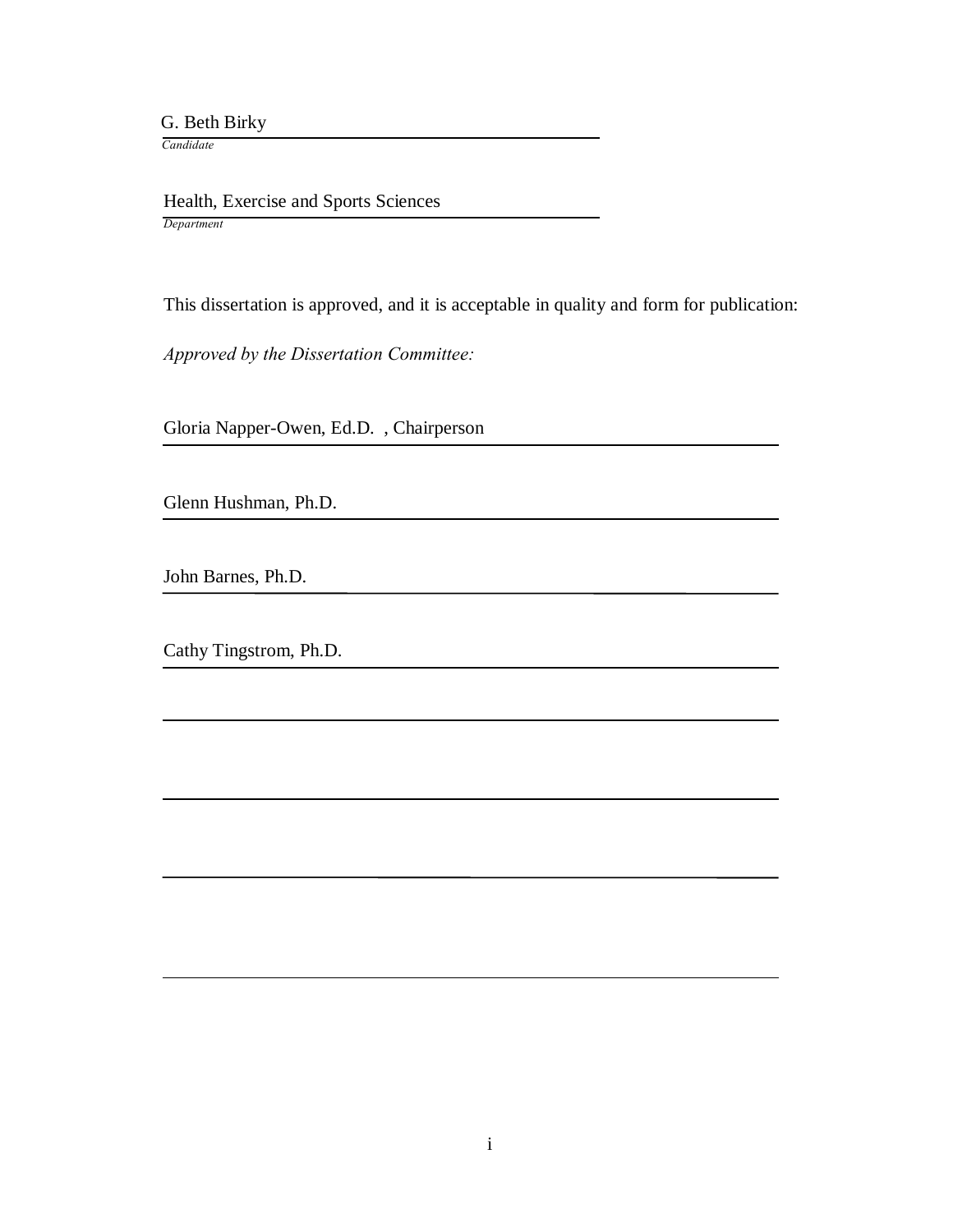# **COUNTERFACTUAL FEEDBACK AND TENNIS**

**by**

# **G. BETH BIRKY**

B.S. Physical Education, Eastern Mennonite University, 1989 M.S., Physical Education, Florida State University, 1996

## DISSERTATION

Submitted in Partial Fulfillment of the Requirements for the Degree of

**Doctor of Philosophy Physical Education, Sports and Exercise Science**

> The University of New Mexico Albuquerque, New Mexico

# **May, 2014**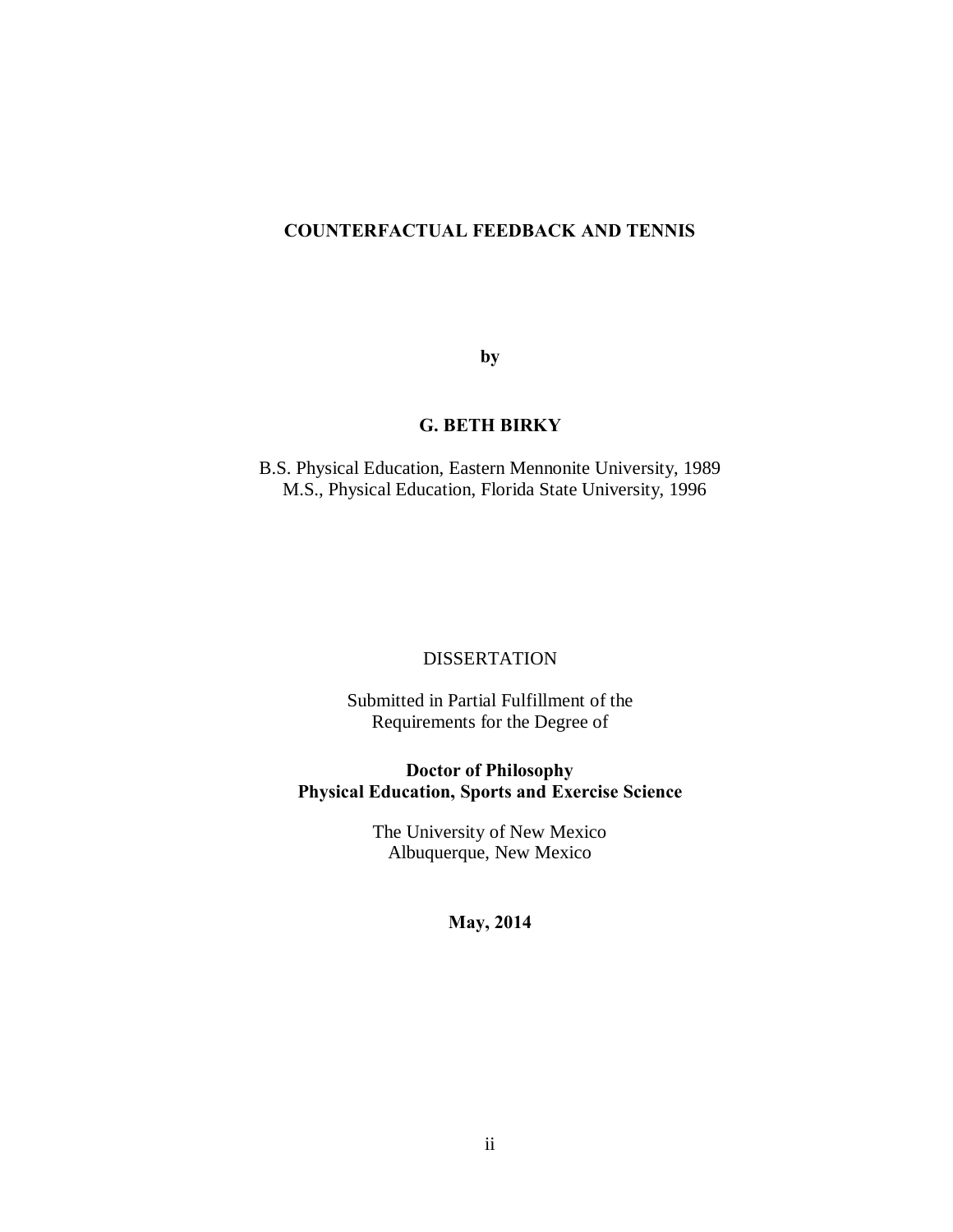**©G. Beth Birky, All rights reserved.**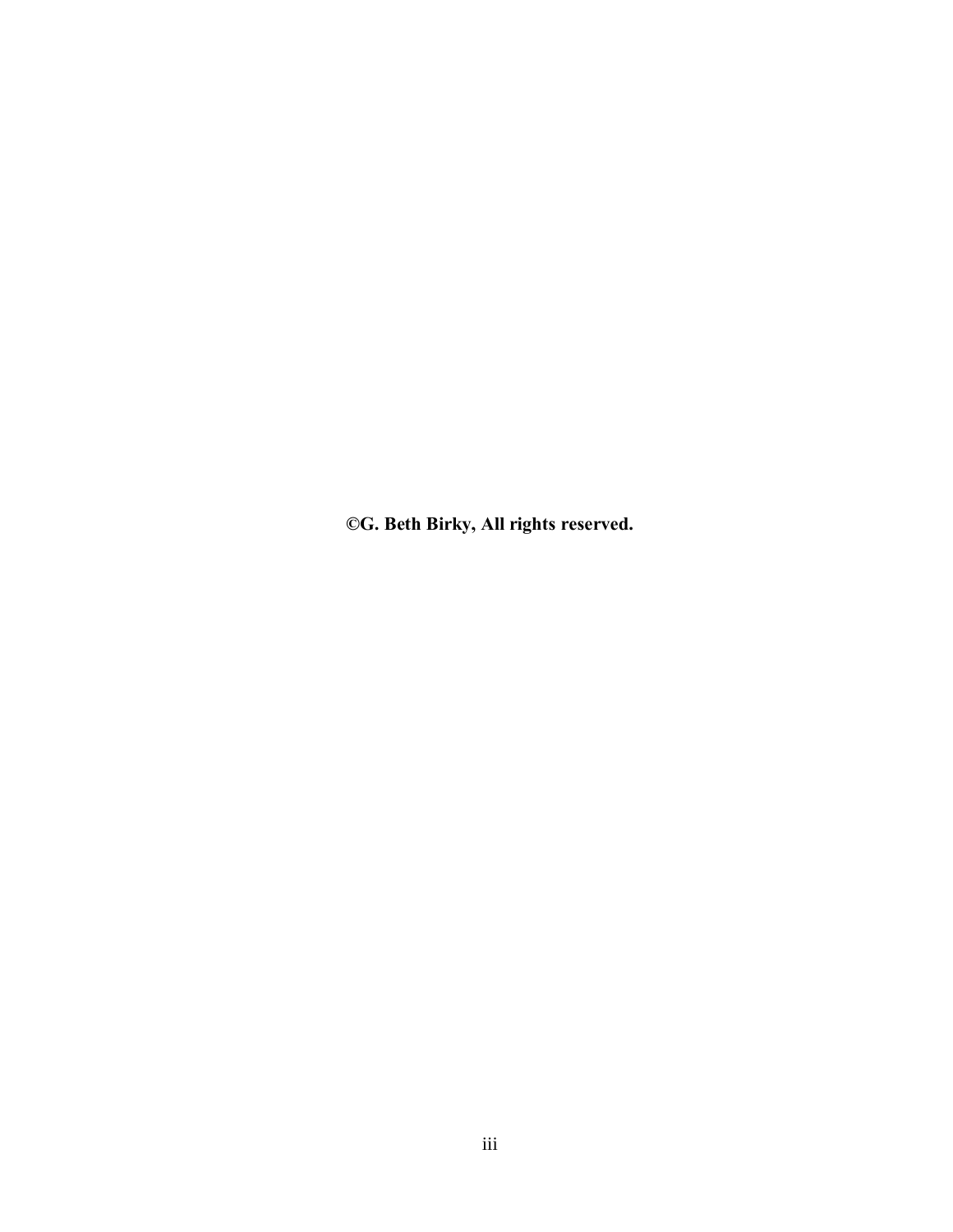#### **DEDICATION**

This production is dedicated to my parents. My parents, who have initially taught me the value of education by their life example of being dedicated teachers, following with continual support through my educational foray, financial support in my undergrad, emotional support during my master $\alpha$ , and mental support during my doctorate. My mom and dad are the best examples of perseverance and dedication toward family, friends, and strangers alike.

Mom, using your English skills to edit all my sections and papers through the past four years was such a comfort to me, but I promise to try and understand the  $\tilde{\text{c}}$ commaso better. Dad, your constant example of resolve and determination to return to an active lifestyle despite physical ailments has been an inspiration to me. This dedication definitely emphasizes the importance of my research and urging people to understand what the body can do when pressed.

I remember the prominence you place on God $\alpha$  will and the influence that the Lord has on each and every life we encounter. Seeing the effects of Jesus protection on our family has been a true illustration of His power and grace. Completing this stage of my life, is another example of õwith the Lord $\phi$  blessing, anything is possible. $\ddot{o}$ 

iv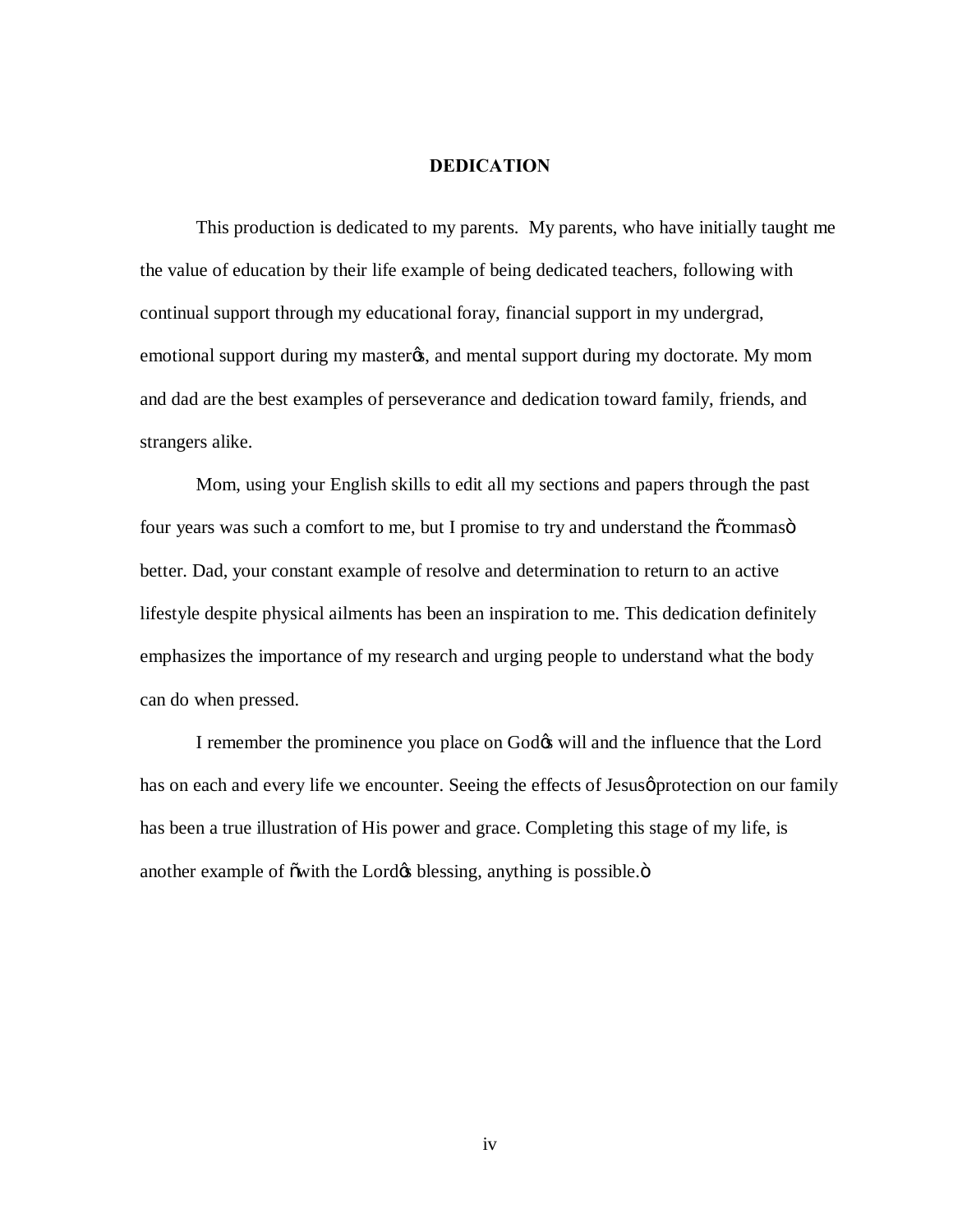## **ACKNOWLEDGEMENTS**

My first acknowledgment goes to my advisor, mentor, and dissertation chair, Dr. Gloria Napper-Owen for continual communication and open-mindedness, allowing my convoluted reasoning to make sense. Her disciplined approach and dedication to our profession has given me a standard that I can only hope to attain one day.

A special thanks to my committee members, Dr. Glen Hushman, Dr. Cathy Tingstrom, and Dr. John Barnes for their recommendations and suggestions for this study and constant support during my completion of course work. My sincere gratitude is extended to my current colleagues, Dr. Mary Drabbs and Dr. Sarah Wall, for putting up with my need for additional time in completing the study, as well as their unrelenting encouragement throughout this process.

To my friends and fellow UNM alum, Heidi, Ceyda, Vanessa, Tess, Scott, and Robyn; there are not enough words in the English language to express my thanks. I think we have looked at all the words possible throughout our past couple of years of study! I hope that we can continue to keep in touch regardless of where the years take us.

Family is the best gift of all, mine is the best ever, Dawn, Carla, Chad, Alicia, Mitch, Mark, Alyssa, Colton, Isaac, and Reyna are my endless support system. Even though they may have been confused about my desire to do this, they never doubted that I could complete it. That kind of confidence is rare and very much appreciated.

Finally, to my fiancée, Steve, the joy that you have brought to my life has made this accomplishment more attainable. By just being with me, you have afforded me a measure of confidence which propelled me forward. I can only hope to be as supportive when you get to this stage in your education.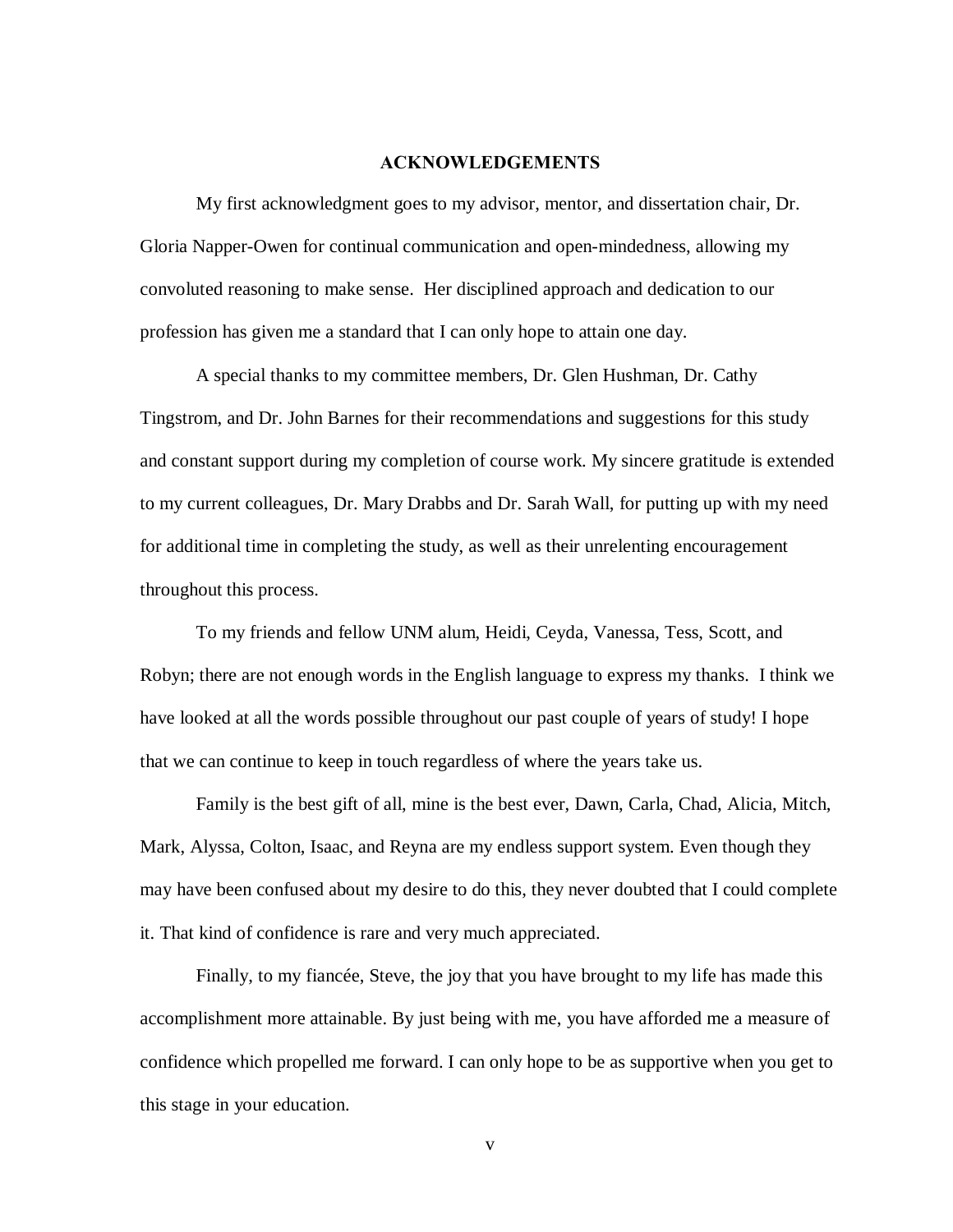# **COUNTERFACTUAL FEEDBACK AND TENNIS**

**BY**

#### **G. Beth Birky**

# **B.S. PHYSICAL EDUCATION, EASTERN MENNONITE UNIVERSITY, 1998 M.S. PHYSICAL EDUCATION, SPORTS ADMINISTRATION, FLORIDA STATE UNIVERSITY, 1996**

# **Ph.D. PHYSICAL EDUCATION, SPORTS AND EXERCISE SCIENCE, UNIVERSITY OF NEW MEXICO, 2014**

## **ABSTRACT**

Physical education teachers must consider the most effective way to deliver instruction and feedback for maximum student learning. Counterfactual feedback assists in engaging visual (internal) and auditory augmented feedback in order to create an optimal learning environment, which will produce the highest skill level in the shortest time possible (Sigrist, et al, 2011). Counterfactual feedback promotes critical thinking as it applies to the performance of a skill. Critical thinking is linked to better decision-making, reasoning, problem-solving, and reflective judgment in individuals (Lodewyck, 2009). Counterfactual feedback relies on the teacher asking a directed question as feedback after a skill performance or after a series of practice attempts. The question should engage the student  $\alpha$ critical thinking about the specifics of the skill. As the student considers the answer to the question, the feedback information gained from connecting the counterfactual feedback to the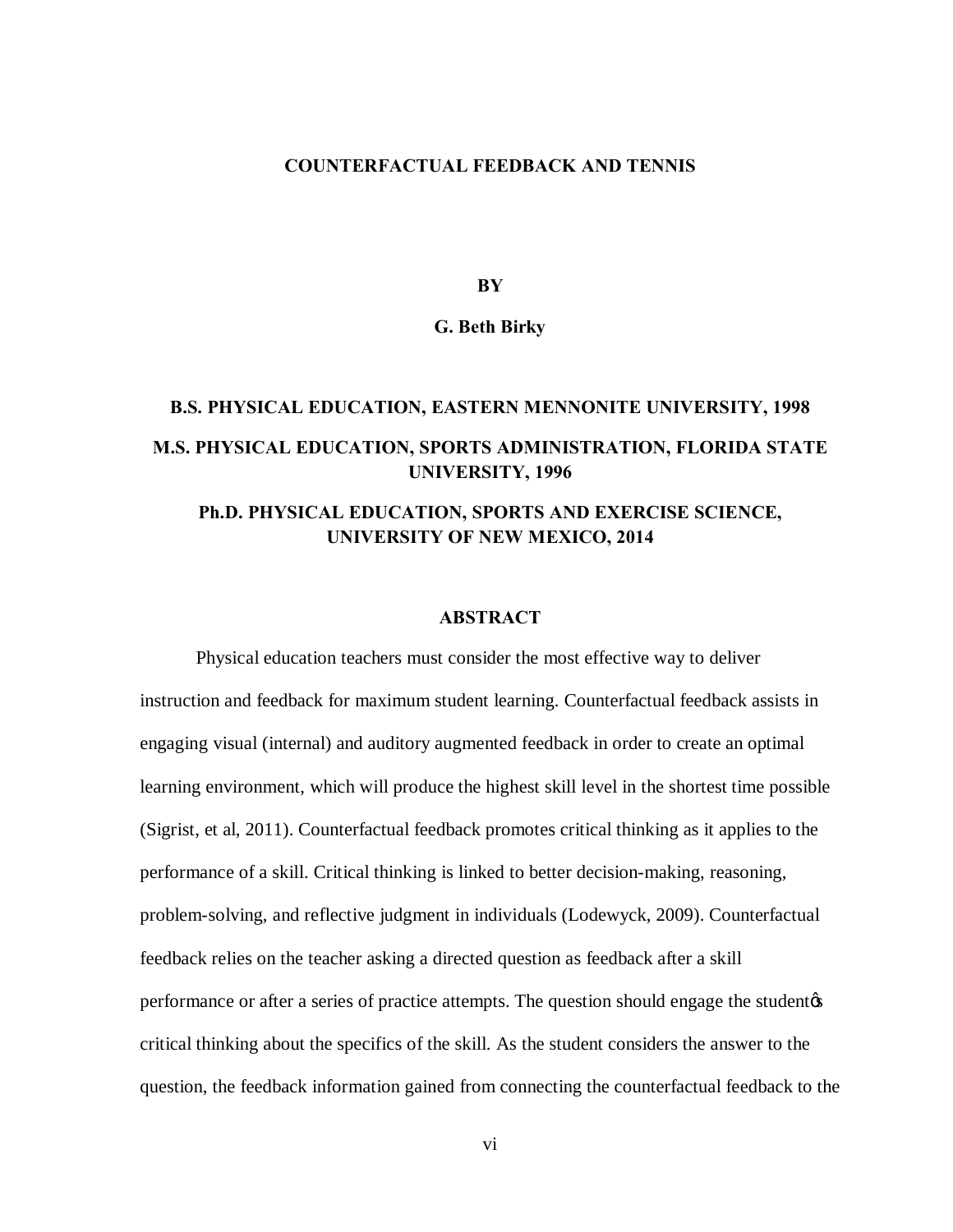intended behavior will allow the student to manipulate or adjust the next performance (Epstude  $&$  Roese, 2010). The choice to alter and evaluate the subsequent performance gives the student more control and autonomy which will increase intrinsic motivation to continue the activity.

The multiple case study methodology was used with beginning participants. Beginning tennis skills were taught to each of the participants in a one-on-one practice sessions, two times a week for eight weeks. Journal entries, in-depth interviews, researcher observations, and video recordings were used for primary data collection. Data was thoroughly analyzed by initially coding the within case studies, discovering the common themes permeating the responses by each participant. Secondly, commonalities were explored through cross-case analysis by comparing interview answers of the same questions posed to the participants.

Results indicated increased self-efficacy, improved critical thinking, and enhanced participants *perception* of their ability in tennis. These findings demonstrated the use of counterfactual feedback as a way to increase self-efficacy, critical thinking, and personal perceptions for beginning tennis players. Outcomes from this study will assist physical educators and coaches in acquiring another option for feedback delivery when teaching beginning tennis players.

.

vii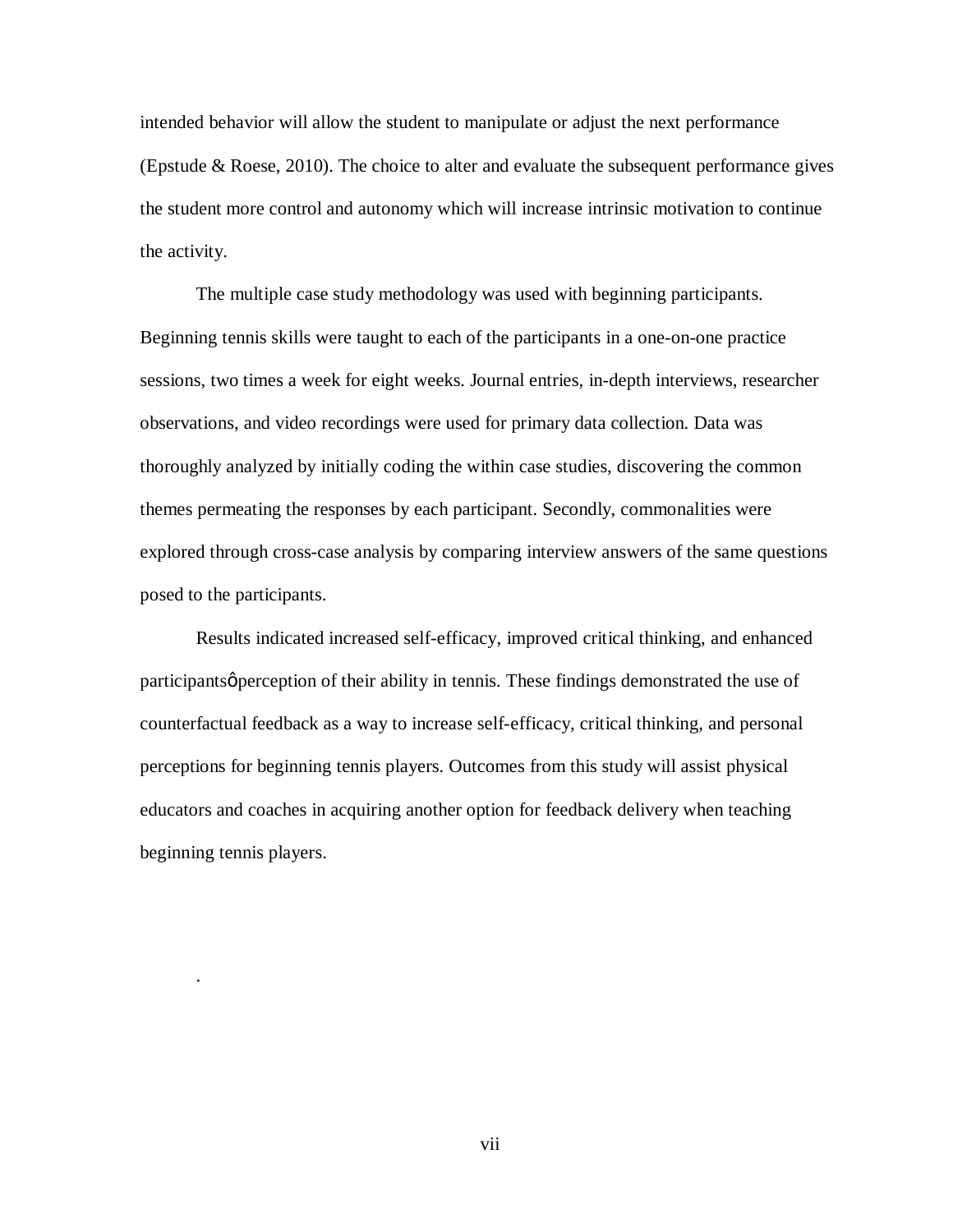# **TABLE OF CONTENTS**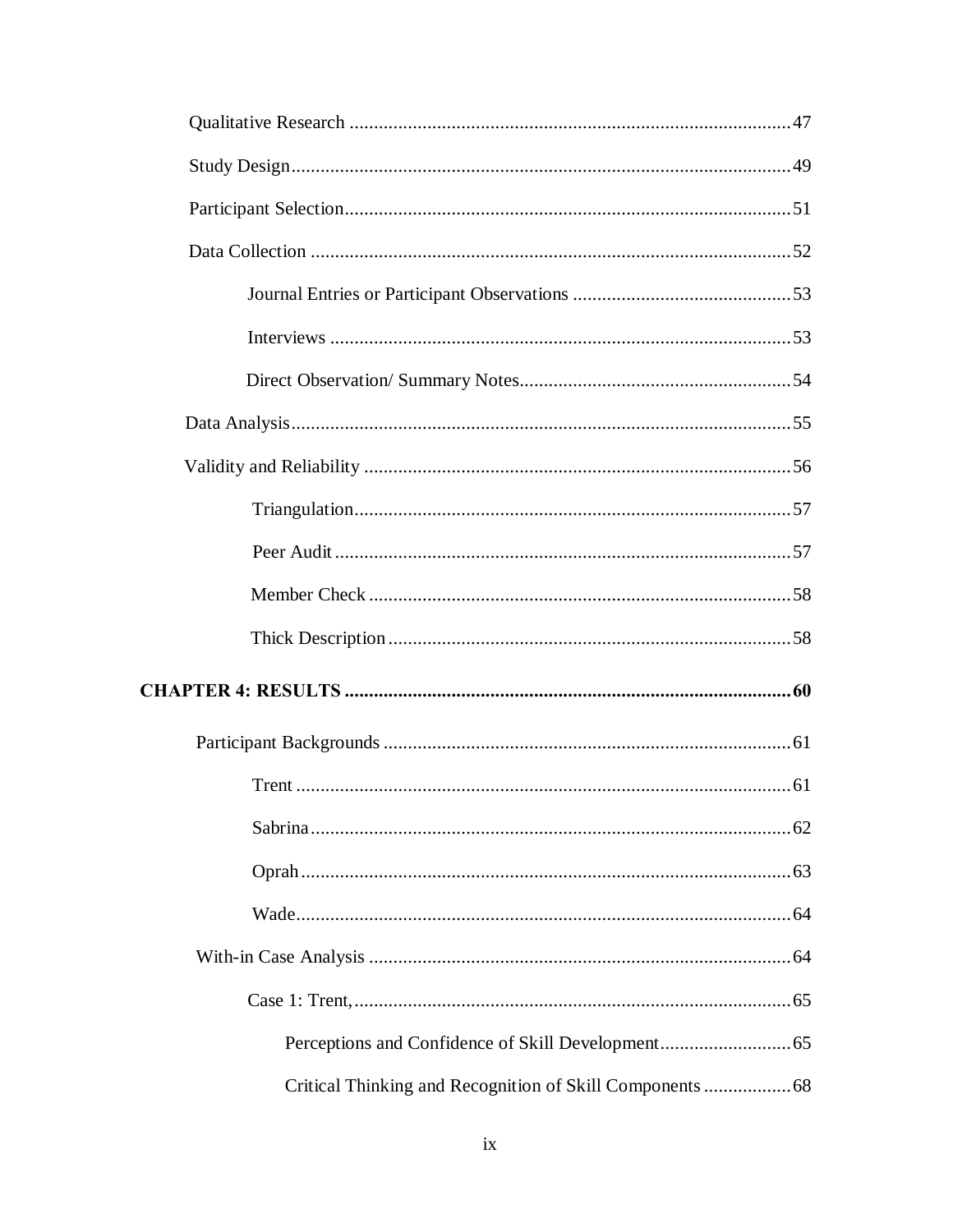| Likelihood of Continuing the Activity in the Future73     |  |
|-----------------------------------------------------------|--|
|                                                           |  |
|                                                           |  |
| Critical Thinking and Recognition of Skill Components  76 |  |
|                                                           |  |
| Likelihood of Continuing the Activity in the Future 80    |  |
|                                                           |  |
|                                                           |  |
|                                                           |  |
|                                                           |  |
|                                                           |  |
|                                                           |  |
|                                                           |  |
| Critical Thinking and Recognition of Skill Components  89 |  |
|                                                           |  |
|                                                           |  |
|                                                           |  |
|                                                           |  |
|                                                           |  |
|                                                           |  |
|                                                           |  |
|                                                           |  |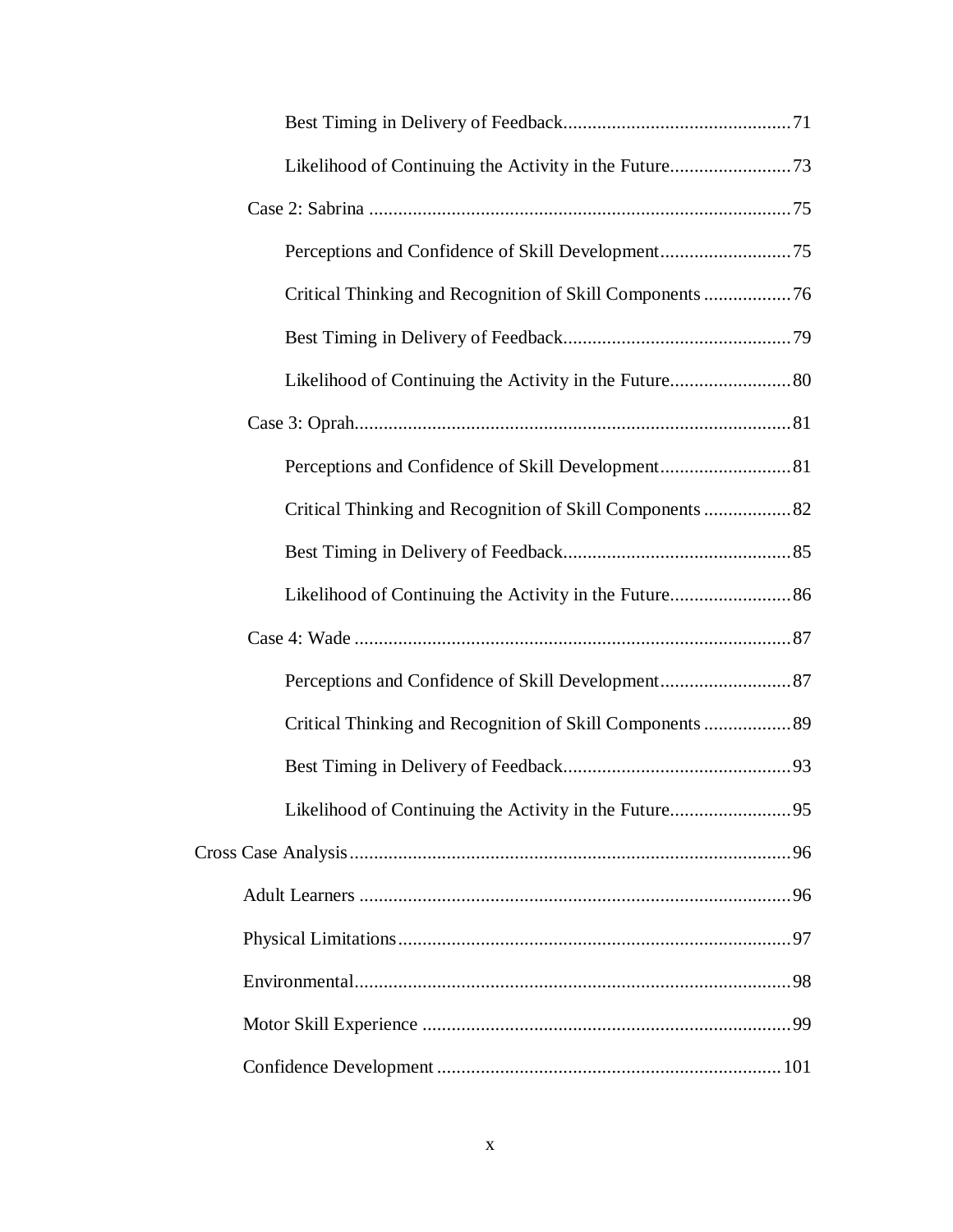| Appendix E |  |
|------------|--|
| Appendix F |  |
|            |  |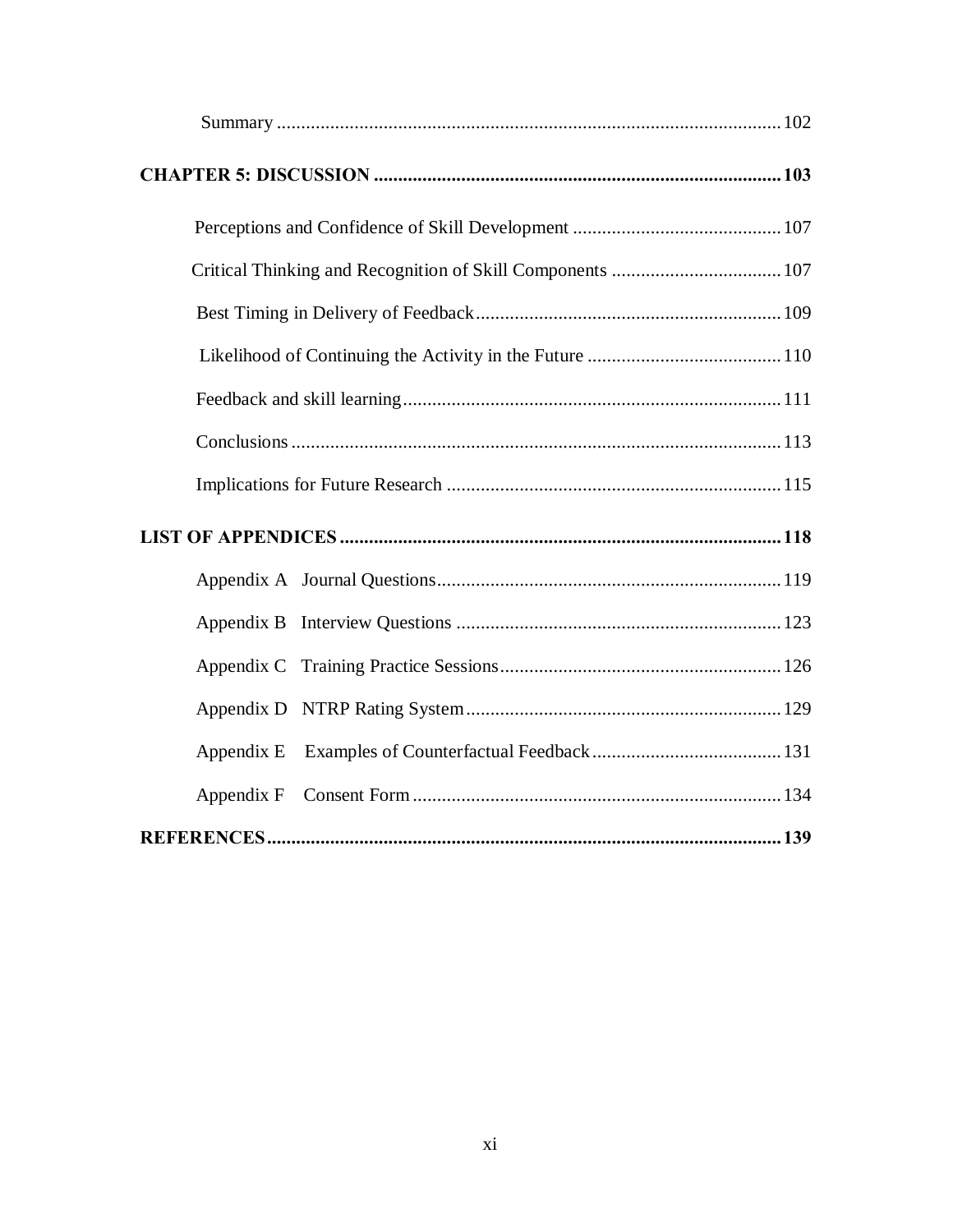#### **CHAPTER ONE**

Physical Education as a content area strives to impact four different domains of learning. These domains include the psychomotor domain, the cognitive domain, the healthrelated fitness domain, and the affective domain. As physical education teachers implement the daily curriculum, their lesson plans indicate student-learning objectives that align all instructional activities and assessment for the day operation. Physical education teachers then determine the specific instructional activities to be taught within a lesson leading to student skill acquisition, knowledge growth, fitness enhancement, as well as development of beliefs and attitudes of the worth of regular physical activity. Throughout the planning cycle, teachers must also consider the most effective way to deliver instruction and dispense feedback for maximum student learning.

To assist the physical educator in planning for delivery of instruction, Mosston and Ashworth (1990) developed a Spectrum of Teaching Styles progressing from teachercentered instruction to student-centered instruction. The Spectrum of Teaching Styles for physical education encourages the physical education teacher to choose the appropriate engagement of students in their learning based on outcomes intended for the daily lesson. The most direct, teacher-centered style of teaching, command style, requires the teacher to make nearly all decisions in the planning, delivery, and assessment stages of a lesson. The most indirect, student-centered style of teaching, learner-initiated, enables students to have maximum responsibility for planning, learning, and assessment of learning (Ashworth, 2010). Byra (2006) indicated students are more likely to learn specific content when direct, teacher-centered instruction is used. However, use of indirect, student-centered instruction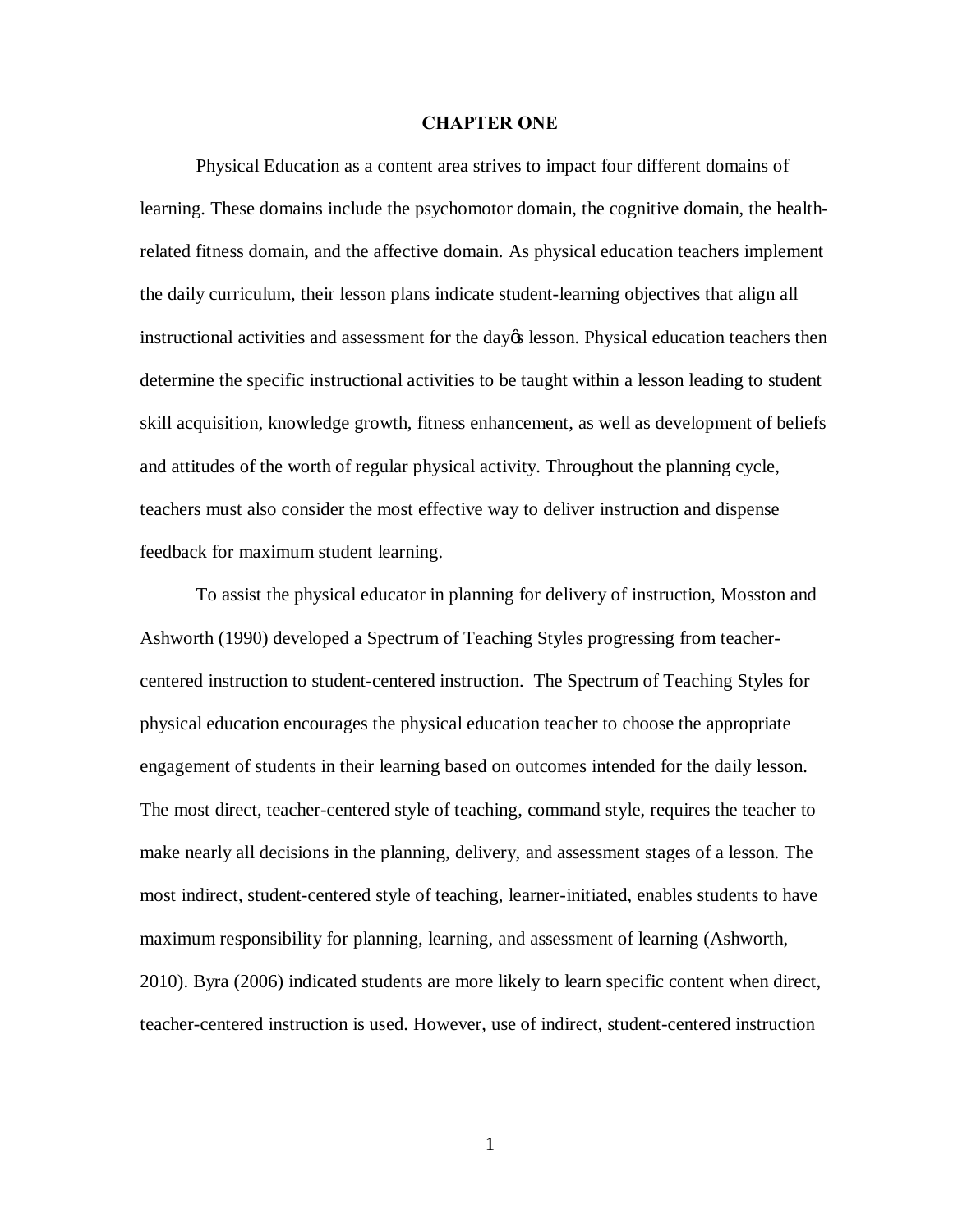may lead to the development of cognitive objectives (Rink, 2012), inquiry skills (Byra, 2006) and more meaningful learning.

Dever and Karabenick (2011) correlated teaching styles and learner comprehension, as well as teaching styles and retention of information. Retention of information and application of knowledge is a goal for all physical education programs so individuals progress to becoming skillful, life-long movers. Because indirect teaching styles enhance inquiry skills of learners, these individuals are more successful in the utilization of critical thinking to transfer and apply cognitive concepts and principles from one movement situation to another. Critical thinking is linked to better decision-making, reasoning, problem-solving, and reflective judgment in individuals (Lodewyck, 2009). Developing critical thinking is significant in promoting students papplication of concepts and skills learned in physical education class.

# **Critical Thinking**

Critical thinking has been defined as the ability to assess a situation and apply the correct information available to support, adjust, or dispute an argument, behavior, or skill (Hughes, 2000; White, 2010). Rote memorization, content knowledge of details, and recall of basic facts are not higher-order thinking, but these skills can be improved as a result of increased critical thinking. Analysis, decision-making, understanding, and evaluation are just a few of the skills necessary for critical thinking to occur. Advantages of increased critical thinking skills can include intellectual self-respect, protection of one's own interests, reduced likeliness of being misled, and an increased ability to persuade others to our way of thinking (Hughes, 2000).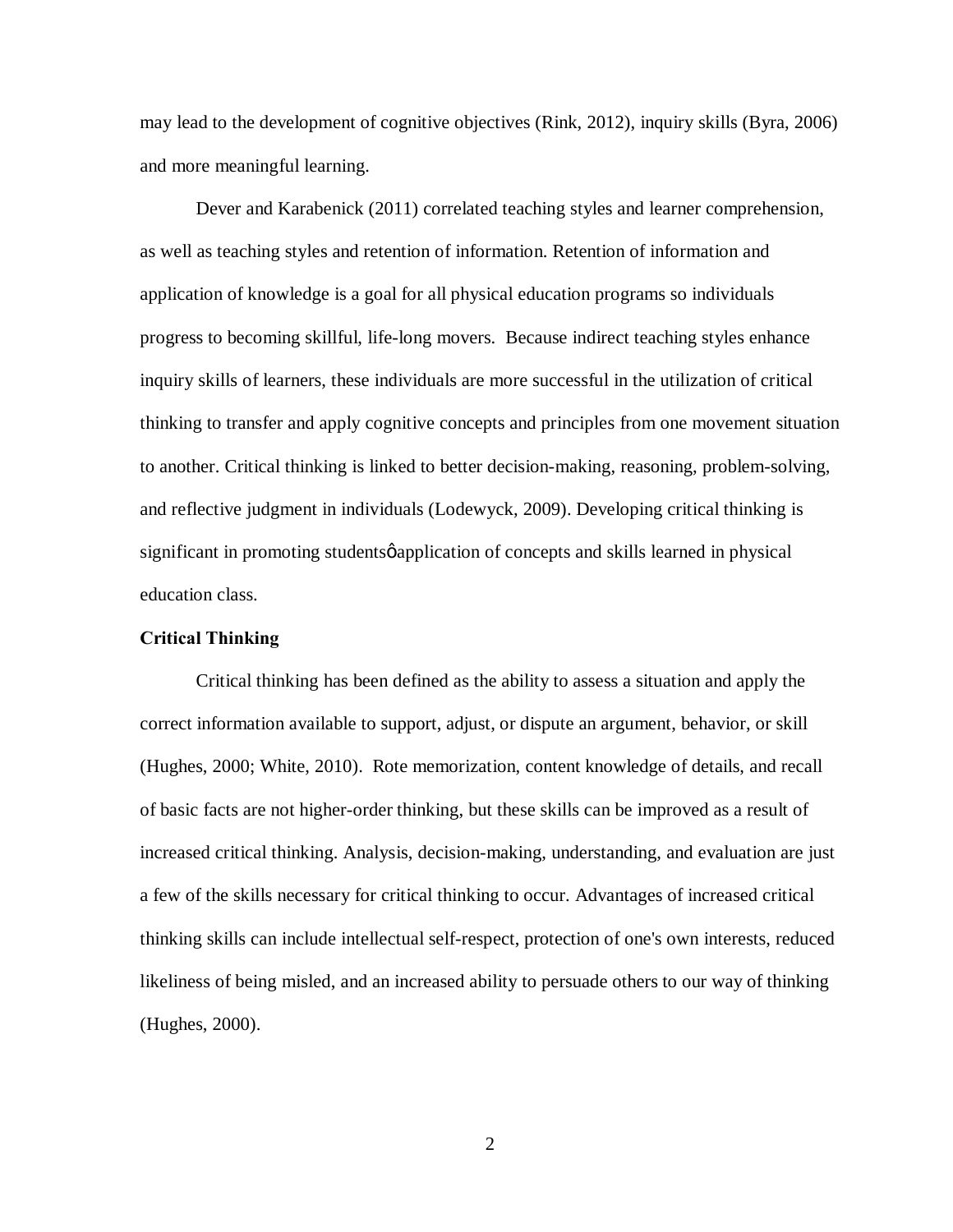The development of critical thinking skills during regular instruction is a wellresearched topic. Learning opportunities encouraging students to engage in critical thinking may be implemented in content lessons through immersion in all aspects of learning activities (Barnett & Francis, 2012). As teachers plan, instruct, provide feedback and evaluate attainment of learning outcomes, they may be mindful of the strategies used to engage students in critical thinking. The infusion of methodologies into learning opportunities engaging students in critical thinking, such as problem-based learning (PBL) and counterfactual questioning increases the probability of students developing critical thinking skills (Kowalczyk, 2011).

#### **Feedback**

Teacher feedback is the most common way research has described the process an instructor uses to deliver a response to students during instruction. Feedback in teaching is a well researched subject. Different dimensions of feedback, characteristics of feedback, and content of feedback are areas that have been examined multiple times with diverse methods (Nicaise, et al, 2006; Nicaise, et al, 2007; Silverman, 1994). Feedback frequency is one of the most common areas researched. Siedentop (1991) indicates a reasonable frequency in delivering feedback can be 30-60 statements during a 30 minute class. Statements can be specific, general, directional, relevant, and instructional depending on the context that is required.

How feedback relates to achievement in students is a controversial discussion. There is a contingent of believers that higher frequency of delivered feedback during instruction, particularly positive feedback, will produce greater student learning (Silverman, 1992). Due to this contention many PETE (Physical Education Teacher Education) programs began to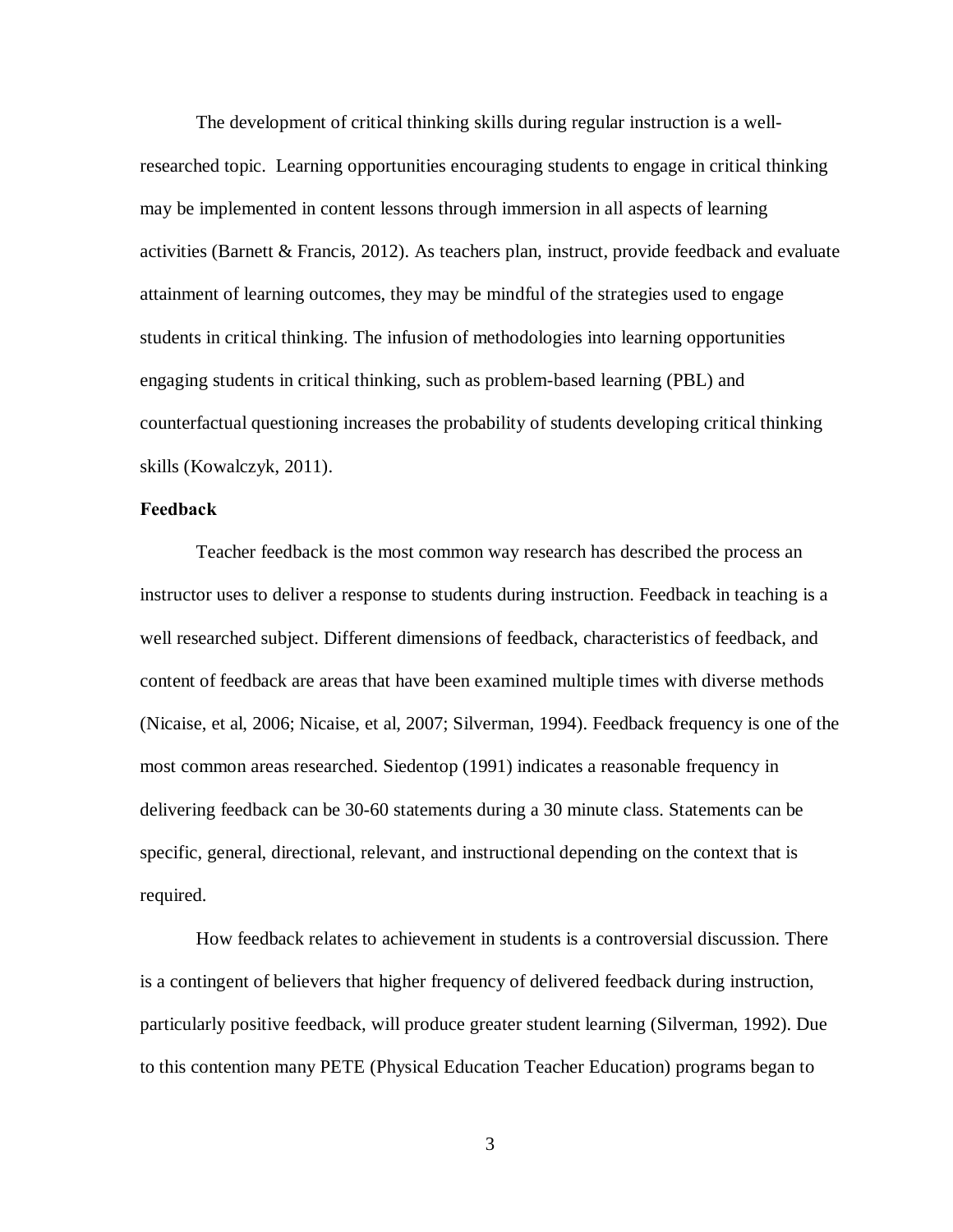encourage students to practice delivering additional feedback when instructing and delivering at a higher rate. Silverman, Tyson, and Krampitz (1992) found a non-significant relationship between amount of feedback and achievement by students. Yerg (1981) reported a decrease in the final performance when an excess of feedback was provided to students during instruction. More recent research on feedback has shown that it is a significant benefit to learning under certain situations (Hamada, 2013; Huescar & Moreno-Murcia, 2012; Koka, 2010; Sigrist, et al, 2011).

Due to the difference in the learning process for motor skills as compared to classroom concepts, teaching complex motor skills requires distinct observations and decisions to be made by the instructor. Silverman, Tyson, and Krampitz (1992) warn against generalizing feedback research results from motor learning laboratories or from classroom situations to the development of movement skills. Organizational arrangements, experience, self-image, and complex social settings are just a few issues for instructors to take into consideration when contemplating motor skill instruction.

Assertions about feedback effects on long-term learning versus practice situations still need further research in order to establish a firm conclusion. Feedback is generally accepted as a preferred method to modify practice opportunities which allows more appropriate learning situations for individual students (Lee, Keh, & Magill, 1993). Simple or complex movement skill learning requires the instructor to be cognizant of the best ways to present new information to the student, as well as the diverse means of delivering feedback.

#### **Counterfactual Thinking**

Counterfactual thinking (CT), defined as mentally changing the outcome of a situation, is a cousin to critical thinking. Feedback questions, engaging the student in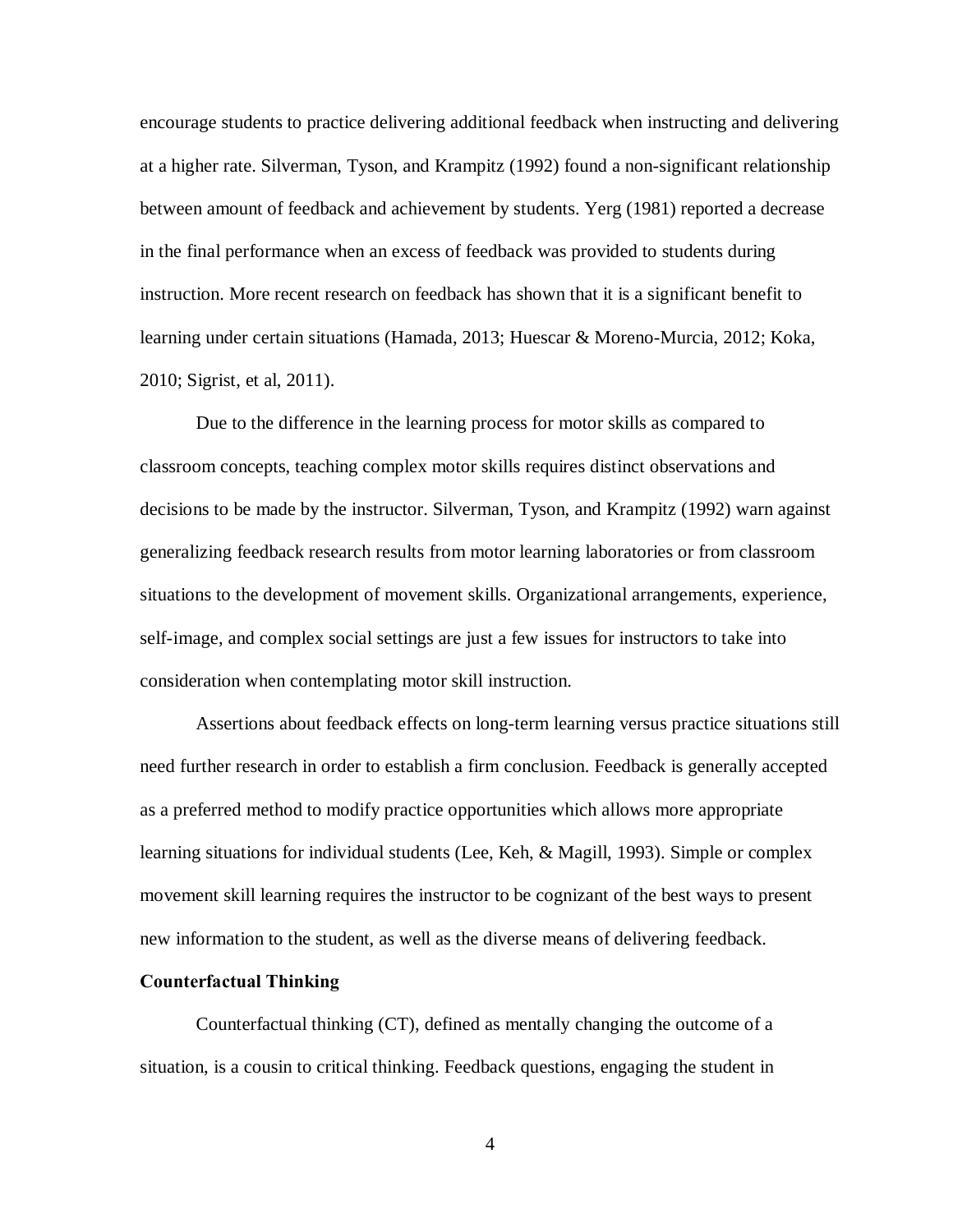counterfactual thinking, encourage the individual to consider what might have been, or what could have happened if different circumstances or situations had occurred (Dray & Uphill, 2009; Epstude & Roese, 2010; Kahneman & Tversky, 1982; Petrocelli, Percy, Sherman, & Tormala, 2011; Sanna, et al, 2003; Turman, 2005). CT requires the individual to interpret, to clarify, and to problem-solve while deciphering which modifications should be made when confronted with a similar situation or for improvement in subsequent performances. CT has been researched primarily as a way to reduce regret after a situation occurs, or as a way to deal with a negative situation dismissing or forgetting it happened. The use of CT as a method for providing feedback during instruction of physical skill development has not been researched.

Imagining alternatives to situations occurs in everyone of daily life. CT is used in physical activity situations most often when learning a new physical skill or developing new strategies for a game. Upward counterfactuals are thoughts that emphasize a positive future outcome to a situation. For example saying, 'If I contact the tennis ball beside me then the ball will go over the net and into the court a Individuals who generate upward counterfactuals after a poor performance tend to modify behavior to improve future performances. (Epstude & Roese, 2010; Rye, Cahoon, Ali, & Daftary, 2008; Turman, 2005). Another positive effect from CT is greater motivation to train and improve skills in order to produce a superior performance. When combining counterfactual thinking as feedback during instruction of a skill, the individual may experience increased knowledge and critical understanding of the skill components necessary for improved execution (Sanna & Turley-Ames, 2000).

In most situations, CT encourages and enhances the enjoyment of playing the game, but it may hinder the individual is skill improvement or perception of ability to perform the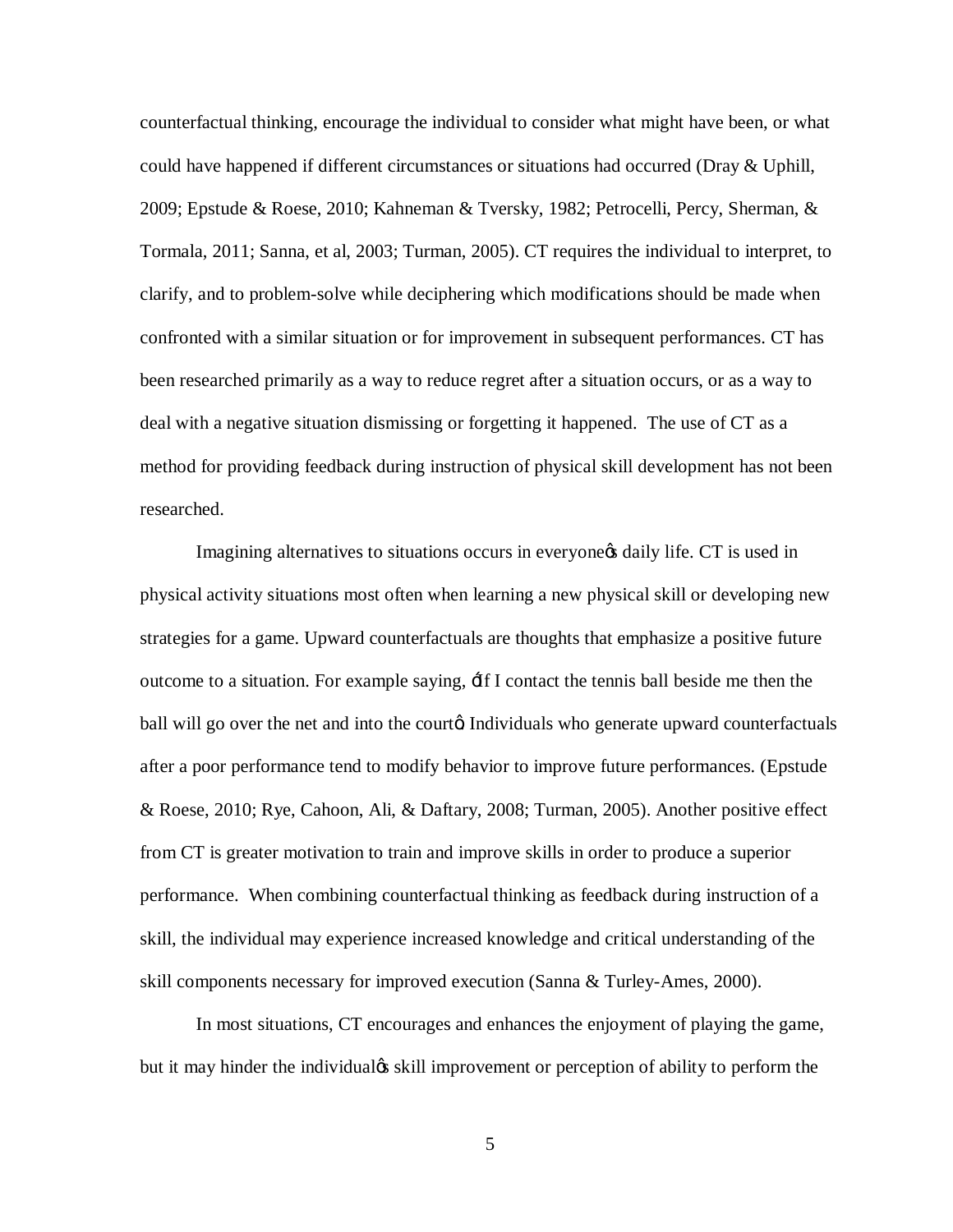skill. Encumbrances to skill progress have only been found when downward counterfactuals are used. Downward counterfactual represents a worse outcome than the actual occurrence. For example saying, 'If I toss the ball high on the serve, then the wind will blow it and I will still not get it in the service box<sup> $\alpha$ </sup>. However, the obstructions to skill development are no longer evident when the individual uses upward CT (Turman, 2005).

Individuals who dwell on "what might have been," allow the CT to become an obstacle for sound judgment. Learners may begin to doubt their capability, which could affect self-efficacy and ultimately increase pressure to perform. To keep individuals from using CT negatively, counterfactual feedback may be used to train those individuals to create positive, useful, and necessary thoughts as an evaluative tool to ensure the next performance is a success and intrinsic motivation is enhanced (Holland, Woodcock, Cumming, & Duda, 2010).

#### **Counterfactual Feedback**

Regardless of teaching style, curriculum, or objectives, each physical education professional relies on the use of feedback to instruct, enhance and expand the knowledge and abilities of students. Counterfactual feedback is an option that Physical Educators and coaches to use as a catalyst to assist students to improve the development of physical skills. Positive, negative, visual, auditory, augmented, instructional, concurrent, terminal, and technical are just a few of the other types of feedback researched in physical education (Coker, 2007; Nicaise, et al, 2007; Sigrist, et al, 2011; Viciana, Cervello, & Ramirez-Lechuga, 2007). Counterfactual feedback involves the encouragement of positive self-talk regarding skills being performed and critical thinking of the skill components necessary for improved performance. For example: if the student continues to hit the tennis forehand into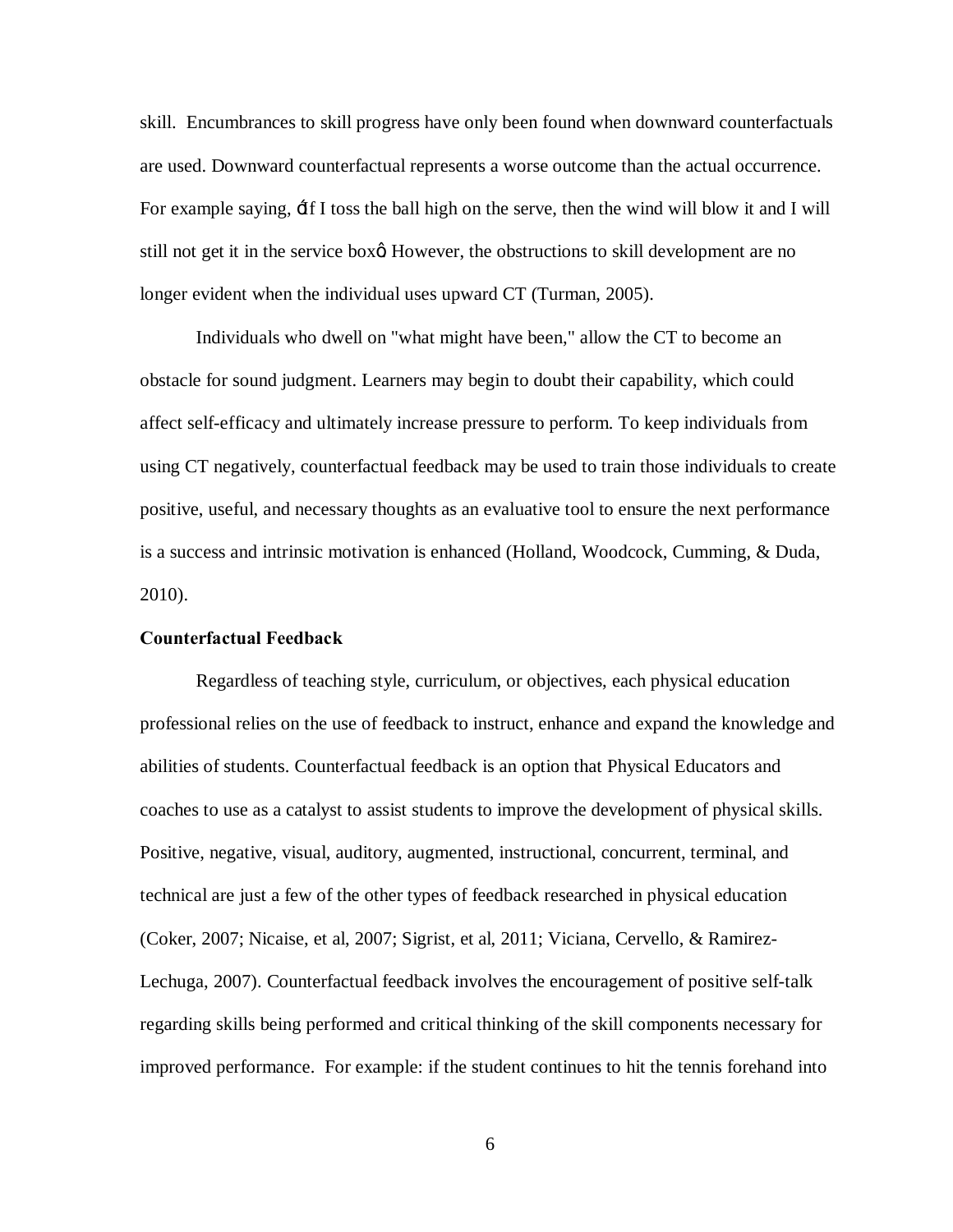the net, the feedback would be,  $\delta$ IF the face of your racquet is pointed up, THEN where is the ball going to go?" or  $\delta$ IF you contact the ball early, THEN which direction on the court, will the ball go? $\ddot{o}$  Or any other IF/THEN statements and questions could be helpful for the individual to begin critically thinking about the skill concepts required for a positive outcome. When the student uses upward counterfactuals, a positive learning environment will be created and negative attitudes will be eliminated for the unskilled individual.

Research on feedback has focused on benefits to the participant and performance results. Positive general feedback, including statements such as  $\delta$ Good Jobö, or  $\delta$ Way to go; $\delta$ have been shown to increase intrinsic motivation when used in physical education classes (Koka & Hein, 2005). The more frequently positive feedback is used, the more likely it is for the student to experience a positive feeling toward the activity being performed, especially when reinforcement follows a perceived successful performance. Even after a mistake, students will tend to feel positive if encouragement and technical instruction are provided (Viciana, Cervello, & Ramirez-Lechuga, 2007). Counterfactual feedback attempts to incorporate positive feedback with critical thinking elements designed to allow the student to feel empowered and understand the basic elements necessary for successful performance of the skill. The integration of positive general feedback with technical instruction allows learners to produce their own positive self talk and cues that will assist them in skill development and prepare them for a time when there is not a coach or teacher around to do it for them. Feedback, such as,  $\delta$ Great job bending your knees on the serve - how was the result?" encourages the student to picture what just happened and then adjust the focus to another part of the performance. Learners will gain confidence with each successive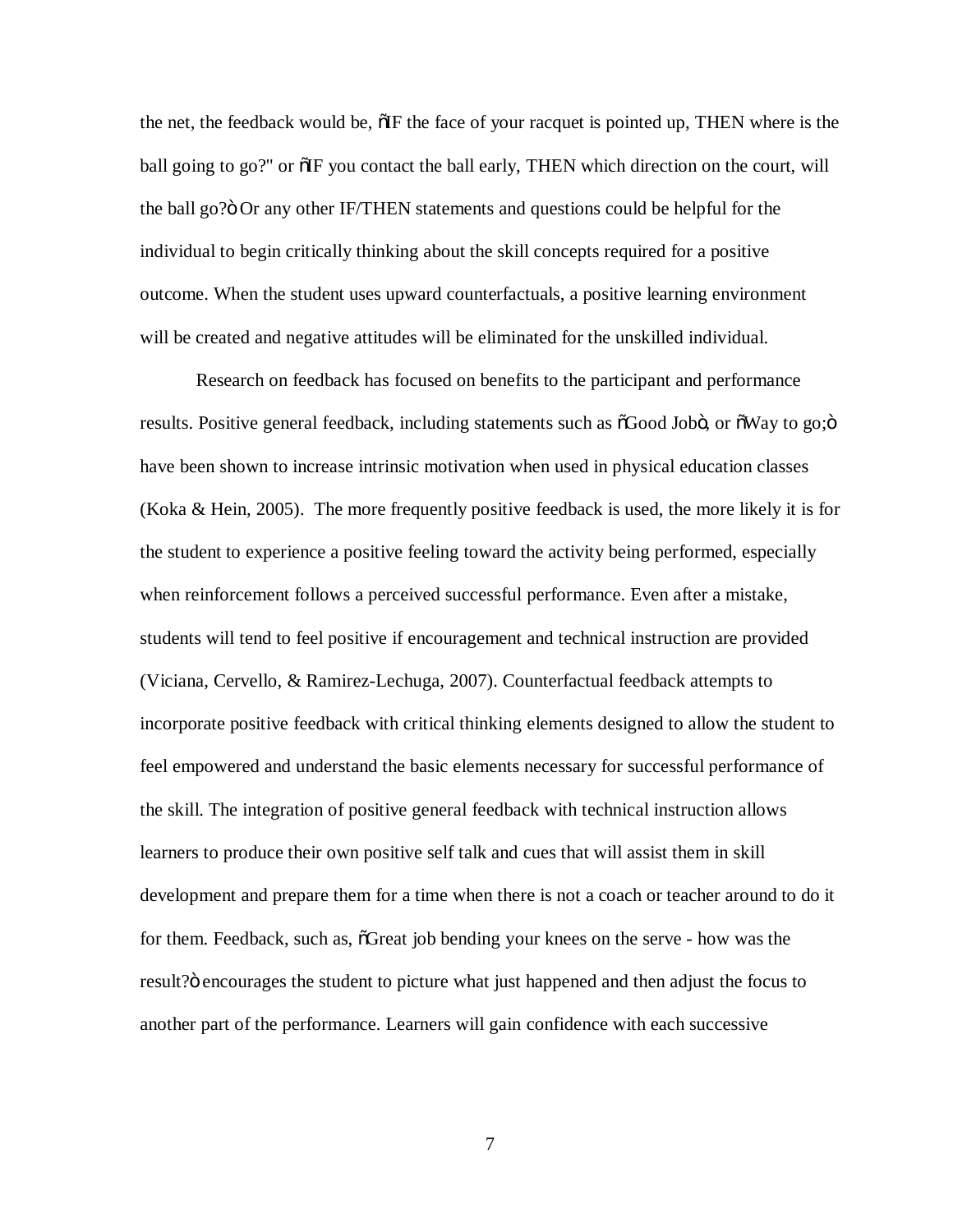execution and have a better understanding of the critical elements required for successful performance of the motor skill.

Counterfactual feedback facilitates the development of skill concepts, the understanding of activity benefits, and the improvement of critical thinking. Counterfactual feedback for a performance, such as in tennis, could take the form of a statement such as,  $\delta$ If the face of the racquet is toward the sky, then where will the ball go?" or  $\delta$  of you bend your knees on your serve, then will you be able to jump higher?" Directional questioning will trigger the individual to consider the immediate results of a swing, making it possible for them to envision the correct swing or movement and improve the performance. Involvement of visual (internal) and auditory feedback may create an optimal learning experience and increased skill acquisition in the shortest time possible (Sigrist, et al, 2011).

Counterfactual feedback assists unaccompanied student to become adept in the cues and techniques necessary for instruction and correction. Once the unaided person can apply the cues and feedback to advance their own performance, the individual should have the capacity to assist others. Counterfactual feedback focuses on intrinsic motivation to persevere with the activity and developing critical thinking in the individual for the specific skill being learned. Increasing intrinsic motivation for movement will allow perseverance in choosing to be active rather than sedentary. Feeling enjoyment when performing the activity will increase the likelihood of choosing the activity again. Developing critical thinking in skill concepts allocates control of development to the individual student rather than reliance on the instructor for specific feedback delivery (Huescar & Moreno-Murcia, 2012).

As Mitchell, Oslin, and Griffin (2006) summarized with the teaching games for understanding curriculum, a teacher can include questions in the lesson to check for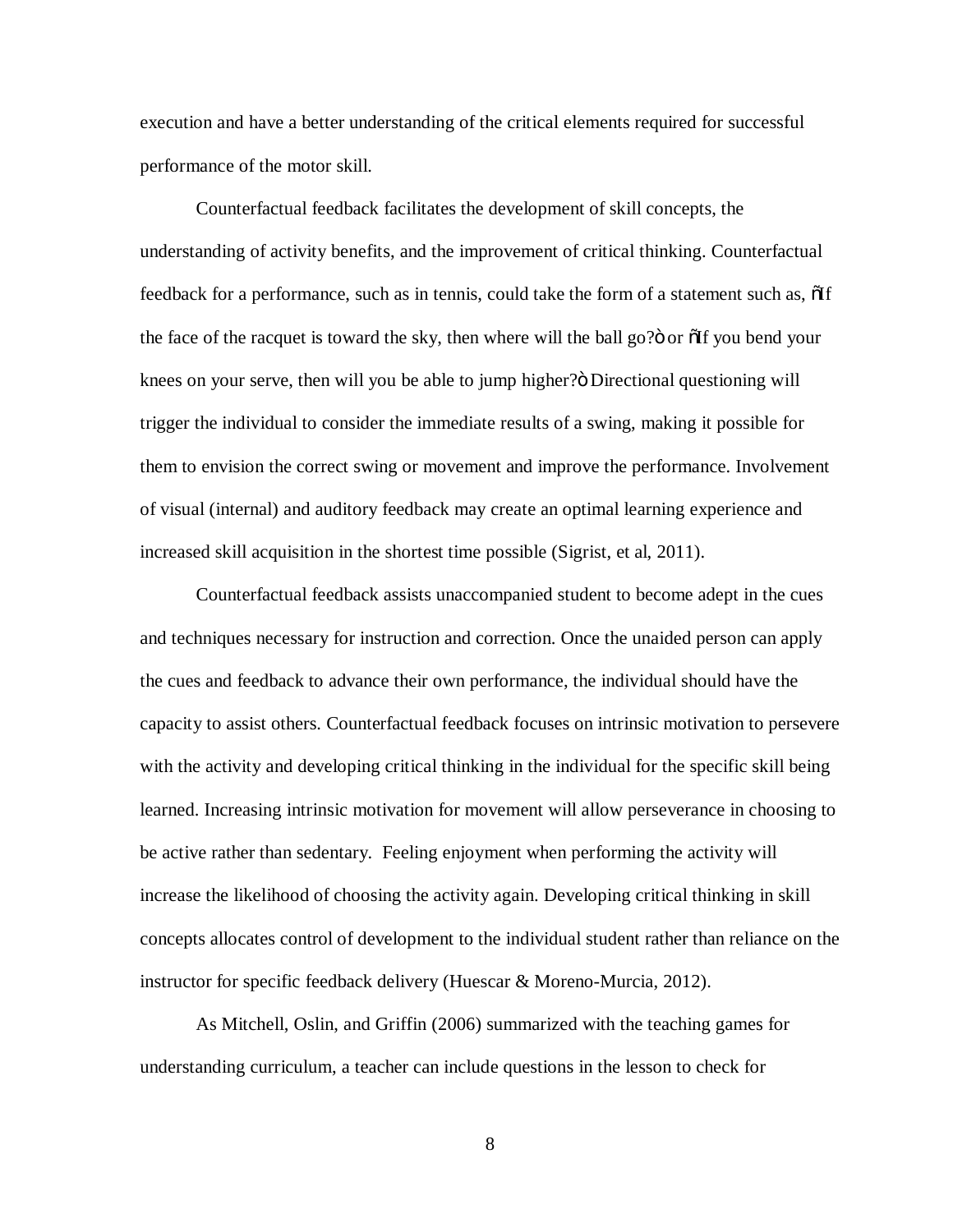understanding and to encourage higher-order thought processes throughout the lesson. Counterfactual feedback also encourages individuals to adjust and question skill techniques needed for successful performance. Positive self-talk and corrective instruction will develop a positive outcome for the activity, inspiring the individual to return to the activity more often. Confidence, intrinsic motivation, and a preference for more difficult tasks originate with the ability to listen and picture the counterfactual feedback which one can produce when performing an activity.

Fostering the desire to choose activity over inactivity may result after finding success using counterfactual feedback. Confidence in knowing one can find results without depending on someone else may produce in a more intrinsically motivated individual for the activity. Nicaise, Bois, Fairclough, Amorose, and Cogerino (2007) found participants' positive feelings about an activity generated a greater likelihood of the individual choosing to do the activity again. This positive feeling can be enhanced by the use of counterfactual feedback. Once the individual experiences the ability of controlling the outcome and improving their skill, they will be more apt to pick the activity again.

#### **Statement of the Problem**

Physical educators realize feedback is an essential part of the teaching process. Most types of feedback, although very useful for skill development, do not promote critical thinking in students (Barnett & Francis, 2013; Kowalczyk, Hackworth, & Case-Smith, 2012). Development of critical thinking skills may be a catalyst to promote the individuals choice of activity and positive feelings in learning a physical skill, thereby guaranteeing the continued improvement and practice of the skill or sport. Counterfactual feedback could be one option in the promotion of critical thinking skills during skill instruction. Counterfactual feedback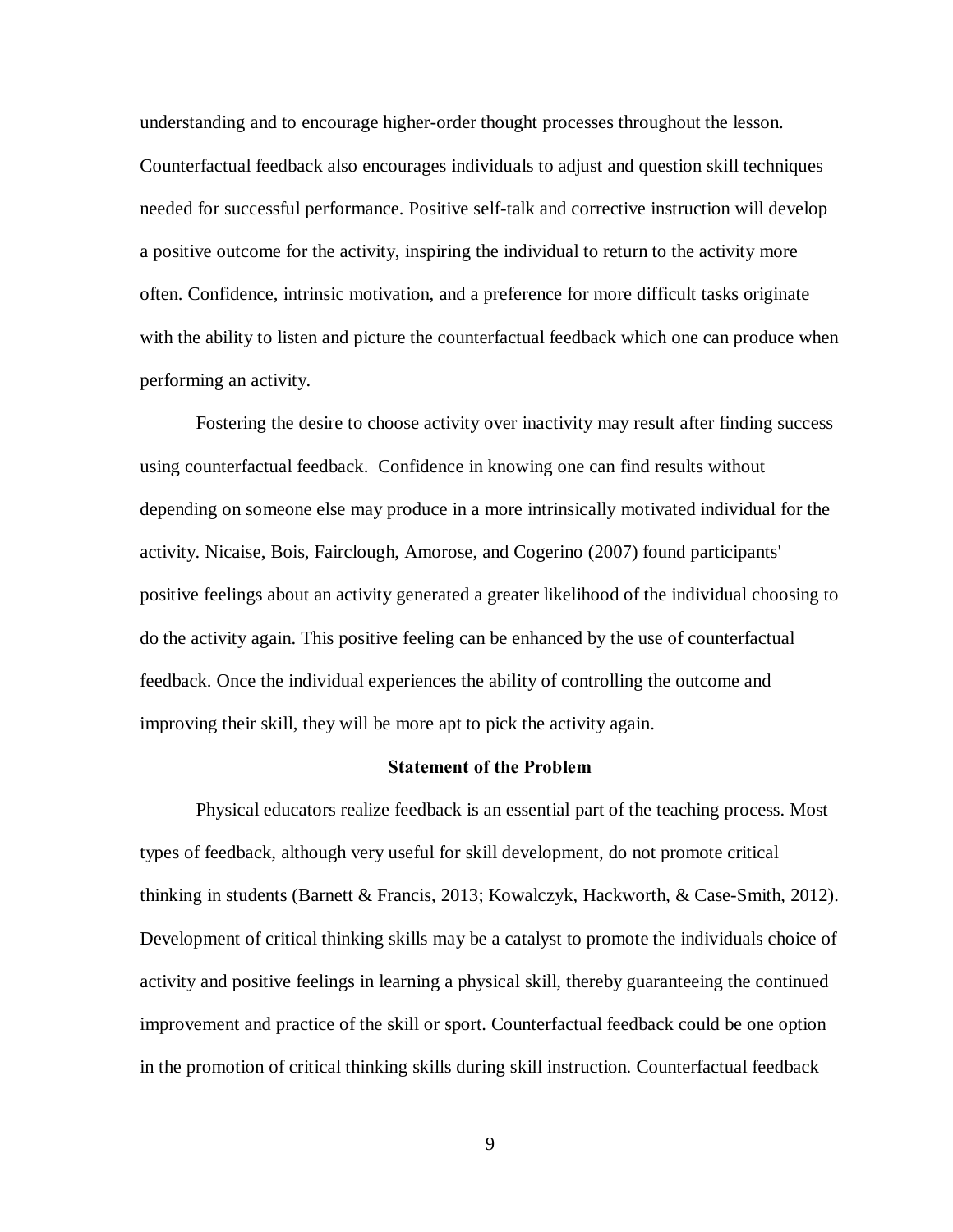has not been researched as a viable option for use as a feedback option when teaching physical skills.

#### **Purpose of the Study**

The purpose of this study was to discover whether counterfactual feedback improved the understanding of critical elements of tennis skills in beginning tennis players, allowing them to improve performance of beginning skills more rapidly. In spite of the surplus of useful feedback which physical educators use to encourage individuals to choose activities, it seems positive feelings toward physical activity are often missing in many individuals. Developing critical thinking skills during physical skill acquisition may encourage an individual to feel confident and understand the skill more fully in order to choose to continue learning or performing the skill on their own.

A secondary purpose was to identify whether counterfactual feedback questions promote critical thinking of tennis skill elements necessary for a successful performance. Describing and examining the specific feedback provided to individuals in order to develop critical thinking during tennis skill acquisition.

#### **Research Questions**

The research questions guiding this study were as follows:

- How does counterfactual feedback promote the student the perception of developing tennis skills?
- · How does counterfactual feedback promote critical thinking and evaluation when performing tennis skills in beginning players?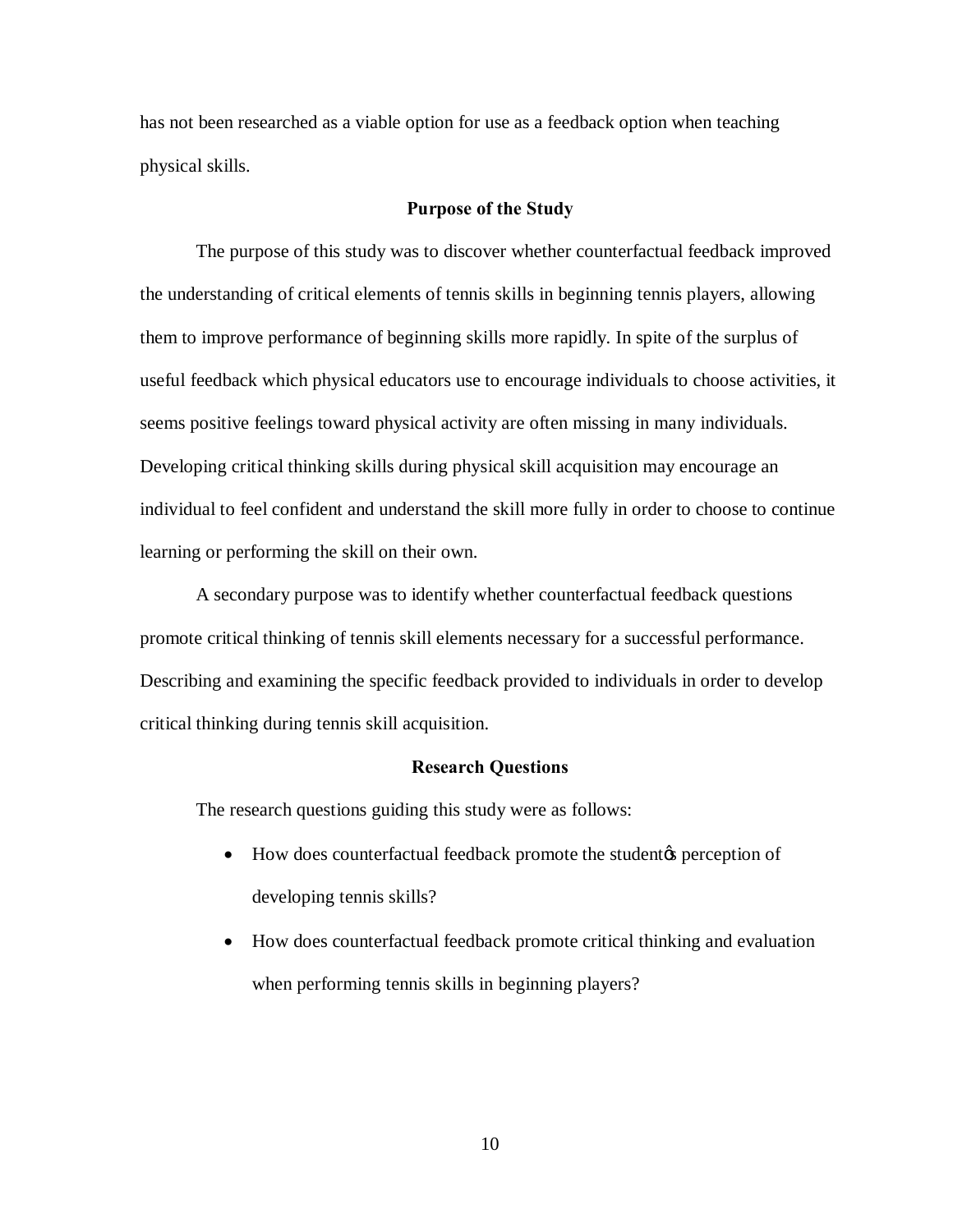## **Assumptions**

The following assumptions guided the collection of analysis of qualitative data throughout this study:

- The use of interviews assumed the participants honestly and accurately communicated personal ideas to the researcher.
- The use of open-ended questions following each training session assumed the participants took their time, answering with self-confidence and composure.

# **Limitations**

The following limitations were inherent in this study.

- · Qualitative data were gathered from four beginning tennis players. Therefore, the results may only be generalized to these four individuals rather than to the population of beginning tennis players.
- Each of the participants was involved with other activities and family life outside of this research study. These other activities may have limited the amount of time the participant had to reflect on the feedback delivered during the practice session.
- Participants were asked to avoid discussion of the study with the other participants. The researcher did not attempt to control any discussion of the training or feedback given while participants were away from the practice sessions.

# **Delimitations**

• Four beginning tennis players participated in this study.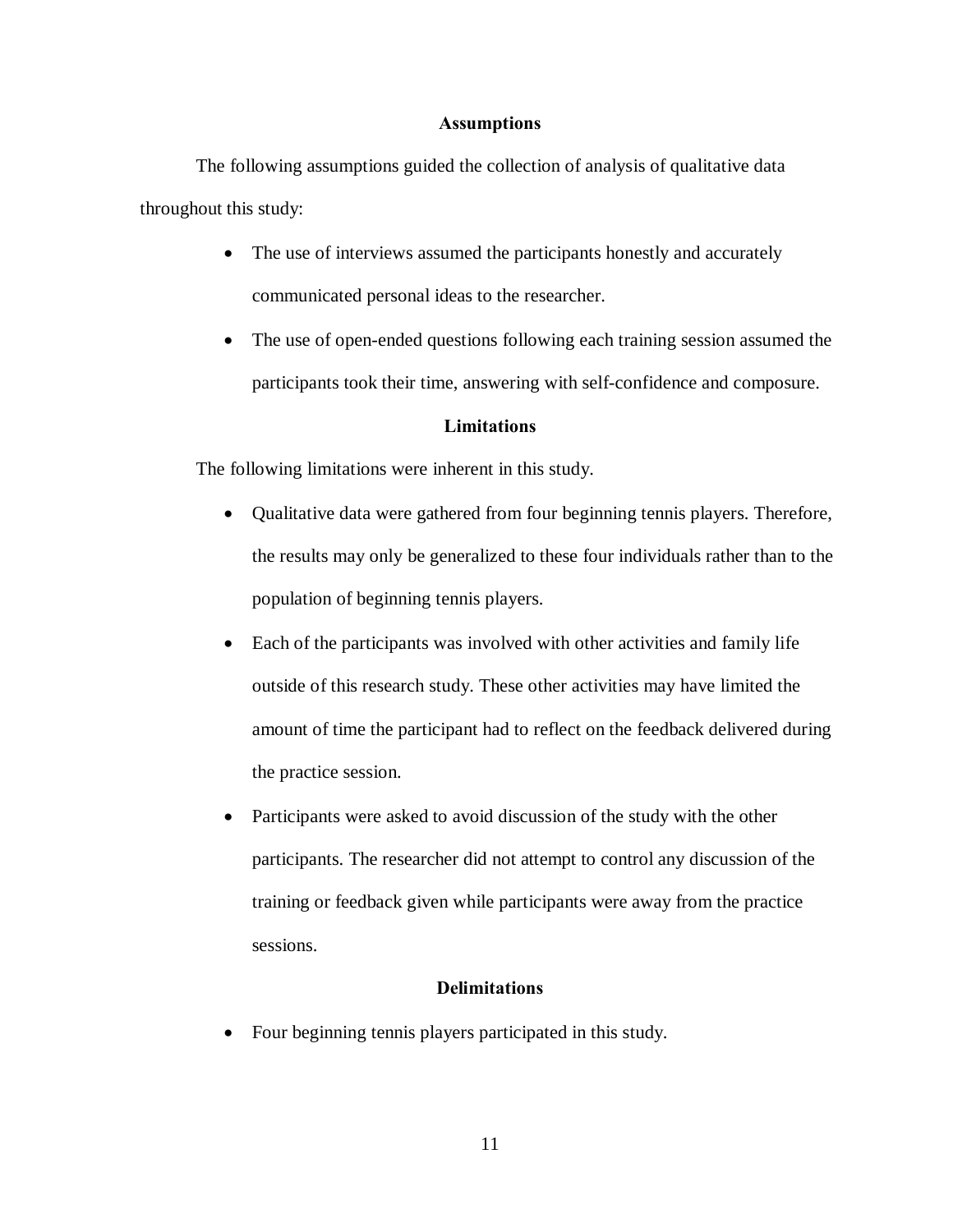- · Practice sessions of one hour, twice a week for eight weeks were scheduled for the four participants.
- · Tennis lessons were held outside at the same time of day for each of the two lessons across the eight week time period.
- · Data were gathered through the use of interviews, journals, researcher observations, and video evaluations.
- · The researcher provided the primary delivery method for the feedback.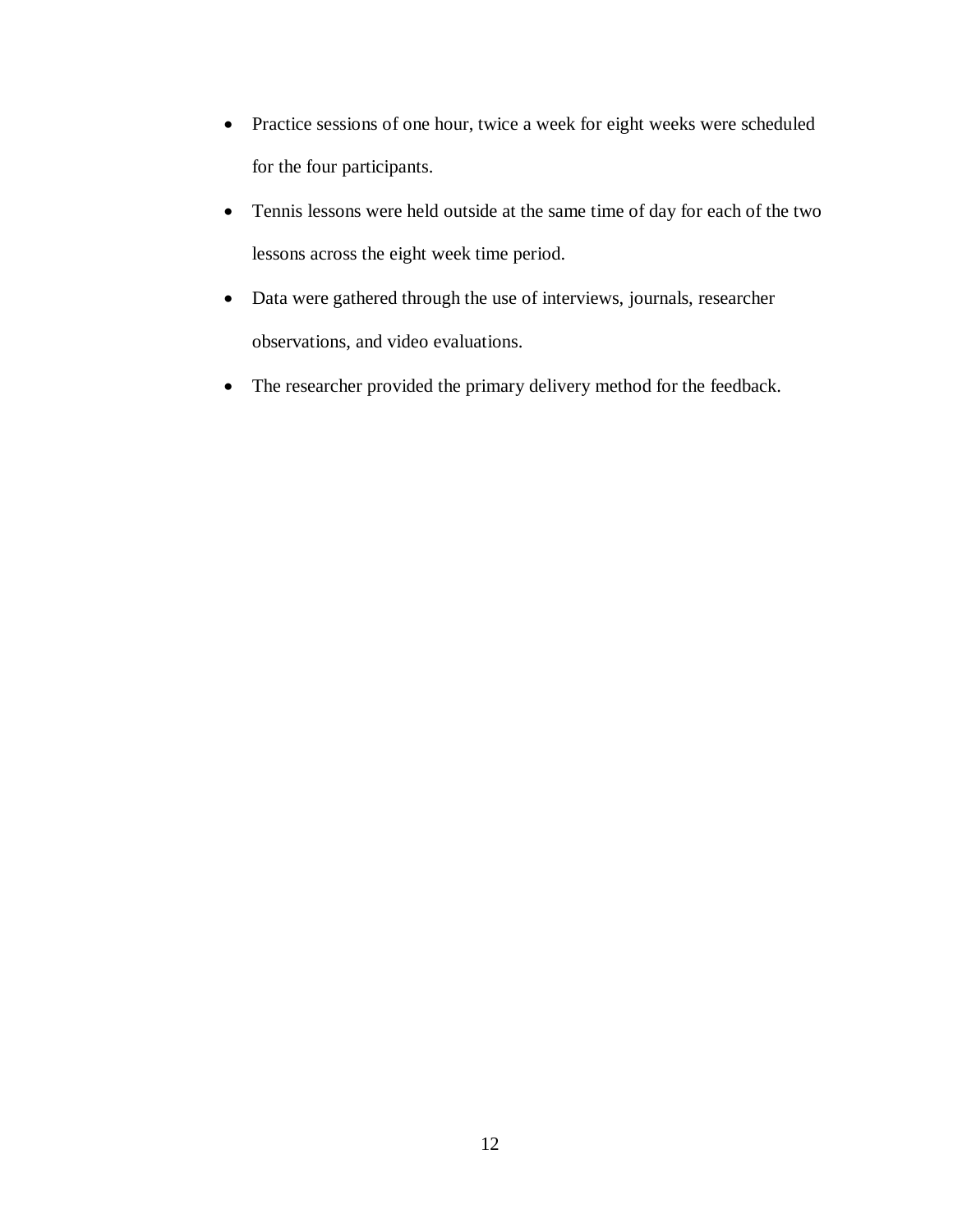#### **Chapter 2**

#### **Literature Review**

Schools should be a place where students learn and develop intellectually, socially, physically, and mentally. Effective instructors need to be flexible, adaptive, and proactive in developing new material to enhance the learning experience for each student. In 1993, Bandura reported the U.S. Education system was under attack for stifling creativity in youth, for smothering enthusiasm to learn, and for restraining individual thought processes. Inappropriately designed lesson plans, inadequate feedback, and lack of pedagogical knowledge may contribute to the repression of individuality in students. When using traditional approaches to education, teachers often fail to encourage the advancement of critical thinking, creativity, and evaluative processing, which are important to the educational experience. Students who engage in critical thinking are found to be highly employable in today<sub>®</sub> job market. Modern education should strive to cultivate critical thinking in all students, to assist them in lifelong success.

Research on effective teaching has not included the use of feedback as a means to develop critical thinking skills in students. Feedback research shows links to skill acquisition and retention of learning (Todorov, Shadmehr, & Bizzi, 1997). Counterfactual feedback involves the encouragement of positive self-talk regarding skills being performed and critical thinking of the skill components necessary for improved performance. Counterfactual feedback could increase critical thinking, could enhance teaching effectiveness, could be used in all teaching styles, could create intrinsic motivation for an active life, and could increase self-efficacy in students. Linking counterfactual feedback to critical thinking skills not only allows the instructor to have a new and efficient way of teaching a new skill to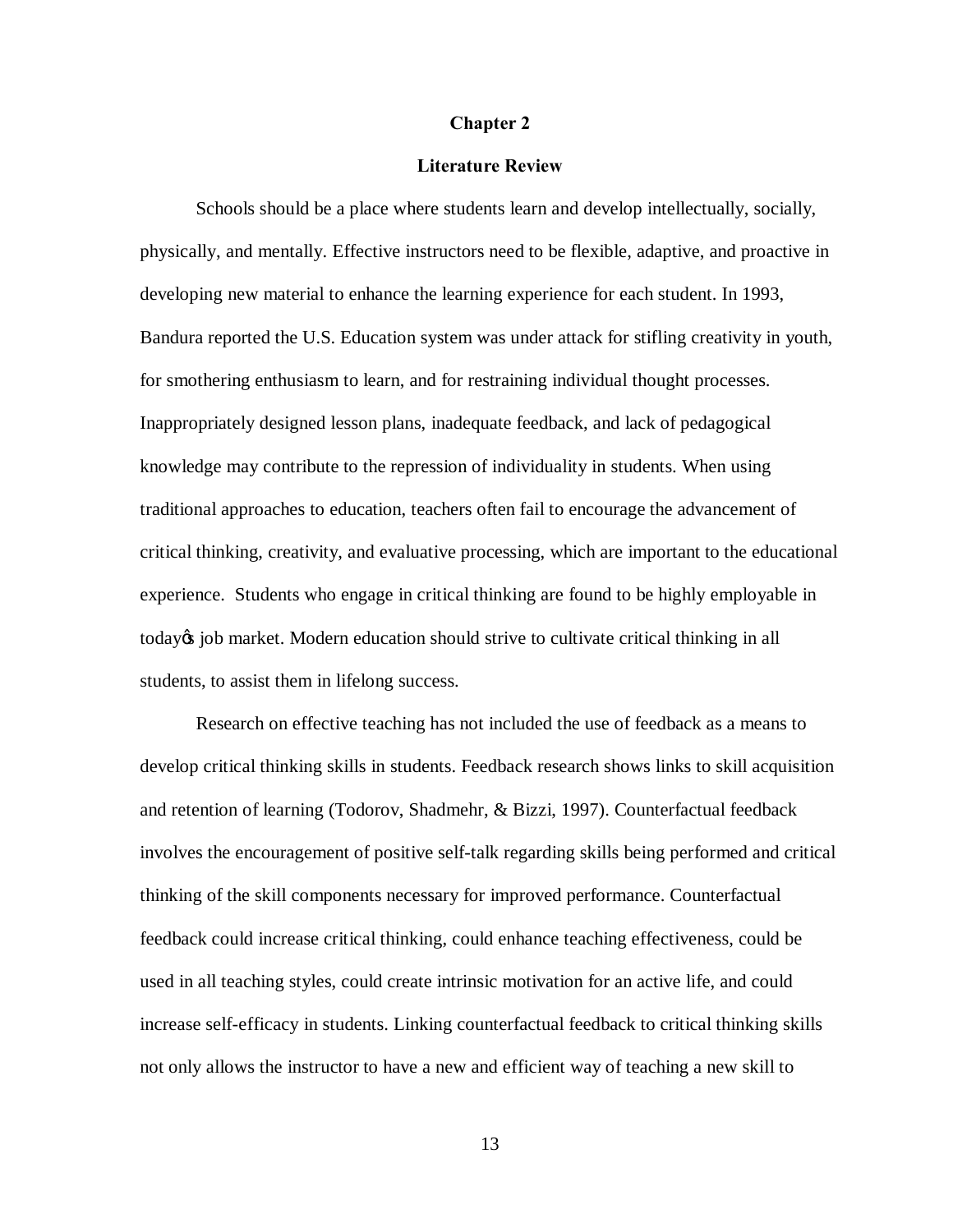students, but it will also increase the student's intrinsic motivation and self-efficacy for the skill being taught. When self-efficacy in a certain domain increases the individual will continue to perform the skill without being externally motivated (Alderman, 2008).

Physical educators and coaches are in a unique position to increase intrinsic motivation for exercise as well as develop critical thinking skills while educating individuals. Physical educators and coaches have the overall goal to establish a permanent habit and desire for activity sustaining a higher quality, active life for each individual. Developing basic movement patterns, cultivating intrinsic motivation for exercise, and teaching critical thinking techniques are all areas physical educators should emphasize to encourage students to choose an active lifestyle. In order to sustain or cause an active life, students require insight to choose movement or physical activity on a daily basis. Counterfactual feedback is one way for instructors to develop critical thinking which could increase intrinsic motivation, self-efficacy, volitional control, and perseverance in the student which could increase the rate of development and the selection to be active.

#### **Teacher Effectiveness**

Teacher effectiveness has been in the literature since the 1960's and is currently receiving significant attention in today's educational reform discussions. Seidentop in 1976, as well as Phillips and Carlisle in 1983, looked at characteristics of the most effective and the least effective teachers. Results showed that teachers having better classroom management, clearer learning outcomes, and delivery of more performance feedback were ranked as more effective. Effective teaching can result from a number of distinct characteristics including flexibility of directives, behavior management, time on task, and positive feedback (Dunkin, Precians, & Nettles, 1996). Early research on effective teaching focused on understanding the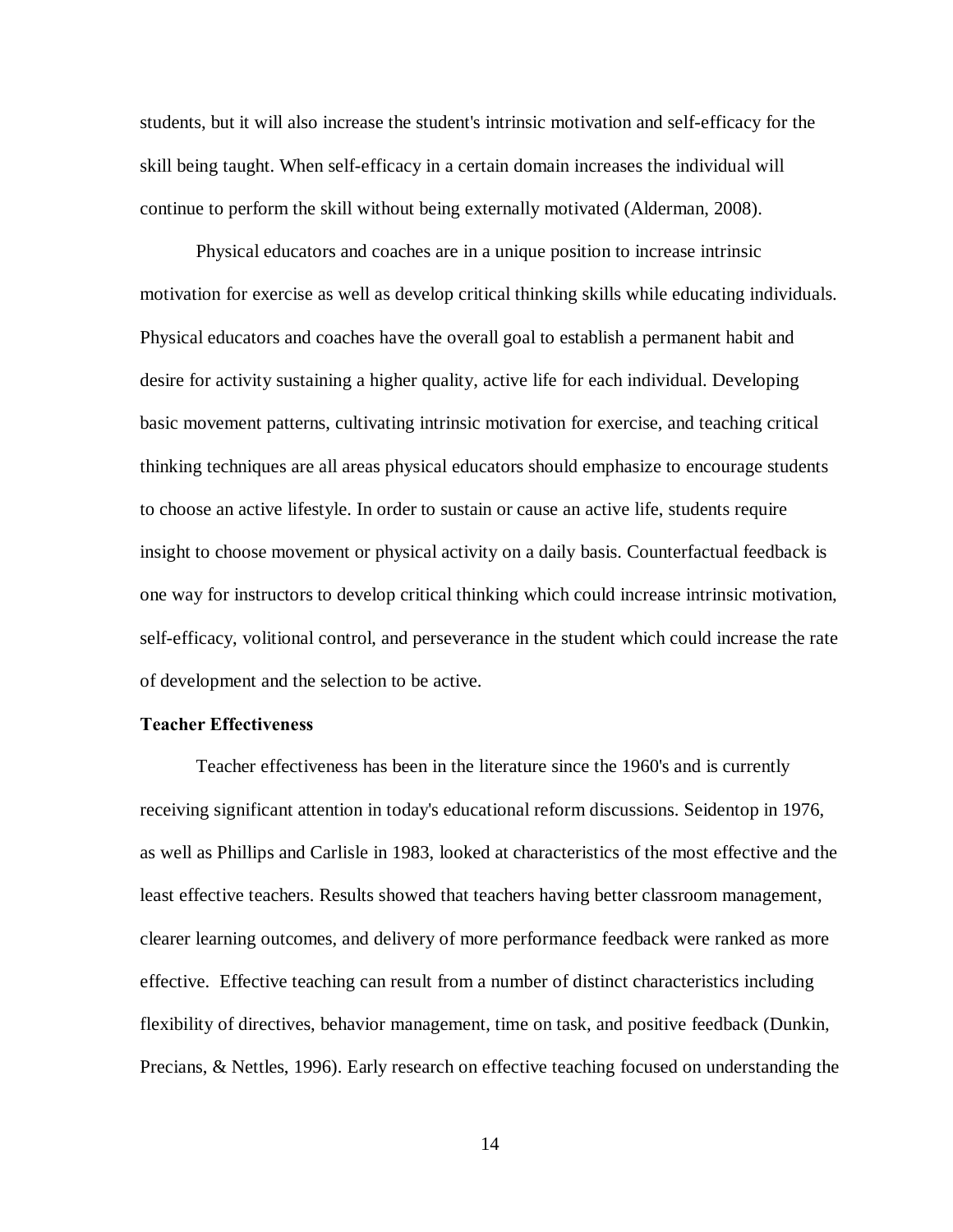difference in effectiveness based on presage versus process variables, drawing on flexibility of instruction, applying enthusiasm, investigating time on task and developing behavior management (Brophy & Everson, 1976; Cakmak, M., 2011; De Knop, 1986; Evertson, Brophy, & Crawford, 1975; Lydon & Chefffers, 1984; Phillips & Carlisle, 1983; Sankar & Raju, 2011; Wentzel, 2002; Yerg, 1981).

Yerg (1981) investigated the connection between teacher behavior or process on the development of motor skills. The Teacher Behavior Observation System (TBOS) was used to collect the frequency and nature of teaching behavior used during the instruction of a cartwheel to elementary students, grades three to six. TBOS defined three specific behaviors and one general behavior. Specific behaviors included: Task presentation, providing opportunity for practice, and providing feedback. The general behavior noted in the research was categorized under  $\ddot{\text{o}}$  other  $\ddot{\text{o}}$ , listing all behaviors not included in the other categories. Results were not conclusive on effectiveness of teachers due to behaviors other than time-ontask and previous ability. Students preferred teachers who provided guiding language and support during practice. An instructor having useful techniques to deliver feedback effectively which contains both encouragement and instructions increased teacher effectiveness.

Sankar and Raju (2011) found presage characteristics (gender, behavioral tendencies, learning styles, and race) were not a barrier to increase critical thinking skills as the pedagogy or instructional methodology were adapted for each group of students. Selfefficacy in content increased significantly while team-working skills and critical thinking were also increased through use of adjusted instructional methodology during the semester. Students favored more group work and case studies because the discussion and teamwork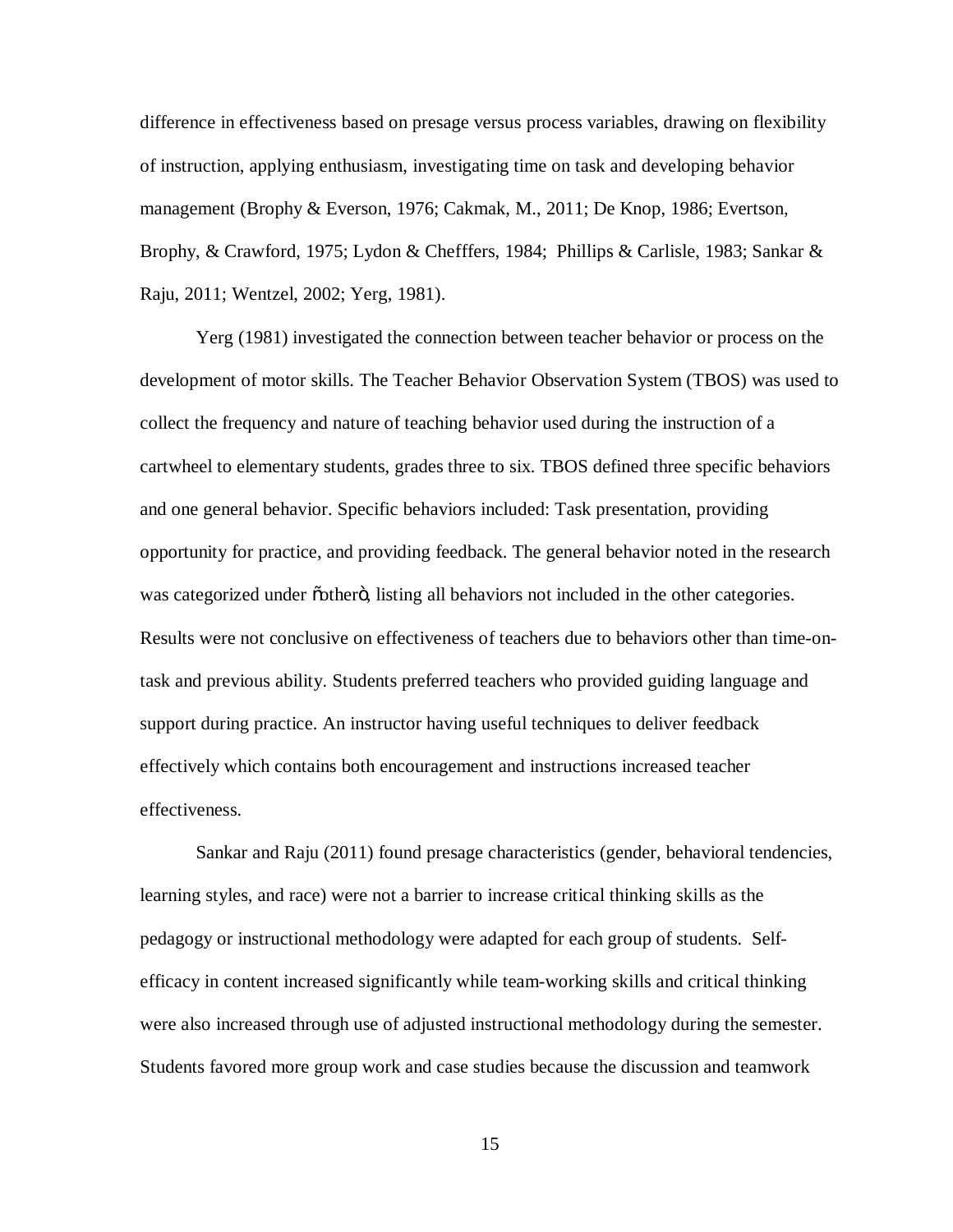needed to finish the projects increased critical thinking skills, as well as self-efficacy for the subject. Results proved that instructional methodologies were a more crucial than presage characteristics for the learning success of the student.

Teachers with a history of significant improvement in student development are often the same instructors found to be flexible with the type of instruction provided to students. Lydon and Cheffers (1984) found student skill development improved regardless of teachercentered instruction or student-centered instruction. Students were given decision-making responsibilities without losing the advancement of skill acquisition. Likewise, self-concept of students increased regardless of the type of instruction provided, as long as instruction was provided. Allowing students to choose the learning area within the classroom enhances their ability to construct and complete the goals given for each section due to personal interest rather than teacher controlled choices.

Time on task (TOT), academic learning time (ALT), academic learning time in physical education (ALT-PE), and engaged time were investigated in teacher effectiveness research (Berliner, 1976; Locke, 1992; Philips & Carlisle, 1983; Siedentop, 1976; Thorpe & Godwin, 2006). The most effective teachers converted class time into essential learning time. Continuing to increase content time for physical education would be ideal; however, with the onset of standardized testing most "time" in school is dedicated to "essential subjects" such as reading and math. Effective teaching in physical education requires the instructor to use the time provided for instruction wisely. Pieron and Graham (1986) differentiated between learning time and engaged time. Engaged time was defined as the ratio between the practice of the task and the allocated time for practice. Separating engaged time from learning time assisted researchers to consider more thoroughly time-on-task rather than consolidating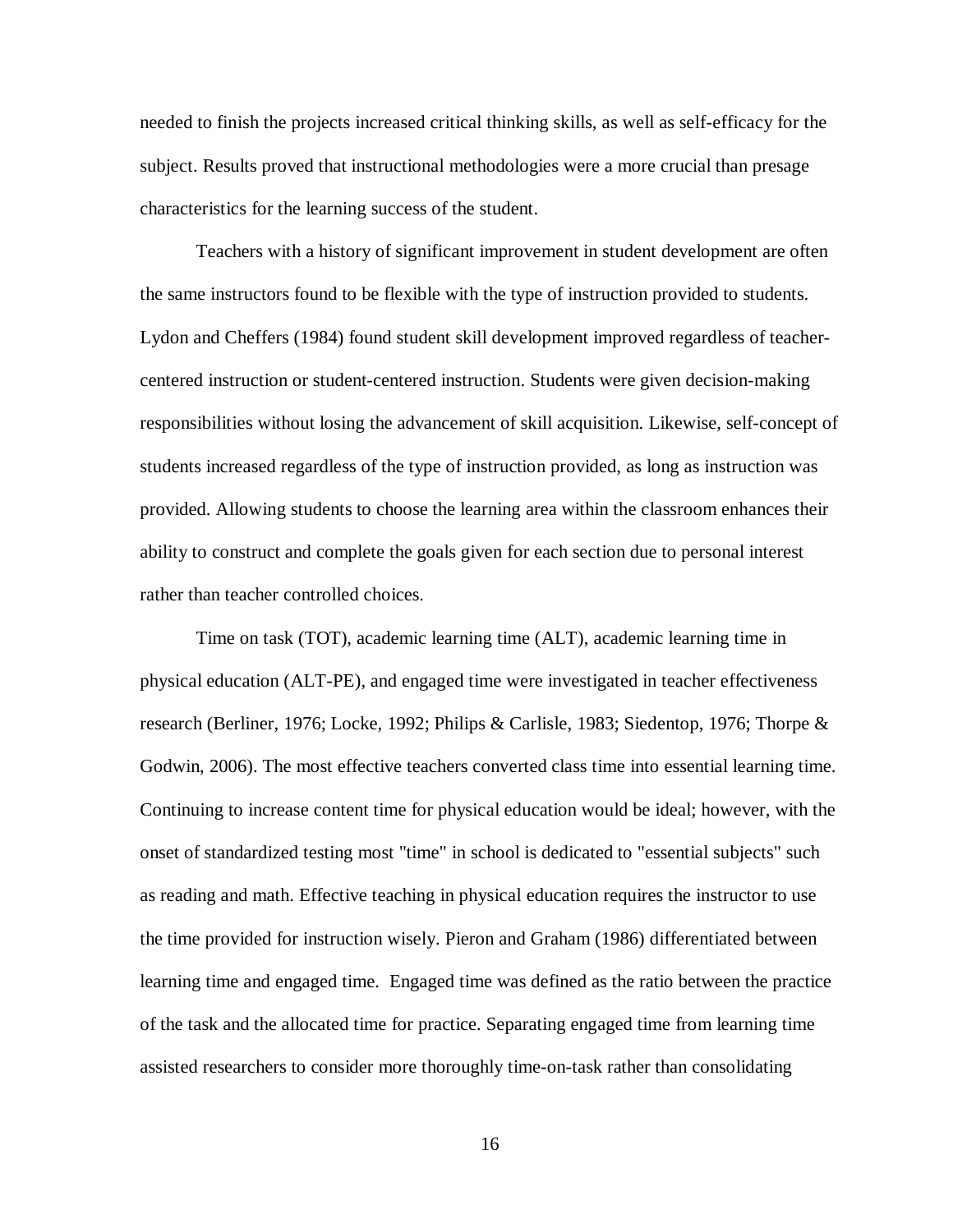instruction plus practice into learning time. Learning time includes both instruction and feedback used during the lesson, but separates actual performance of skill (engaged time) from the instructional time.

In 1986, De Knop found instructional time was not as crucial to the development of tennis skills as was the timing of the delivered specific feedback. According to student evaluations of teacher behavior, specific feedback was a significant desirable behavior demonstrated by effective teachers. Improved skill development was consistently seen in the groups where the instructor used more specific feedback. The less effective group also had a considerably different amount of time devoted to specific feedback than the more effective group. De Knop (1986) concluded that teachers were deemed effective due to the presentation of a number of time-related variables including: time-on-task, time spent on specific feedback and time spent on information delivery.

Measurement of teacher effectiveness has been evaluated through standardized testing, supervisory evaluations, and peer group reporting (Dunkin, et al. 1996). However, the most recent and prominent measure of teacher effectiveness in education today is student achievement. There is no research contradicting the idea that student achievement is not a part of teacher effectiveness, but most researchers and teachers agree student achievement should not be the only measure of an effective teacher. Is the criterion for effective teaching only the outcome or results provided by the student? Effective teaching should include the learner's feelings about instruction, class time management, and intentions to continue learning or advancement of skill as well as performance- based evaluations (De Knop, 1986; Mouratidis, Vansteenkiste, Lens, & Sideridisk, 2008; Phillips & Carlisle, 1983). As Brophy and Evertson (1976) posit that finding the right way to teach at the right time for the right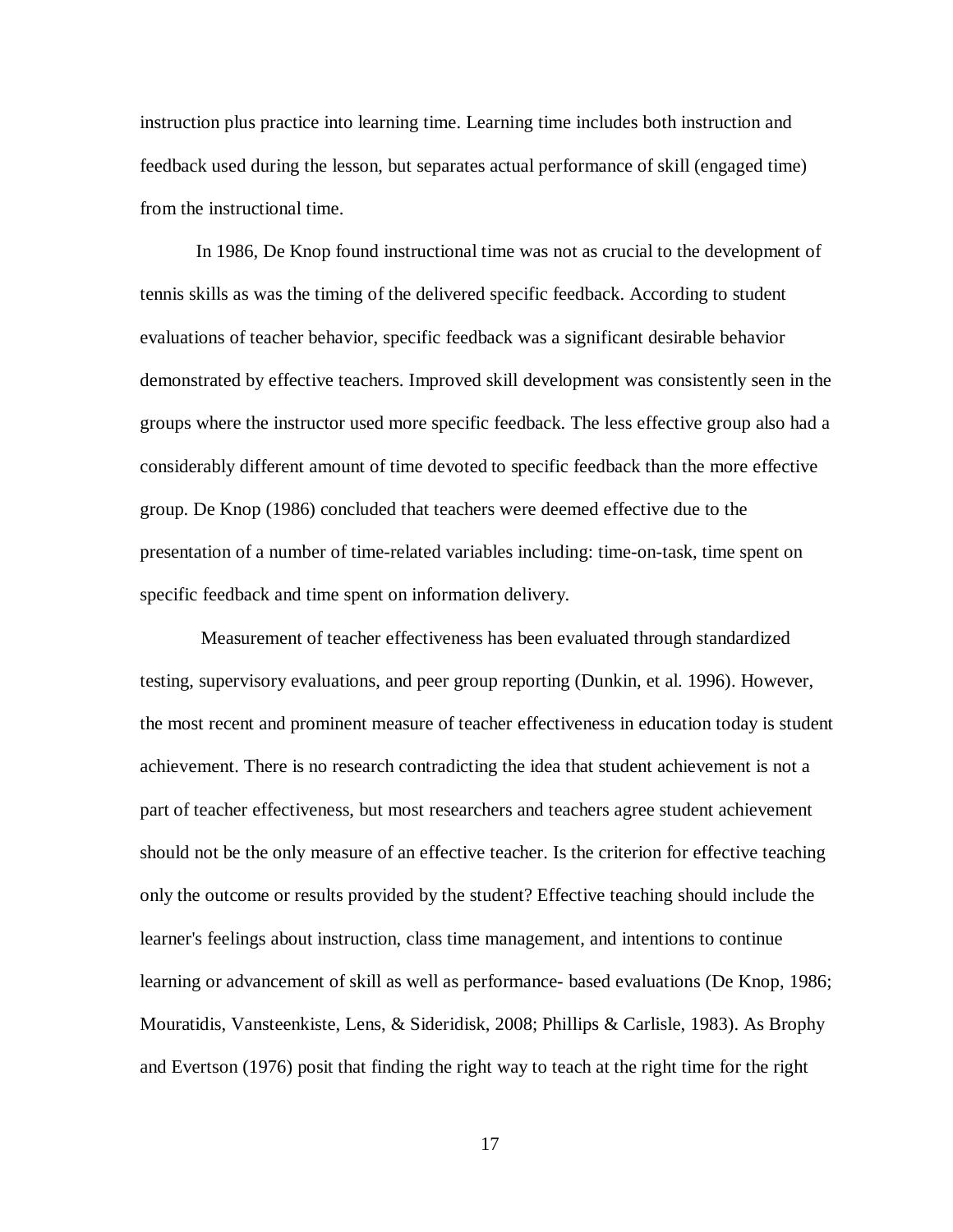student will make every teacher effective in the right learning environment. Effective teachers realize all students do not learn in the same fashion. Wirz (2004) found when student learning styles and teaching styles are congruent, students retain and apply information more efficiently and develop a better attitude toward the subject being taught.

#### **Teaching Styles**

According to Ashworth (2010) a teaching style is a plan to deliver information, arrange practice opportunities, and convey feedback to a class or a student for optimal understanding and acquisition of concepts in a certain subject area. Matching the content of the lesson with a congruent teaching style will assist the instructor in providing proper symmetry and assistance to the student (Chatoupis, 2009). Teaching style and delivery has a direct influence on the retention of information and the preservation of the knowledge imparted to the student.

To assist the physical educator in planning for delivery of instruction, Mosston and Ashworth (1990) developed a Spectrum of Teaching Styles. The spectrum progresses from teacher-centered instruction to student-centered instruction. The Spectrum of Teaching Styles for physical education was developed to encourage the physical education teacher to choose the appropriate style based on the outcomes desired for the lesson. The most direct, teachercentered style of teaching, command style, requires the teacher to make nearly all decisions in the planning, delivery, and assessment stages of a lesson. Jaakkola and Watt (2011) found instructors used the command and practice styles most often while the convergent discovery styles were used the least frequently. According to the teachers' perception using the practice and divergent styles, the students benefited more than when using the reciprocal or convergent discovery styles.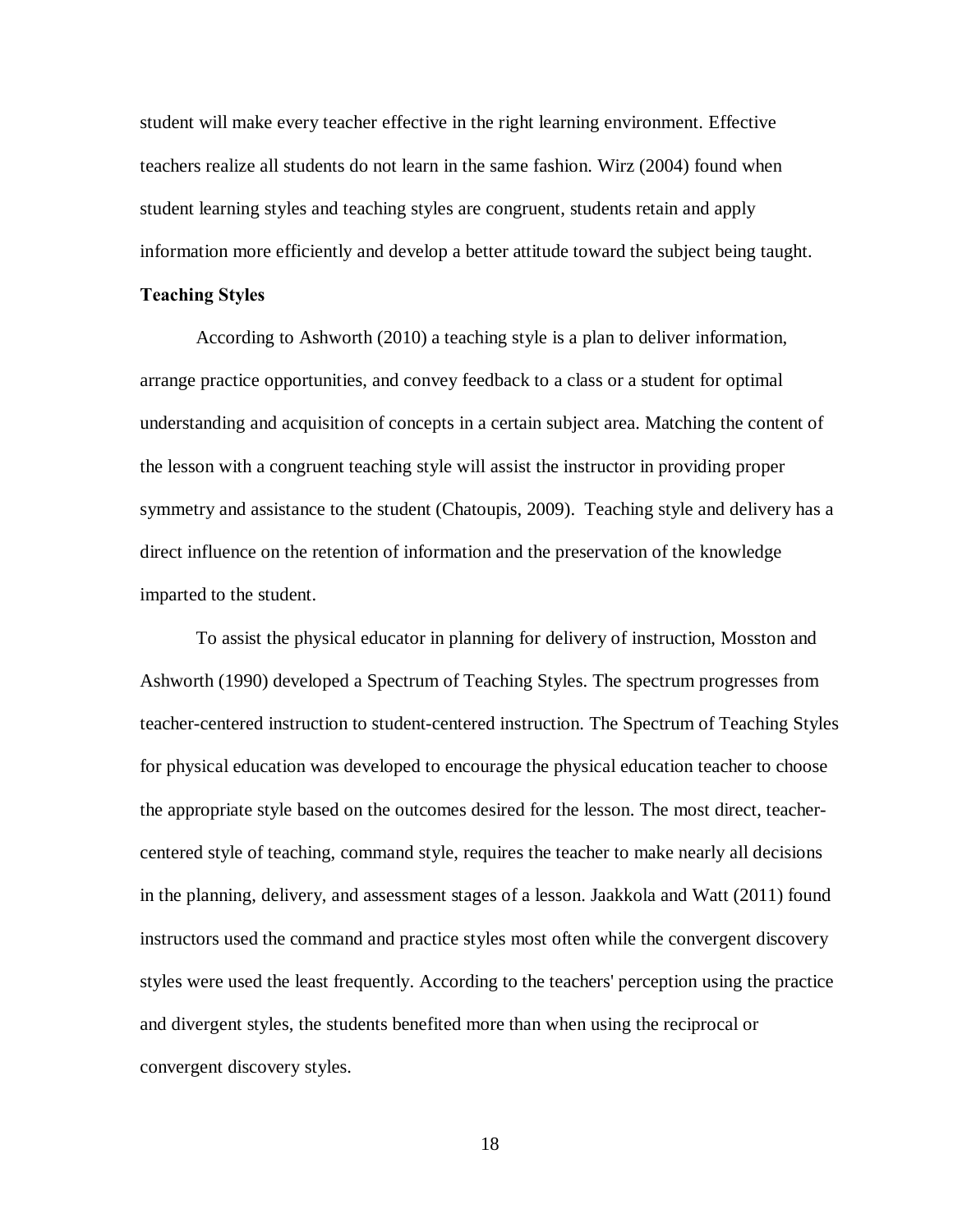The most indirect, student-centered style of teaching, learner initiated, enables students to have maximum responsibility for planning, learning, and assessment of learning. Byra (2006) indicated students are more likely to learn specific content when direct, teachercentered instruction is used. However, use of indirect, student-centered instruction may lead to the development of cognitive objectives, inquiry skills, more meaningful learning, and better student adjustment (Kandaghi & Farasat, 2011).

Mosston and Ashworth (1990) teaching styles F - H are focused on student-centered learning, which engages the student in a relationship with the subject matter in a more inclusive manner. Engaging the student in discovery can be difficult but will lead the student into critical thinking and detection of complex concepts on their own. Feedback is a key concept in guided discovery learning during the impact and post-impact sets. Providing guiding questions, waiting for the answers, allowing the learner to make the connections, adjusting the speed of delivery of the feedback, and acknowledging the achievement once accomplished are areas requiring preparation prior to the instruction. These styles are best used in a one-on-one situation as the timing in delivery of feedback is important. In a group situation the guiding questions from feedback may be answered by the same person and then only one student ends up "discovering" the answer while the others stay in a receiving role (Mosston & Ashworth, 1990). As the instructor becomes more adept at questioning, a group situation can be planned using a written form of discovery or computers to deliver the questions simultaneously to different individual students. The main objective is allowing the student to realize the purpose and recognize the new skill without providing the answer. Discovering the answer with guidance assists the student in developing self-efficacy and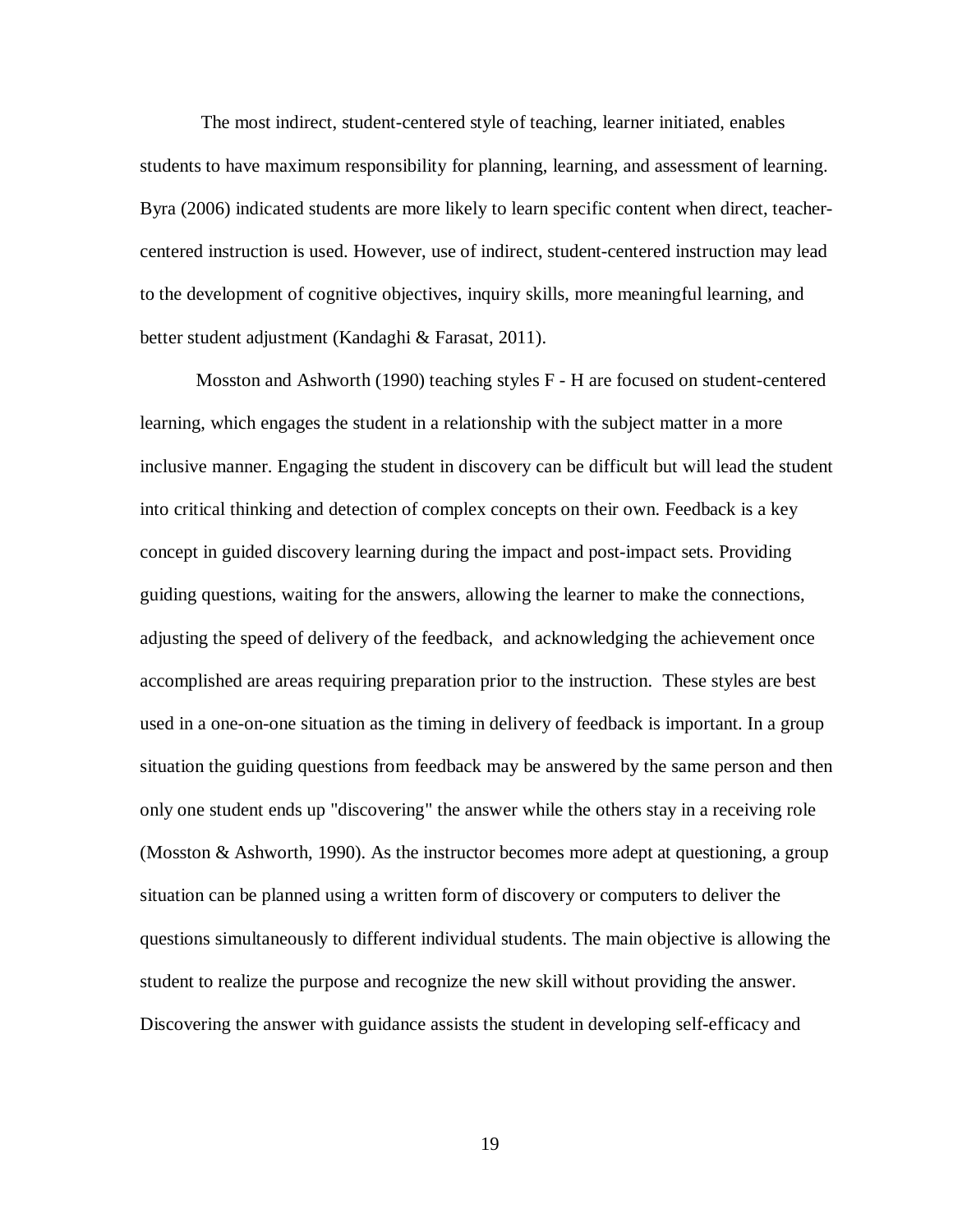better understanding the process of movement required for successful completion of the motor skill.

Devers and Karabenick (2011) correlated teaching styles and learner comprehension to parenting styles and achievement, using the same categories from parenting style research and applying them to teaching styles. Walker (2008) also used parenting style correlation by investigating achievement and motivation of students from three separate teaching styles, using the authoritarian, authoritative, and permissive styles of teaching in separate classrooms. Results were similar to parenting literature, the authoritative teaching style was found to be associated with high levels of achievement and motivation. Authoritative teaching style also predicted higher levels of interest in mathematics for Hispanic students (Devers & Karabenick, 2011). The authoritarian teaching style had the lowest levels of motivation and the permissive teaching style resulted in low levels of achievement. Although these styles give educators background and research for a classroom situation, teaching a physical activity or skill is a different entity and research in physical education has its own set of specific styles of teaching.

There is no research showing one perfect teaching style for increased achievement or production of movement by students, but certain styles seem to be more effective when it comes to physical development (Lee & Solmon, 1992; Lombardo & Cheffers, 1983; Wilkinson, Pennington, & Zanandrea, 2010). Retention of information and application of knowledge is an essential component for individuals to progress into skillful, life-long movers. Indirect-teaching styles enhance inquiry skills of learners. Therefore, individuals learning through the indirect or student-centered styles are more successful in the utilization of critical thinking for transfer and application of cognitive concepts and principles from one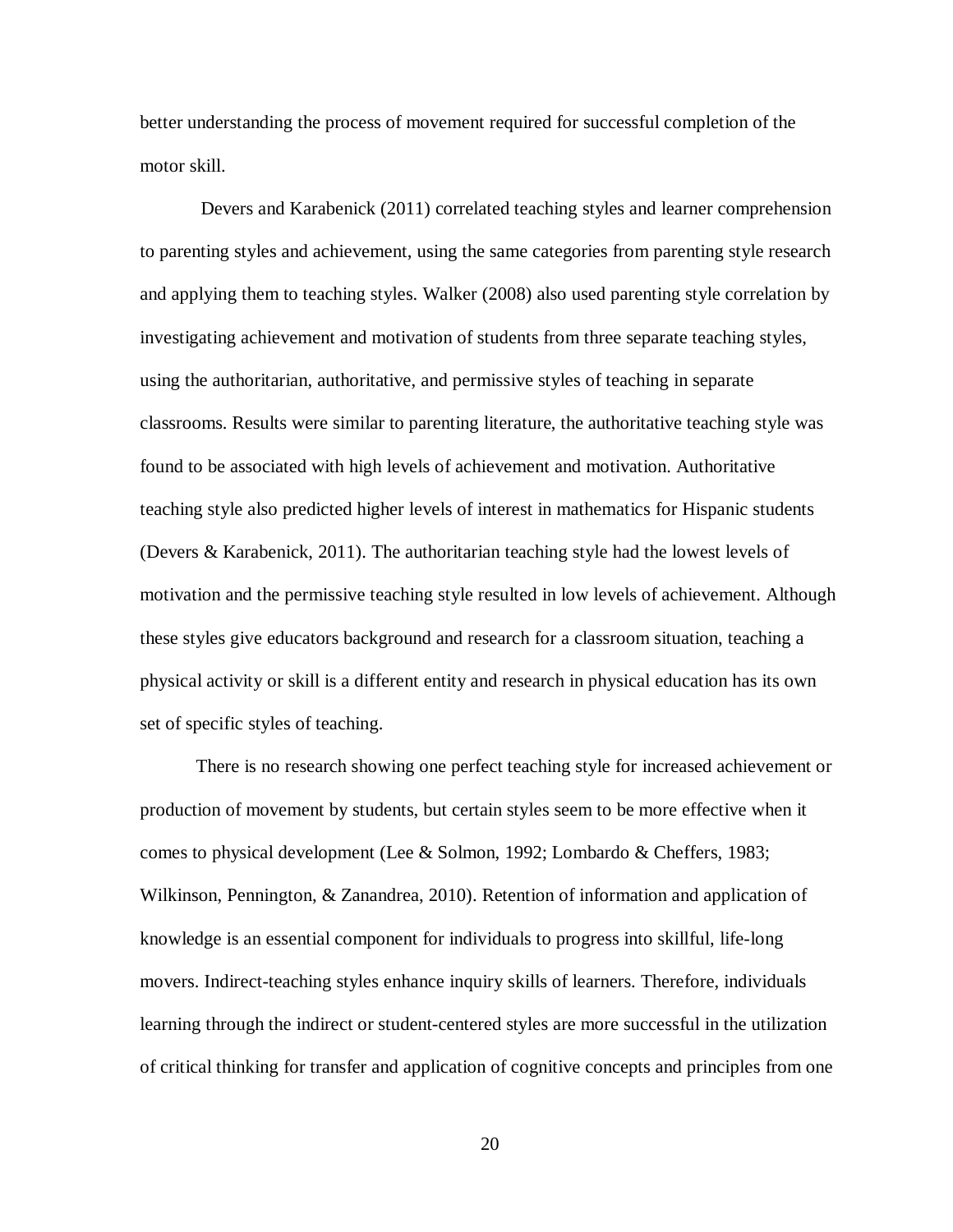movement situation to another. Critical thinking is also linked to better decision-making, reasoning, problem-solving, and reflective judgment in individuals (Lodewyck, 2009). The development of critical thinking is significant in promoting students  $\phi$  application of concepts and skills learned in physical education and other classes.

## **Critical Thinking**

Critical or higher-order thinking has been defined as the ability to assess a situation and apply the correct information available to support, adjust, or dispute an argument, behavior, or skill (Hughes, 2000; White, 2010). Barnett and Francis (2012) describe critical or higher-order thinking skills separating foundational definitions into three separate categories. Dispositional, emergent and state perspectives may be explained by inherent characteristics, cognitive development, and behaviors or abilities respectively. Each type of critical thinking has a unique focus and goal associated with the instruction needed to develop this ability.

The dispositional perspective focuses on the possibility of critical thinking being an inherent trait. Thoughtfulness, concentration, and basic curiosity are characteristics which students who excel in critical thinking tend to exhibit naturally. Believing improved critical thinking necessitates innate qualities may discourage some teachers from attempting to teach critical thinking since innate qualities are seldom trainable. However, Angeli and Valanidez (2009) found students are capable of improving critical thinking skills with proper instruction.

The emergent view of critical thinking encompasses the views of Piaget (1969). Piaget believed thought processes develop as the individual is exposed to changes in environmental conditions and the encountering new situations. Developing thought processes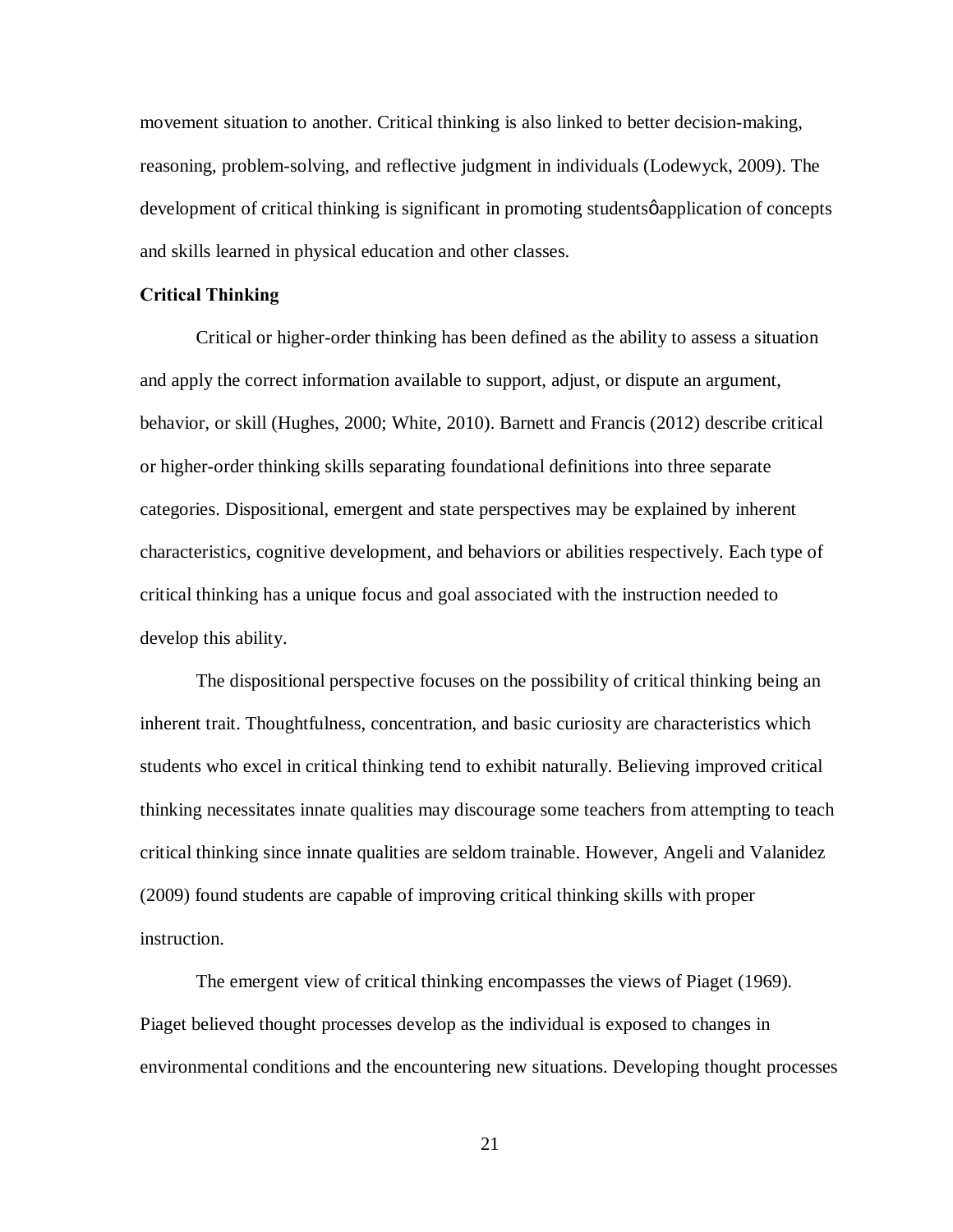in an individual to develop critical thinking skills requires more than just the normal general education subject progressions which occur from high school to college or from college to professional situations (Halonen, 1995). Subject matter advancements do compel the individual to concentrate and manage thought processes which could develop improved critical thinking. However, unexpected escalation of the theme or focus demands extreme thoughtfulness, propelling the individual into advanced contemplation and complex reasoning about the situation.

Barnett and Francis (2011) name the last category of higher-order thinking skills, the state perspective. This foundational perspective posits cognitive processes as the product of critical thinking skills, opposed to critical thinking producing the cognitive thought process. The state perspective focus is on behaviors and abilities developed during instruction. Rote memorization, content knowledge of details, and recall of basic facts are not higher-order thinking, but these skills can be improved as a result of increased critical thinking. Angeli and Valanidez (2009) use a number of instructional techniques developed within the state perspective which showed promise of improving critical thinking skills. Analyzing, decisionmaking, understanding, and evaluating are just a few of the skills necessary for critical thinking to occur (Ennis, 1985). The state perspective is most closely related to the use of counterfactual thinking and therefore will be the concentration used for this research.

School administrators do not emphasize the teaching of critical thinking skills rather they focus on training behaviors and abilities which will lead to better standardized test scores. However, test scores could be improved by advancing the critical thinking skills of each student through specific classroom instruction. Research featuring how classroom instruction can produce critical thinking is substantial. Kowalczyk (2011) described how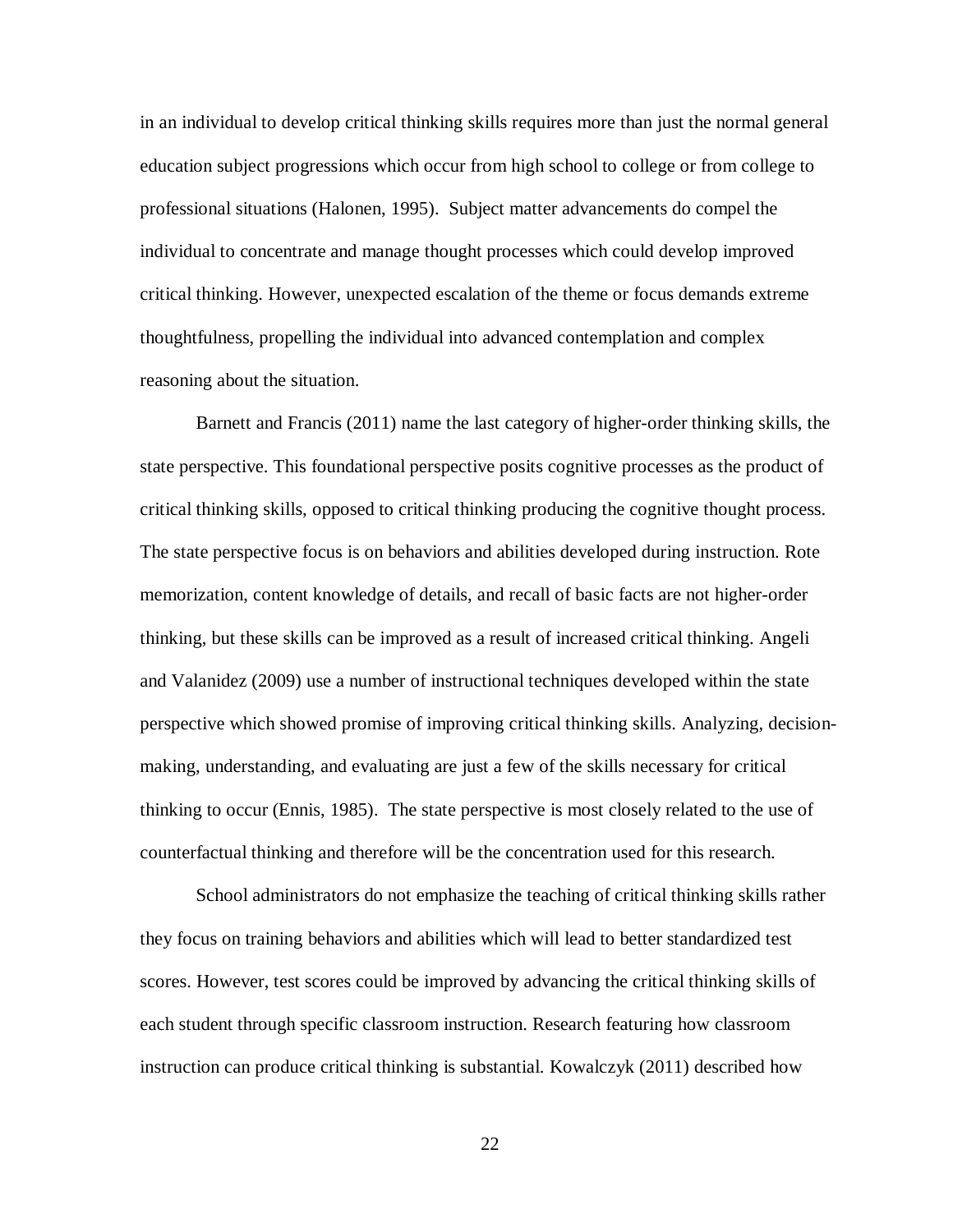critical thinking could be immersed throughout the planning of sessions, delivery of instruction, and assessment components of every lesson. In the planning stage, critical thinking can be integrated by using the problem-based learning (PBL) curriculum whereby, students solve a problem through the discovery of relevant information that enables them to explain the problem and elicit an appropriate action or skill adjustment. The teacher adjusts the curriculum around problems relevant to the learning objectives, most instructional methods that incorporate students as active participants in the learning process do not come without hard work. Critical thinking is no different. Critical thinking is a costly endeavor for a teacher to create; time, effort, energy, concentration, and determination must be engaged to foster a well-rounded individual (Valenzuela, Nieto, & Saiz, 2011).

#### **Counterfactual Thinking**

Critical thinking is a cousin to Counterfactual thinking (CT). Counterfactual thinking is defined as mentally changing the outcome of a situation which has already occurred. In using counterfactual thinking, a person imagines an alternate event that may result in a more desirable outcome. (Dray & Uphill, 2009; Epstude & Roese, 2010; Kahneman & Tversky, 1982; Petrocelli, Percy, Sherman, & Tormala, 2011; Sanna, et al, 2003; Turman, 2005). Counterfactual thought can result from positive or negative occurrences, most often resulting after a negative outcome. The same skills necessary for critical thinking are necessary for counterfactual thinking and are the same skills central in effective learning. When an individual is learning a behavior or skill, having the ability to interpret, clarify, and problem solve are critical factors for successful results.

Kahneman and Tversky (1982) were the first to introduce counterfactual thinking. CT is a thought using  $\ddot{\text{o}}$  if only  $\ddot{\text{o}}$  or  $\ddot{\text{a}}$  if  $\ddot{\text{b}}$  then  $\ddot{\text{o}}$  statements after an experience. Thinking or saying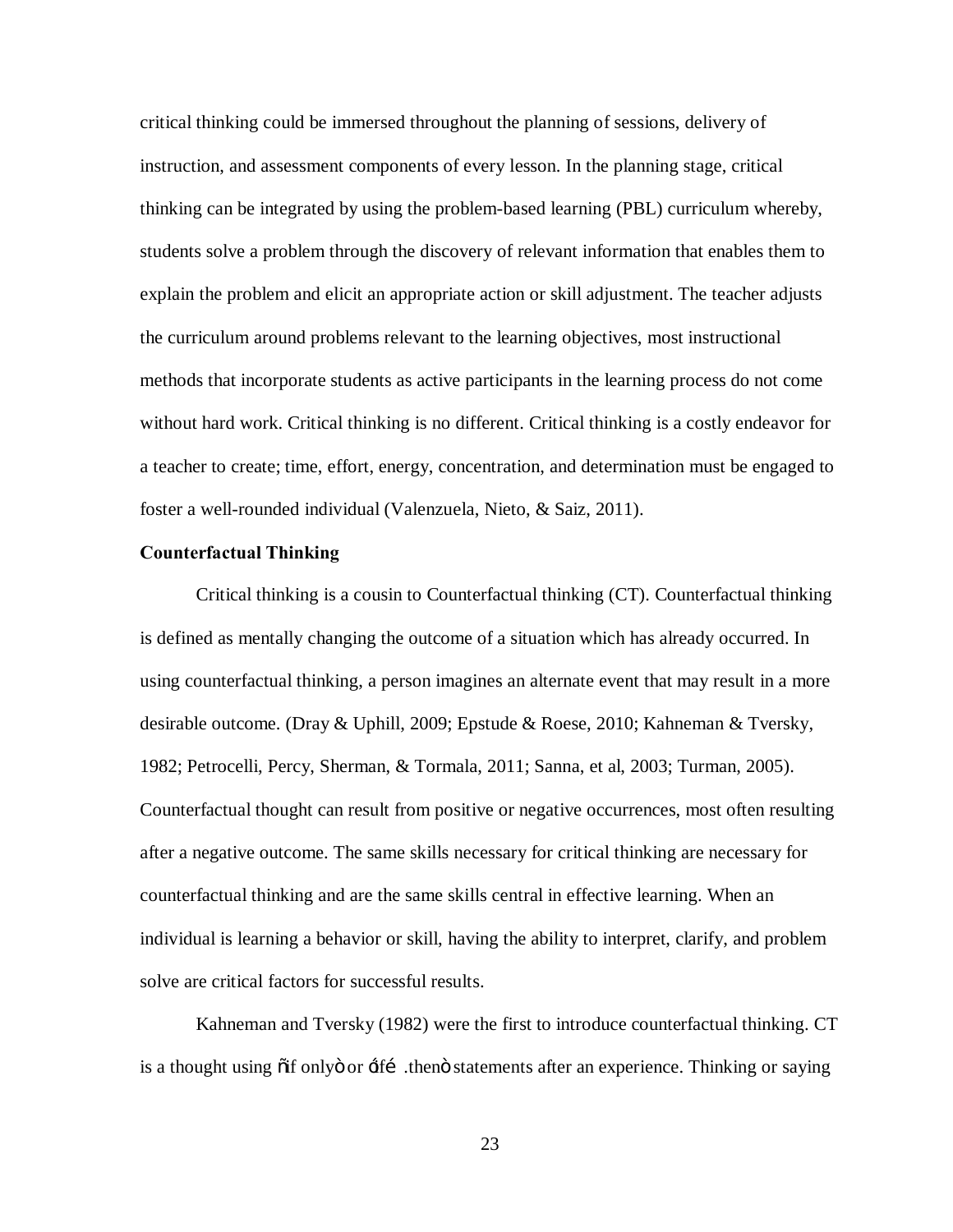$\delta$ If only,  $\ddot{\text{o}}$  begins very early in life, typically by age two (Epstude & Roese, 2011). By age three, children are able to reason with counterfactual thoughts involved in the conversation by providing alternative endings to various scenarios (Guajardo & Turley-Ames, 2004). The function of counterfactual thinking is to control behavior, manage circumstances, and cope with situations.

Turman (2005) separated counterfactuals into  $\tilde{\text{u}}$  and or downward, additive or subtractive, and internal or external  $(p.118)$ . Upward counterfactuals are those thoughts emphasizing a positive future outcome to a situation. Downward counterfactuals represent an outcome worse than the actual occurrence. Individuals who generate upward counterfactuals after a poor performance tend to modify subsequent behavior to ensure improved outcome occurs. This type of modification, or CT, is the preferred mode in which to train athletes following a performance or activity (Epstude & Roese, 2011; Rye, Cahoon, Ali, & Daftary, 2008; Turman, 2005).

Additive and subtractive counterfactuals are thoughts which either incorporate or condense elements into the incident allowing for a different conclusion. For example, using an additive CT, an individual would say,  $\delta$ If I had passed to the target, the setter would have been able to set to the hitter properly. $\ddot{o}$  For a subtractive CT, the person could say,  $\ddot{o}$  If I would not have moved to my position on defense, I could have passed the ball with more accuracy. $\ddot{o}$  Internal CT $\alpha$  are those associated with one  $\alpha$  own actions or behaviors while external CTs denote the focus on the behavior of others or the action of others. Internal CT has been linked to greater gains in intrinsic motivation to perform an action, but external CT seems to promote team disruption and negative self-efficacy toward the activity. Blaming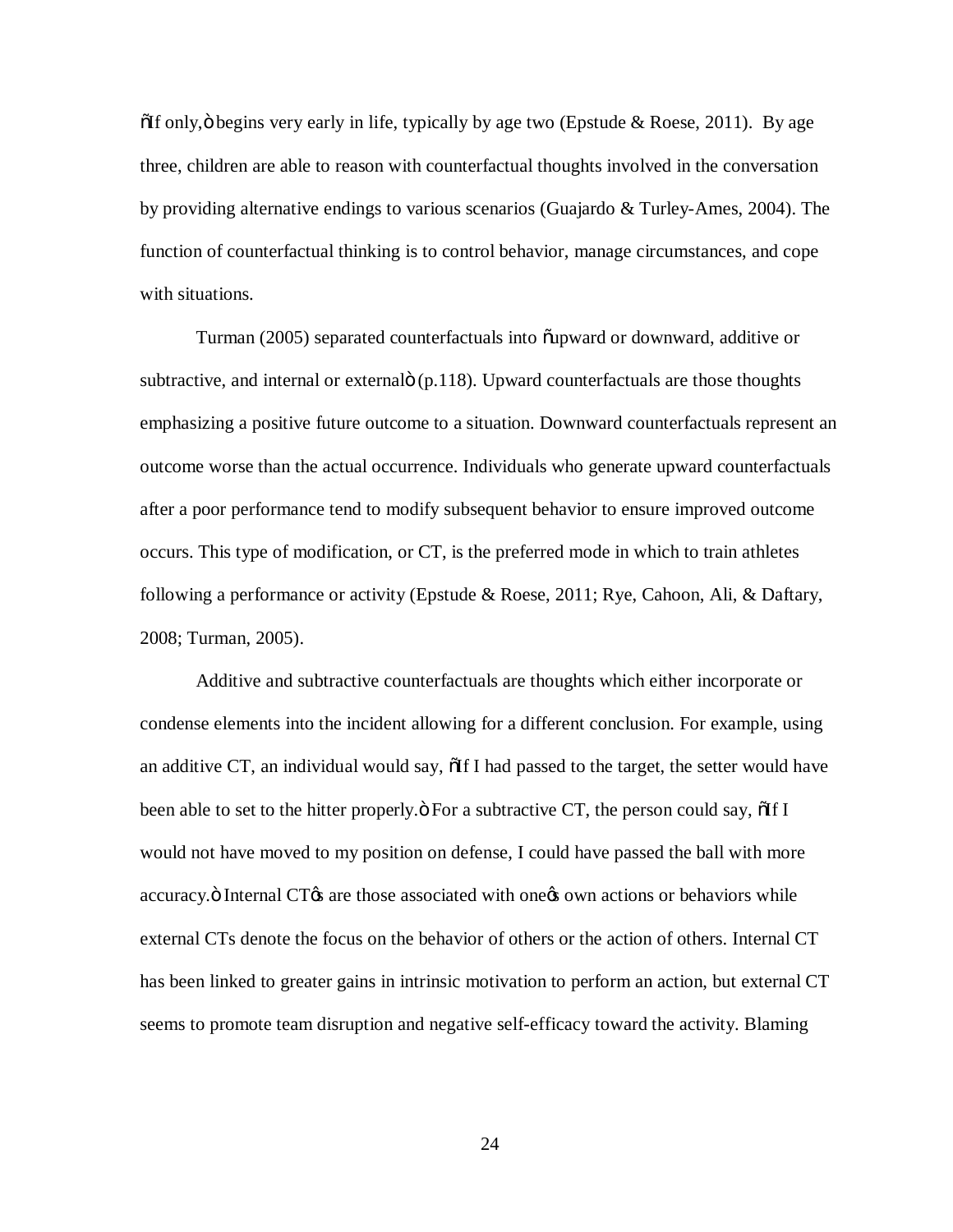others for occurrences is not likely to produce intrinsic motivation for any event or activity (Turman, 2005).

In 2000, Sanna and Turley-Ames introduced counterfactual intensity to the body of research covering CT. CT intensity refers to the affective reaction a person experiences due to a specific counterfactual response (Johnson, 1990). Physical activity can bring out many emotions. CT intensity may be an area in need of consideration when connecting CT to physical activity. Another measure of CT is potency. CT potency is the likelihood the counterfactual thought will occur. If imagining what could have happened comes easily because what could have happened is similar to an actual outcome, then the CT is more likely to change the persongs response to the particular stimulus. On the other hand, if the CT potency is low, changing behavior, altering moods, adjusting blame, or feeling regret will continue following a similar situation (Petrocelli, Percy, Sherman, & Tormala, 2011).

Not only does CT occur automatically, spontaneously, and most often following undesirable events, but CT thoughts are often very similar (Petrocelli, Percy, Sherman,  $\&$ Tormala, 2011). People will often choose the most common action or response to change the scenario. Most individuals, when considering CT, change the abnormal to the normal as opposed to changing a common occurrence to an unusual reality. The categories most commonly used when altering the outcome are space, time, cause and intent. These areas are frequently modified when one uses CT. In 2005, Byrne produced the term counterfactual imagination to define how one chooses an area to amend during the use of a counterfactual thought process. People can decide to either make an outcome better or worse. Whether creating an  $\tilde{\sigma}$  even if  $\tilde{\sigma}$  scenario or an  $\tilde{\sigma}$  only  $\tilde{\sigma}$  scenario may depend on the persongs goal in that situation. When a game was lost, and the goal was to win, one may say,  $\delta I$  would have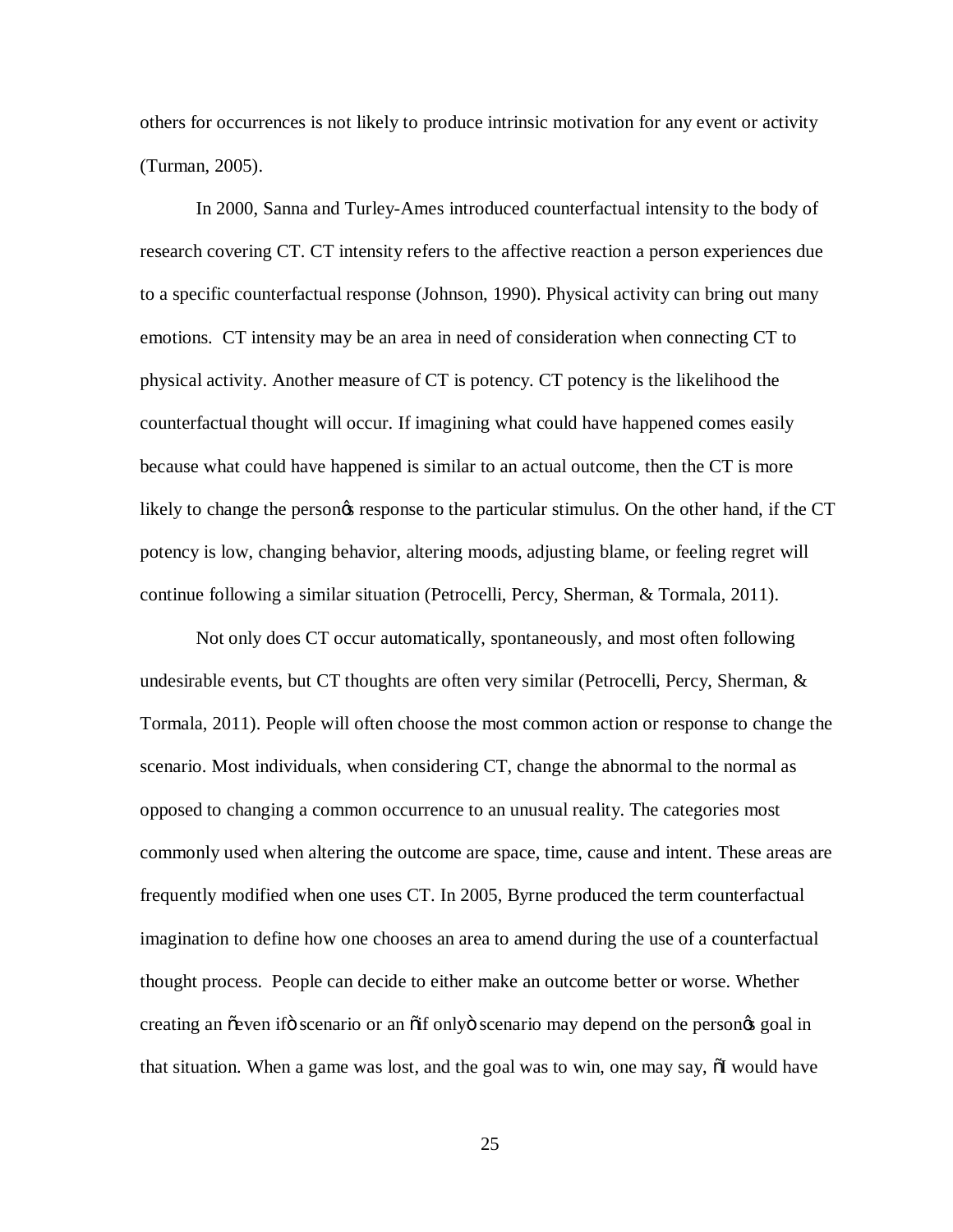lost even if  $\ddot{\text{o}}$  or possibly,  $\ddot{\text{o}}$  could have won if only  $\ddot{\text{o}}$  (pg. 12). Either scenario uses the imagination and prior experience to produce the counterfactual thought.

When considering what aspects of reality people change and imagining how things could have turned out differently, the individual engages in retroactive imagination. Previous experiences often dictate which aspect of the story the individual chooses to manipulate when recreating the scenario. However, examining the instances a person ignores in the story can be just as significant. Most people do not create unrealistic counterfactuals or sensational CT. CT generally do not adjust natural laws such as gravity, and force is rarely altered. There is no manufacturing of impossibilities, the individual preserves the familiar features of animals, cars, and humans. CT is most often conceived as a probable alternative to reality. People tend to believe an event could occur if the basic components are consistent with their belief system (Byrne, 2005).

Negative occurrences frequently produce negative emotions. CT has been known to help alleviate regret (a negative emotion) and adjust negative attitudes derived from these situations. Of all the emotions experienced after a negative incident, regret is the most common. Turman (2005) identified counterfactual regret used during coaches  $\phi$  half-time talks. CT regret messages can be used with upward or downward CT depending on the desired effect to the participant. Some coaches quied the regret messages as a precursor to poor player performance, while others used downward CT, suggesting a potential loss if the other team had performed better in an attempt to keep motivation levels high. Regardless of the message intent, frequently the individual experiences regret when the result of a performance is less than desirable. Regret does not occur as often after a failure to act (Kahneman & Tversky, 1982). For example, the player who gets hurt at the beginning of a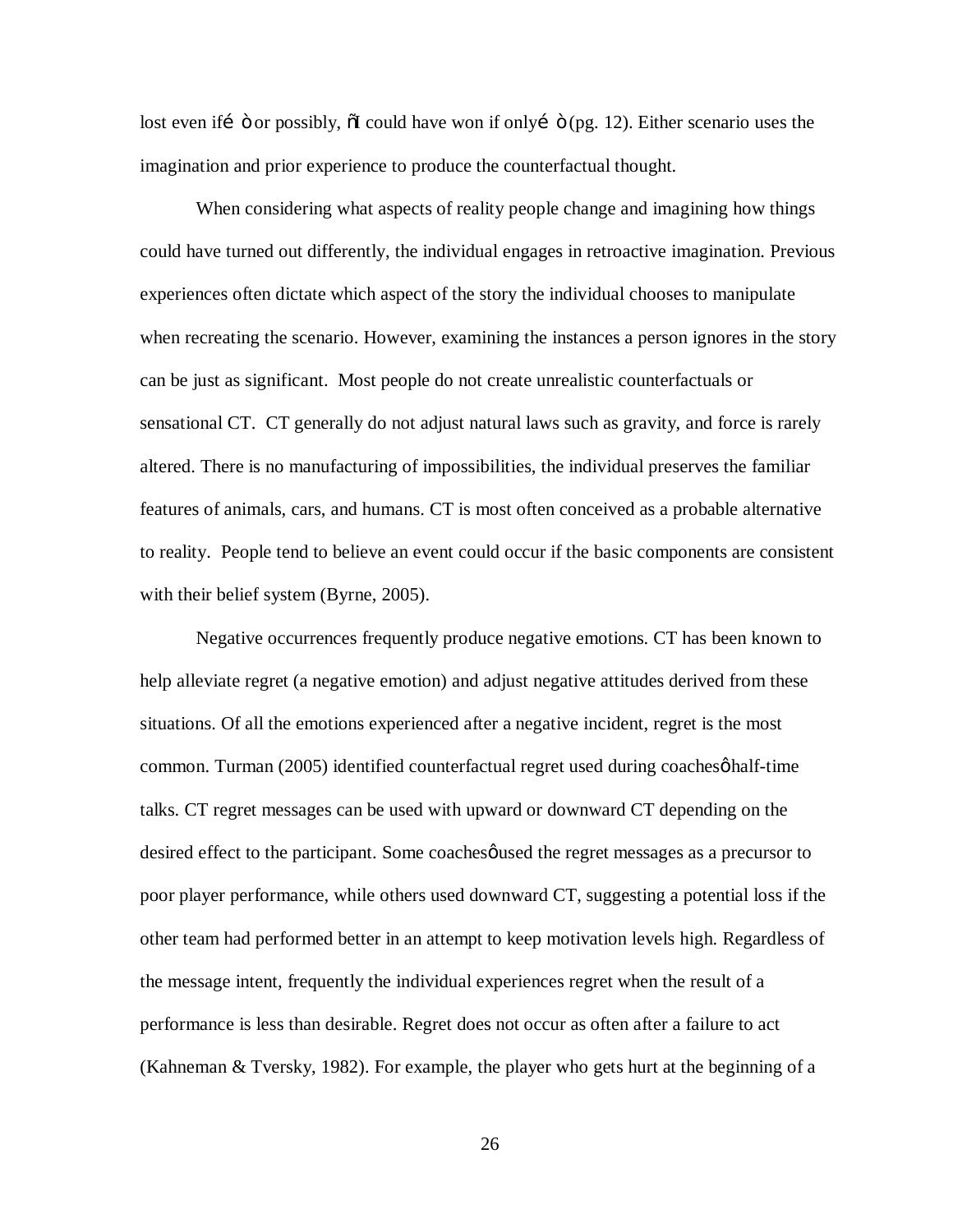match may only regret the injury, not the loss of the match. At the same time, the participating team members may regret the loss of the match because their performance did not produce the desired result.

Motivation and counterfactual thinking can either hinder or help inspire an individual to participate in an activity which will be beneficial to them for years to come (Smallman  $\&$ Roese, 2009). Action and participation stem from an individual<sub>g</sub> belief and in the value placed on the activity or situation. Experiences producing competence and autonomy are essential to increase intrinsic motivation for an activity (Hagger & Chatzisarantis, 2007). Practical application of counterfactual thinking can aid in changing attitudes, increasing selfefficacy, reducing anxiety, changing satisfaction levels, altering blame or responsibility, and varying affective reactions. These results, thereby, would strengthen intrinsic motivation for the activity (Dray & Uphill, 2009; Petrocelli, Percy, Sherman, & Tormala, 2011). Training individuals in counterfactual thinking will enable the continual performance of the activity regardless of future performance outcomes or negative situations. On the other hand, improving intrinsic motivation will make the activity more enjoyable and increase volitional control, producing a lifetime of active living.

To further comprehend the relationship between sports, exercise, motivation, volitional control, and counterfactual thinking (CT), one must explore the contributing problems working against the individual becoming consistently active. Amotivation, fear of failure, burnout, and negative mood projection are just a few of the difficulties challenging the individual.  $\ddot{\text{o}}$ Amotivation $\ddot{\text{o}}$  is defined as a person with no motivation to perform an activity (Alderman, 2008). Amotivation for exercise can result from perceived lack of ability or because of disappointment in the outcome of a performance. Amotivation is usually a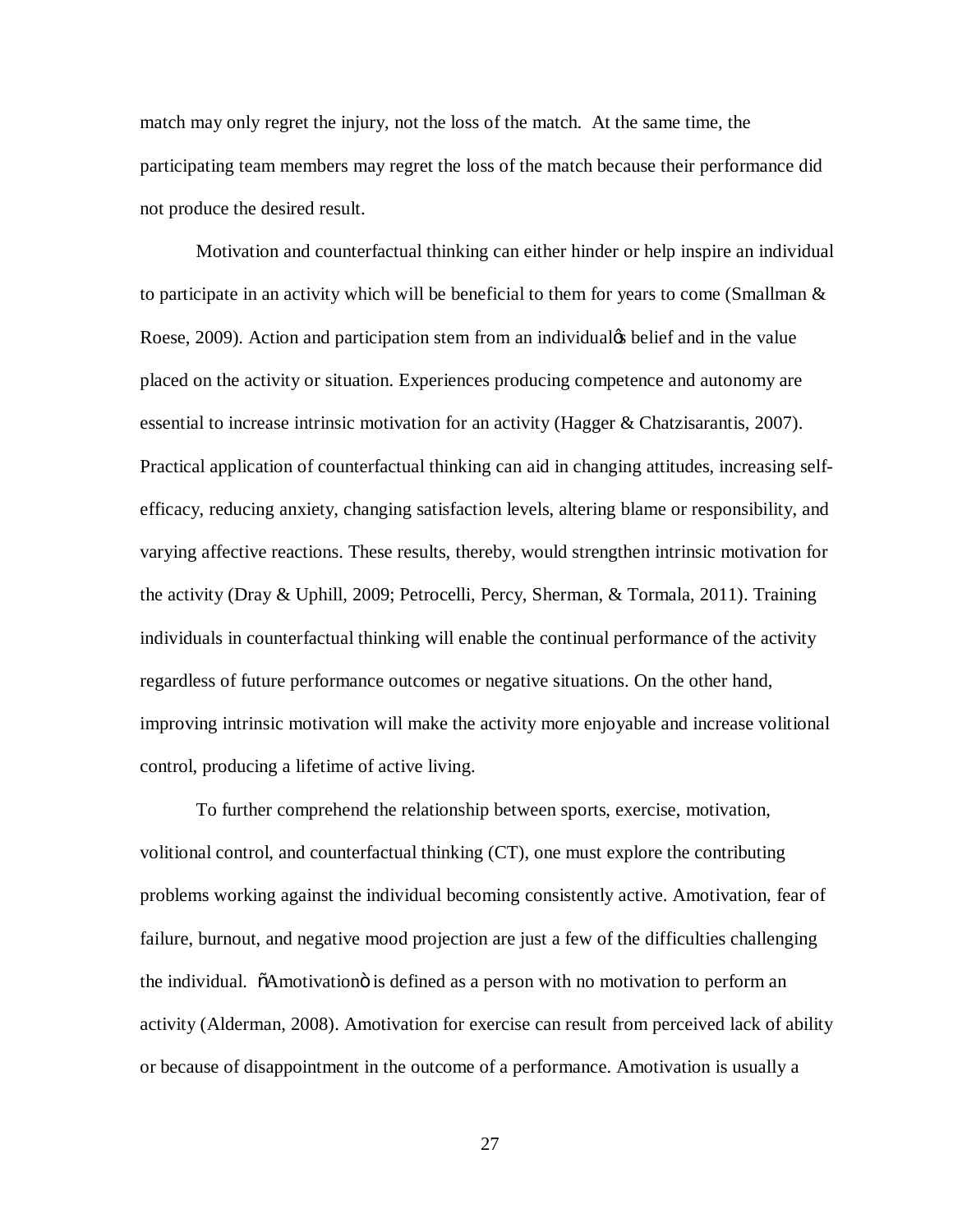product of a negative experience, a negative result, or when the activity to value is not apparent (Hagger & Chatisarantis, 2007). Fear of failure refers to the person dismissing an activity because they have predetermined that failure will result. Many type A individuals must overcome this attitude. Understanding the learning curve necessary for proficiency in an activity often alleviates this belief (Sagar, 2009).

Burnout typically ensues preceding the initial excitement of beginning a new activity. Burnout transpires when the individual spends most waking moments concentrating on training in the activity. If results are disappointing after this extensive time commitment, burnout may occur. Negative mood projections occur when there is already an obstacle in one tife and an exercise or activity is introduced. Associating the activity with this negative episode could lead to a low sense of self-efficacy for that activity. This mismatch of negative mood with exercise would skew the perception the person has of exercise in general (Feltz, Short, & Sullivan, 2008).

Downward CT becomes an obstacle for sound judgment when negative self-talk is produced. The downward CT could convince the individual to mistakenly believe their talents will never be at a level to allow the participant to ever be successful in the activity. The negative belief will decrease intrinsic motivation to continue the activity and lower the level of self-efficacy. Negative self-talk and downward CT could also increase pressure to improve future performances. This pressure may blind the individual from recognizing any improvements, even an obvious increase in skill development. To eliminate the use of a downward CT, the instructor should train the student or participant to create positive, useful, and necessary thoughts which create evaluative tools for the individual and ensure their next performance is a success. Producing successful performances will encourage the increase of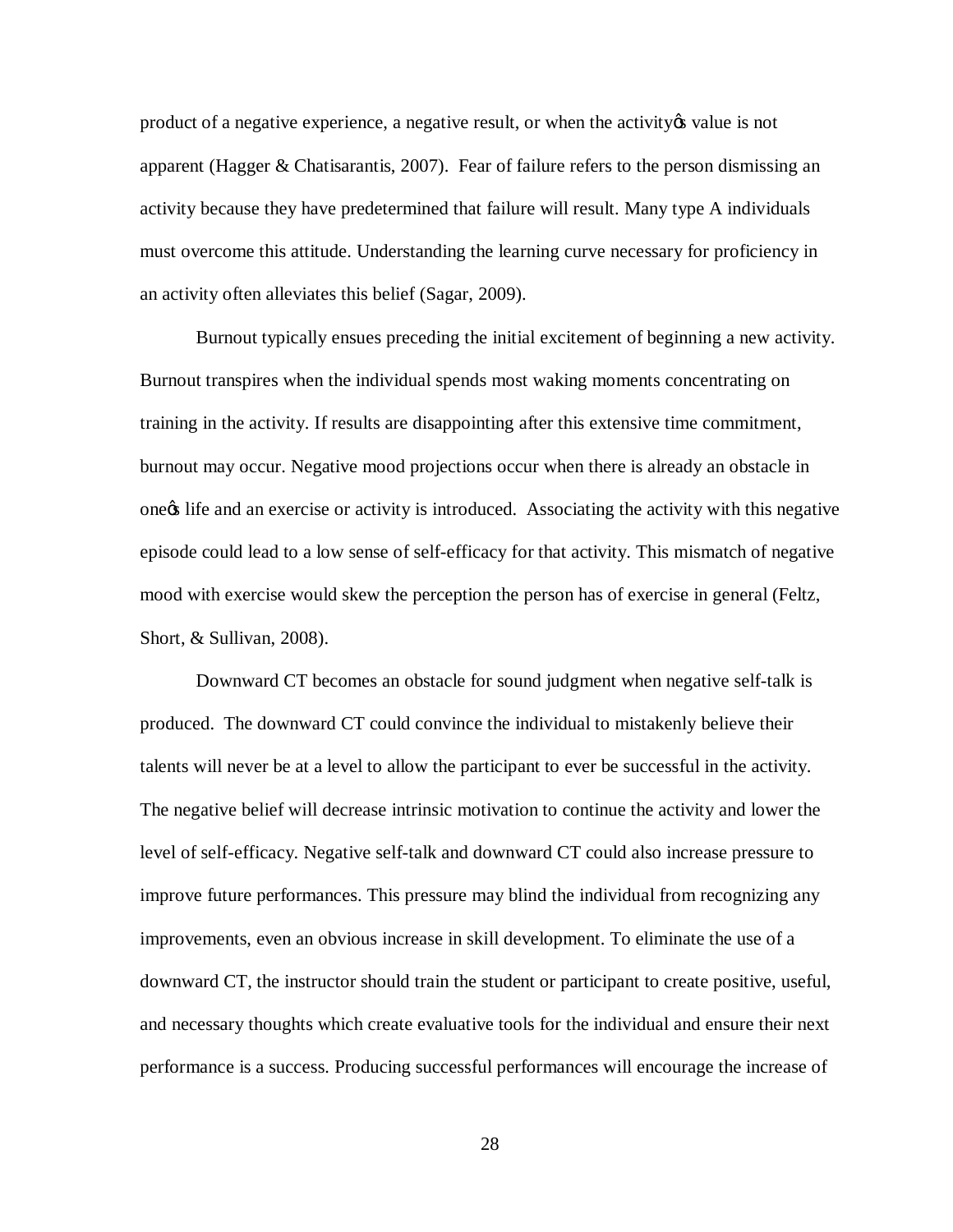intrinsic motivation and enhance volitional control (Holland, Woodcock, Cumming, & Duda, 2010).

CT is commonly used in sporting activities (Turman, 2005). Thoughts about 'what might have been go occur frequently in athletes, as they consider how specific results may be changed or avoided to have more positive results in subsequent performances. In most sport situations, CT does not interfere with the enjoyment of playing the game, but the thought may hinder an individualøs progress or subsequent attempt at the same activity.

One positive effect from CT is greater motivation to train harder and improve skills for perfecting the next performance. With a strategic review of the contest and an increase in self-confidence, the individual may be capable of competing at a desired level which is another positive outcome from the use of CT (Sanna & Turley-Ames, 2000).

# **Intrinsic Motivation and Volitional Control**

Counterfactual thinking is a useful tool for promoting intrinsic motivation and establishing volitional control (Alderman, 2008). The relationship between intrinsic motivation, volitional control, and feedback has been researched as a part of the Self-Determination Theory (SDT) (Ryan & Deci, 2000). Volitional control is the ability to keep emotional stability and focus whilst learning complex tasks (Hagger & Chatzisarantis, 2007). Similar to increasing determination and perseverance, volitional control may support the continued learning of complex motor skills regardless of immediate success. Alderman (2008) encourages teachers and coaches to use motivation as a platform to develop independent learning and goal achievement. Intrinsic motivation is the engagement in an action due to enjoyment, not due to any coercion or learning. Fostering intrinsic motivation will give the student the secure to increase resiliency and purpose for performing the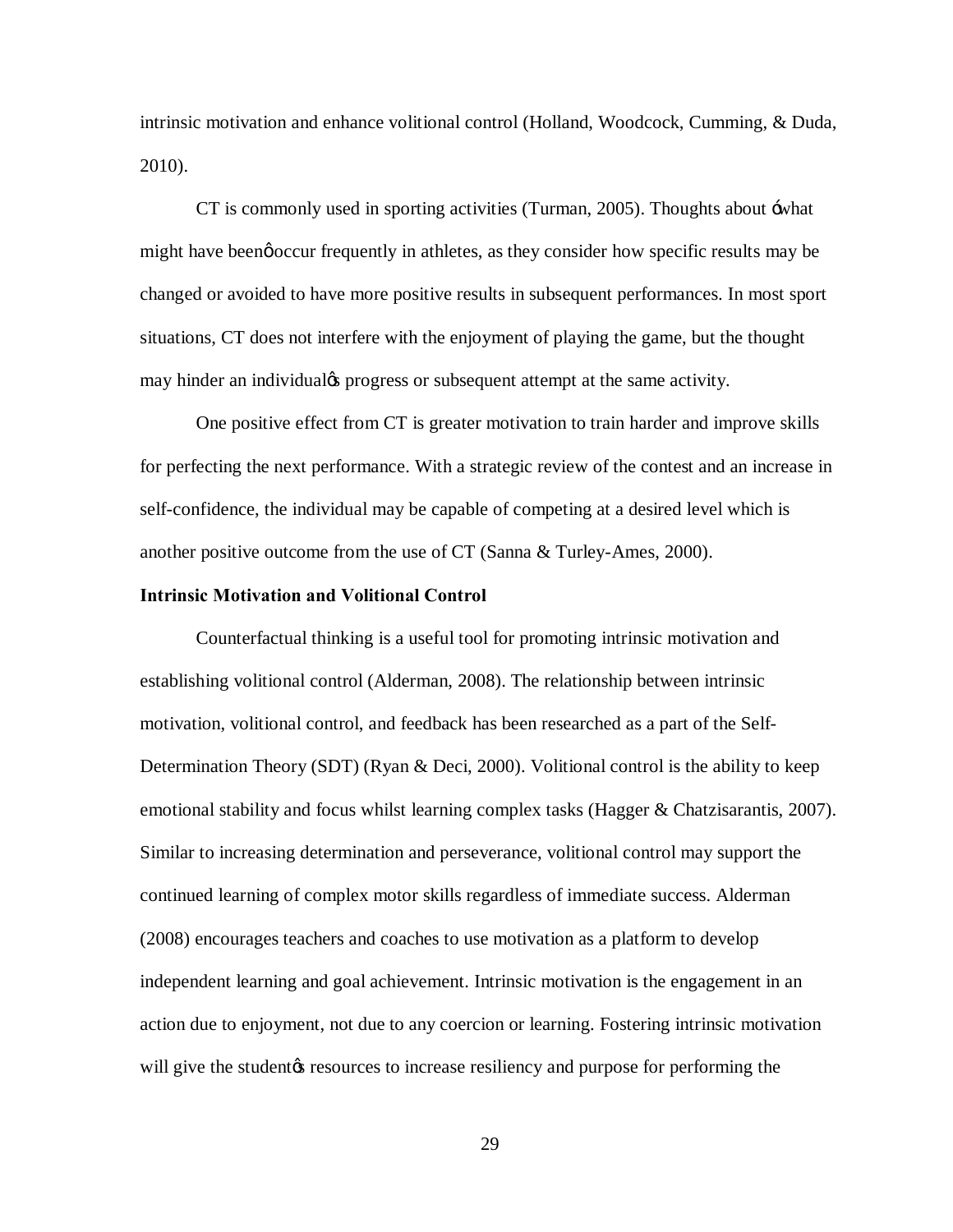activity. Mouratidis, Vansteenkiste, Lens, and Sideridis (2008) posit increased optimal motivation or high quality motivation predicted greater volitional control and intention to continue the activity, as well as satisfaction of performance in students during a physical task. An individual with optimal or high-quality motivation indicates the person will put forth considerable effort in performing an activity (Vansteenkiste, Lens, & Deci, 2006). Although intrinsic motivation and optimal motivation are not synonymous, each type of motivation has been shown to establish a difference in the competence and satisfaction of participants when performing an activity.

The link between motivation and feedback has been established in many studies. Koka and Hein (2003) found positive feedback had a positive effect on student intrinsic motivation and competence. Delivery of encouraging feedback resulted in feelings of positive satisfaction by female soccer and hockey players (Allen & Howe, 1998; Price  $\&$ Weiss, 2000). Evidence of the importance of feedback by teachers and coaches on the perception of competence and increased intrinsic motivation of students and participants is equally accessible in sport literature, as well as education literature (Amorose & Horn, 2000; Chelladurai & Saleh, 1980; Weinberg & Jackson, 1979; Whitehead & Corbin, 1991)

Creating intrinsic motivation in those individuals learning an exercise or movement will enable them to choose activity over idleness. Intrinsic motivation, as it pertains to sport and competition, is less clear. Sports can be played or participated in just for the sake of enjoyment, which is the definition of intrinsic motivation (Alderman, 2008). Many individuals play golf, tennis, soccer, or a simple game of catch without any coercion or incentives from external sources, in other words they are intrinsically motivated. However, once winning and losing (or competition) is introduced to the activity, then the players tend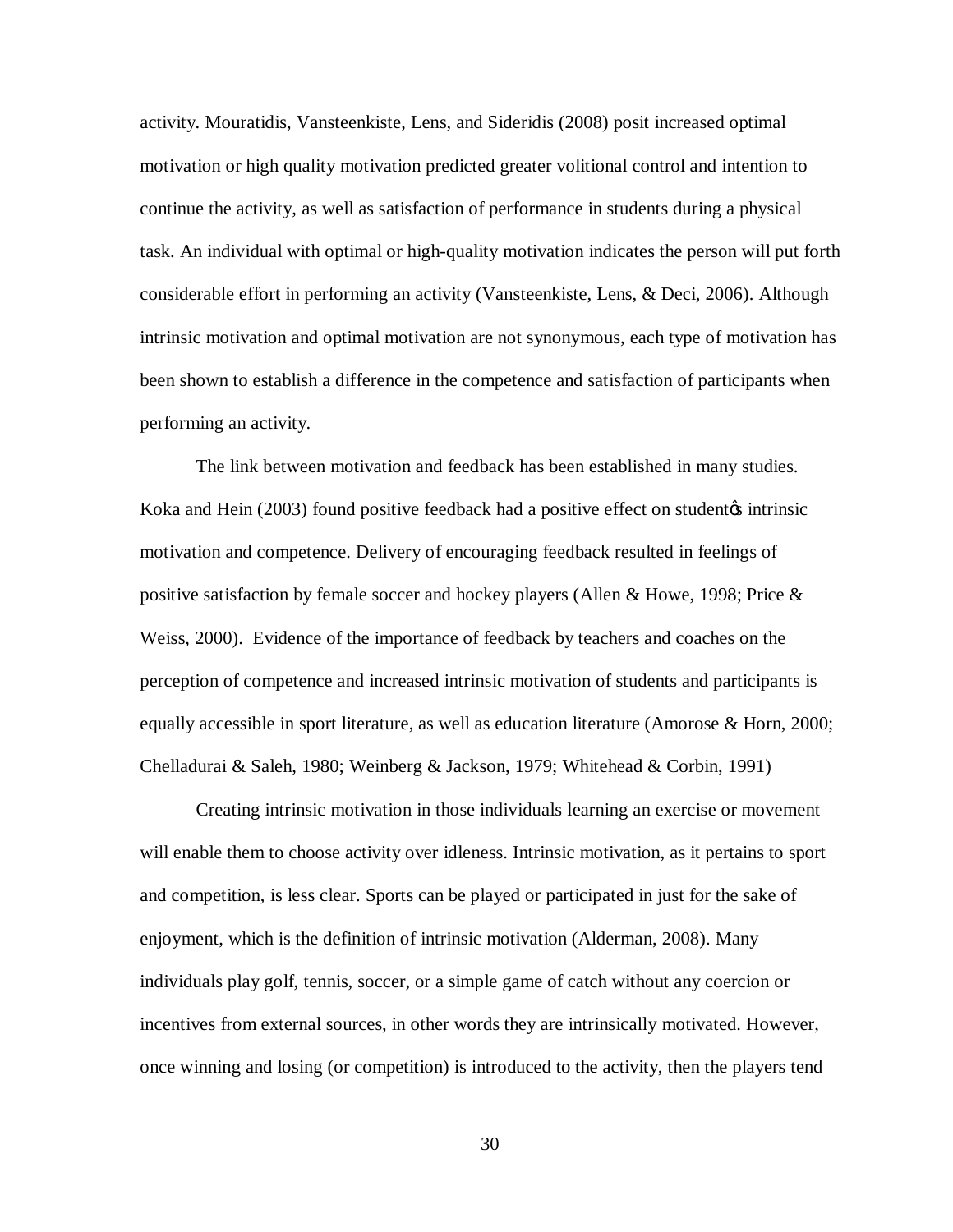to adjust their source of motivation. Competitive motivation often increases the fear of failure, pressure to win, ego involvement, fear of success, goal orientation and other controlling components (Feltz, Short, & Sullivan, 2008; Hagger & Chatisarantis, 2007; Sagar, 2009). Competition is often one catalyst in turning intrinsic motivation for activity into extrinsic motivation to perform successfully. Extrinsically motivated individuals often stay actively involved waiting for expected outcomes to occur. When the expected outcomes do not happen, then volitional control and intrinsic motivation for the activity are lost.

Volitional control keeps individuals on task by controlling feelings (Hagger  $\&$ Chatzisarantis, 2007). When possessing volitional control, one would stay on task and selfregulate behavior to remain focused on the goal (Alderman, 2008). High volitional control can keep the individuals focus on one domain while still being able to deal with regular distractions occurring throughout the day. For example, if an individual has a high volitional control for a regular exercise program, regardless what happens during the day; long meetings, phone calls, unanswered emails, etc, the individual will still take time to perform their exercise routine. Individuals having a dual focus; performing other essential tasks while still keeping the importance of completing the exercise a priority, is a sign of high volitional control for that domain. Newman, Keller, and Just (2007) focused on two distinct and separate cognitive tasks, such as entering data into a spreadsheet while also singing along to a favorite song. Brain scans of their subjects showed while the brain was more efficient when the subjects were required to focus on two things. Applying this research to physical skill development and feedback, it follows an individual could perform and listen to feedback without any hindrance to feedback retention (Michou, Mouratidis, Lens, & Vansteenkiste, 2013).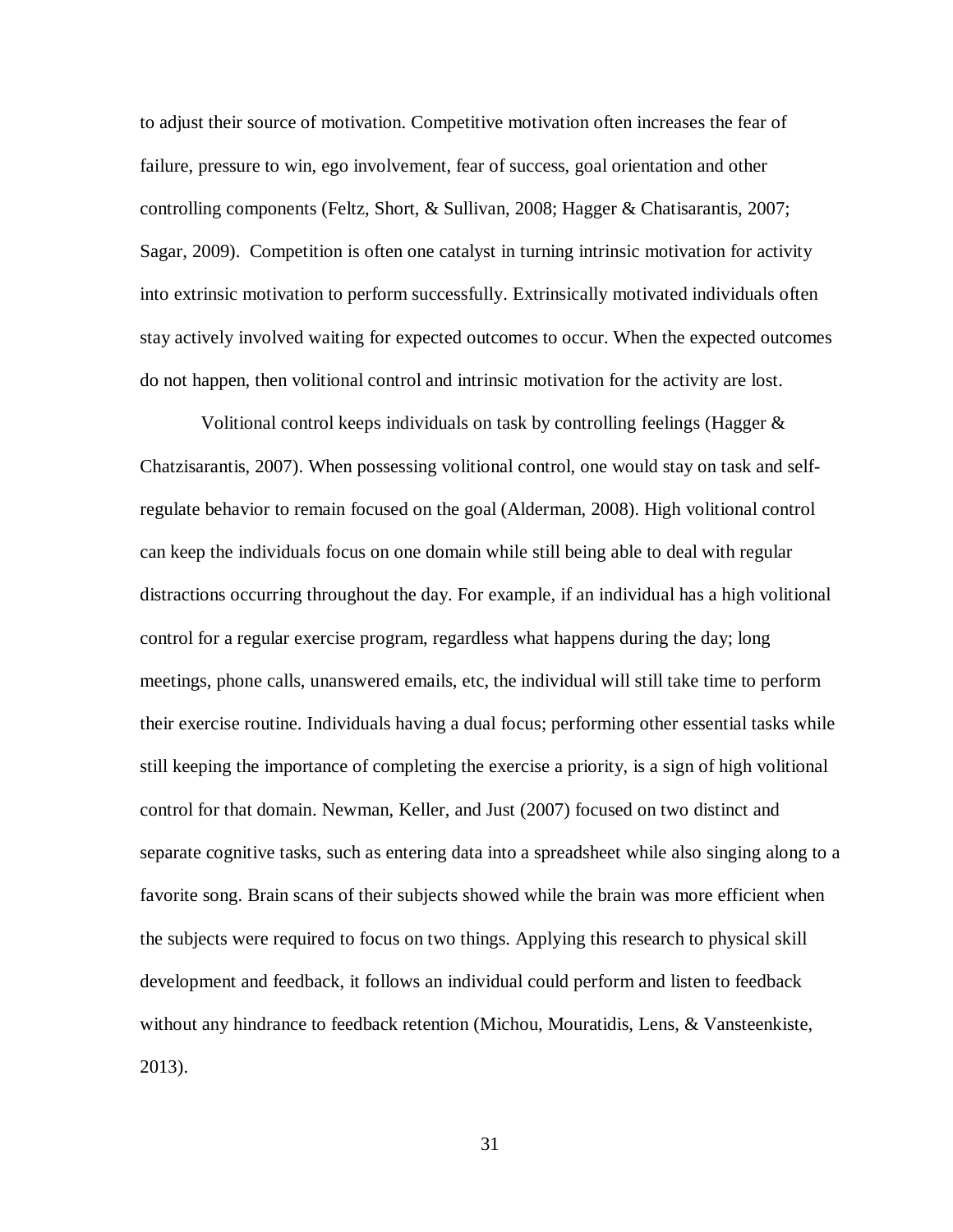# **Feedback Options for Effective Teaching**

Discussing feedback options for teachers can be an extremely exhausting conversation. The generally accepted definition for feedback is  $\tilde{o}$ the information provided to students from some external source (Lee, Keh, Magill, 1993; p.228).  $\ddot{o}$  Research in classroom instruction, physical education, sports performance, and motor learning all have distinguishing categories, descriptions, and results showing the importance of feedback used for instruction. This section will examine the feedback literature attempting to disseminate the crucial information necessary in teaching a complex motor skill to a novice student. Pedagogical feedback can be categorized into specific, general, directional, and instructional, to name a few (Nicaise, et al., 2007).

Siedentop (1991) posits regularly delivered feedback during instruction of motor skills produces greater student learning. However, Silverman joined with Tyson and Krampitz (1992) resulting in a non-significant relationship between amount of feedback and achievement of students. Other research in this area has been rife with unconvincing results between frequency of feedback and resulting performance (Brophy & Evertson, 1976; Lombardo, 1979). More recently produced research has more decisive research favoring the significant benefit feedback provides to students (Hamada, 2013; Koka, 2010; Sigrist, et al, 2011).

 A practical way for physical educators to introduce counterfactual thinking concepts into a physical education class is through feedback. One characteristic of an effective teacher is delivery of frequent feedback (Dunkin, Precians, & Nettles, 1996). Delivering feedback in a timely matter is an important part of selecting the correct teaching style for movement and learning physical skills. In Mosston's styles of teaching, each style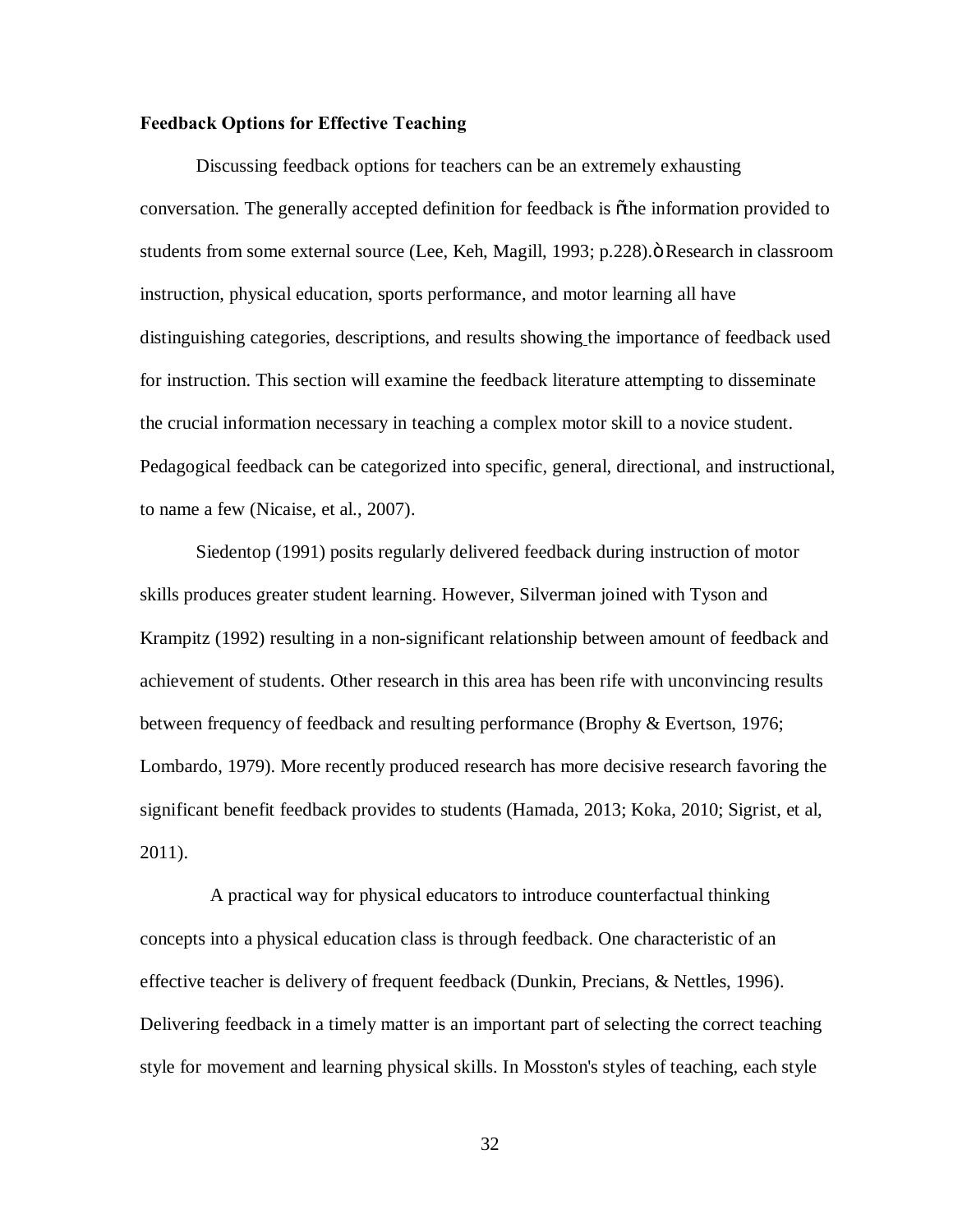has a unique way in which the instructor should impart feedback to the student. Thompson (2010) found styles A-C of Mosston's Spectrum did not allow the instructor to design a learning environment in which differentiation of feedback for each student was possible. Li and Kam (2011) introduced reciprocal feedback into a physical education classes in Hong Kong; both students and teachers experienced a positive result. Students found this reciprocal style to be active and comfortable, while the instructors found improvement in collaboration and communication.

Using feedback during motor skill instruction is essential in an effective learning process (Coker, 2007; Huescar & Moreno-Murcia, 2012; Koka & Hein, 2003; Lombardo, 1979; Sigrist, et al, 2011; Viciana, Cervello, & Ramirez-Lechuga, 2007). Positive, negative, visual, auditory, augmented, instructional, concurrent, terminal, and technical feedback have been researched in physical education (Coker, 2007; Sigrist, et al, 2011; Viciana, Cervello, & Ramirez-Lechuga, 2007).

Research on feedback has focused on benefits to the participant and performance results (Schmidt & Wulf, 1997). Counterfactual feedback is focused on the intrinsic motivation to persevere with the activity. The difference in purpose for this feedback is slight but extremely important. Increasing intrinsic motivation for movement will allow for volitional control and perseverance for an individual to frequently choose to perform one activity over another. Enjoyment of performing the activity itself will increase the likelihood of choosing the activity again.

Kalaitzi, Derri, Vasiliadou, and Kioumourtzoglou (2007) found physical educators, even with a short instructional session, can improve their delivery of feedback to increase acquisition of a physical skill as measured by three different feedback observational systems.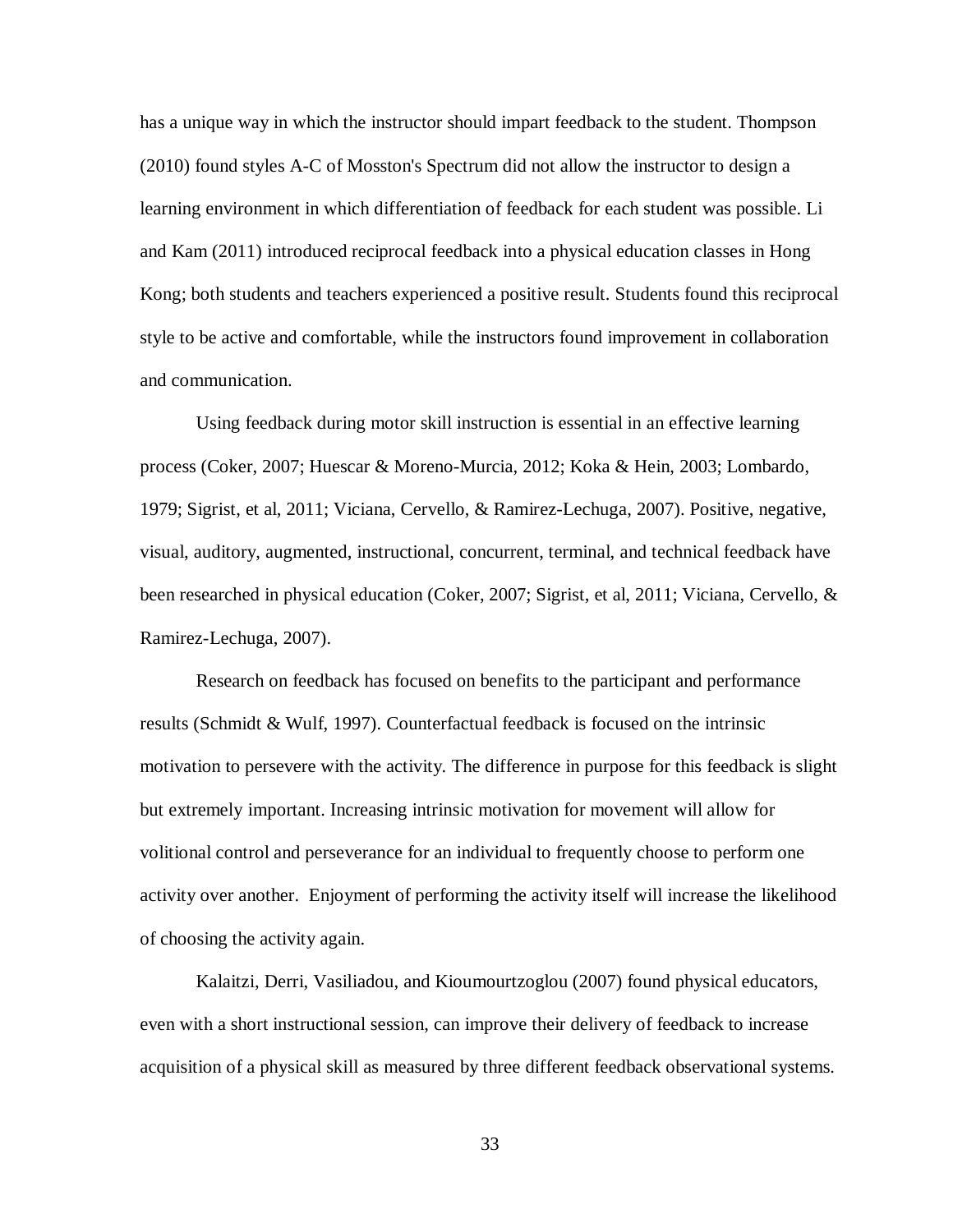Intrinsic motivation for physical education is increased by the use of positive general feedback during instruction (Koka & Hein, 2005). Also, the more frequently positive feedback is used, the more likely the student will experience a positive feeling toward the activity being performed, especially when reinforcement follows a perceived successful performance. Even after a mistake, students will tend to feel positive if encouragement and some technical instruction are provided (Viciana, Cervello, & Ramirez-Lechuga, 2007), which is where counterfactual feedback will be most effective.

Physical educators encourage, reinforce, and promote activity in young children and adolescents. Counterfactual feedback may facilitate an individual to own psyche to understand the benefits and results of performing one activity over another. The use of counterfactual feedback may challenge the person to think about the possible changes to be made in the long term by choosing to perform the activity now. Counterfactual feedback for a performance in tennis could take the form of a statement such as,  $\delta$ If the face of the racquet is toward the sky, then where will the ball go?" or  $\delta$  of you bend your knees on your serve, will you be able to jump higher? O Directional questioning will trigger an individual to consider the immediate results of a swing, making it possible for the individual to envision the correct swing or movement to enhance the performance. Counterfactual feedback assists in engaging the visual (internal) and auditory augmented feedback types to create an optimal learning environment which produces the highest skill level in the shortest time possible (Sigrist, et al, 2011).

Positive general feedback can be incorporated into counterfactual feedback to give the individual a picture of what occurred and adjust the focus to another part of the performance. An example would be,  $\tilde{C}$  Great job bending your knees on the serve. How was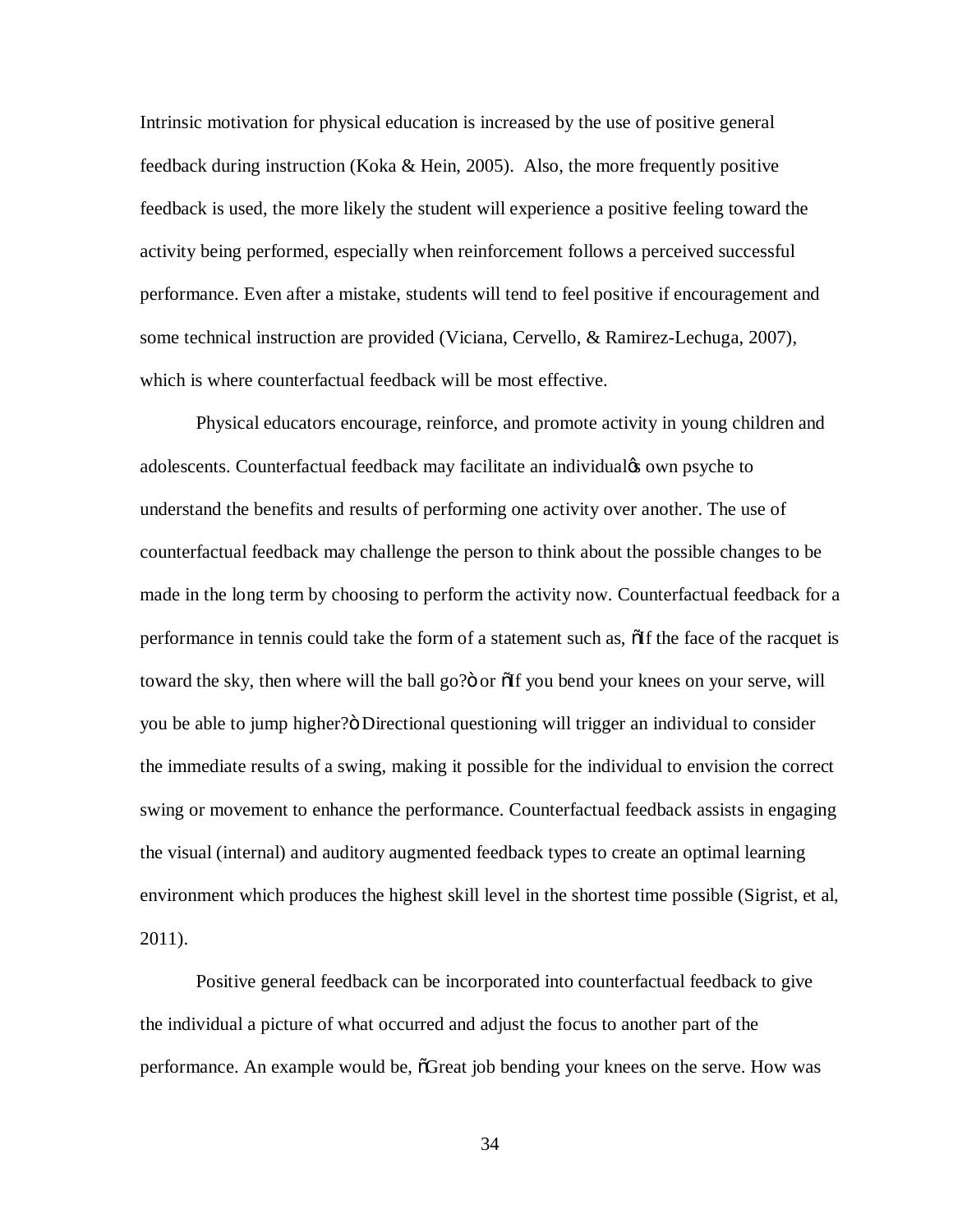the result?" The individual will gain confidence with each successive execution because of the prompt to evaluate the performance and think critically of the outcome. The development of critical thinking during the activity allows the individual to evaluate the performance immediately, rather than wait for the instructor to watch each successive performance. Permitting the participant to have the control of evaluation and adjustment of the skill may inspire the individual to practice more often, thus quickly advancing the skill level. Using counterfactual feedback questioning allows the individual to produce his or her own positive self talk. This will enhance the participant is experience when there is not a coach or teacher around to do it for them

As Mitchell, Oslin, and Griffin (2006) recommended with the teaching games for understanding curriculum, a teacher can incorporate questions into the lesson to check for understanding and to encourage higher-order thought processes to be in play during the lesson. Counterfactual feedback has the same result, by encouraging the individual to adjust and question the learned technique. Positive self-talk and corrective instruction will develop a positive outcome, inspiring the individual to return to the activity more often. Confidence, intrinsic motivation, and a preference for more difficult tasks will originate with the ability to listen and picture the counterfactual feedback required for improved performance of the activity.

Fostering the desire to choose activity over a sedentary life may result after finding success in the performance of a skill using counterfactual feedback. Confidence in accomplishing a successful result without someone else explaining everything could produce a more intrinsically-motivated individual who desires to maintain activity. Nicaise, et al (2007) found participants who have undergone depressive affect manipulation prefer to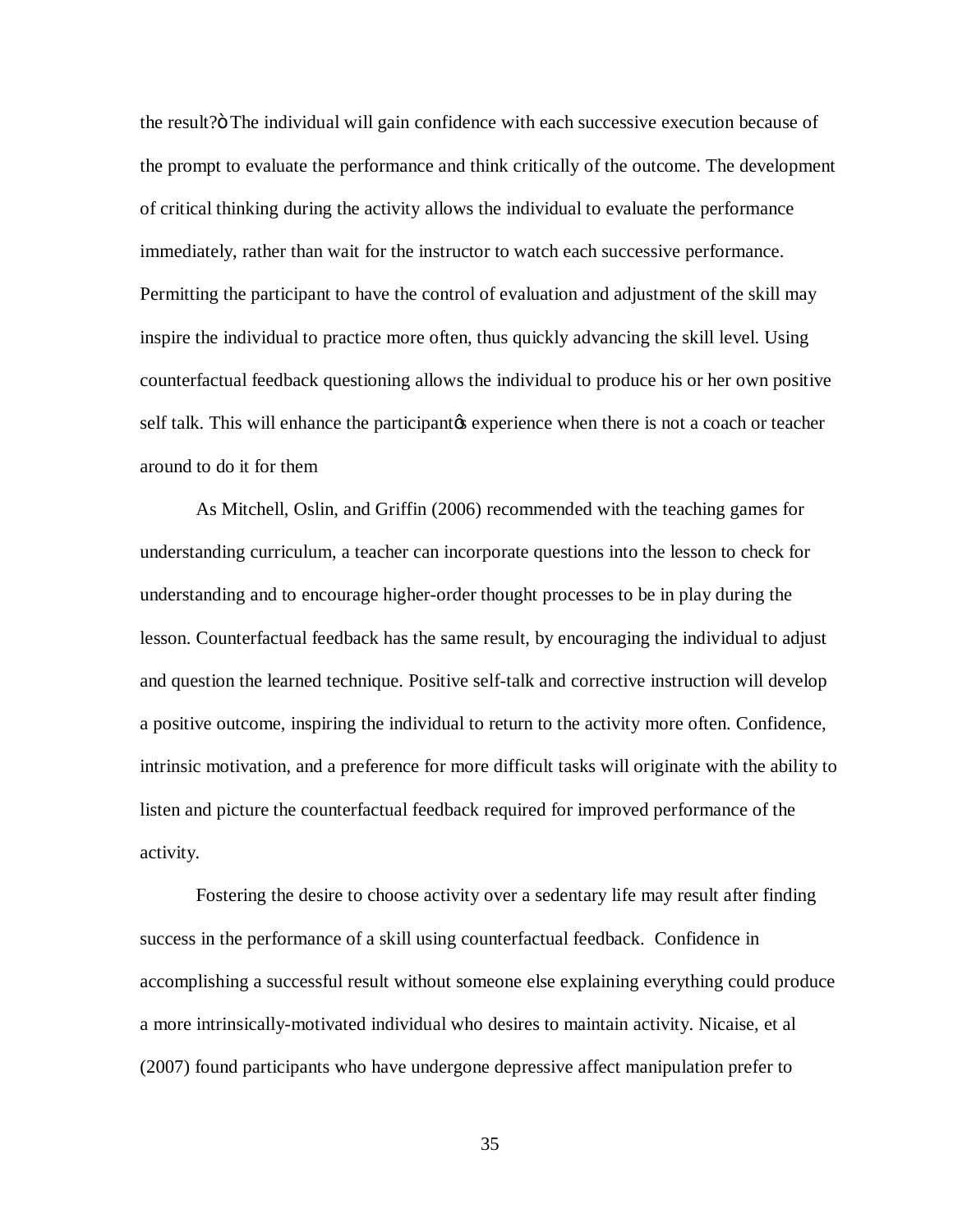engage in more solitary and inactive behaviors than those experiencing elative or positive statements. Positive feelings about an activity will generate a greater likelihood of the individual choosing to do the activity again. This positive feeling can be enhanced by the use of counterfactual feedback. Once the individual experiences the ability of controlling the outcome and improving the skill, the participant will be more apt to choose to perform the activity again. Using counterfactual feedback allows the student to increase self-efficacy, volitional control, intrinsic motivation, and critical thinking skills. In order to inspire individuals to be intrinsically motivated exercisers, developing critical thinking skills through use of counterfactual feedback during instruction may be the answer.

Reflective feedback and practice is another feedback option for practitioners to advance the student ts critical thinking. Most of the research on reflective thinking concentrates on the development of the pre-service teachery reflective thinking to improve teaching skills; there is little mention of reflective feedback involved during the reflective process. There is no current research showing the advancement of critical thinking skills as a result of teaching or encouraging reflective thinking during an activity session to develop complex motor skills, but it has been shown to increase critical thinking in post teaching reflective sessions (Kinsella, 2007). Standal and Moe (2013) summarized current research done on reflective practice and feedback in physical education. Conclusions showed the absence of recent research on reflective feedback done in motor skill development.

Reflective practice relies on the individual performing the reflection on the context and the outcome of each situation occurring in the class or the performance. Although, counterfactual feedback is similar in this context, the difference is that counterfactual feedback simplifies the process and encourages the student to focus on the process rather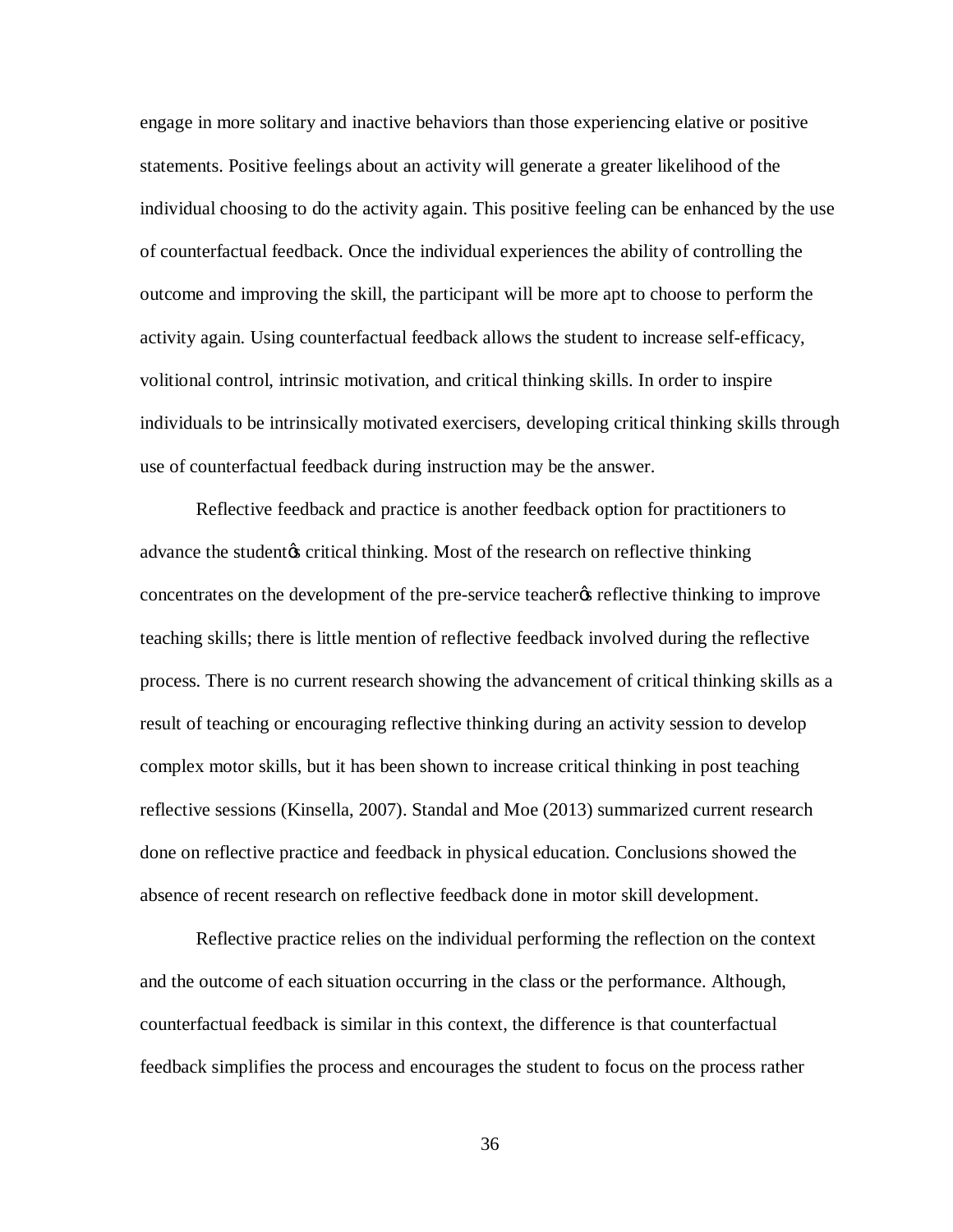than the outcome of the skill being performed. Thinking reflectively requires the individual to reflect on prior knowledge, evaluate current data, and decide how to correlate information toward the goal of a better performance (Choy & Oo, 2011). Counterfactual feedback advances the individual to reflection more quickly by posing the statement or question to support the connection between what they know and what to change in order to complete a successful performance.

Schon's (1983, 1987) seminal work on reflective feedback focuses on education in medical pedagogy, specifically, nursing education. Critics scrutinized reflective practice studies, stating that all human action is reflective, but humans are not consistent in their engagement of practicing what they know will work (Greenwood, 1993). Kinsella (2007) claims reflective practice is more understandable as an "embodied mode of reflection" (pg. 396) useful in most human interaction professions. This interpretation asserts that reflection is a lived experience translated into action by the practitioner. For educational purposes this is a questionable definition of reflective practice. As reflective practice relates to motor skill acquisition, is a bit perplexing, although lived experiences turned into action is the point of learning a complex skill. Developing the reflective feedback to improve the individual performance regardless of the circumstances may be a little more difficult.

Reflective feedback focus in teacher education is admirable and research posits the validity of the practice. For physical educators to use reflective feedback as a practical option for beginning students learning complex motor skills has not been part of the current research. The differences between counterfactual feedback and reflective feedback are apparent, but more research is needed to solidify the most helpful feedback for motor skill acquisition.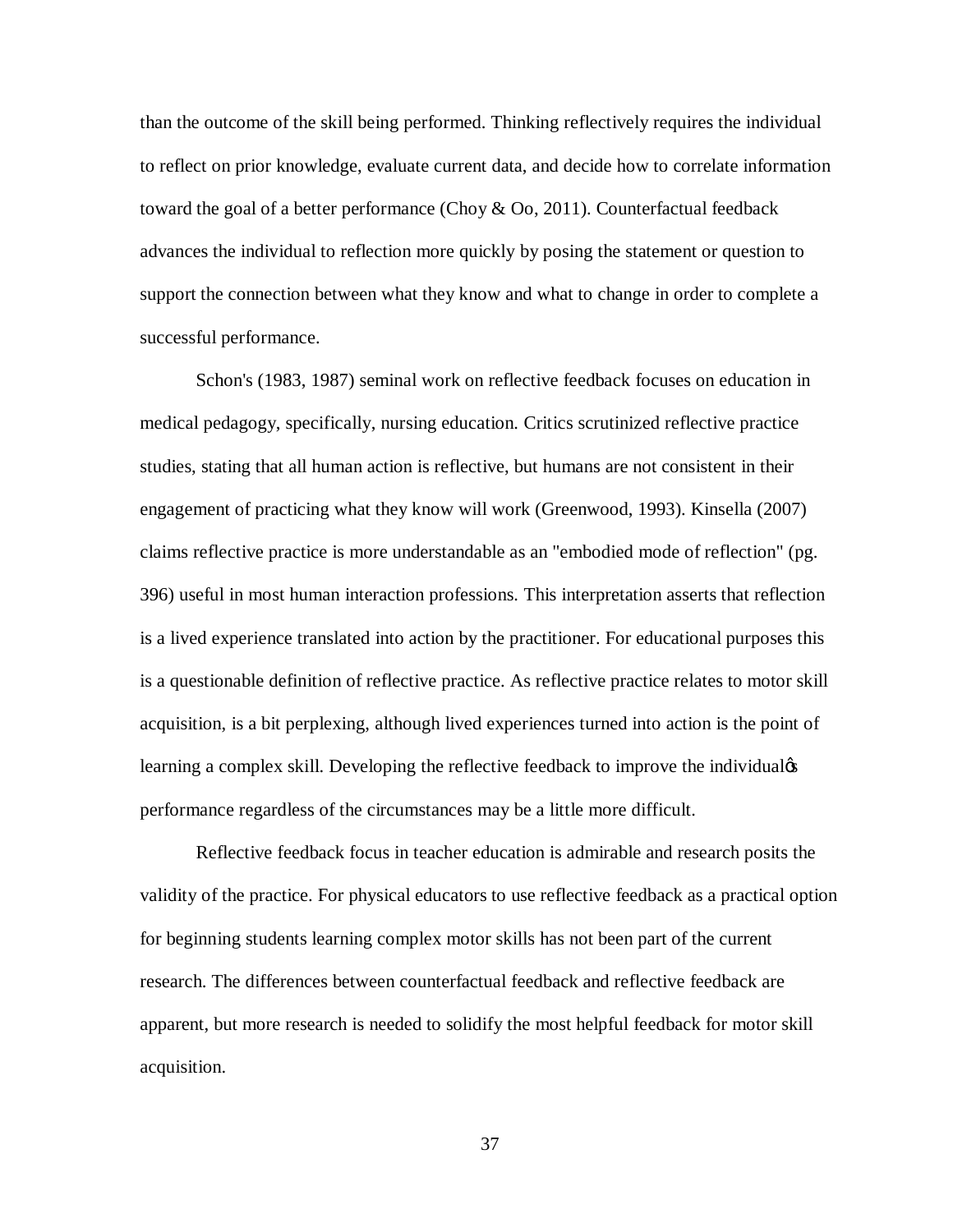**Counterfactual Feedback.** Counterfactual feedback is similar to reflective and augmented feedback. Counterfactual feedback relies on forming a question to lead the student into critical thinking about the concepts necessary for development of specific skills. Finding the  $\ddot{\text{o}}$  if-then  $\ddot{\text{o}}$  formula for questions or feedback is sometimes challenging, but focusing on the concepts rather than the specific skill performance may assist in forming the proper query and comments to support the participants.

The student may not always need to respond immediately to a question. Often consideration of the concept and additional practice is needed before the participant understands how the comment or question will affect the performance. The critical thinking process seldom transpires immediately, the individual should consider effects and outcomes prior to a response or subsequent to more skill attempts.

Counterfactual feedback is fluid; the answers received from the participant or student dictate the specificity of follow-up questions or comments necessary for continued pursuit of critical thinking elements focusing on concepts required for further performance proficiency. The only constraint on the use of counterfactual feedback is that the delivery should require the student to critically think about the basic skill or performance being attempted. Counterfactual feedback does not have a specific requirement for each question or comment. Specific wording is not essential for proper delivery; indicating a certified coach or physical educator would be able to adapt their feedback style to incorporate counterfactual feedback quite easily.

Specific samplings are found in Appendix E. These are only a small portion of the total feedback used during eight weeks of practice sessions with four participants.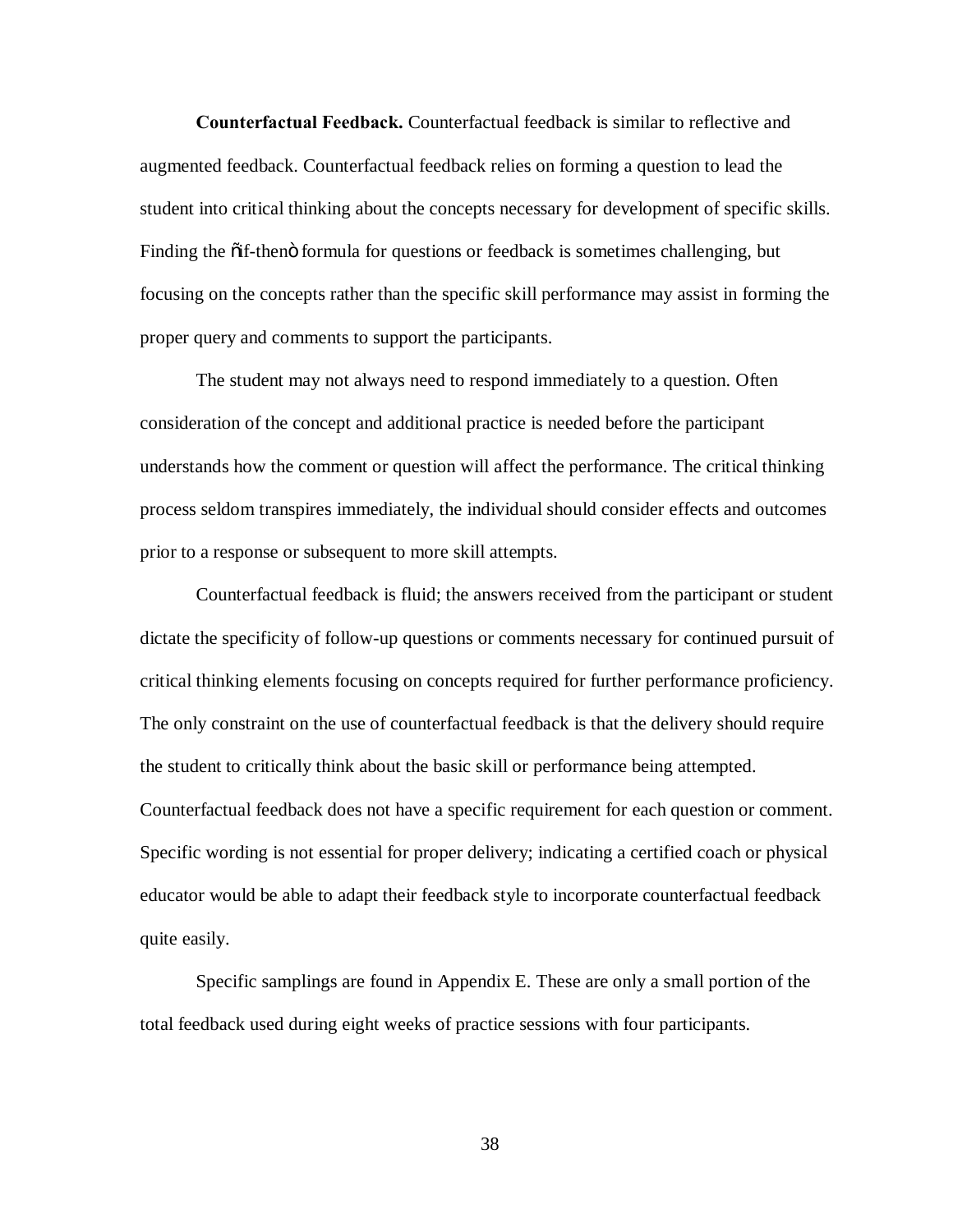### **Theoretical Perspectives**

Self Determination Theory (SDT) was used as the theoretical framework guiding this research. Intrinsic motivation, self-efficacy, and critical thinking are all concepts identified within this framework, highlighting the focus of this study on autonomy, competence, and relatedness of individuals to the complex motor skill being learned. Social Cognitive Theory (SCT) is also closely related to SDT, however, SCT focuses more on motivation of the individual rather than the autonomy and competence being developed for advancing the performance and increasing the desire for continued participation in the activity (Bandura, 2004).

According to Self Determination Theory (SDT) the individual<sub>gs</sub> need for autonomy, competence, and relatedness will motivate them to put forth effort into mastering different behaviors. Due to the need for autonomy, competence, and relatedness, most individuals will work to gain a foothold regardless of what activity or accomplishment is being pursued. The SDT claims motivation plays a role in directing a personos actions during an activity. Each piece of the SDT puzzle contributes to the overall behavior of the individual, exerting themselves throughout the activity to gain success (Ryan & Deci, 2000). Human beings in their healthy state are curious, active, and playful. The problem is many individuals are not in a healthy state. Choosing to be active and playful will help establish autonomy, competence, and relatedness; which, in turn, will foster intrinsic motivation to be active and playful rather than sedentary. By continuing to perform the activity, self-efficacy for that domain will increase, and the individual will improve their volitional control, encouraging them to persist with the activity.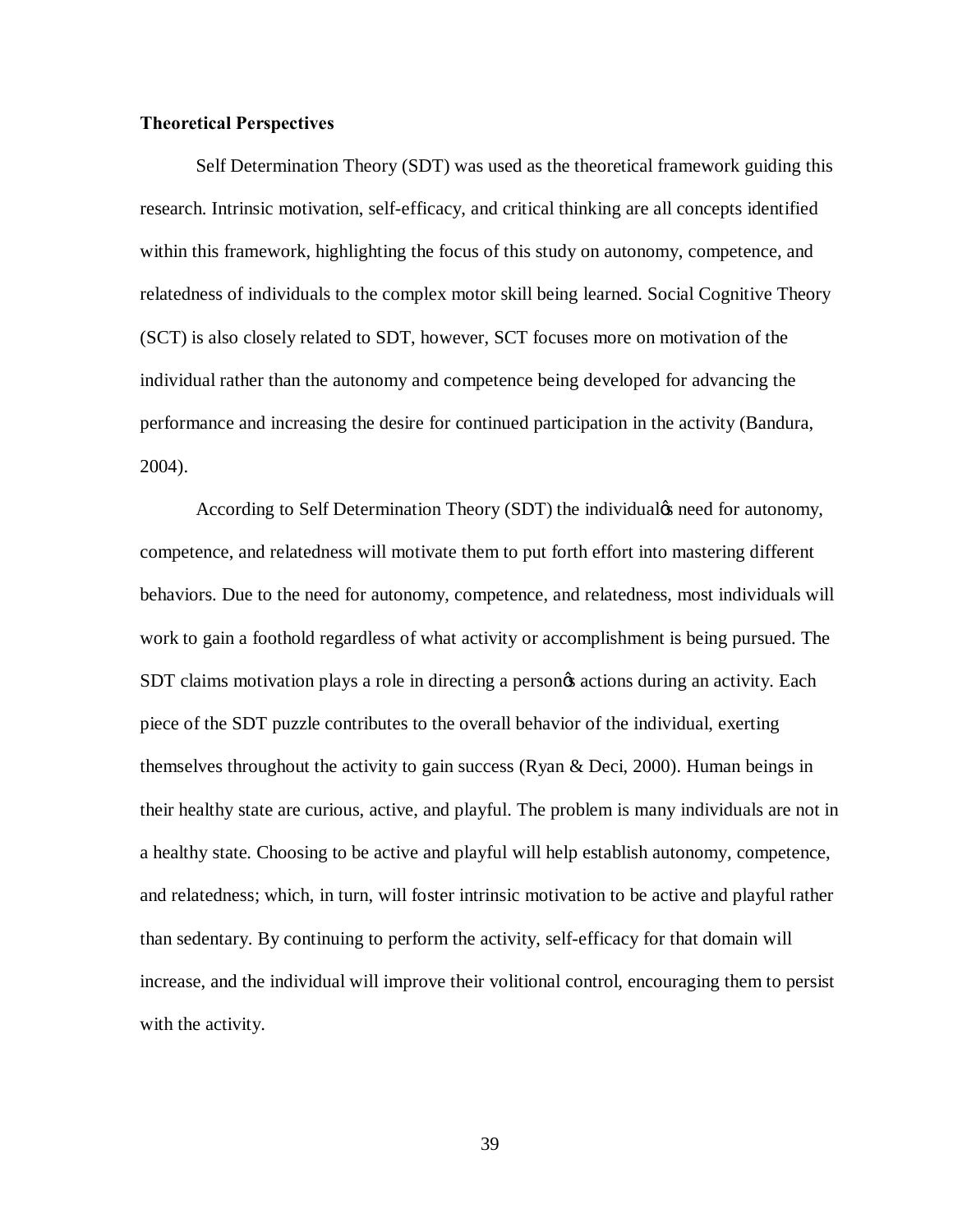Social Cognitive Theory (SCT) also posits a combination of factors contributing to the overall development of motivation for a specific activity. Focusing on sport and exercise, the SCT speculates that using positive feedback during initial instruction of an activity will increase the persongs belief (self-efficacy) and improve their effort to perform. Strengthened exertion could result in achieving the goal, which in turn fuels the individual test intrinsic motivation and volitional control. Amplified intrinsic motivation creates another increase in resolve to continue performing the activity. The instructor or teacher should continue to provide positive feedback to reinforce the continual increase of motivation.

In each theory the explanation of how motivation is influenced varies, but each model has a recipe for how to foster intrinsic motivation in an individual. Increasing intrinsic motivation for exercise will allow volitional control to increase. Increasing both volitional control and intrinsic motivation permits the individual to find positive results from exercise, be it physical or mental (Feltz, Short, & Sullivan, 2008). Using a practical application of counterfactual feedback can influence the cultivation of a positive cycle of feedback to develop intrinsic motivation and volitional control for exercise and performance. Most researchers agree there is a continuum between intrinsic and extrinsic motivation; when one can keep an activity intrinsically motivating, the likelihood of the individual choosing to perform the activity again is exponentially higher. The reasoning and theory behind this concept requires a brief description of self-efficacy, self-determination, and goal orientation theory (Bandura, 1997; Feltz, Short, & Sullivan, 2008; Ryan & Deci, 2000).

Self-efficacy is defined as the belief an individual has in his or her ability to accomplish an activity, or the confidence the person has in their ability in a certain domain (Ryan & Deci, 2000). Individuals will choose to undertake activities in which there is a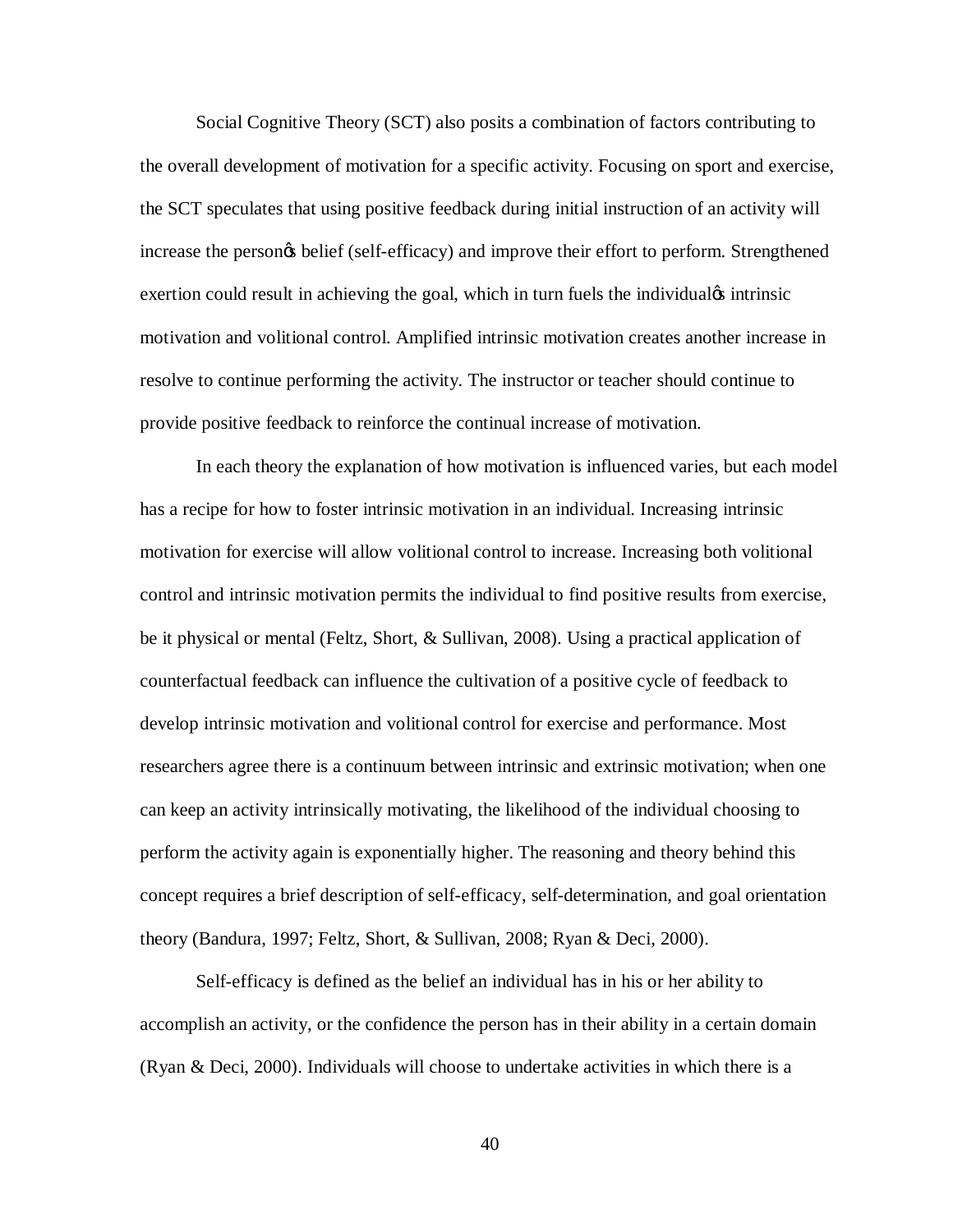reasonable chance to succeed. They set goals according to the belief in their capacity to execute an activity. As the persongs self-efficacy in the activity increases, the individual will choose to be active in more challenging tasks. The problem comes when individuals have an inflated efficacy judgment and set themselves up for failure by engaging in a task in which the challenge is too great. Once individuals fail, due to lack of experience or another reason, self-efficacy decreases, and they may decline to participate in the activity (Bandura, 1997). Depending on the self-efficacy level for the activity, the person may see the failure as an incentive to work harder and increase the chance of a successful performance. Individuals with high levels of self-efficacy prior to a challenge tend to put forth more effort after a close loss. People with low levels of self-efficacy will tend to give up, believing they will never be able to rise to the challenge (Feltz, Short, & Sullivan, 2008). The relationship between selfefficacy, goal setting, and motivation can be described as linear. The higher the self-efficacy and the more challenging the goal, the higher the level of increase will be in intrinsic motivation for the activity.

Goal-orientation theory research is clear. The goal should be specific, measurable, and realistic for the individual to believe the objective is achievable (Alderman, 2008). Since CT is goal-oriented, incorporating thoughts into action or performance is accomplished through content-specific and content-neutral pathways. Content-specific pathways are pathways using the CT connected to the intended behavior. The individual information gained from connecting the CT to the intended behavior will allow the student to manipulate or adjust the next performance (Epstude & Roese, 2010). Content-specific pathways require the individual to focus specific attention on the content of the CT; the connection to the performance needs to be positive and reliable to make it transferable for altering the next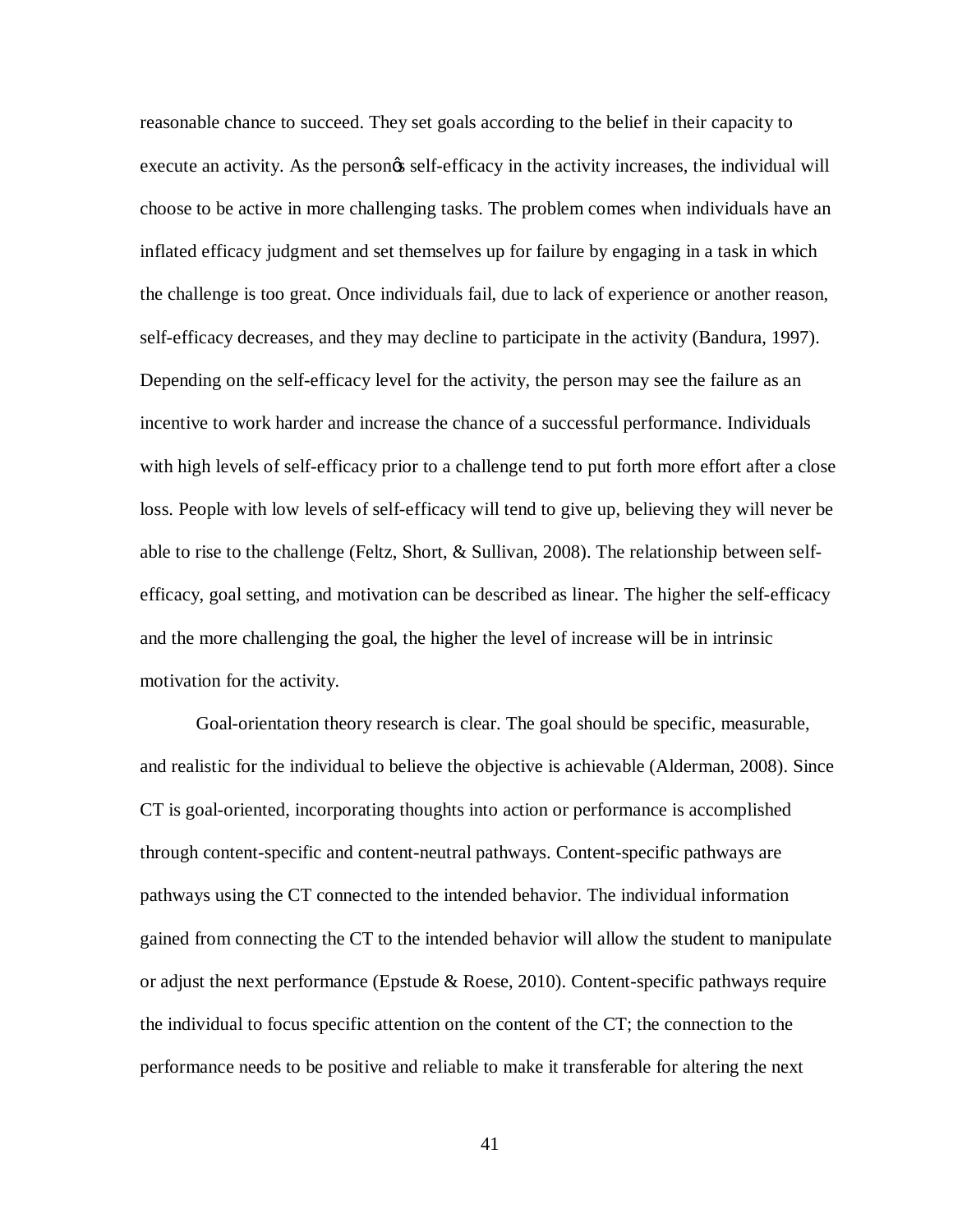performance. Allowing unrealistic or far-fetched thoughts to invade the CT can deter the adjustment for the subsequent performance. Content-specific pathways are the most direct approach to developing the strategy or specific action requirement for advancing the performance to the next level. The counterfactual feedback questions and statements used during this research focused on content-specific pathways. Research questions were developed following the direct approach and specific action requirements necessary for understanding the skill components.

Content-neutral pathways are a general method of behavior change. Content-neutral pathways necessitate the prior establishment of intrinsic motivation for the performance. Having intrinsic motivation fortified will increase effort resulting in behavior change. Specific information is not a prerequisite for content-neutral pathways since effort can be attributed to contrast effects, assimilation effects, or mind-sets. For example, if the performer believes the negative result of a performance occurred due to illness the prior week, a behavior change would occur due to an increase in effort and not because of a specific action (Epstude & Roese, 2010).

# **Conclusion**

It is necessary to combine the knowledge of CT with intrinsic motivation and feedback as a way to inspire youth and adults to participate in exercise. Many individuals would not attempt an activity or performance without some initial external motivator (Andersen & Hagger, 2010; Phillips, 2005). Extrinsically motivating individuals to perform or join an activity is often a catalyst for establishing intrinsic motivation for the same activity. Intrinsic motivation is doing something by choice and for the enjoyment of the activity itself without any outside incentive. It is not possible to force the transfer of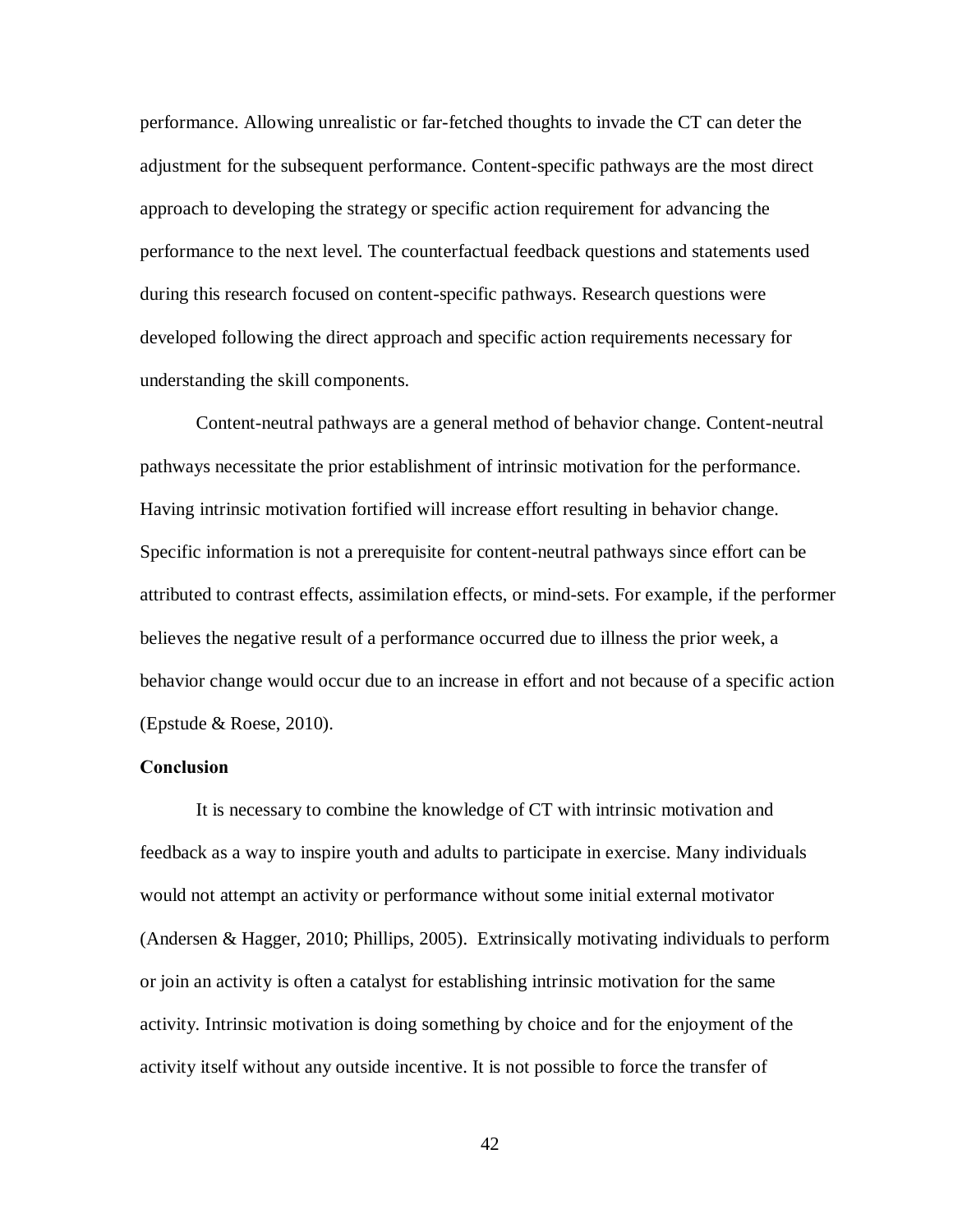motivation from extrinsic to intrinsic. Instructing the individual to be aware of suggestions or tools like CT, may foster a transfer of motivation and cultivate incentives to propel the individual into an active lifestyle.

CT is a logical stepping stone in building intrinsic motivation for exercise, but instructors need to be cognizant of predetermining factors. Evaluation of the individual's developmental and physical capacity must be resolved prior to establishing a program that will nurture intrinsic motivation in the participant for the activity. The use of a comprehensive needs analysis tool is helpful prior to beginning instruction to better understand the individual or group (Holland, Woodcock, Cumming, & Duda, 2010). Teaching mental techniques and training strategies to individuals not developmentally prepared to perform or not equipped to envision the mental image can be detrimental to the building process. Training the individual in the CT process will cue the cognitive aspect of the strategies needed to succeed at the activity. Counterfactual feedback permits the individual to overcome shortcomings of performance by instigating intrinsic motivation for the activity. Increased intrinsic motivation creates the desire to improve and the confidence to understand the skill development necessary to advance the specific performance to the desired level.

Generating substitute outcomes to factual occurrences, or CTs, is a common and basic fundamental skill of all individuals (Rye, Cahoon, Ali, & Daftary, 2008). Controlling and learning to develop counterfactual thoughts in order to gain the most advantageous result in a competition or activity will motivate the individual to improving performance, reducing anxiety, increasing self-efficacy, and positively affecting the overall mood of the performer (Knowles, 2009). A teacher<sub>C</sub>'s use of CT can allow the individual to feel in control and less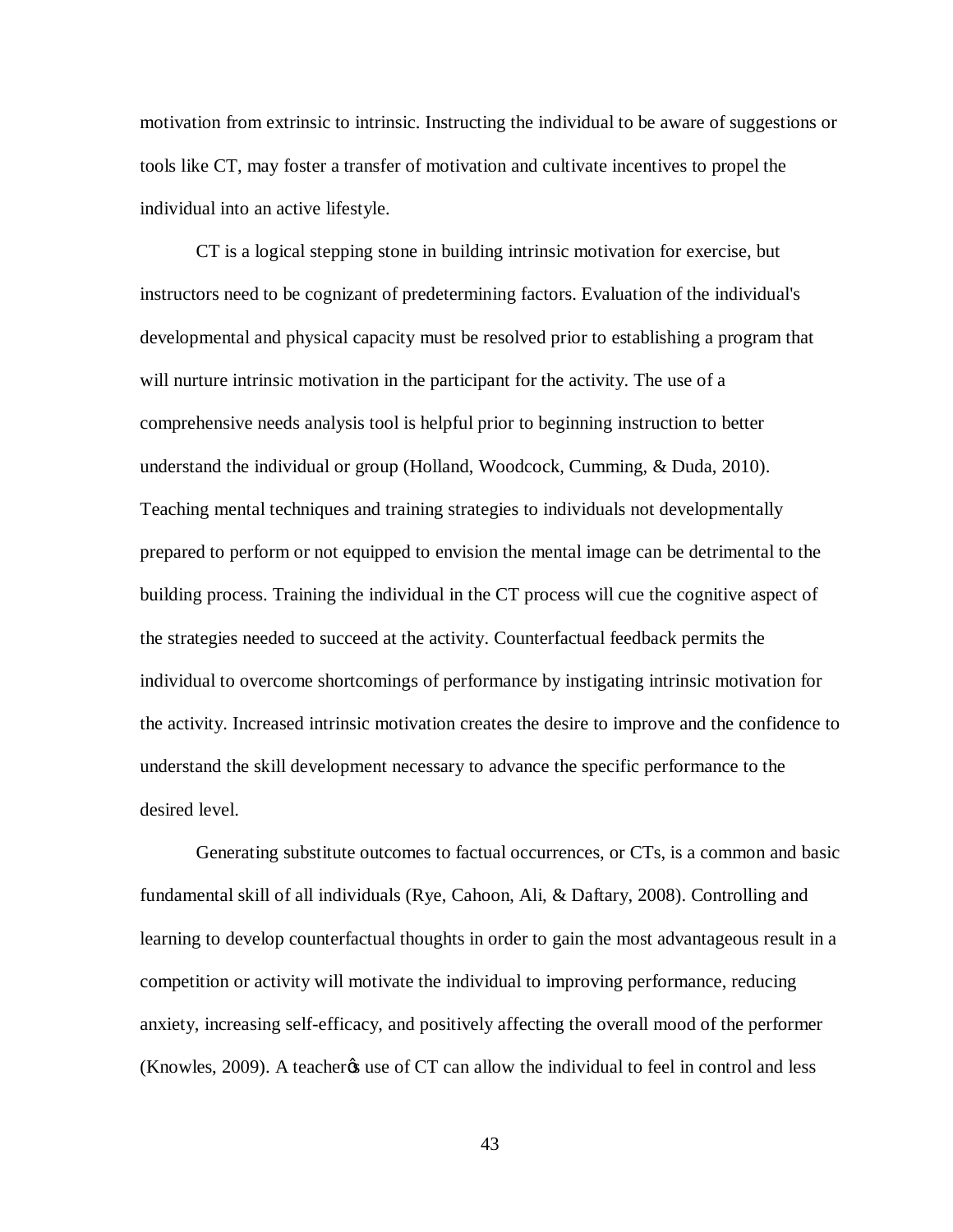likely to use downward counterfactuals when evaluating a situation. When a discussion of negative events has to occur, the instructor should always attempt to use upward Counterfactual feedback. Upward Counterfactual feedback (how things can be better) operates as a preparatory function for the next contest and can improve the mood and selfefficacy of the individual if presented clearly and with enthusiasm. Attempting to use downward Counterfactual feedback (how things might have been worse) only distresses the individual and coping mechanisms initiate making the individual<sub>f</sub> focus wander (Rye, Cahoon, Ali, & Daftary, 2008).

CT may follow a positive performance, but the overwhelming majority of counterfactual thoughts result subsequent to a mishap or negative result (Epstude & Roese, 2010). The negative outcome may act as a signal to the individual that the goal is not progressing to the desired result and the CT is a way of evaluating and coping with the occurrence. Counterfactual feedback can begin when the acknowledgement of a problem or other negative occurrence has been identified. Once the problem or negative incident has been specified and understood, counterfactual feedback is delivered. Following the presentation of counterfactual feedback, critical thought processes engage. This will result in improved intrinsic motivation which facilitates changed behavior in order to expedite the completion of the goal. When used appropriately by individuals, counterfactual feedback can increase the participants *perceived* volitional control of the situation. Amplified volitional control will continue to increase intrinsic motivation to attempt innovative ideas and improve effort to reach the previously set goal.

From the classroom to the playing field, individuals have wondered at one time or another  $\ddot{\text{ow}}$  and  $\ddot{\text{f}}$ . The connections formed between cognitive, emotional, and physical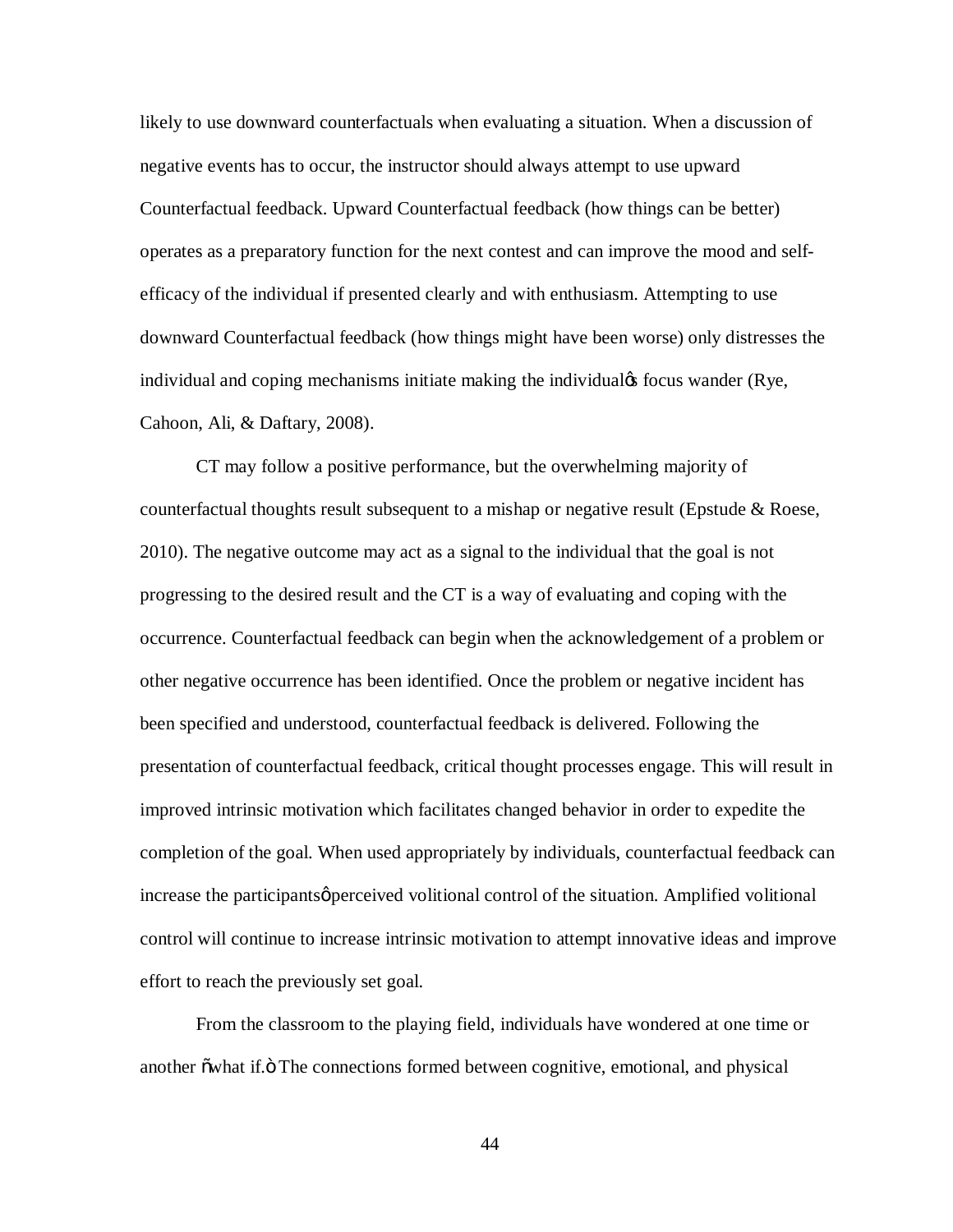performances or activities cannot be separated. As problems or negative situations arise, the activation of counterfactual feedback becomes automatic. Once counterfactual feedback is understood and applied to a situation, critical thinking and intrinsic motivation will assist the individual in clarifying and evaluating the adjustment of the skill required for a transformed outcome to the situation. When the desired result has been accomplished, self-efficacy will increase and transfer to other similar activities. Counterfactual feedback can influence behavior (or motivate) to correct and adjust requirements for enhanced development of a motor skill.

Counterfactual feedback can be a useful tool in many educational settings, specifically when learning a new skill. Counterfactual feedback is one method to increase intrinsic motivation and volitional control when learning a complex skill. Learning to manipulate counterfactual feedback allows the individual attempting a performance to expand critical thought processes assisting in the adjustment of the skill execution, increasing self-efficacy and the desire to perform the activity. Sports performances and motor skill development can become emotional. When one thinks about what might have been, feelings are triggered. Sentiment concerning abilities is another reason counterfactual feedback and intrinsic motivation is connected, especially in exercise and sports situations (Epstude  $\&$ Roese, 2011).

Physical educators are in the unique position to develop counterfactual feedback skills. Physical education needs to move with the times; recent developments require additional focus on mental and physical abilities training resulting in healthier, more active adults. Using counterfactual feedback could be one way of increasing participation in activities and exercise on a consistent basis. By developing counterfactual feedback skills,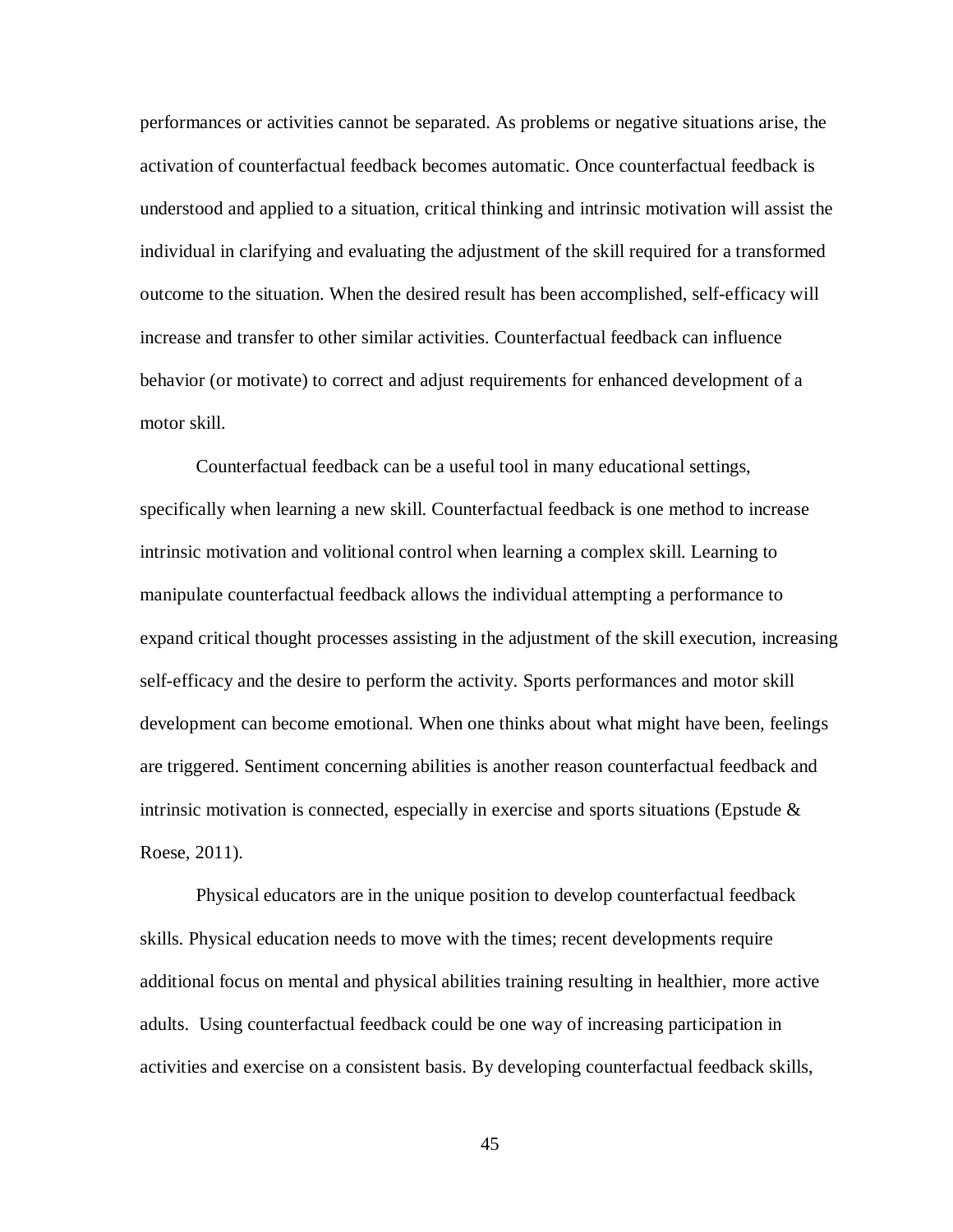instructors may increase the critical thinking ability in students. Critical thinking assists the individual to transfer learning concepts from one area into other areas. Once a student develops counterfactual feedback skills for one domain, the transferability of the learned concepts may assist the individual in emerging with proficiency in other domains, be it cognitive, emotional, or physical.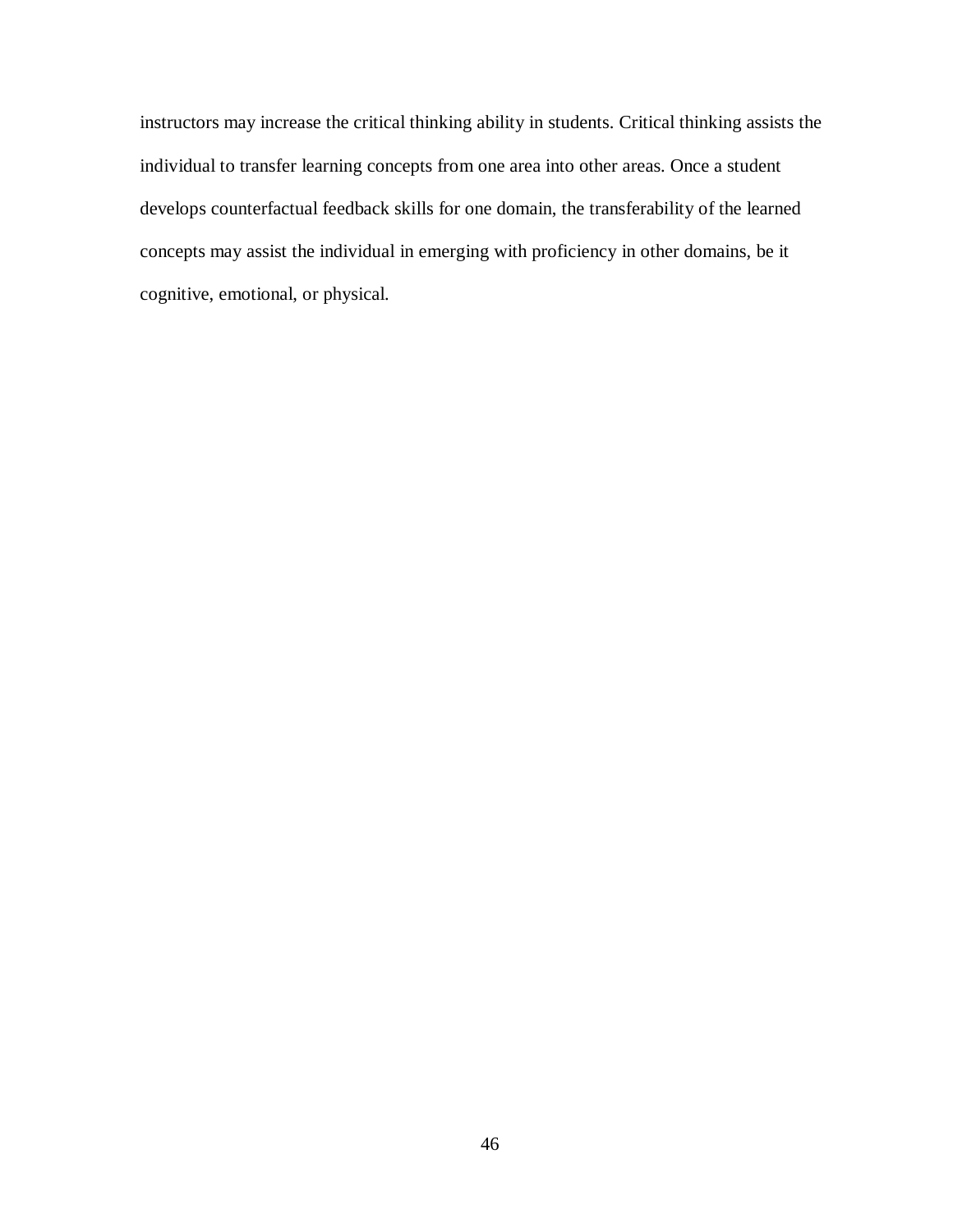## **Chapter 3**

## **Methods**

Current research on the use of feedback for motor skill acquisition has typically focused on traditional approaches. There has been limited research on delivery method of feedback, but research on impact of feedback on student learning in relation to motor skill development is positive. Counterfactual feedback can provide the student with the opportunity to analyze and evaluate their progress in the development of a motor skill. The current research study examined how this specific method of feedback delivery assisted with the increase of self-confidence, accelerated the skill acquisition, and improved the likelihood of continued participation when learning a new motor skill. Identifying an effective method of feedback delivery may provide instructors with options when teaching beginning tennis players in basic motor skill acquisition.

Effective instruction and increased motor ability can lead to the development of lifelong skills and involvement in physical activity (Ashworth, 1983; Chatoupis, 2009; Devers & Karabenick, 2011; Mosston & Ashworth, 1990). There is a continued need for instructors to have a variety of teaching and feedback methods which improve the acquisition of new motor skills. By allowing individuals to feel empowered within the learning process, students may continue to be active. This chapter describes the methods used for this study and delineates the processes employed for recruitment and selection of participants, data collection and data analysis.

# **Qualitative Research**

Qualitative research is defined as an exploratory inquiry developing new perspectives on established topics and theories (Creswell, 2007; Patton, 2002). Using qualitative research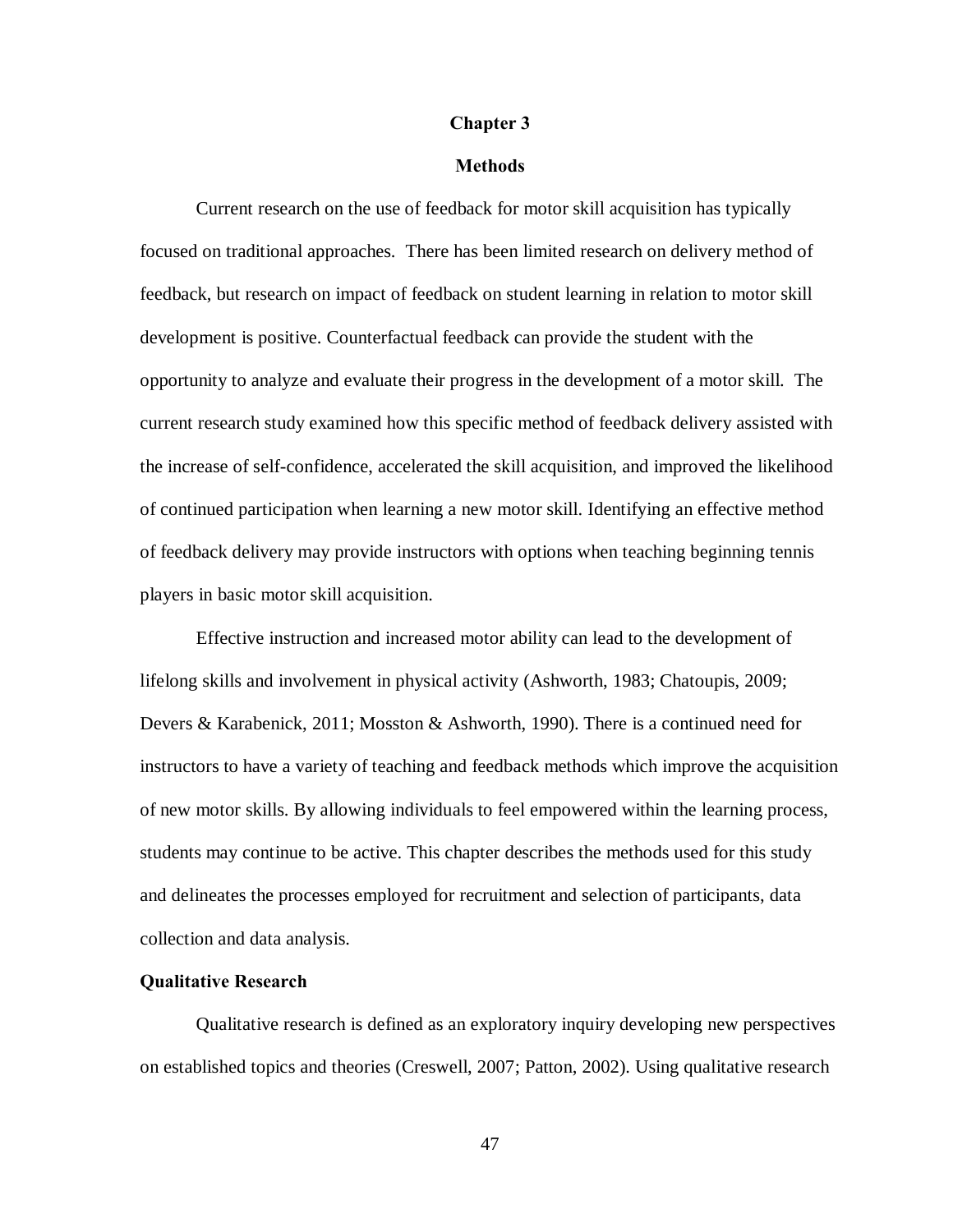as a platform for this study was the appropriate avenue to explore and obtain data allowing the researcher to better understand results occurring from the use of counterfactual feedback. The current research followed qualitative research design methods which allow superior comprehension and identification of the impact occurring when delivering counterfactual feedback on beginning tennis players. Qualitative research permitted the participants  $\varphi$ reactions to the new feedback method to evolve and emerge as the study progressed. Finally, the qualitative research design provided the primary researcher with the opportunity to give meaning to the participants of reactions to the feedback and allow more comprehensive insight into the advantages of using counterfactual feedback in teaching a new physical skill.

Phenomenology, grounded theory, qualitative inquiry, ethnography, historical and case study methods are commonly used when conducting qualitative research (Creswell, 2007). For the purpose of this study, the researcher used the case study method to examine participants *g* reactions in relation to the use of counterfactual feedback during beginning tennis skill instruction. A qualitative case study is defined as an "in-depth description and analysis of a bounded systemö (Merriam, 2009, p.43). An alternate method of describing the case study method is when a researcher takes a detailed collection of information from multiple sources such as: observations, interviews, questionnaires, and discussions to report on one case or bounded system (Creswell, 2007). A case or bounded system is a noun or an object allowing us to examine the functioning of, in this case, an innovative feedback method. Counterfactual feedback is the case (Stake, 2010).

In a collective case study, each participant is a separate entity to express opinions about the case. Separation of participants is essential in developing the most honest and forthright opinions concerning the subject matter being investigated. Case study research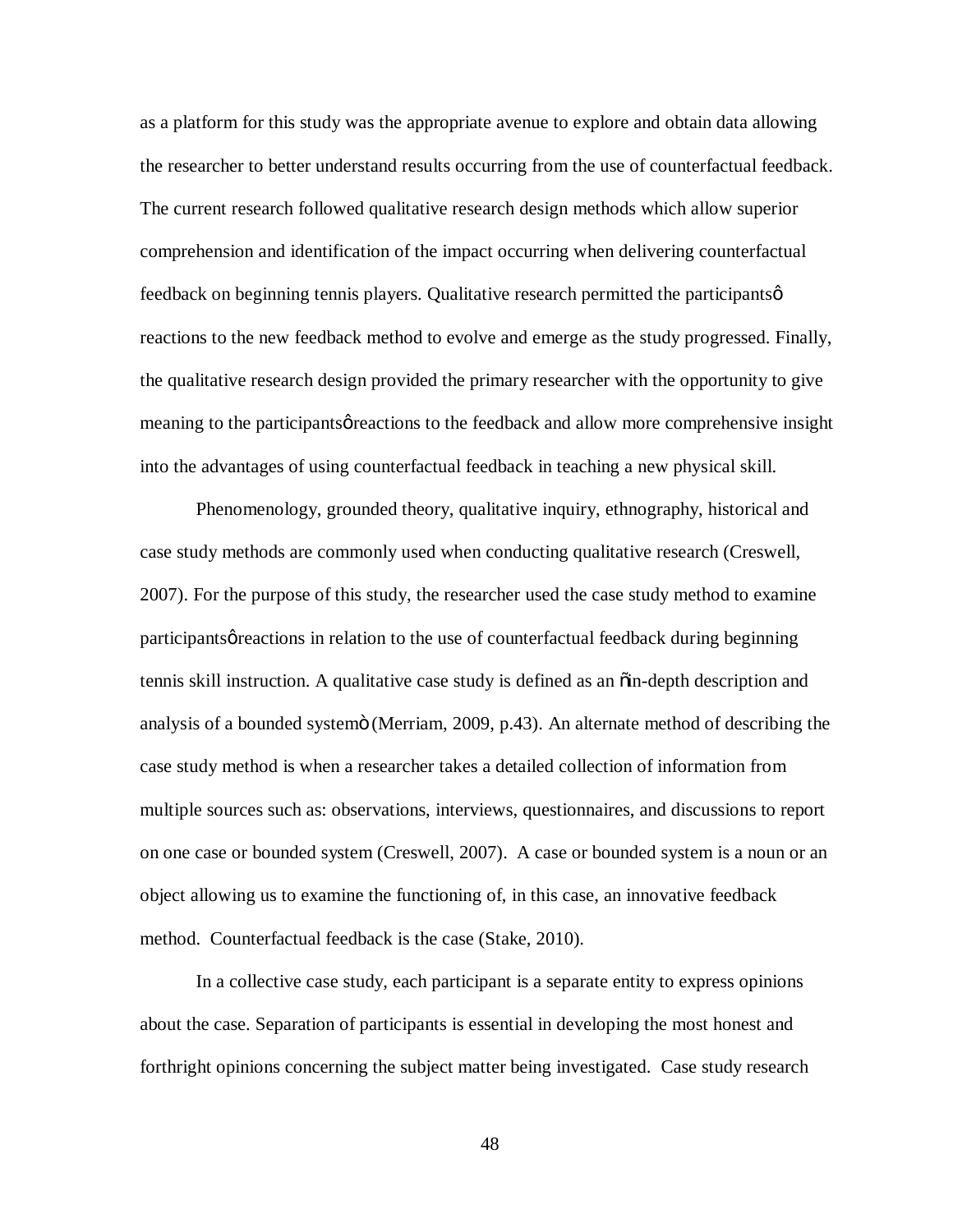demands in-depth data gathering and a defined period of time. For this study, data were collected through eight weeks, using three distinct methods: journal entries, video recordings (or direct observations with summary notes), and interviews. These qualitative methods of data collection were identified by Creswell (2007) to be effective in gathering extensively detailed information concerning the subject matter. This study obtained specific reactions from students concerning the delivery and specific wording of feedback delivered to the participant during instruction of beginning tennis skills.

This chapter lists the methods and process used within this study. The researcher identifies the methodology design, participant selection, data collection, and data analysis used in this research. Last, validity and reliability measures are described in detail near the end of the chapter.

### **Study Design**

This study used Qualitative Collective Case Study methodology with four participants. The researcher chose the collective case study design because of the definition found in Smythe (2012) and Stake (2005). A collective case study examines multiple cases to find similarities and connections to the subject matter. This study began with four participants. Data was collected on each participant individually. Once case study data was collected, each study was analyzed for similarities and connections regarding the participant to reactions to the counterfactual feedback delivered during instruction.

A collective case study design requires vast amounts of data collected through multiple techniques or means (Baxter & Jack, 2008), in order for the relevant themes to be developed as the results of multiple cases are combined (Smythe, 2012; Stake, 2010). The researcher must develop the situation in which the individual will react, without leading the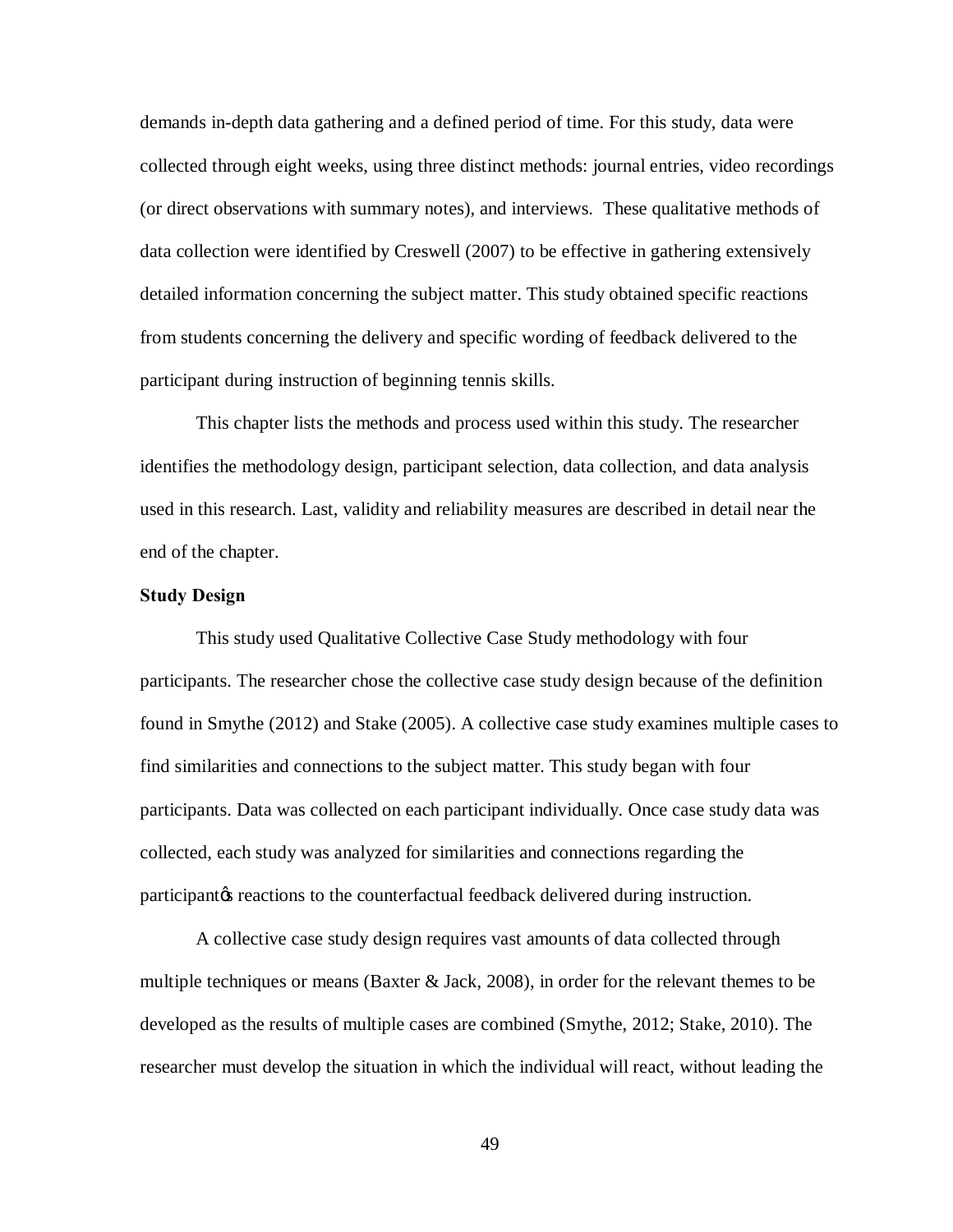participant into the reaction. The conditions surrounding the participant to performance are relevant to the resulting reactions. A collective case study method is ideal for this research due to the uncertain relationship between the feedback given and the reaction to the feedback by the participant.

Participants were four beginning tennis players between the ages of 18 - 40 years old. Data were gathered through the use of individual journal entries, interviews, direct observations, and researcheros summary notes. The collective case study data was compiled throughout the eight weeks of data collection. Each set of data was analyzed using a holistic analysis of each case. All the specific data was included in the final reporting with detailed notes and the audio and electronic recording, as well as the specific coding pages were kept to ensure consistency in coding themes. A list of the specific skills covered and the order in which the skills were presented to each participant are in Appendix C.

The sections of this study including but not limited to purpose, design, participant selection, and confidentiality procedures were approved by the institutional review board of the sponsoring university. Human Research Compliance Main Campus Department (HRC) endorsed this study prior to beginning the recruitment of participants on May 24, 2013. Participant consent forms were approved (Appendix F). Prior to beginning the study, all privacy procedures were sanctioned by HRC. Specifically outlining the disposal of data and discarding of all identifying information to protect the privacy of participants once data was analyzed completely. Procedures were followed throughout the research and the study was officially closed on March 11, 2014.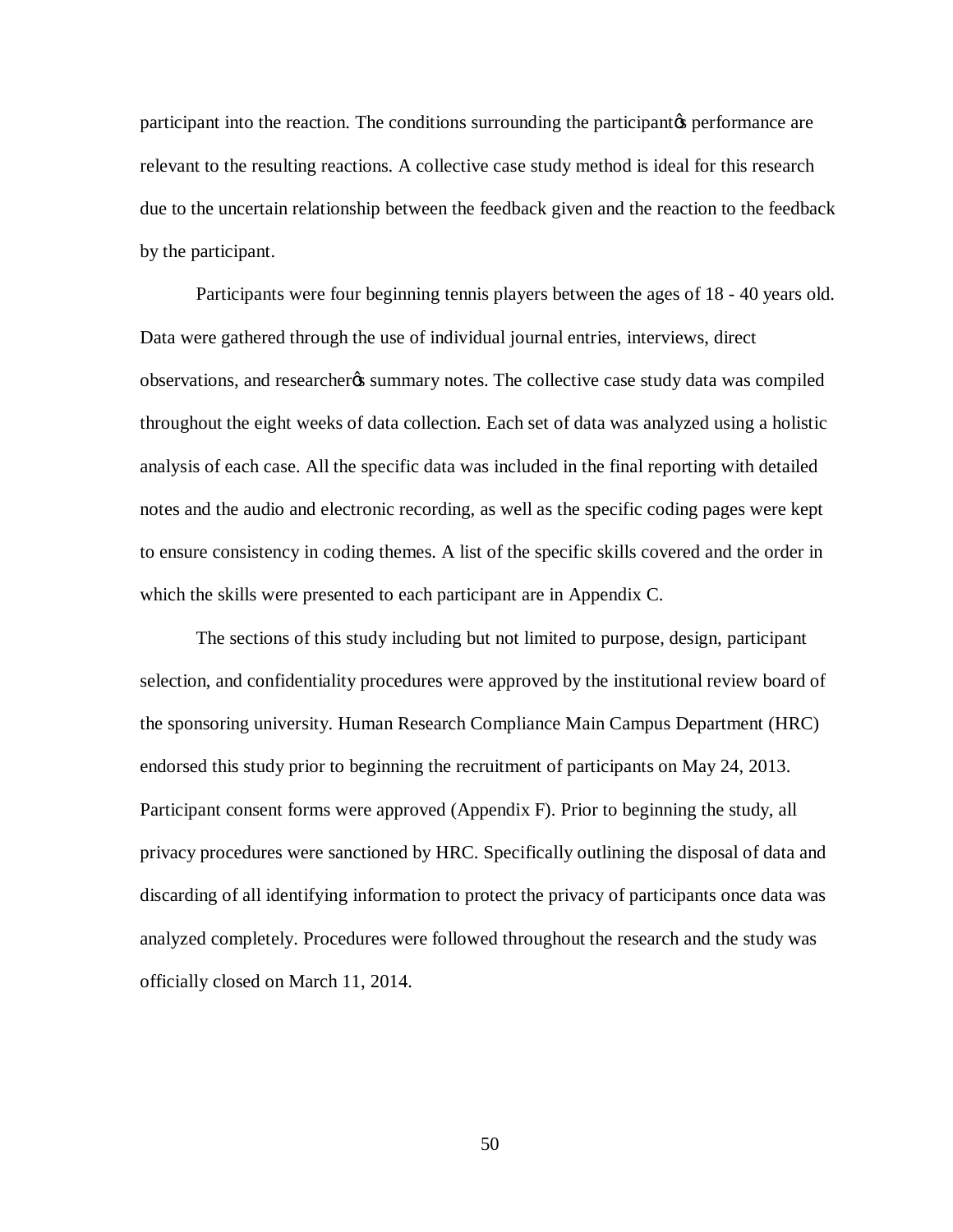# **Participant Selection**

Sample size for a collective case study research is generally small compared to other research due to the amount of information required from each participant. Creswell (2007) recommends researching no more than four or five cases for a collective case study. The researcher is then able to collect comprehensive data from each case without an overwhelming amount of data to organize. For this research, the primary researcher posted an advertisement through a local newspaper ad, in a small eastern New Mexico community. Another advertisement was listed in the Monday Memo on the university website; the Monday memo was sent to all Faculty, Staff, and registered students, also including retired personnel.

The participants were a convenient sample chosen on a first come, first serve basis after responding to an advertisement of the research. Once four participants agreed to participate, signed consent forms, and agreed to the schedule, the primary researcher commenced data collection. Replacement of participants was not necessary in this case. All the participants were very considerate and reliable. One participant had to conclude one week early due to medical reasons and another due to family issues.

For the current research, there were four primary participants. Specifications for selection of the participants included age and experience with tennis skills. Patton (2002) states the power of purposeful convenience sampling is in the specifications required of each participant prior to selection, which will best enlighten the researcher about the subject under investigation. Due to the description and information required of the participants, the researcher chose adults over age 18. Gender was not a specific criterion for this study; interestingly the four participants ended up being two female and two male candidates.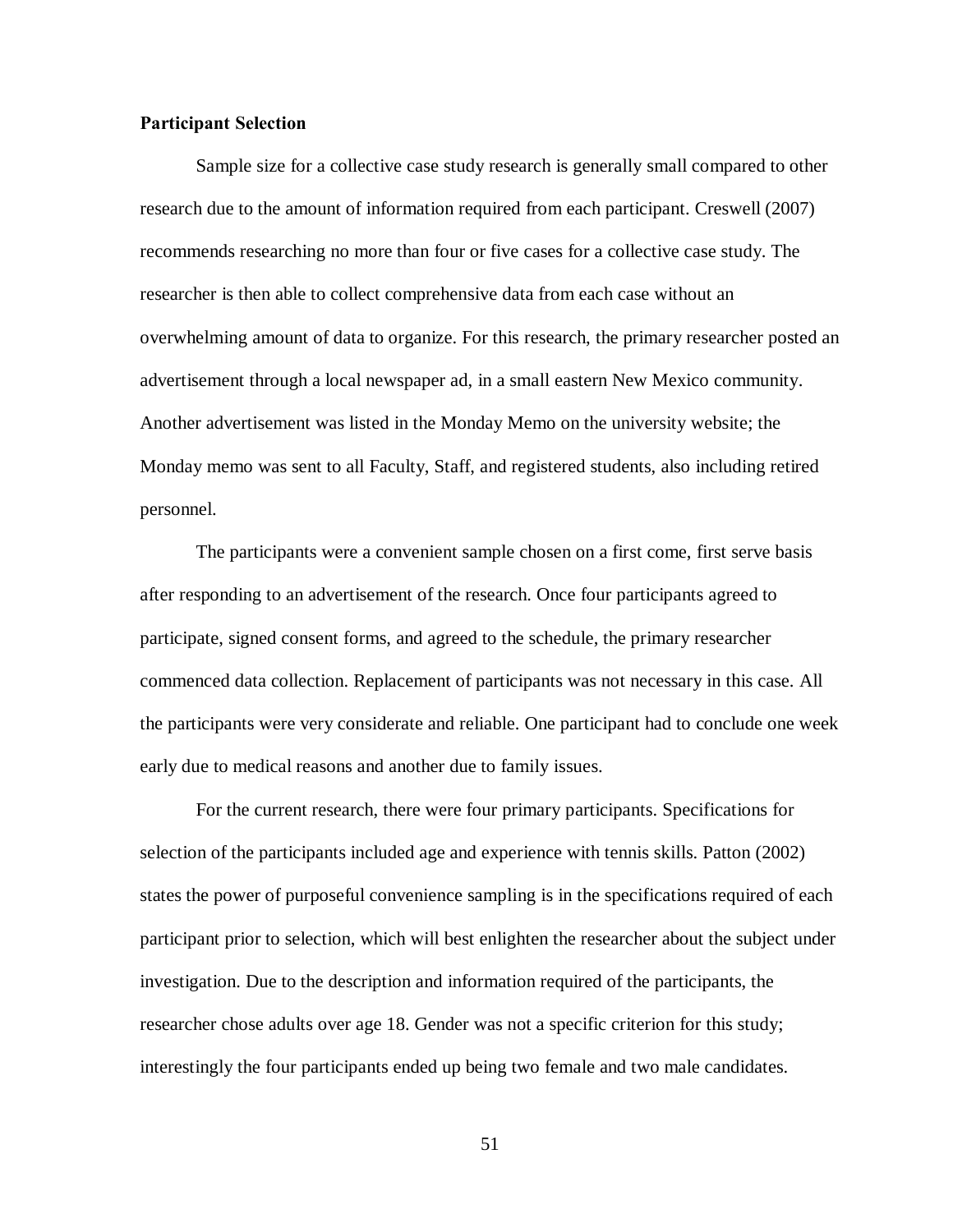Creswell (2007) posits each case or participant should have similar background experience in order for the phenomena being explored to result in fluent, expressive communication about the subject. None of the participants had experience playing tennis nor had any tennis instruction prior to volunteering for this study. The participants received free tennis lessons as part of the incentive to join the study.

Each participant met with the primary researcher for instruction two times per week for one hour during the eight-week sessions. Tennis skills taught included forehand, backhand, and serving. Scheduling the time and place for the lesson varied, as the primary researcher attempted to accommodate the schedules of each of the participants whenever possible. The participants provided informed consent, which included a clause on the requirements necessary for completing the study.

## **Data Collection**

Data were gathered through the use of individual journal entries, required of each participant. Journal entries were completed at the end of each practice session. The questions provided to the participants pertained to the specific skill development of the week. See Appendix A for specific questions used.

The interviews were conducted at the conclusion of each week. Interview questions may be found in Appendix B. Researcher observations were coded after each practice session to highlight the specific counterfactual feedback phrases used during each meeting. The researcher made extensive, descriptive summary notes following each practice session concerning the flow and timing of the feedback given during the day, along with personal feelings and observations concerning the participant to comments during the session.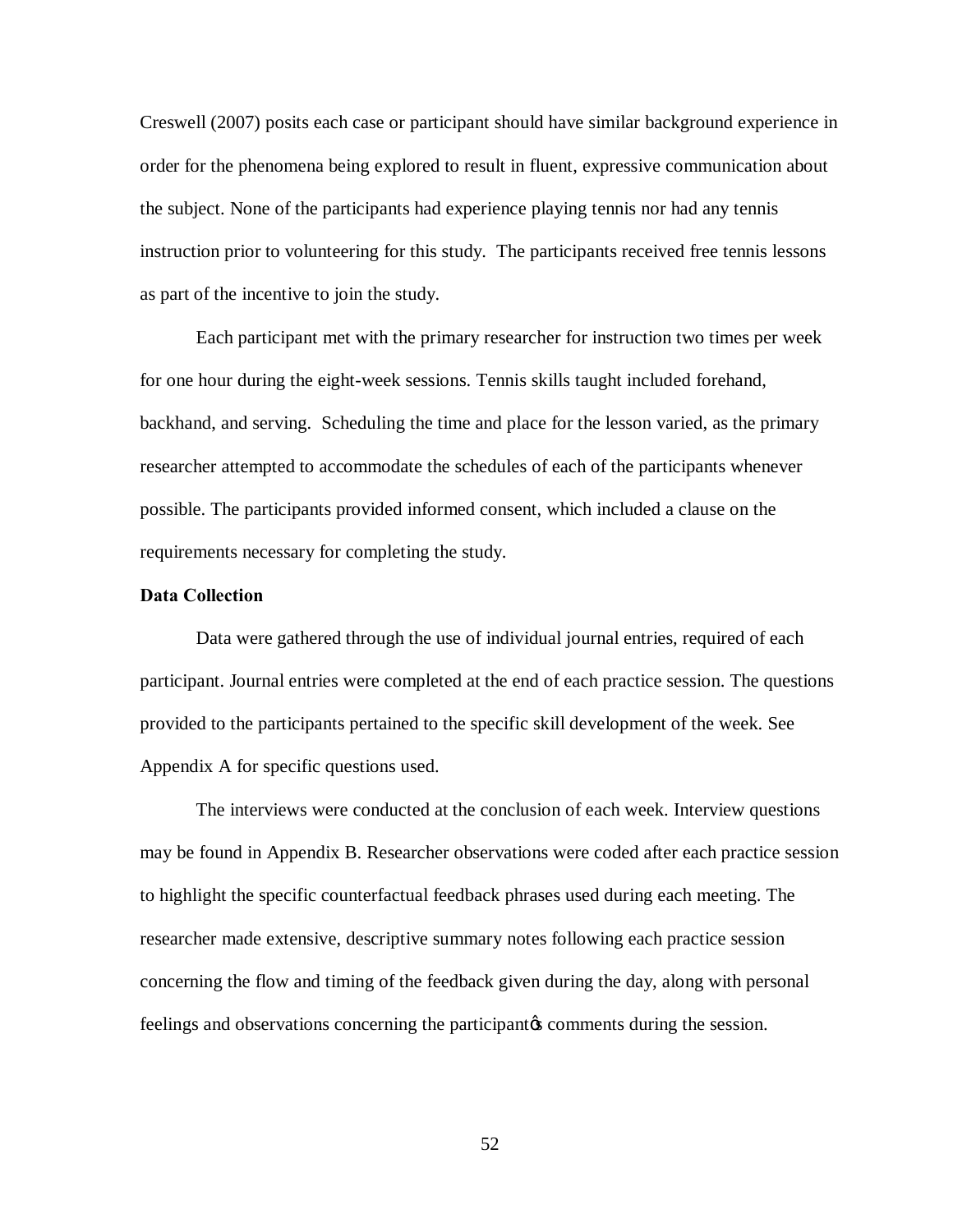**Journal Entries or Participant Observations.** Each participant was required to complete a journal entry for each practice session. These journal entries included observations, feelings, descriptions, or explanations of how the participant reacted to the provided feedback during the session. The journal entry was not limited to reactions to the feedback but also included inferences to the participant<sub>*(sight)* performance of the skill. The</sub> journals contained perceptions of possible future performance improvements. The primary researcher encouraged the participant to reflect at the end of each session and enter some specific feelings about the skill performance for the day and to interpret the level of motor competence they felt toward the specific skill practiced during the practice session.

There were a total of eight journal entries, one for each week of practice sessions. These journal entries were coded similarly to the coding used on the direct observation summaries. Journal entries were used by the researcher for insight into the daily reactions the participant had to the feedback, as well as clarifying the views of future performances the participant was expecting. Questions were given each week to participants, to assist in writing the journal entry. Specific information outlined by the questions contributed to the depth of information obtained during the study. Appendix A provides a list of the questions used by the participant to write a journal entry each week.

**Interviews.** Interviewing allowed participants to express their perception, describe their situation, and explain their view on the situation the researcher described (Stake, 2010). At the end of each practice session, participants were interviewed by the primary instructor for 15-20 minutes. Each interview session was conducted courtside in a comfortable, shaded, private environment, immediately following the final practice session for the week. The interview session was designed to enhance the observations and reveal more detail on the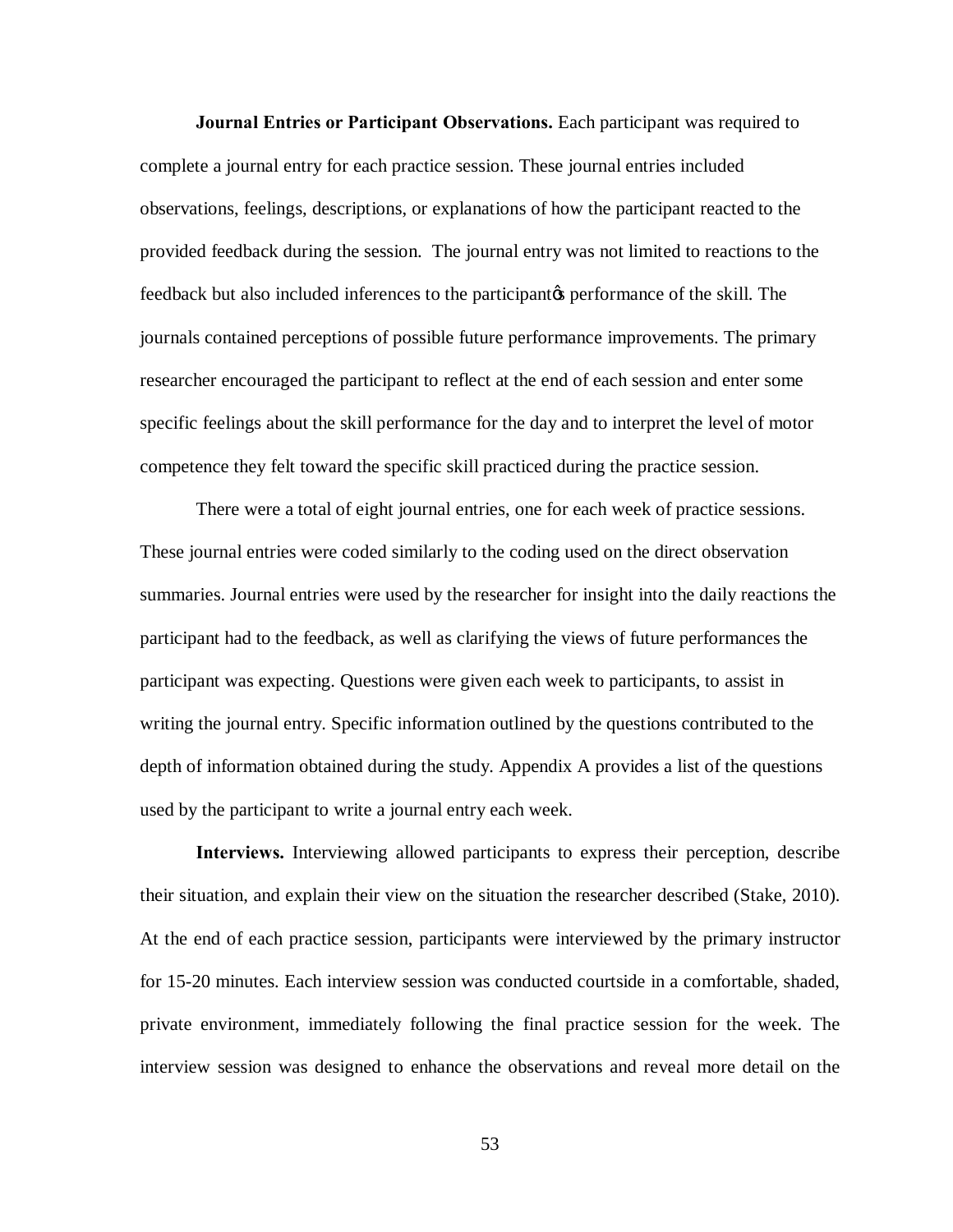opinions of the participant (see appendix B). These interviews permitted the researcher to understand which expectations were met and those not realized by each participant throughout the practice sessions.

Each interview session contributed vital information which the primary researcher utilized to make adjustments to the counterfactual feedback during the subsequent practice sessions. Providing better quality feedback during the remainder of the sessions gave more depth to the practice sessions and allowed the participants to improve skill performance more quickly. Interview session were videotaped and transcribed by the researcher. The researcher then transcribed each interview session by the following week in order to allow time for the participant to check their answers, so that information was not misinterpreted during the interview. Member check of information in transcription assists in research validity.

**Direct Observation/ Summary Notes.** Each practice session was directed and observed by the primary researcher. The primary researcher recorded each practice session via audio and video media. Following each session the primary researcher transcribed the interview and video recording to summarize the specific feedback wording used during the practice session.

Field notes on the primary researchery observations were written immediately following each practice session in order to accurately identify attitudes, feelings, and responses brought up by the participant. At the beginning of the next practice session, participants were asked to review the notes from the previous session to identify mistakes or miscommunications occurring during the recording or the interpretations of the conclusions drawn by the primary researcher in the written notes. Any revision to the notes were made immediately by the primary researcher.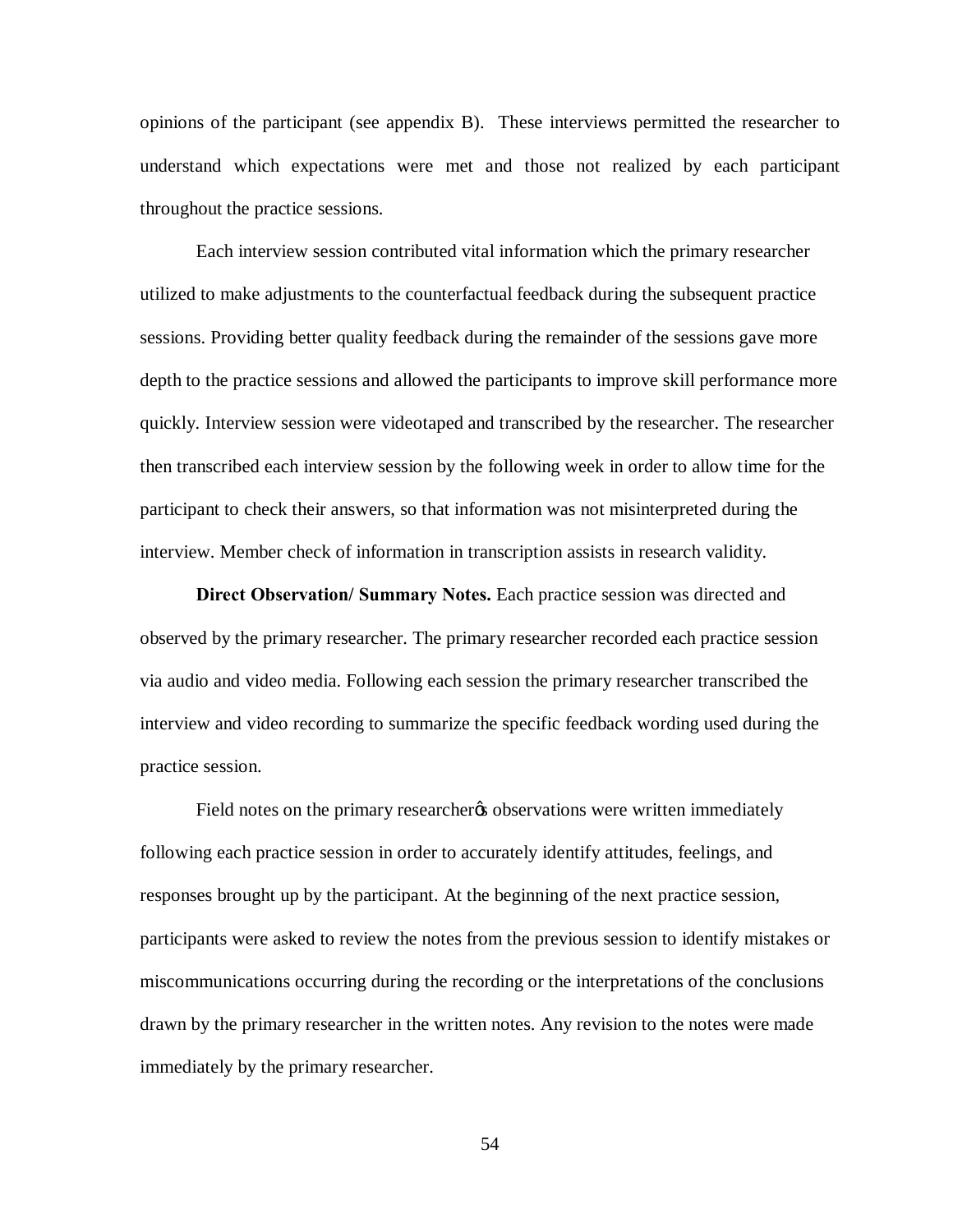# **Data Analysis**

Data consisted of 16 hours of audio and video recorded observations per participant along with the primary researcher<sub>ts</sub> specific observations of each practice session, four participant journals, and 12 hours of audio-recorded interview sessions. Identifying emergent issues within each case and providing a fully descriptive summary of the case was where the analysis began. One way to begin a case study analysis is using  $\ddot{\text{ow}}$  in case analysis or  $\tilde{\text{e}}$  embedded analysis (Creswell, 2007; p.75). The investigator must bring all material together and develop a  $\tilde{\text{c}}$  case study database (Merriam, 2009). The database will be useful for the researcher in two ways. One useful part of the database will allow the investigator to be able to locate the specific data necessary during the intensive analysis process. Secondly, the database will allow information to be edited; similar or identical information can be sorted, parts within each case are fitted together, and the information is organized by chronology or by themes or topics (Patton, 2002; Yin, 2008). The organization of the data is crucial in allowing the researcher to begin management of the data collected to begin forming the case study report.

During the current research, the primary researcher evaluated each practice session and coded the feedback given to the specific participant. A database was developed for each participant to assist in organizing the information gleaned throughout the practice sessions. The participant interviews were coded with theme words listed in a database following member check of the transcriptions of each interview session. The primary researcher developed the categories of this database after the collection of data was complete for that individual. The categories were emergent themes produced during examination of interview sessions, evaluation of journal entries, and analysis of summary notes.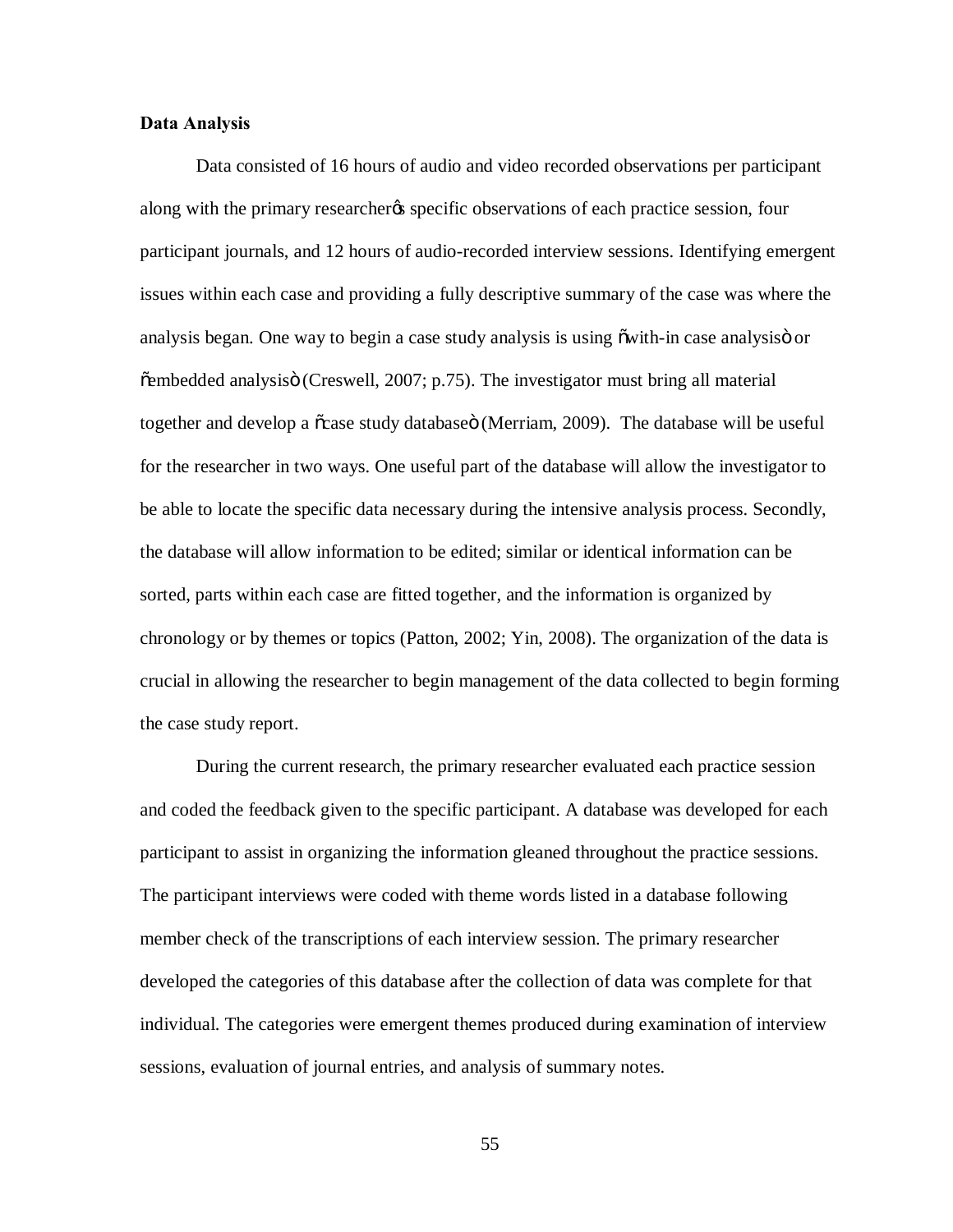Interview answers, journal entries, and direct observations data were compiled at the end of the data collection for each participant. Coding words and themes from the observations and journal entries meshed with the database themes. If different themes emerged while coding the journal entries and observations, the new themes were added to the existing database for that individual. Highlighting the most frequent themes was a function of the next phase of coding.

The next step for the analysis of a comparative case study was the  $\tilde{\text{c}}$ cross-case analysis (Merriam, 2009). Information gleaned from each of the case studies is compared and fit together into a culminating report bringing together the focus and themes of the case. This final step in combining all the information into a report led to categories, thus conceptualizing the data from all the cases making the conclusions stronger.

Findings were presented first by reporting on each case study separately, which allowed for specific themes and data of each individual case study to stand and be reported independently. A concluding report on the cross-case analysis includes the categories and themes common to all of the case studies. This cross-case analysis assisted in forming hypotheses or stories of how the themes relate to each other and to the main focus of the study itself (Corbin and Strauss, 2008).

# **Validity and Reliability**

Validity is important for any research study. Merriam (2009) defined internal validity as the results of the study being based in reality. Qualitative studies have a unique way of ensuring validity. Creswell (2007) mentions triangulation, peer audits, and thick descriptions as good ways to establish validity in a qualitative study. Eisner (1991) mentions rather than validity, qualitative research needs to be credible. Structural corroboration (triangulation),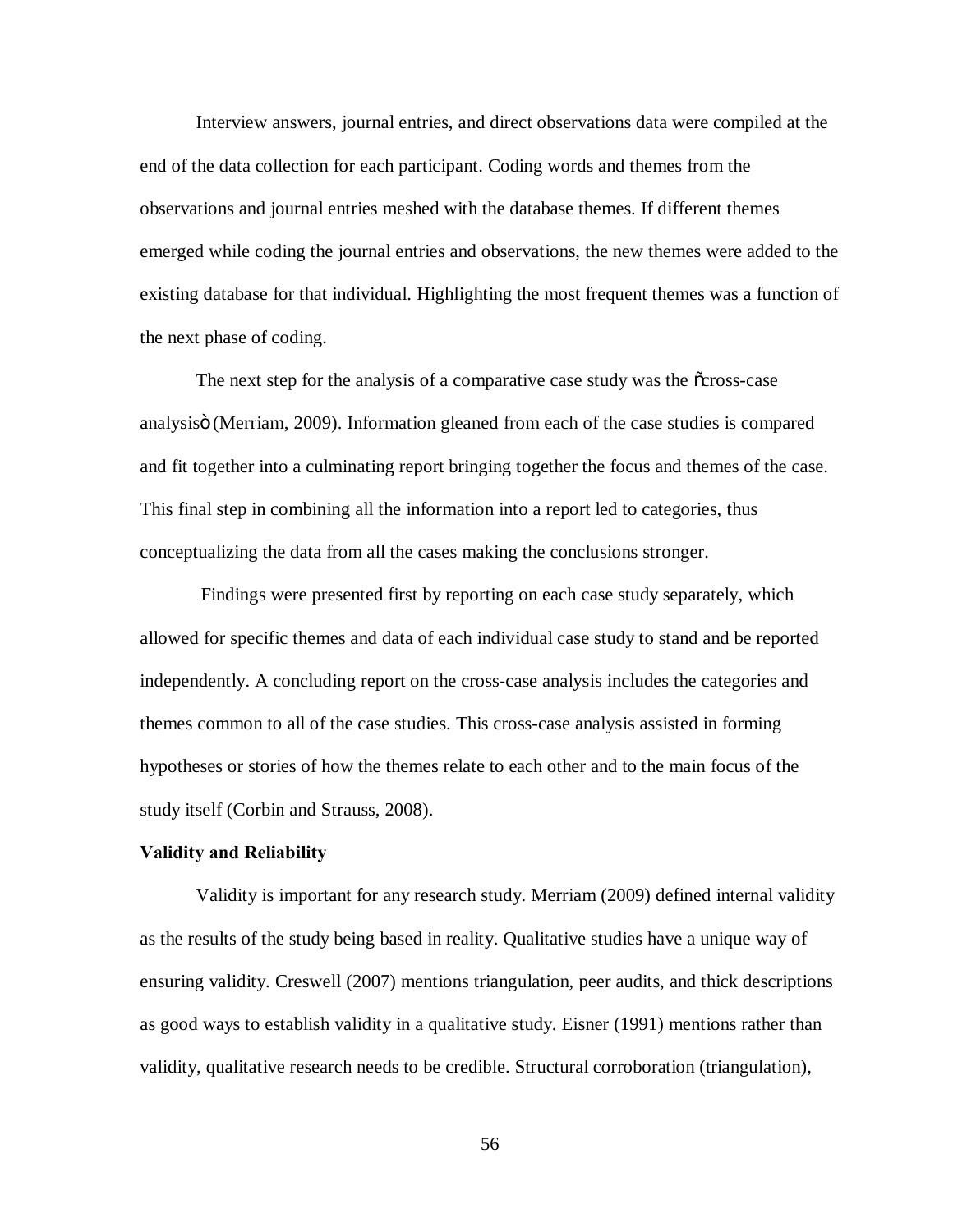consensual validity (peer audit), and referential adequacy (thick description) are areas synonymous with more common validation practices in qualitative research. The most important part of validation is considering the real story, confirming with multiple sources concerning the narrative being revealed. From the participants to the readers, each person made sure the data are accurate and have been established through the study. In this study the current primary researcher used triangulation, peer audit, member checking and thick description for validity and reliability of the data collected.

**Triangulation.** Triangulation or structural corroboration is comprised of using three or more reflections of the data in order to corroborate the information being portrayed. Triangulation requires using multiple ways of collecting and selecting the information included in the thick description. In this study, weekly survey questions, journal entries, and interviews were used in order to establish triangulation. Triangulation was achieved in the current research by using the journal entries from participants, the primary researcher to notes, and results from the interviews.

**Peer Audit.** Peer audit is an established validation tool which will only be useful if the peer is critical and honest about the interpretations of the researcher. Reviewing each of the conclusions and themes the researcher has established for validity will assist with the establishment of themes in each of the data sources. Insights from peers allows for better discussion and description of the themes evolving, especially if the peer reviewers are experts or have some expertise in the subject matter being investigated. The peer auditor will provide an assessment of the research once completed (Creswell, 2007). The peer auditor is similar to that of a fiscal auditor, and specific questions will be listed to which the auditor may respond after general comments concerning the research are recorded.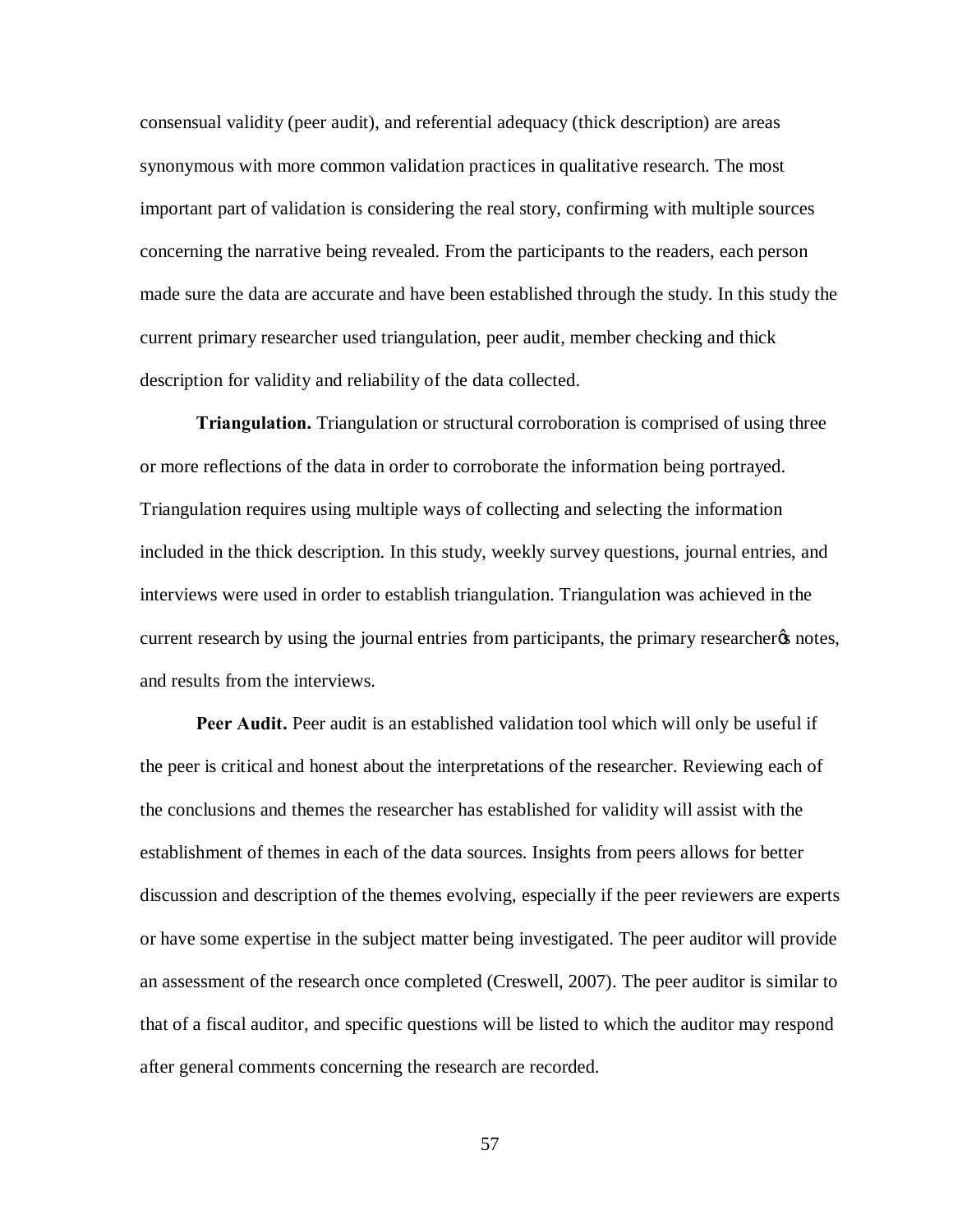Peer audit was achieved in the current research by having a peer review each piece of information collected; the notes written by the primary investigator as well as the interview notes, the answers to the survey questionnaire, and the journal entries. The peer auditor was an expert in traditional feedback delivery and had basic knowledge of tennis skill requirements for beginners. The peer auditor examined the appropriateness of the feedback as it applies to the development of the participant.

**Member Check.** Merriam (2009) describes another common method of ensuring internal validity in a qualitative study as member checks or respondent validation. For correct member checking, the researcher must give each participant time to review and approve or change any interpreted information, profiles, or transcripts that will be used during summary and conclusion of the research. The member check process will allow for misinterpretations to be caught prior to the end of the study, allowing for more accurate data.

During the current research, member checking was a vital part of validity and triangulation. Each week prior to beginning the practice session, the participant had time to review all transcription notes made by the researcher and approve the information within the document. This member check allowed the participant a critical role in the validation of the researcher's interpretation of observations during the previous practice session.

**Thick Description.** According to Creswell (2007) one way of achieving external validity is using thick description of each participant, of all activities, and of summary conclusions during the qualitative research process. Thick or rich descriptions of the participant the experiences and thoughts will allow the story to develop throughout the research process. Long quotations from interviews along with detailed descriptions of the researcher's observations will allow the themes and ideas to develop fully assisting in making conclusions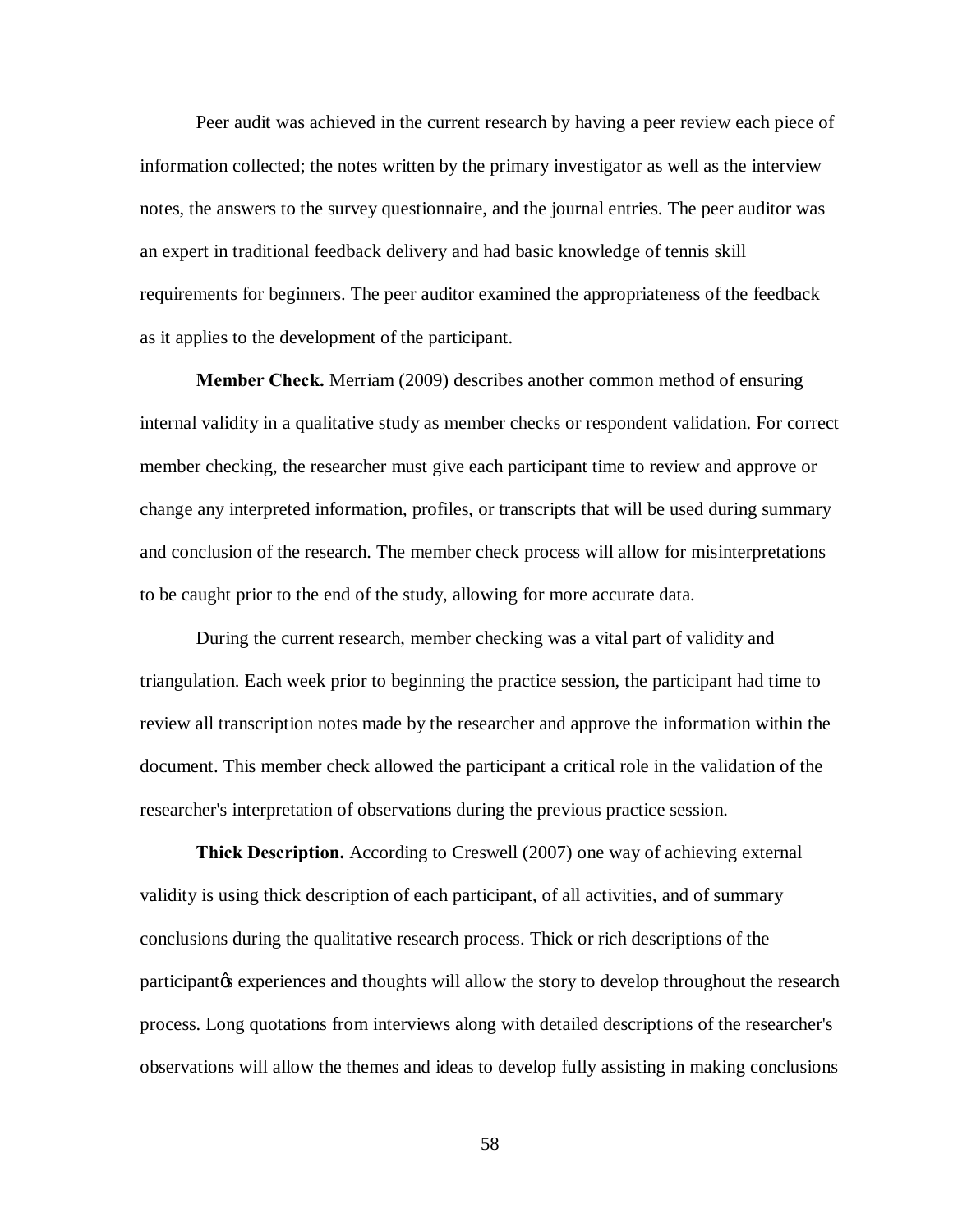which are supportable by fact. Through the use of thick descriptions, readers are able to understand the conclusions drawn by the researcher. The possible transfer of deductions reached in this research to other times, settings, situations, and people are made more viable through thick descriptive writing (Merriam, 2009).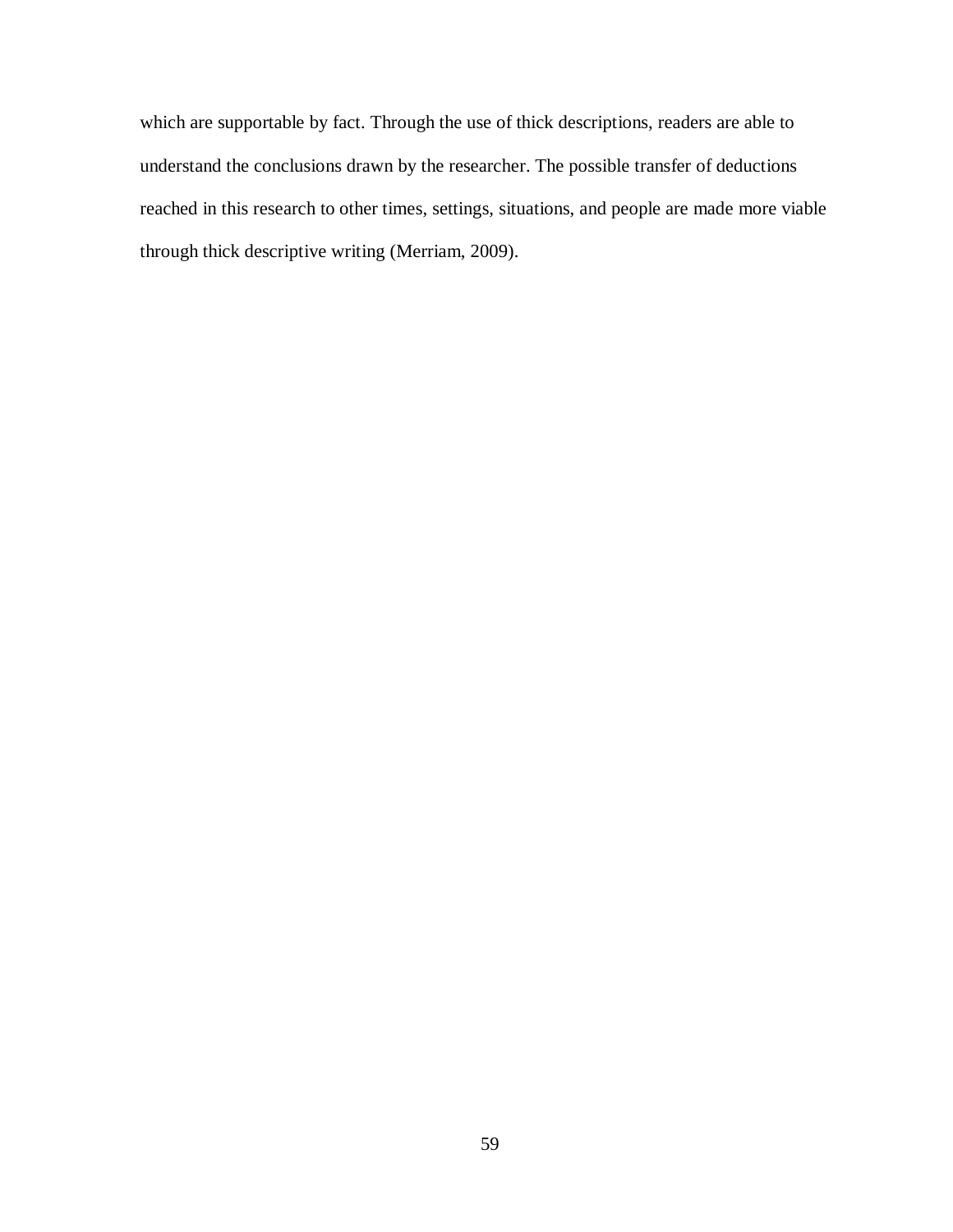#### **Chapter Four**

### **Results**

In this chapter, the opinions, comments, and attitudes of four individual beginning tennis players concerning counterfactual feedback given during tennis skill acquisition is reported and evaluated after eight weeks of one-on-one practice sessions. Data sources used for evaluation were participant journal entries, participant interviews, videotaped lessons, and researcher's observations. This chapter will describe the themes that developed in each case study separately.

The emergent themes found in this multiple case study are: a) perceptions of confidence in skill development, b) recognition of skill components necessary for success, c) best timing of feedback delivery and d) likelihood of continuing the activity in the future. Each of the themes illustrates more precisely how counterfactual feedback changed the thought process and critical thinking of the individual participant regarding tennis skill acquisition. Stake (2010) states three main techniques for reporting on case studies: biographical or chronological, researchers view, and major components highlighted. This chapter will use the biographical write-up of each case study combined with a description of each major theme, followed by the researcher's interpretation of how each case developed. Background information and full descriptions are provided for each case study to give the reader an overall view of the data discovered throughout the eight weeks of tennis lessons (Merriam, 2009). This chapter will then include comments on environmental issues affecting the participants and examples of counterfactual feedback statements used throughout the study. A short concluding summary will highlight the themes investigated and reexamine the completed inferences made by the study.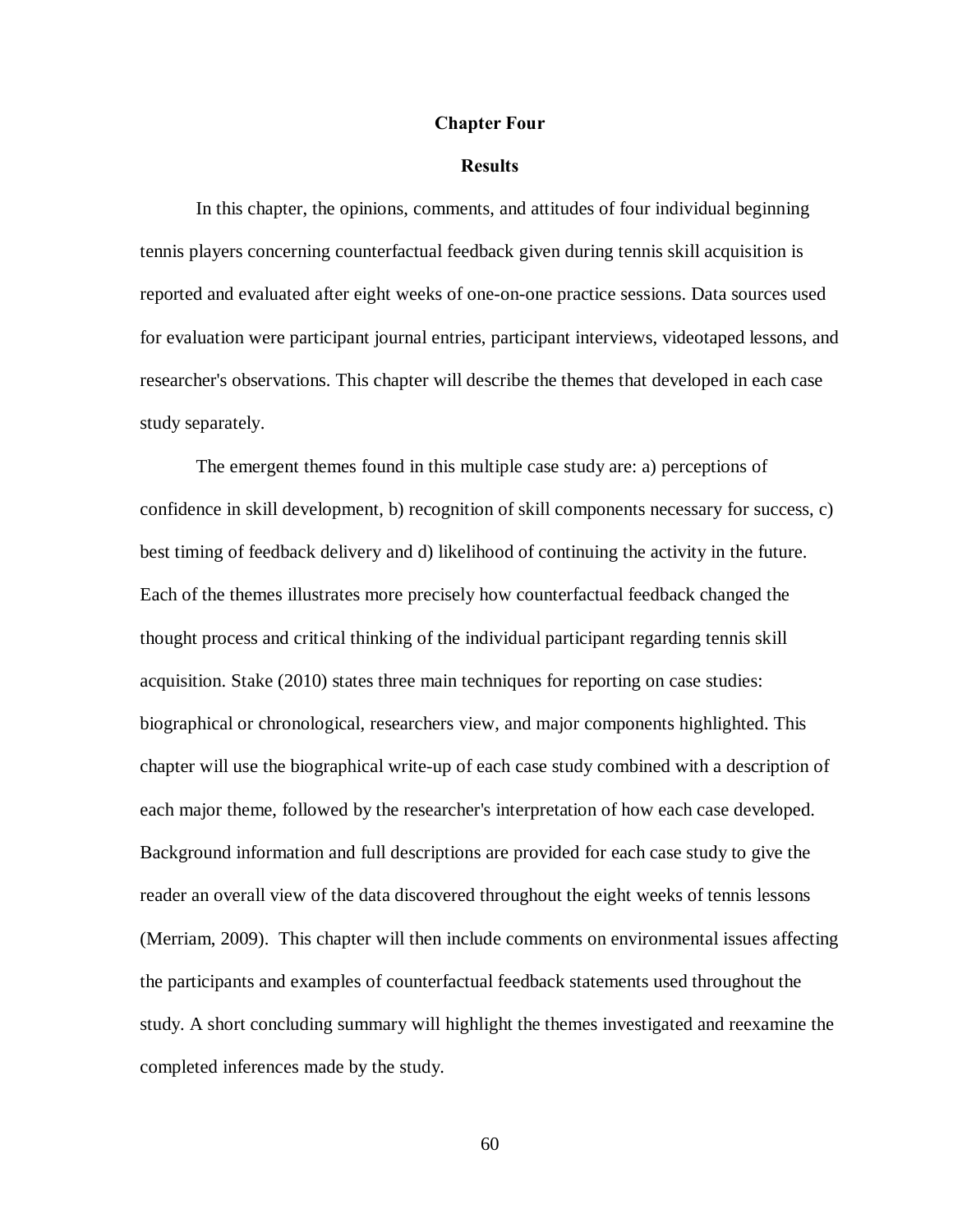# **Participant Backgrounds**

All participants were between the ages of 21 and 60. Four individuals participated in this research study, Trent, age 29, Sabrina, age 54, Oprah, age 25, Wade, age 21. Pseudonyms were assigned to each participant. The background of each participant is presented to assist in understanding the differences in the improvement and development of each individual during the practice sessions.

**Trent.** Trent was in his mid-twenties, was a graduate student at the local university, and was majoring in business. He also held a research assistant position at the university. Due to workload issues Trent was predominantly sedentary during the day, so in the evenings he enjoyed participating in diverse physical activities. After seeing a tennis tournament, Trent wished to play tennis, and he began watching YouTube videos for instruction on serving and forehand skills. He recognized the lack of consistency in techniques and was anxious to begin learning sessions after seeing the ads for this research.

In Trent's initial evaluation, his forehand was not consistent. A basic evaluation write up went as follows:

I would rate Tim according to NTRP (see Appendix D) playing levels in between a 2.0 and a 2.5. He covers the court well regardless of where the ball is hit but has not developed any of the strokes for controlling the ball. He judges where the ball is going very well and will have no trouble adjusting his footwork to advance the skill once the basic strokes are developed. It was apparent that Trent had experience in playing other sports, specifically soccer, racquetball, basketball, and a variety of other sports. He had never had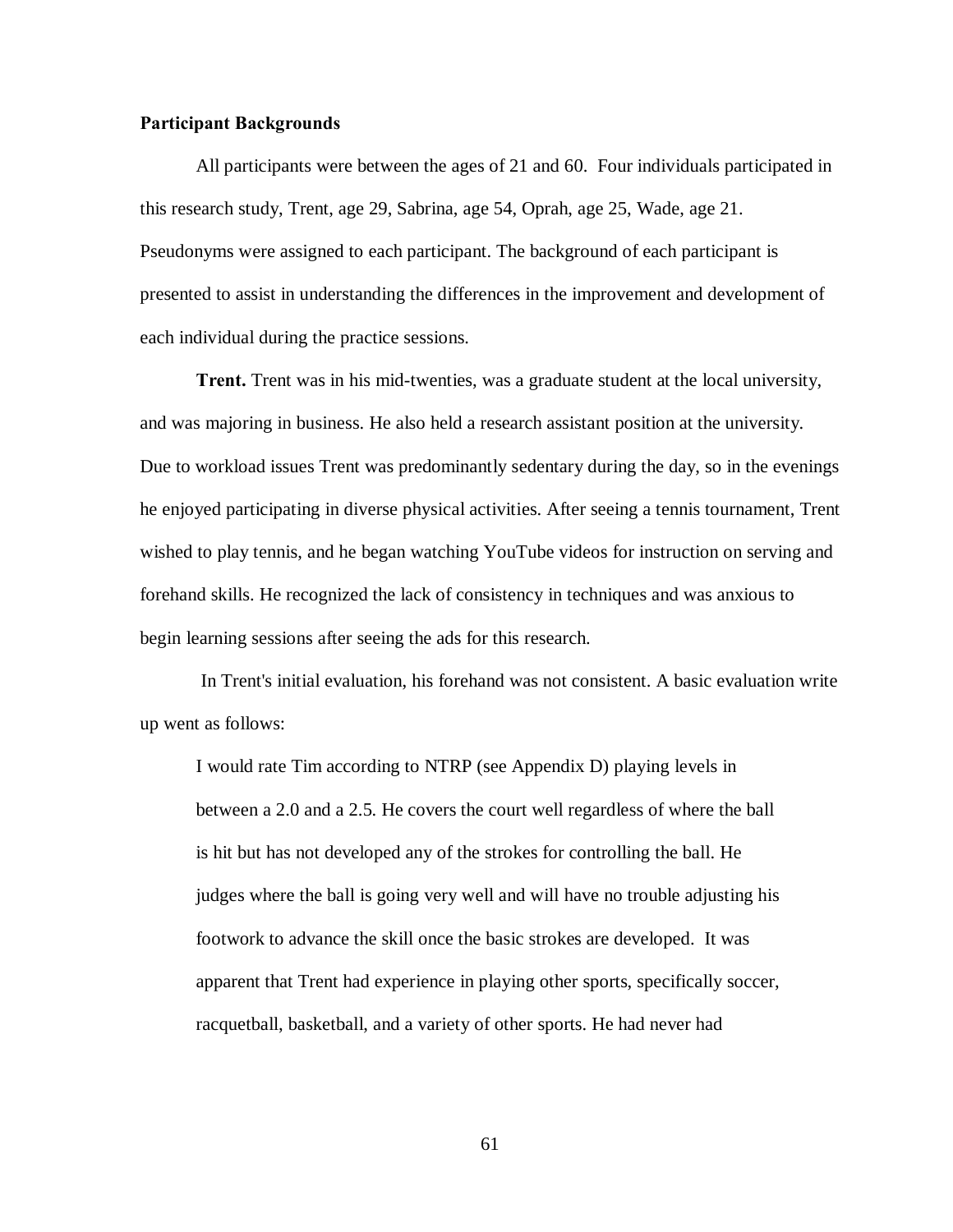experience playing tennis only watching and trying to imitate the pros on TV. (Researcher Journal/ preliminary evaluation 5/31)

Trent was born in Kazakhstan and had a good physical education background. With a variety of learned fundamental skills, his ability to transfer those skills and learn new skills efficiently was apparent. In questions about his history with sports skills, Trent expressed his view that his early years of physical education in school assisted in development of his current physical skills. He remembered having many opportunities to learn different movements and games as a child and continued to develop those skills as he matured. Trent was able to show the capacity to adapt and understand each skill component that was introduced to him in the preliminary evaluation session.

Trent's ability to adapt his skill proficiency quickly demonstrated that he continued to participate in many different areas of physical activity throughout his teenage years. Most of the chosen physical activities Trent participated in were chosen for the enjoyment of the game or for a social connection with friends. Trent became interested in tennis twelve months prior to our first meeting, when he was watching a tennis match on TV and he decided to try it. Trent had only begun learning the specific skills involved in playing tennis mainly through research of YouTube videos when he saw the advertisement for this study. He was excited to get personal assistance with learning the proper form and rules for tennis play.

**Sabrina.** Sabrina was a middle-aged woman with a desk job. Sabrina demonstrated physical limitations due to poor eyesight, and she was concerned that this problem would interfere with her being able to play tennis. I assured her that after the initial sessions we would evaluate the extent that her disability would affect her tennis skill development. I was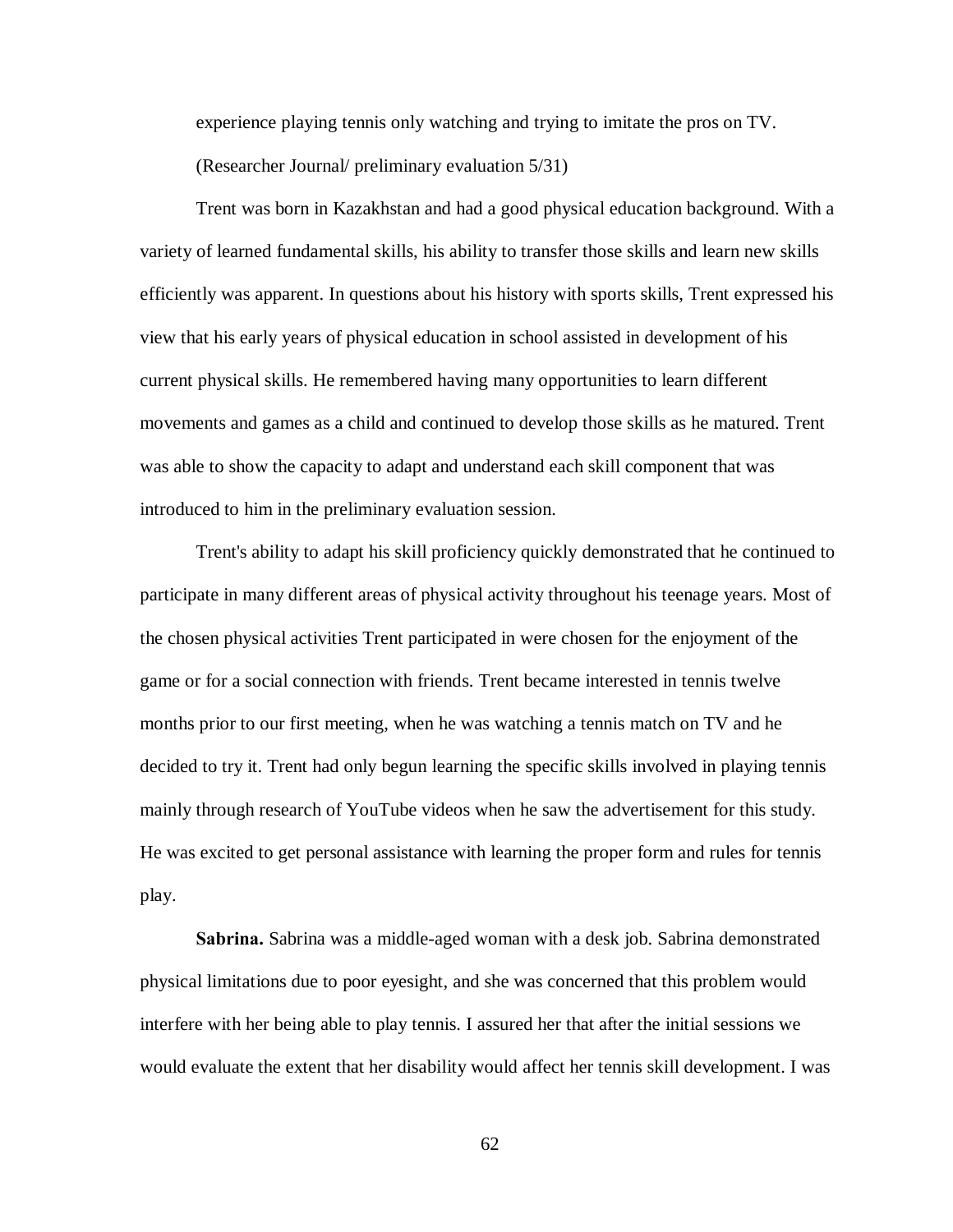confident that we would be able to modify the tennis skills necessary for recreational play since there are few skills that could not be adapted for improved capacity.

Sabrina did not gain confidence in her physical abilities through her school physical education classes. Her recollections of class activities were of games in which she was not proficient and therefore was often  $\tilde{p}$  picked lasto or  $\tilde{p}$  oshown upo. However, the experiences occurred over 30 years ago. As a child, Sabrina participated in many activities outside of school. Sabrina remembered having tennis lessons as a young girl and having difficulty with the racquet. Most racquets, at that time, were wooden and quite heavy especially for younger players. Sabrina recalled using a two-handed backhand since she was not able to swing the backhand without two hands. She did not remember the forehand.

Sabrina had been involved in Zumba, yoga, and other exercise forms in the past couple of years but had not been able to sustain a regular exercise program. Sabrina had good memories of playing tennis as a child. She believed that improving her tennis skills would allow her to feel more confident and comfortable playing tennis with others, thus affording her a good consistent exercise routine. Her group of friends did not play, but she anticipated the she could convince them to go to the courts and play when her lessons were completed, thus allowing them to partake of the fun and exercise that tennis could provide.

**Oprah.** Oprah was a stay-at-home-mother of a six-month old. Oprah moved to the community a year ago from another country, so her conversational English was a bit weak, but she communicated well on paper. If given time, she was capable of answering the interview and journal questions. Oprah used walking as a means to stay healthy throughout her pregnancy. Her recovery from the birth was good, and she was released to exercise again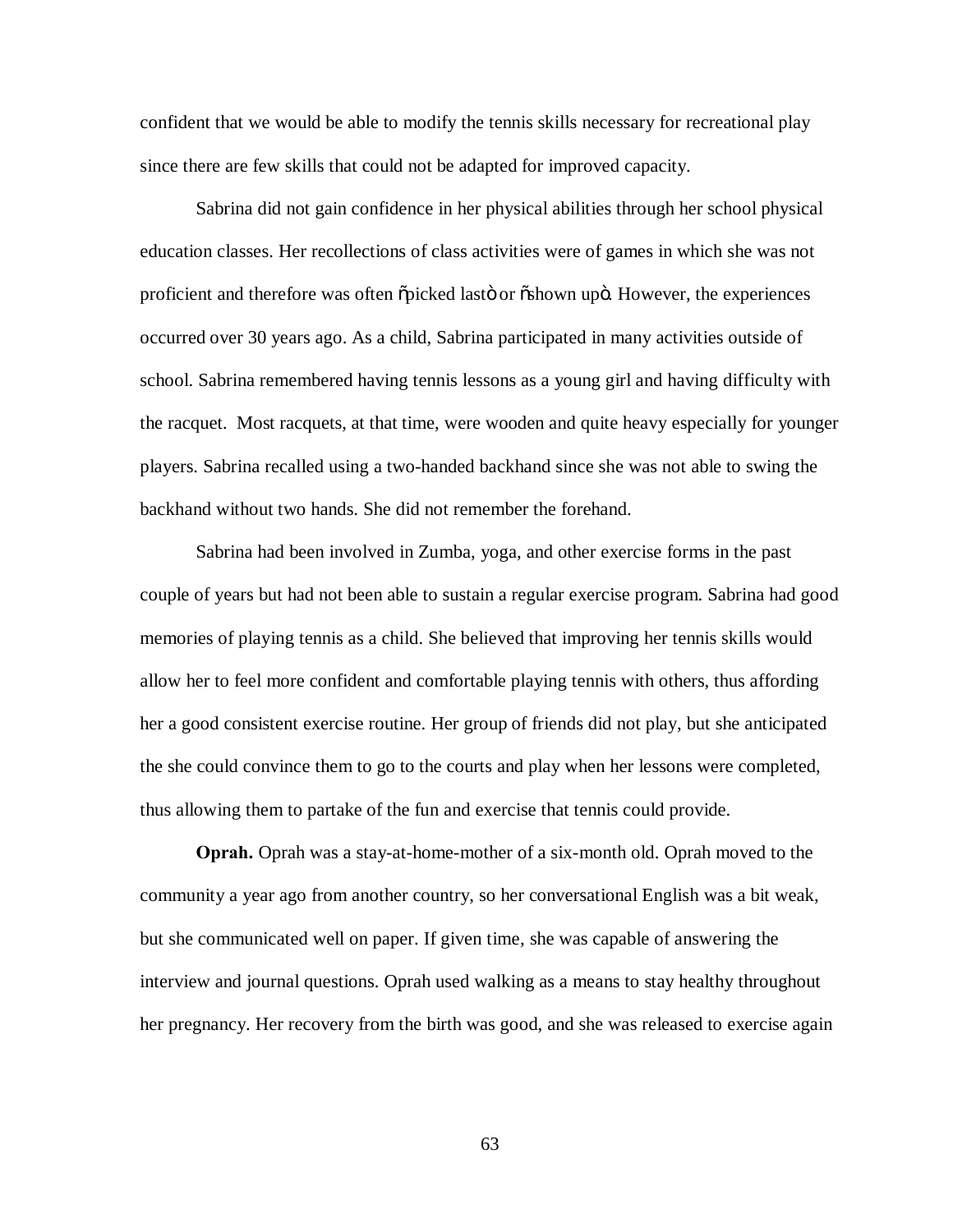3-4 weeks after the birth. Oprah was ready to develop a new form of physical activity that she could share with her husband.

Oprah's background with physical activities and skills was apparent from the beginning evaluation. Oprah had good coordination and hand-eye contact skills which enhanced her learning of tennis. She remembered having good physical education experiences as a youngster. During her elementary years she recalled being encouraged to develop skills for a variety of activities. Oprah did not pursue sports outside of school, but she continued to have physical education as a teenager in school and enjoyed many physical activities with her friends. Her favorite activity was playing ping-pong. Since ping pong is a racquet sport, the possibility of skill transfer to tennis was probable. These early experiences and Oprah's penchant for continuing with physical activity during her pregnancy demonstrated her desire to discover behaviors for living an active life.

Oprah watched a few tennis tournaments and scrutinized certain tennis videos TV. Her goal was to imitate the skills necessary for playing tennis. She was interested in having a more structured environment in which to develop her tennis skills. When she saw the advertisement for this research, Oprah was confident in her capacity to learn the physical skills necessary to play tennis; she was anxious to become proficient at all the techniques necessary to become adept at tennis. She desired to become competent enough to have some consistent rallies with her husband. A varied background and desire to be active were both qualities that proved to be helpful in the development of Oprah $\alpha$  tennis skills.

**Wade.** Wade was a young student in college, majoring in computer programming and engineering. Most of Wade's day was spent studying, reading research, or assisting professors with research projects. Wade was anxious to learn a new skill but his prior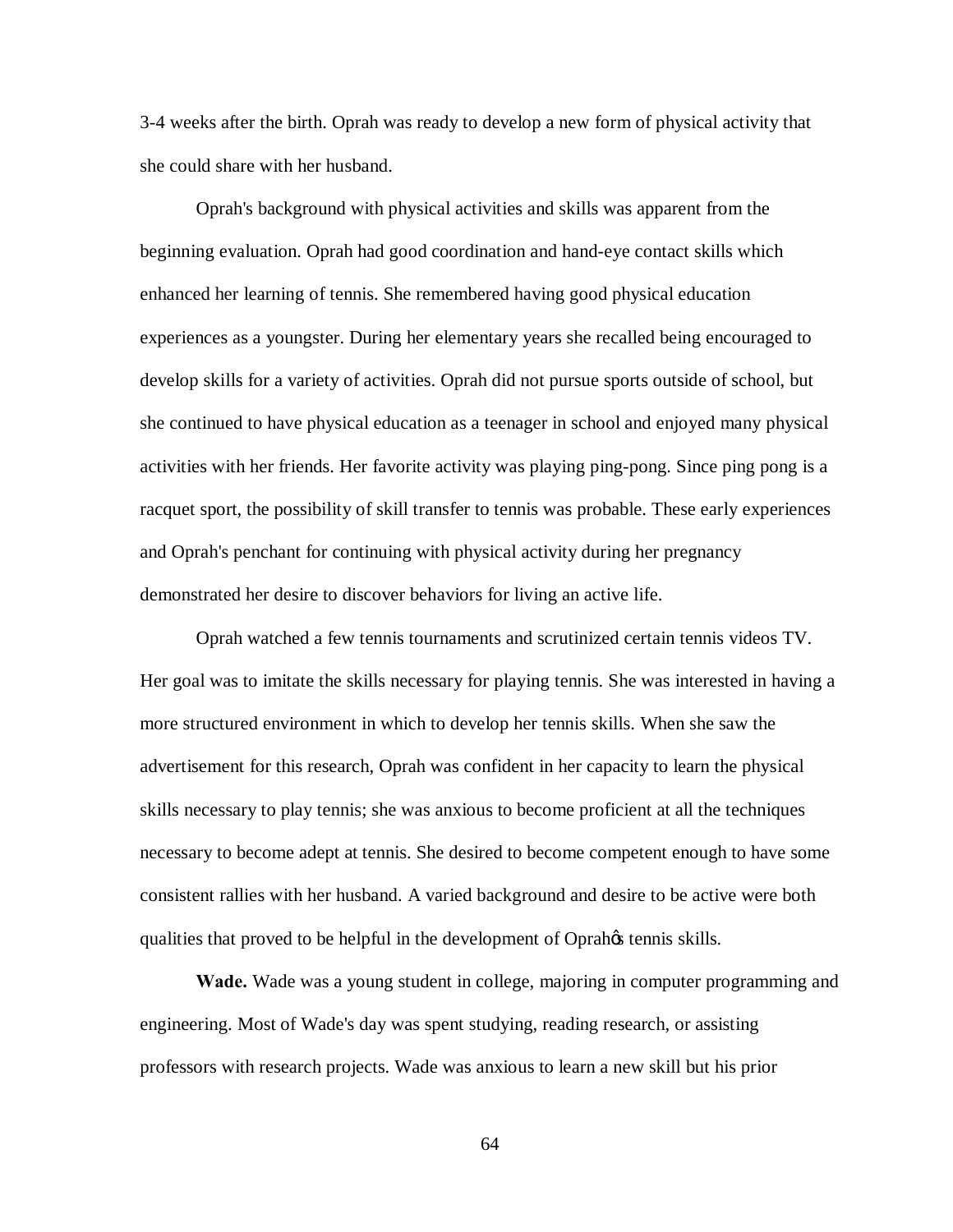experiences learning physical activities were limited to swimming and pick-up basketball games with friends. Having lived in New Mexico most of his life, Wade wanted to find a way to be active outside, and enjoy a social outlet with his friends. Tennis seemed to be an acceptable choice. Wade had watched very little tennis and did not know any of the physical skills required in playing tennis, he was eager to learn.

Wade did not remember much about his physical education classes during elementary school. He did recall playing kickball on the playground with his friends. In high school, Wade started swimming as a physical activity and continued whenever a pool was available. Wade was able to swim in his current location and expressed his enjoyment of becoming active again. Wade looked forward to having tennis as another activity option for him during the summer.

Wade had no recollection of physical education classes or of learning physical skills that facilitated his learning of tennis; therefore he was at a definite disadvantage. The lack of diverse physical experiences required Wade to be more determined and patient in developing the skills needed to play tennis. Footwork and movement did not seem to be a problem for Wade, but the contact and watching of the ball in order to strike it correctly required his total concentration. However, throughout the sessions, Wade kept his determination and belief that he could use tennis as an activity to connect with his father and brother.

#### **With-in Case Analysis**

# **Case 1: Trent**

**Perceptions and confidence of skill development.** Trent commenced the first week of lessons with noticeable improvements in skill level with just two sessions. His comments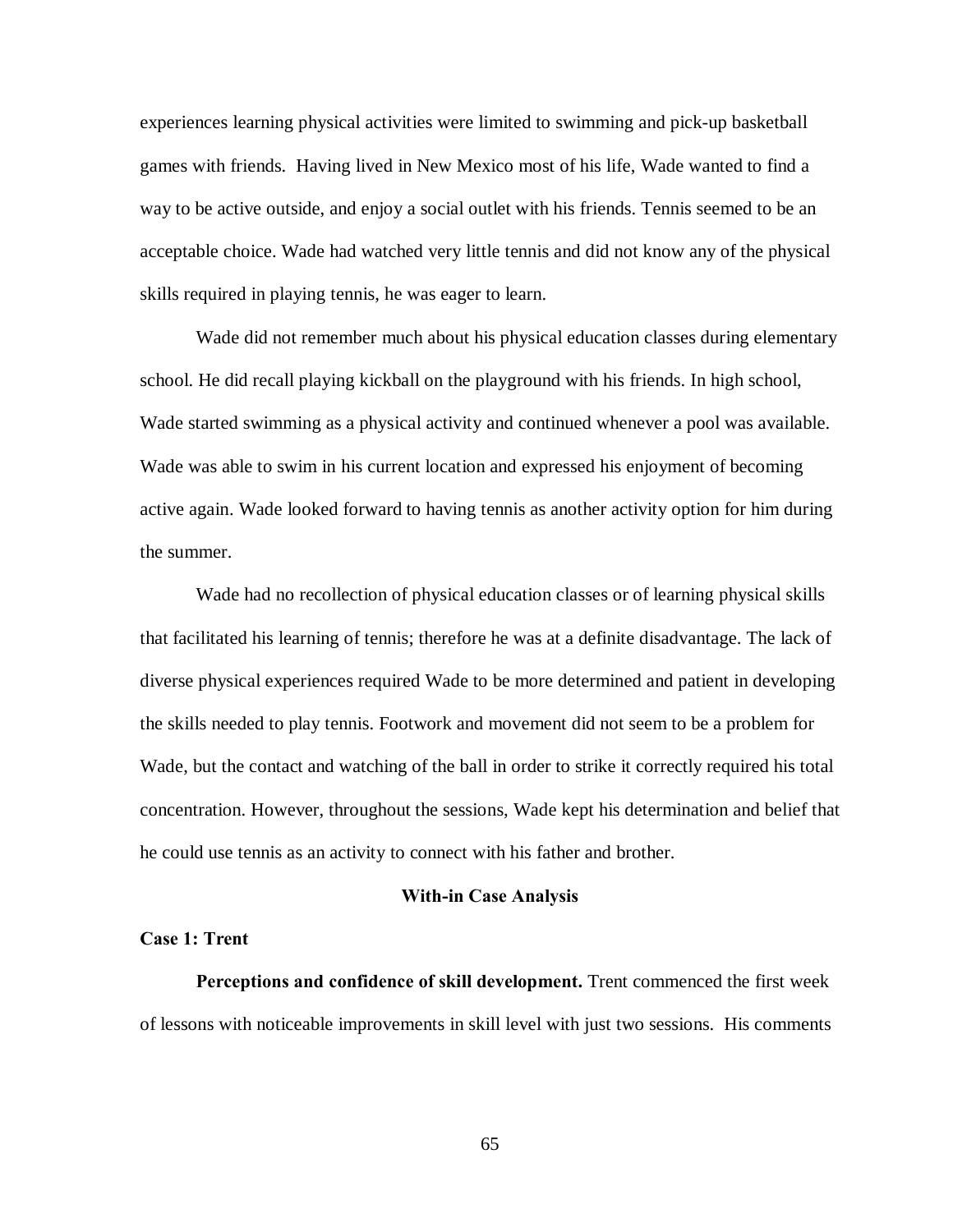subsequent to this lesson illustrated the amount of progress being established with each session.

I learnt that hitting the forehand with a straight arm gives my shot a lot more poweri ... learnt that the racquet should be flat and beside my body. i. I learnt how to use the power of my body and proper weight shifting techniques…... And to actually watch the ball before I hit it. (Journal, Week one, Ques. one)

Trent<sub>h</sub> perception of his ability to perform a forehand tennis swing had progressed. Within the first hour of using counterfactual feedback, Trent had initiated development of critical thinking regarding the forehand skill in tennis.

> I felt a lot of difference after loosening the arm, I should be able to get more power on it, right?, or I should start on my back foot,  $i$  with my arm back, $i$  hitting the sweet spoti on my side (Transcriptions, Trent #1).

Trent<sub>h</sub> confidence was obvious by the comments produced throughout the sessions and within his journal entries. His comments indicated how the specific feedback made a difference in his skill level and his confidence to play tennis in differing circumstances.  $\delta$ Comments gave me more confidence in my ability to play tennis (Journal, Week 2, Ques.3). Trent also showed growing confidence in his ability to continue playing pursuant to the practice sessions. Trent still had a realistic view of his ability. His perception was not distorted as he continued to feel more comfortable with a simple drop rather than a distant toss. He illustrated this observation in his comment: "dropping the ball was fine, when the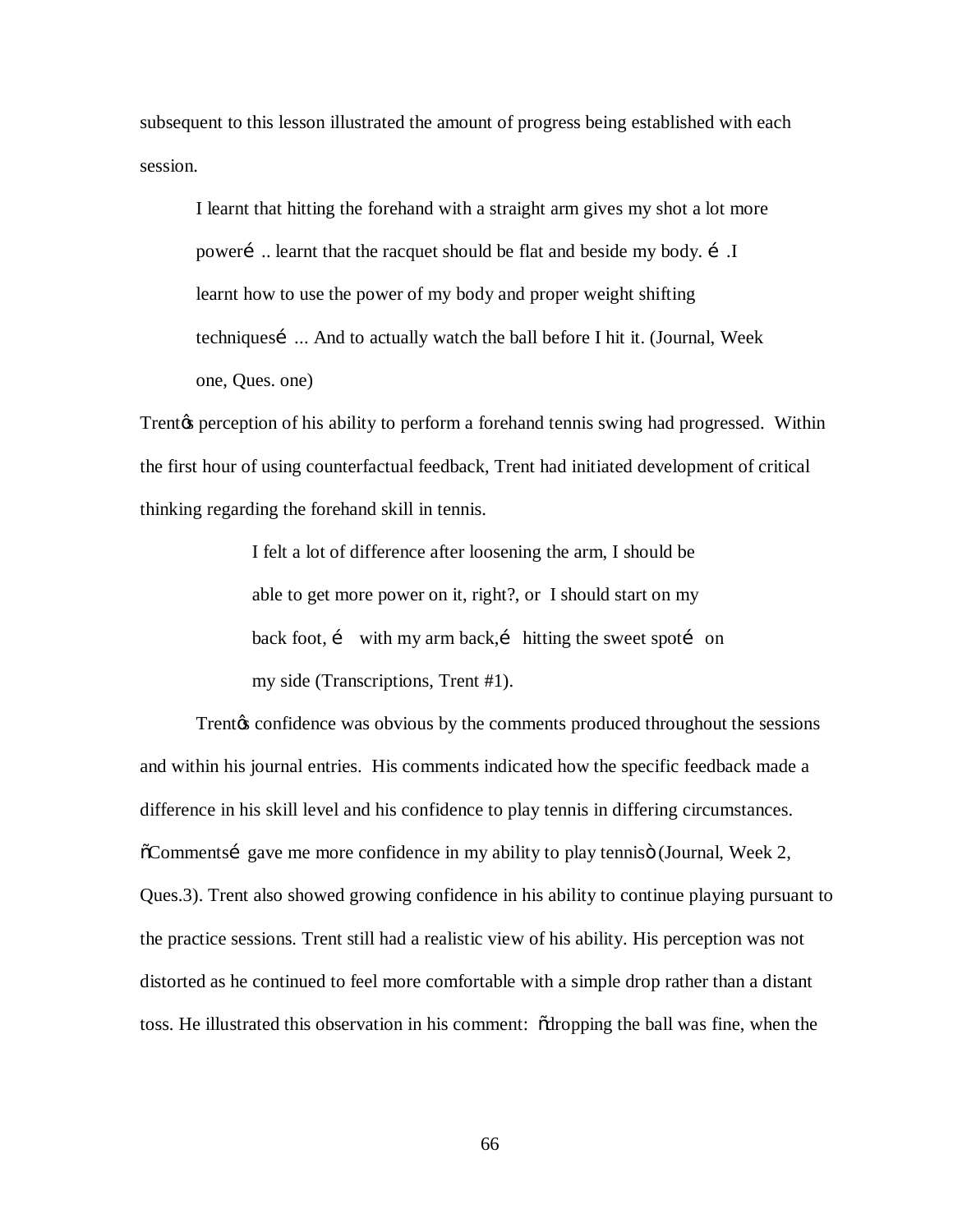ball came in from farther away the timing was harder so I was not as confident in hitting  $\ddot{\rm o}$ (Interview, Week 2, Quest. 2).

Continuing to employ counterfactual feedback and using varied equipment during week three, Trent was assured that progress was achieved.

When we were playing with the foam balls I was swinging on both sides, and using the foam balls made me feel like I was making progress. The ball went right where you were thinking of hitting (Interview, Week 3, Ques. 2).

Trent established his favorite shot by the fourth week. After practicing, the forehand, the backhand, and the serve, his ability improved in all areas of play. The most notable change was in Trent<sub>/8</sub> preference to use his backhand, which emphasized and confirmed previous research conclusions regarding enjoyment of performance due to proficiency.  $\delta I$ …improved greatly, I like the backhand. It is the most controlled and is better than the forehand. $\ddot{\text{o}}$  (Journal, Week 4, Ques. 2)

Trent<sub>h</sub> perceptions and confidence in his playing ability continued to increase through weeks 6-8.  $\tilde{\sigma}$  I imagine myself performing my adjusted shoto (Journal, Week 5, Ques.3). Trent realized that, when he reminded himself of the cues and visualized the motor skill prior to swinging the racquet, his confidence for a successful outcome increased. The attention to detail, exhibited by Trent, was an example of how useful counterfactual feedback could be to an individualy perception of their ability. A reason to provide feedback is to advance the feeling of proficiency in onegs performance so that when there is no coach around, the performer is confident that improvement may occur.

I would love to play in a tournament and hopefully play a couple of games (Interview, Week 5, Ques. 4). This training was very helpful to me  $\mathbf i$ . Now I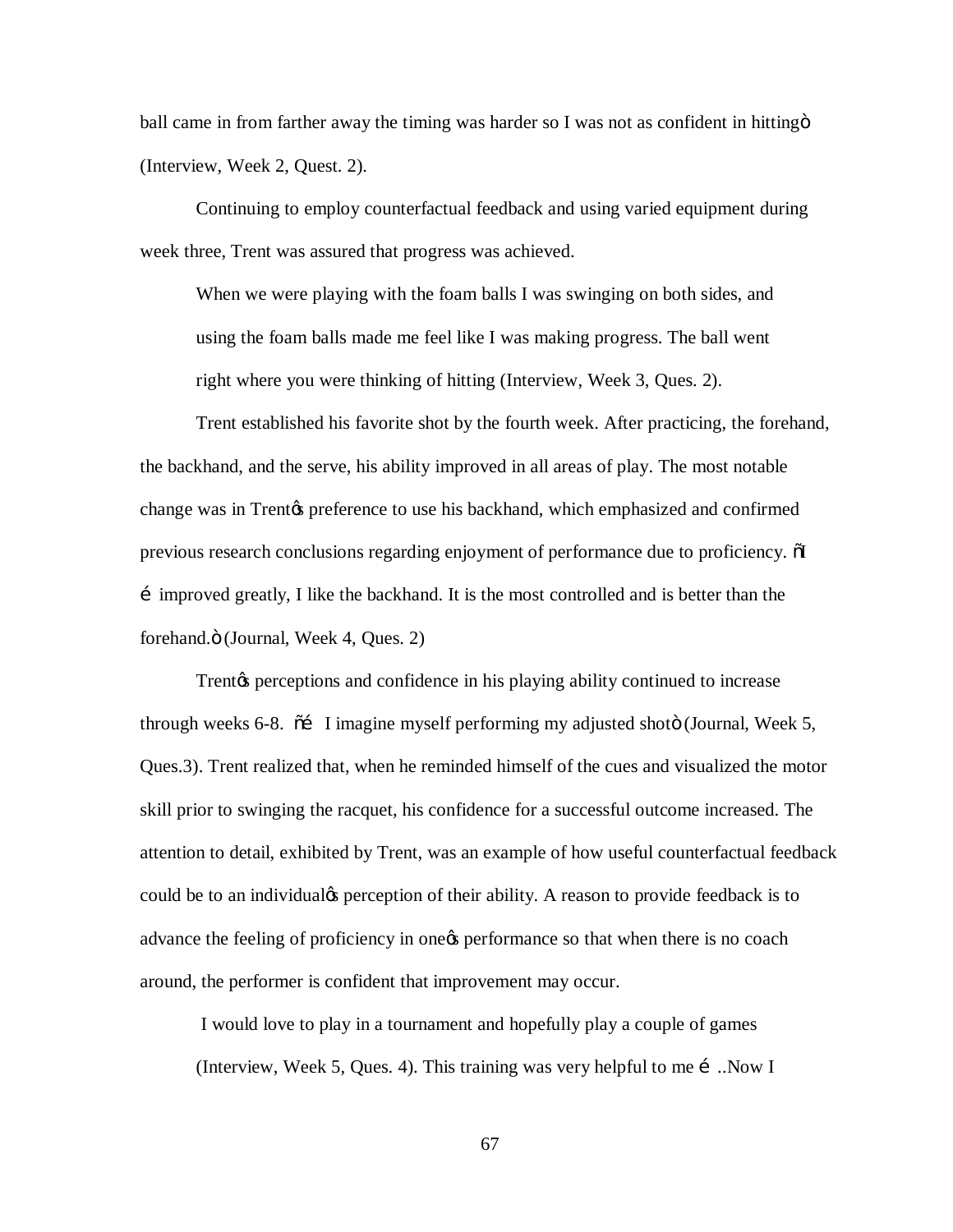know a lot of cues about proper shots and servei  $\tilde{i}$ . I think my tennis skills improved greatly over the eight weeks (Journal, Week 7).

The previous comments led to the conclusion that Trent<sub>®</sub> perception of his tennis skills improved over the course of the eight weeks. Although claiming the cause of the confidence is due entirely to counterfactual feedback is not possible, the improvement in tennis skills allowed Trentos confidence to build enough for him to understand that he could continue to improve on his own.  $\delta$ I'm pretty confident with forehand and backhand, with footwork - still semi-confident with the serve, moving around the court - love to play a game with someoneö (Interview, Week 8, Ques. 1).

Trent realized that as his knowledge of the skill components increased, his ability to adjust his performance was improved. Recognition of his capacity to improve and adjust his own play gave Trent the confidence to relax, which in turn allowed for more advanced skill development in performance. Trent comprehended the link between feedback and performance; therefore, he was able to progress unaided, giving him the desire to play more frequently to improve his skills.

**Critical thinking and recognition of skill components for success.** Trent was able to remember skill cues employed during the initial practice session as demonstrated in his responses during interviews and those contained in journal entries.

The feedback about the position of my feet  $\mathbf{i}$  inde me critically think about my feet positioning (Journal, Week 3, Ques.2). The most helpful cue today was to move back arm back in the position prior to hitting a forehand. Having my arm ready to swing gave me extra time to think about how and where I'm going to hit my next shot. (Journal, Week 3, Ques. 3) ... controlling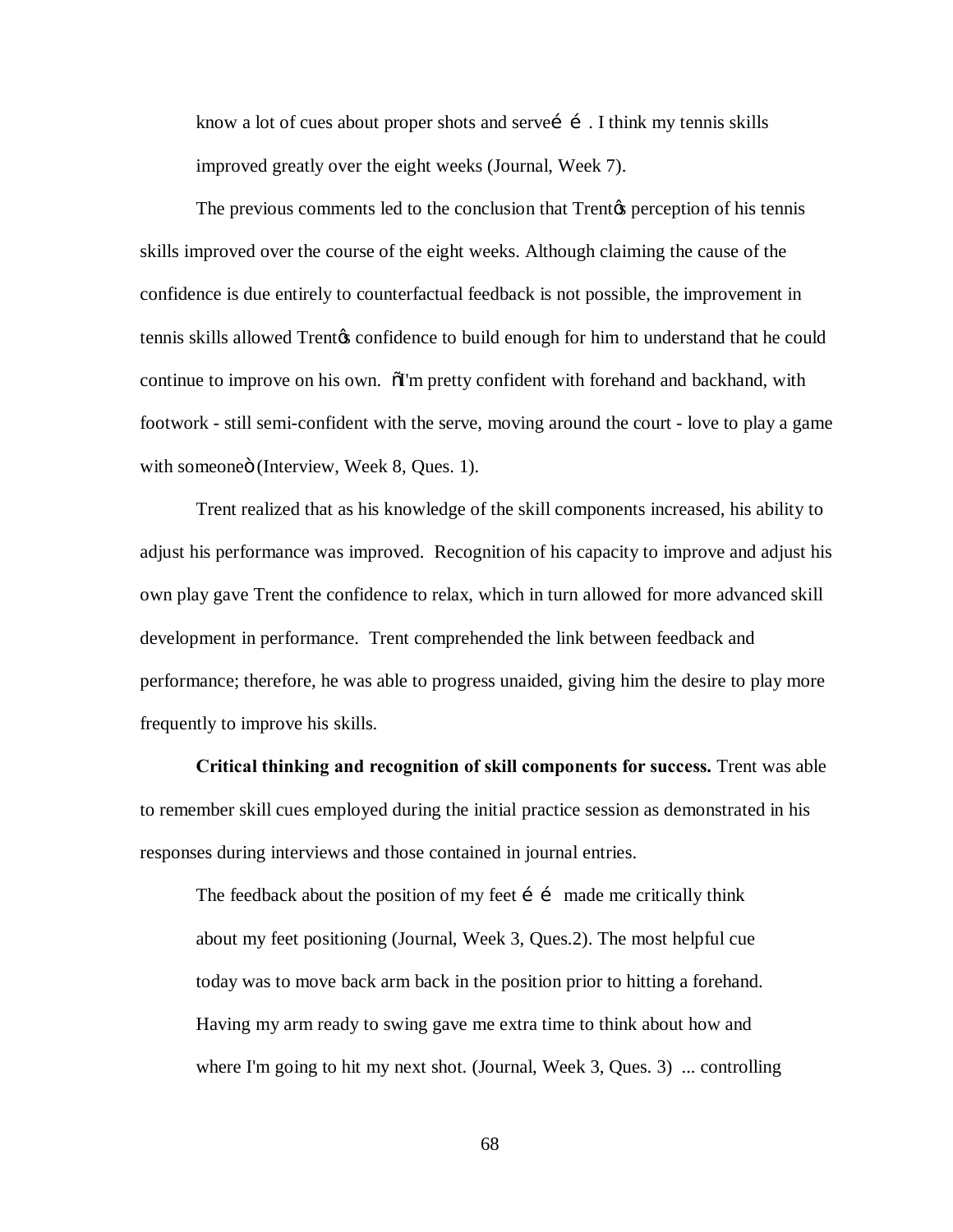the face of the racquet but having to hit it without any balance will make you hit up on the ball which will make the ball go up. (Interview, Week 3, Ques.

3)

Using the counterfactual feedback in addition to a slight change of equipment to develop the skill was a helpful advance. Although the use of foam balls changed the feel of the contact on the ball, the slow nature of the bounce allowed the beginning player additional time to consider the information provided prior to the performance. The adjustment in tempo permitted Trent to engage critical thinking developed, as illustrated in this comment given during the interviews in week three  $\tilde{0}$  i . Swing was the same but the contact with the ball was different. Hitting the ball, I don't think I see it roll but I feel it hit more solid; if your arm is straight then it should go flat. $\ddot{\text{o}}$ 

Trent continued to improve performances by using critical thinking of each skill element. He repeatedly adjusted the swing when necessary according to the angles, positioning, and speed requirements. Trent<sub>of</sub> deduction that consistency was key in maintaining a good performance is just one of the ways that counterfactual feedback helped him critically think about the game of tennis.

I think I need more practice ... (My) consistency sometimes it's good sometimes it's not, I could get one in but I would stick with the control serve rather than a hard hit (Interview, Week 4, Ques. 2). ...I like the backhand (it) is the most controlled  $\mathbf{i}$  (interview, Week 4, Ques. 4).

Trent demonstrated remarkable understanding of the cues and reasoning for each adjustment made during his initial skill performances. When asked about the skill components necessary for improvement, Trent was able to give concise answers.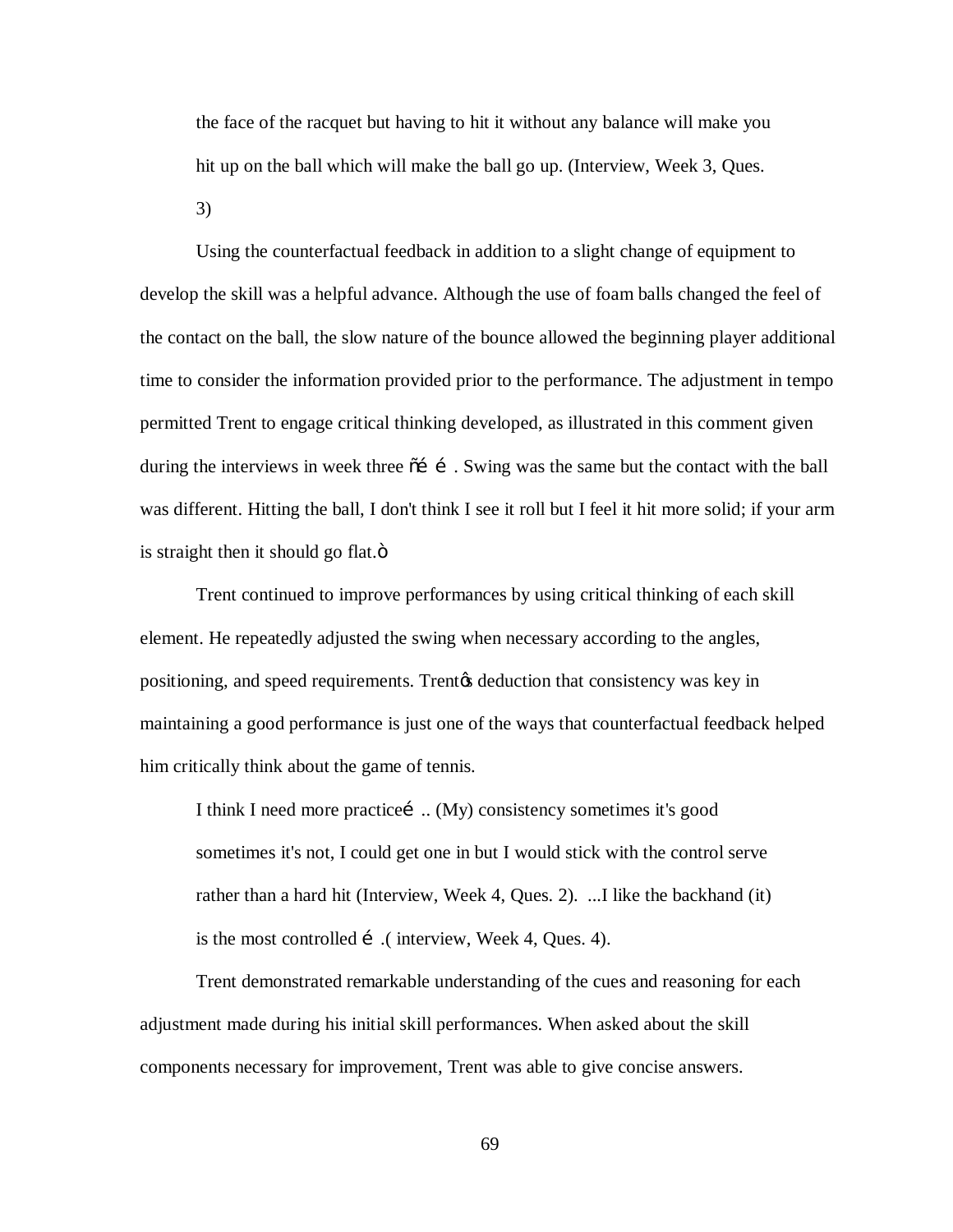For serving:  $\delta$  keeping the good angle to make sure it goes to the right square, reach for the ball and move forward when hitting the ballö (Interview, Week 4, Ques.1), "following through and reaching and keeping the hand straight, moving forward - trying to hit in the middle of the racqueto (Interview, Week 4, Ques. 3). For ground strokes:  $\tilde{\text{ow}}$  ithout proper footwork you can't get a good shot, the ball won't go over the net , if you don't bend your knees you won't have as much power, that will help you be more efficient and save energy - they are important for direction of the shot, power of the shot. so it's the basis of your swing i (Interview, Week 5, Ques. 1). This a ball beside me, having my arm straight and contacting the ball on the middle of racquet. - Having my hand back before I hit it, contacting the ball on the middle of racquet, moving my body forwardö (Journal, Week 6, Ques. 2 &3). õteaching aspect = have hand back, have a straight arm on contact, contact on the middle, have the ball on the side and try to move forward as you contact the ball, Backhand= having the ball right beside him to have the arm extended, trying to hit it in the middle of the racquet, and follow through (same as the forehand) and moving forwardo (Interview, Week 6, Ques. 4).  $\ddot{\text{contacting}}$  the ball in the middle of the racquet, hitting the ball on the side - using proper footwork and position in order to have a good swing on both sides, watching the ball and follow through - for the forehand getting the arm back and getting ready for the shotö (Interview, Week 8, Ques. 4).

Trent commented as early as week 5, that he could apply the cues and feedback provided to him over the past weeks to adjust his game if required.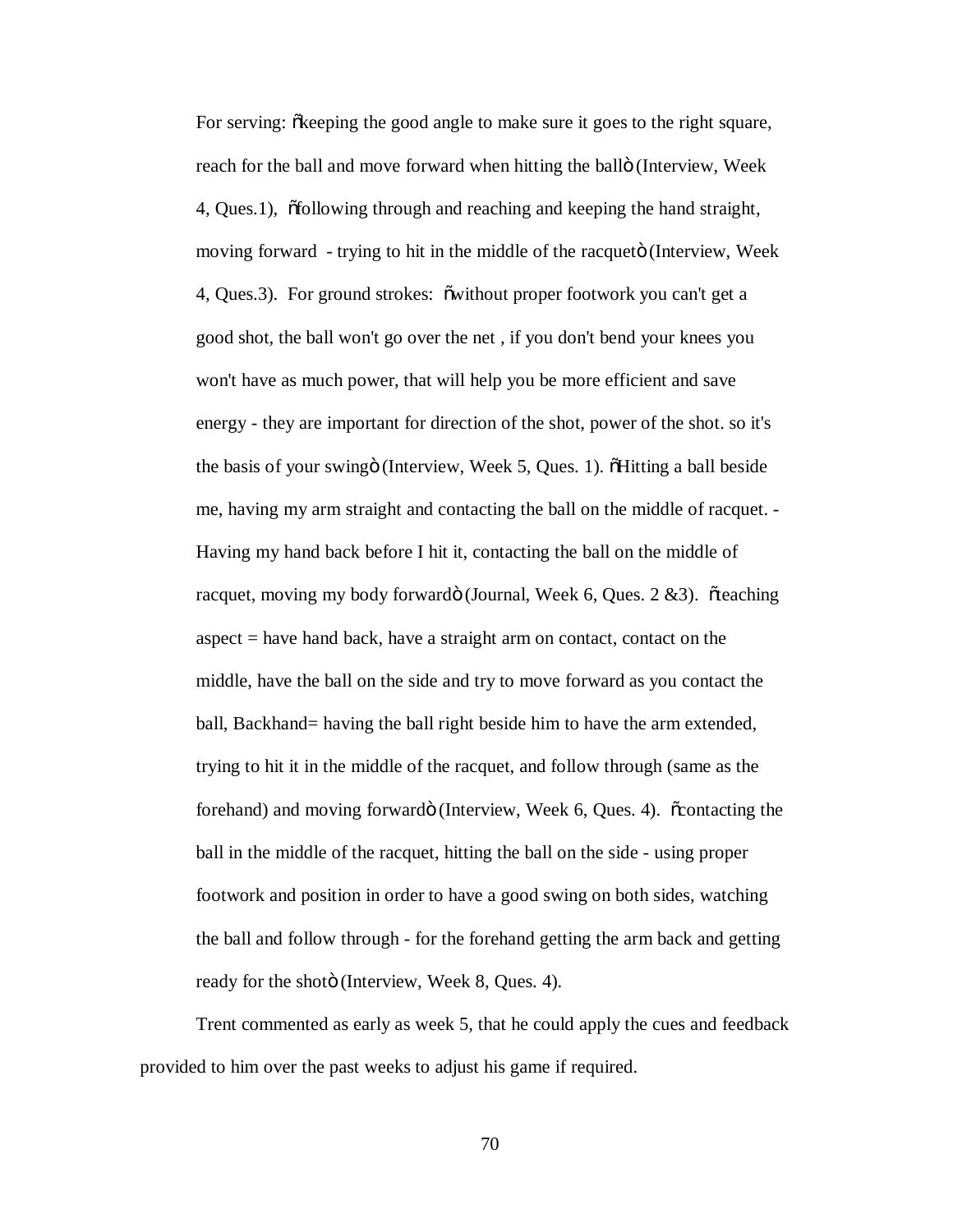Today, there was no problem with the forehand, usually the high balls are a problem but I was able to adjust ... to the power and control. I'll get more with control into the court but some of the power (ones) are the fun ones (to hit) even though they go out (Interview, Week 5, Ques. 2).

By week 8, Trent was secure in his ability to use the information acquired to improve his strokes when necessary.

Some of them I remember ...using all the feedback for all of them - I try to do it before I hit - but when it is a bad shot then I think about those comments to see what I have to work on for the next shot. For the good shots - I figure I did them right but for the bad ones I review the cues to see what went wrong (Interview, Week 8, Ques. 5).

Counterfactual feedback assisted Trent in remembering the cues for skill progression, along with permitting him to comprehend why the cues contributed to the improvement.

i not controlling the face of the racquet but having to hit it without any balance will make you hit up on the ball which will make the ball go up. I need to have the face of the racquet perpendicular and then lift my elbow up to contact point and have a flat shotí (Interview, Week 3, Ques. 3). Keeping the good angle to make sure it goes to the right square… (Interview, Week 4, Ques.1) Timing of when I hit the ball of the bounce. I now try to take it higher and it results in a more powerful and better directed shot. (Journal, Week 5, Ques. 2)

Students need to identify with the feedback in order for improvement to ensue. The individual must recognize why a technique works for skill progression to advance the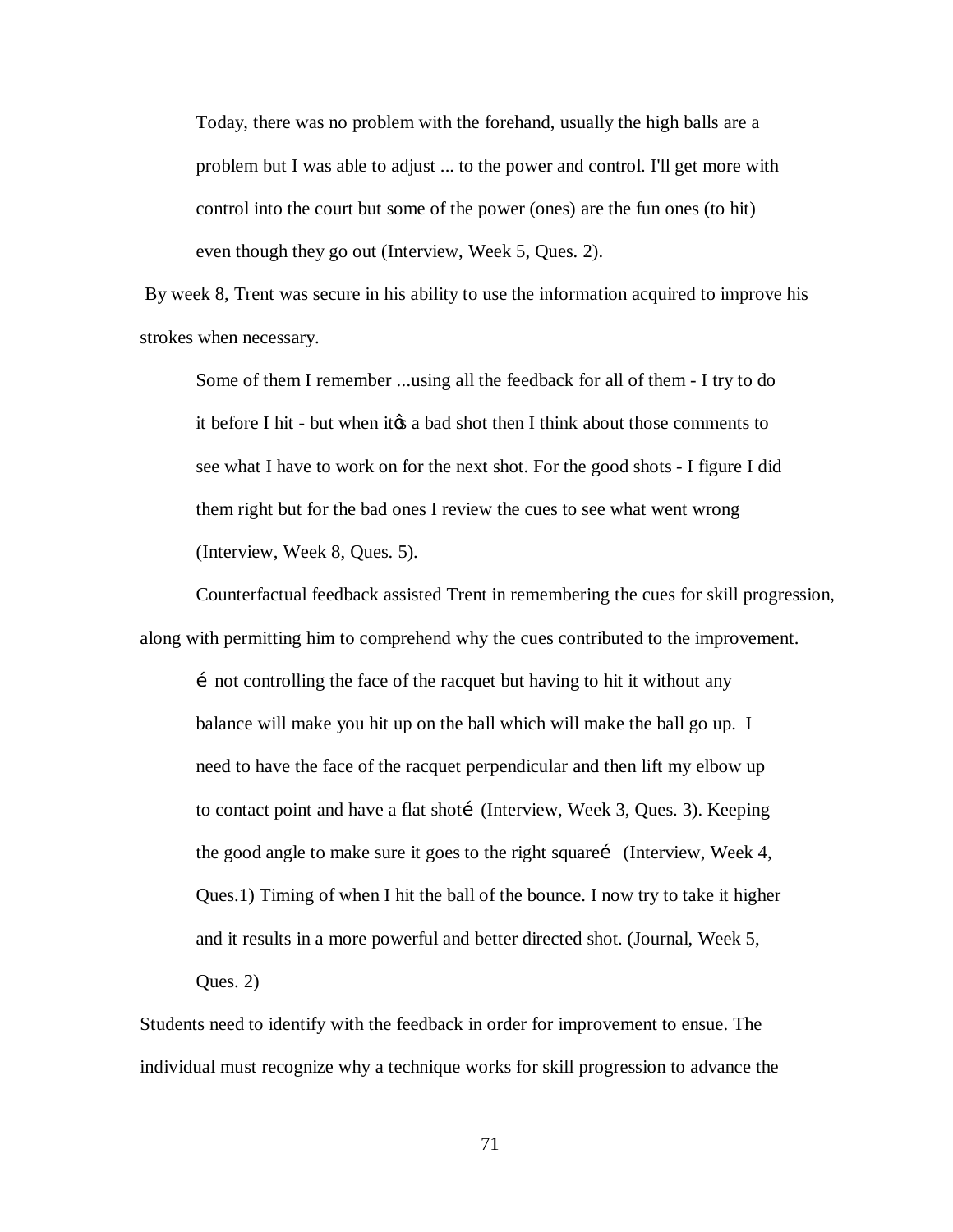understanding of the concept, rather than just identifying the specific change needed in each specific skill. This recognition requires a thought process to happen during the feedback delivery. Counterfactual feedback permitted Trent to distinguish the concept required, as well as the proper technique needed, to perform each skill with proficiency.

**Best timing in delivery of feedback.** At the beginning of the sessions, Trent<sub>*i*s</sub> initial opinion was to have the feedback provided following a performance.

I think receiving feedback after performance of the skill is the most effective for me because it helps me understand what I was doing right or wrong. So next time I perform a skill I know what I should work on (Journal, Week 1,

Ques. 2).

Generally, this was an expected answer, especially from someone that had been playing sports and possessed a background which included skill development. If the individual had prior similar skill allowing for a decent performance, the student may not see the necessity of feedback until subsequent performances show inaccuracies. This is the case with Trent; he possessed mature motor skills, so performing the required skill initially was not difficult. However, when the desired result did not occur, then he was prepared for adjustments to the skill resulting in a better performance. Then I knew I had to adjust to improve my forehand, ….., not necessarily overnight just a couple of seconds in between feedback and performance,  $\mathbf{i}$ . feedback helped to visualize it correctly,  $\mathbf{i}$  (Interview, Week 1, Ques. 2).

Timing in delivery of feedback was important for two reasons: first, the individual has to recognize there is a problem to resolve, and second, the student should be equipped to listen to the feedback. Having these two components prior to delivery of feedback ensures a correct answer to the feedback question and retention of information for the next occasion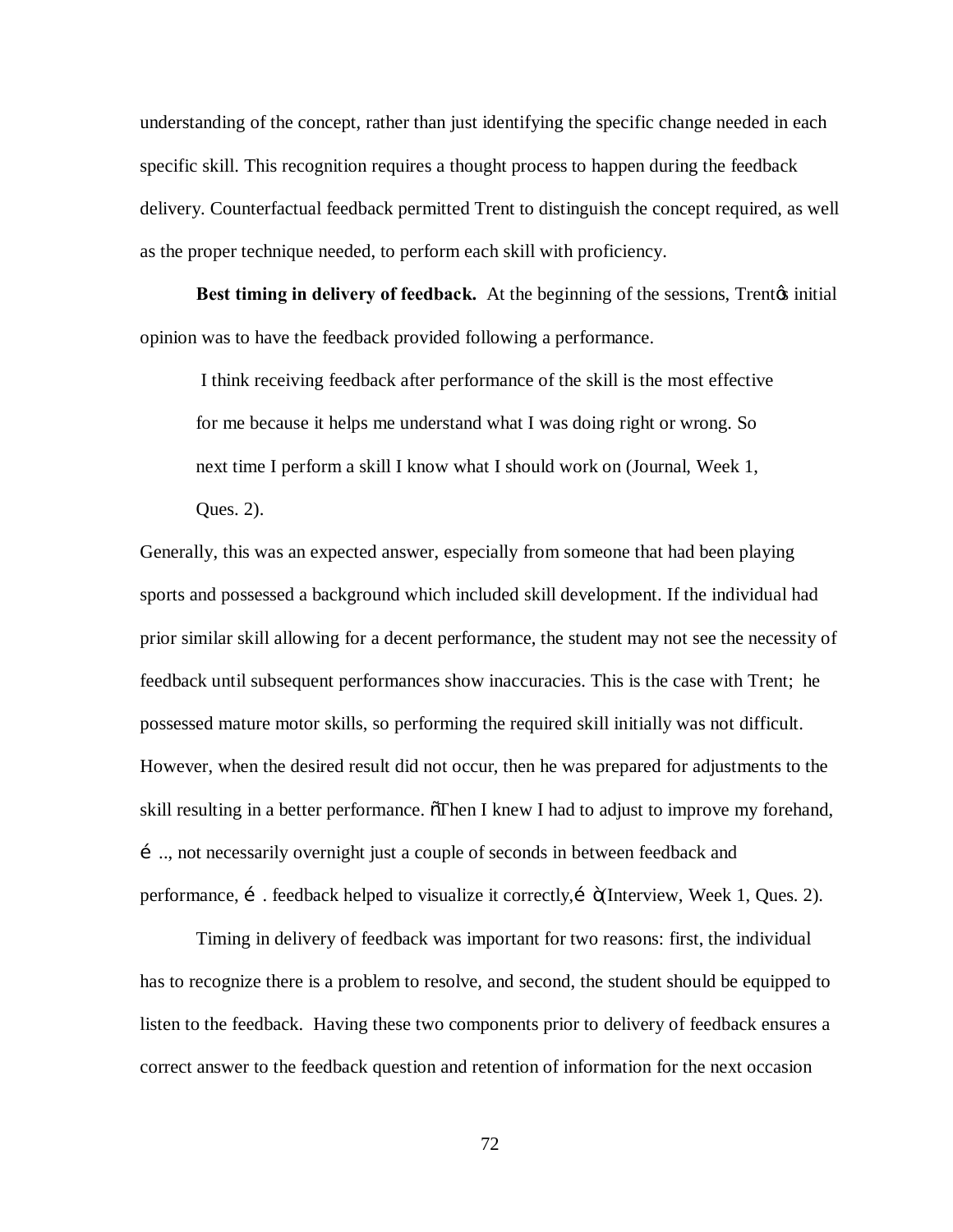when the feedback is appropriate. Trent showed remarkable understanding and preservation of information when given feedback. Trentøs preference for feedback delivery was illustrated in these comments:

For me the best time to give the feedback is after the performance on the shot, because I can take a few seconds to analyze the feedback and imagine myself performing my adjusted shot (Journal, Week 5, Ques. 3). There was a feedback during today's lesson that I remember well. It was given when I was hitting high balls on my backhand. The feedback was to lift my elbow higher and do a full swing (Journal, Week 6, Ques. 1).

Trent emphasized that for him, getting new feedback after a performance was helpful; however, his comments indicated that once he identified the feedback of a specific skill 6 he reminded himself of the cues prior to his performance:

If I remind myself of all of the cues, I run through the shot in my head before I hit it. Imagining a shot actually helps me (Journal, Week 6, Ques. 6). i I had to remind myself before we swung - using all the feedback for all of them - I try to do it before I hit - but when it a bad shot then I think about those comments to see what I have to work on for the next shot.  $\mathbf{i}$ . (Interview, Week 8, Ques. 5).

Remembering cues and feedback prior to performance allows the individual more control over the skill development, so even if the skill goes awry, corrections can be performed without requiring assistance.

**Likelihood of continuing the activity in the future**. The recognition of improvement and assurance of continued progress assisted Trent in realizing the advantages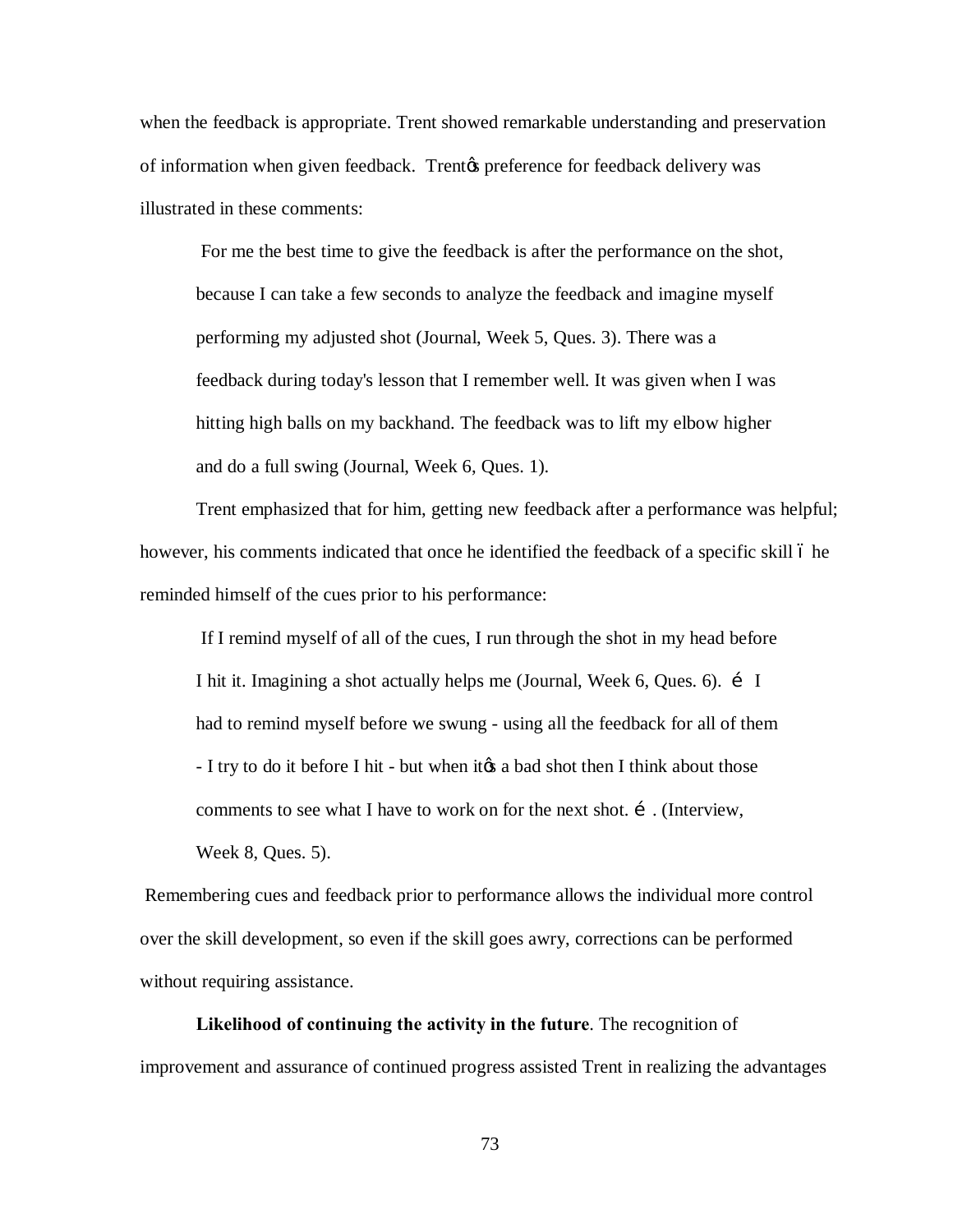of continuing to improve his abilities. Even after the first practice session, although recognizing his limitations, Trent was willing to consider playing a match against someone:  $\tilde{\alpha}$ . If I were to play a tennis match today my forehand would still be weak since I didn't have the correct basics before the lesson. I will use all of the new points that I learnt today. ..."(Journal, Week 1, Ques.3).

By the second week, Trent was anxious to play as much as possible in order to advance his skills.  $\tilde{\sigma}$ Yes, I will definitely try to play tennis as often as I can. Now that I'm learning proper shot techniques the game of tennis has become way more fun for me than before." (Journal, Week 2, Ques. 4). As Trent indicated, for him seeing progress in learning the activity became more enticing and fun. Once this allure of the game was present, even learning a new skill did not deter the enjoyment, and Trent now made concessions when deciding about playing:  $\delta I$  think I need more practice, don't have stability, consistency sometimes it's good sometimes it's not, I could get one in but I would stick with the control serve rather than a hard hitö (Interview, Week 4, Ques. 2).

Knowledge led Trent to desire more activity, even attempting to recruit friends to play with him, especially those he recognized as having the basic skills required to grasp the concepts he had learned quickly:  $\delta I'll$  try to convince my friend Michel to play tennis. He's a soccer player, and he's very athletic and fast. I believe he'd be a good tennis playero (Journal, Week 5, Ques. 4). Trent continued to comment about the desire for continued play and for advancing his ability in complex situations. As Trent became more confident in his skills, he also that proficient play was a possibility:  $\delta I$  would love to play in a tournament and hopefully play a couple of games (Interview, Week 5, Ques. 4).  $\tilde{\text{o}}$  - love to play a game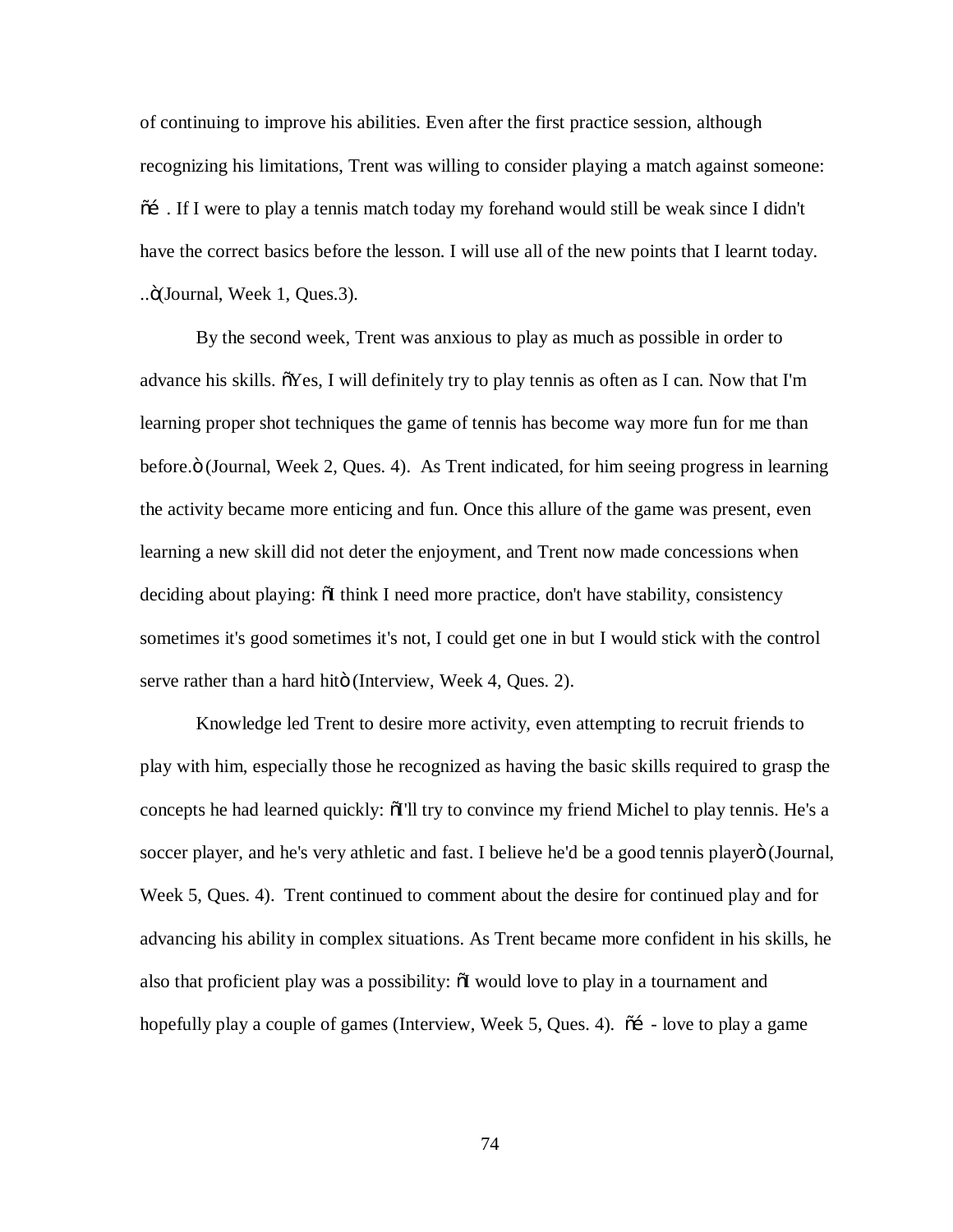with someone.  $\acute{i}$  as often as Donna (daughter, 3 months) lets meö (Interview, Week 8, Ques.7).

### **Case 2 – Sabrina**

**Perceptions and confidence of skill development.** Sabrina had previous minor experience with tennis. However, the little tennis she played years ago had left Sabrina  $\alpha$ confidence compromised, and tennis skills were non-existent now. As her experience stemmed from over 30 years ago, knowledge of most tennis skills was missing, and she had forgotten how to perform the tennis skills. Body composition, as well as additional physical ailments had Sabrina questioning the value of attempting tennis skill development at this stage in her life. This concern was expressed in the initial Journal Entry:

…How confident am I in performance? I would rate myself only marginal because I currently dongt have much control over where the ball goes, but again, I know that takes practice. Also I am still working on seeing where the ball is. Wearing the correct glasses next time might help, particularly when it comes to depth perception and lack thereof (Journal, Week 1, Ques. 2).

One advantage of counterfactual feedback is developing a student to confidence in their ability. Sabrina seemed to understand this concept, as illustrated in her comment at the end of week one.

…It was helpful to hear and I needed to hear it before, during, and after the performance in order to keep it fresh. Yes, it gave me confidence about being able to hit the ball correctly, then if I missed the ball I knew why I had missed it (Interview, Week 1, Ques. 2).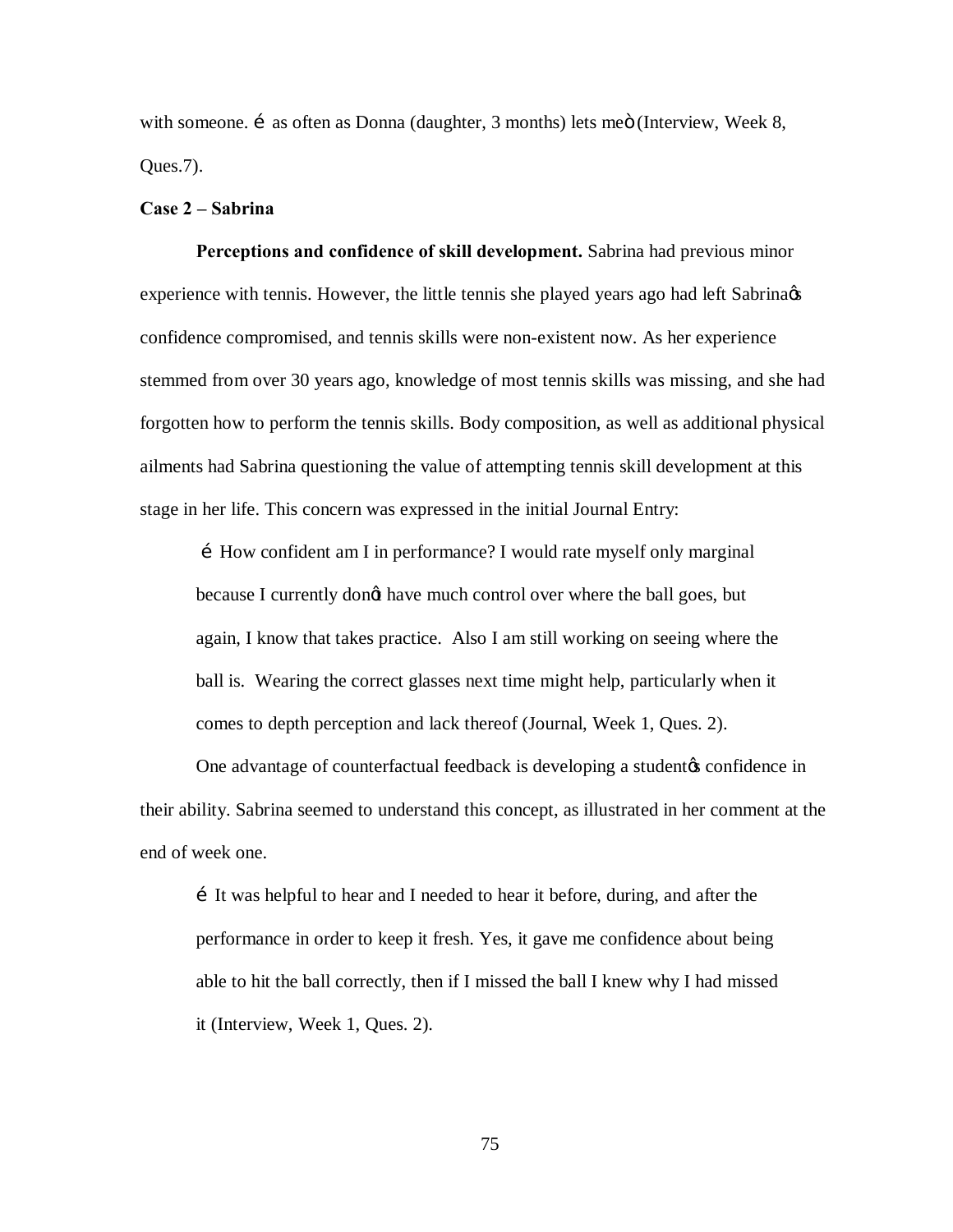In Sabrina & case, physical limitations were preventing her from feeling confident in her capacity to improve her skill,  $\tilde{\sigma}$  knowing on the backhand, confidence is mostly visual, when I can visually see the ball coming and I know where the ball is then I am okay swinging for the backhand sideo (Interview, Week 3, Ques. 2) This comment was encouraging in spite of Sabrina's visual limitations, she realized the discernment of skill components was necessary for improvement. When Sabrina could see the ball, she was confident in completing the skill successfully.

Counterfactual feedback assists the individuals in concentrating on the positive elements of performance and the reasons why the successful performance occurred. The positive concepts approach seemed to work well for Sabrina:  $\delta$ The feedback was definitely more helpful! i Helping me to focus on the positive and staying out of the negative side of my head was very helpfulö (Journal, Week 7). For a beginning player, such as Sabrina, to realize the positive aspects of her game allowed her to stay positive and continue building the confidence necessary to maintain a desire to play.

Some of Sabrina $\alpha$  comments indicated the importance of tone of voice and positive content when feedback is delivered.

I remember all the positive feedback, specifically when you used an excited tone of voice (Interview, Week 1, Ques. 1). All of your positive feedback. If you think I can do it, then it makes me feel like I can do it (Journal, Week 2, Ques. 3). Positive tone of voice was most helpful, it helped me to know when I did well (Journal, Week 4, Ques. 1). No matter what, you kept the feedback positive. When I made mistakes, you pointed out how to correct it, but also found positive in what I did despite the missed ball. You helped me to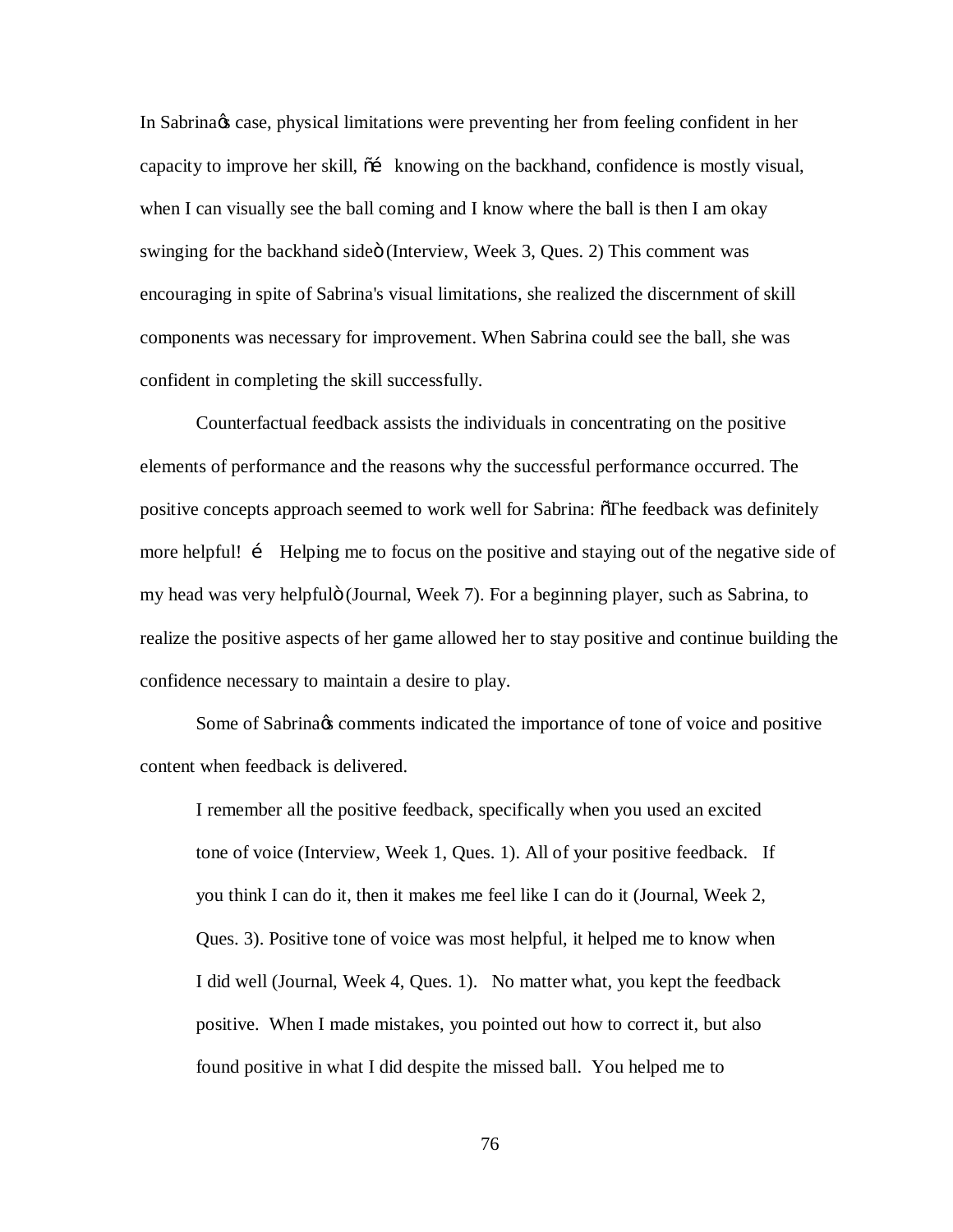remember that I did have strengths and areas of improvement (Journal, Week 7).

The previous comments specify how counterfactual feedback, given in a positive manner, alters the student the perception of the improvement and ability.

**Critical thinking and recognition of skill components for success.** Sabrina was very eloquent throughout the entire study. She illustrated the positive impact that counterfactual feedback had on her tennis performance.

… being prepared to swing with my racquet already back is good, but so was using the middle of the racquet after waiting for the oright of height and bounce. (Journal, Week 1, Ques.1). Remember to wait for the bounce i (Journal, Week 1, Ques.3). The feedback about ball position and body alignment to determine where the ball will go (Journal, Week 2, Ques. 1). Remembering where the ball is in relation to the rest of my body (Interview, Week 2, Ques. 1). Be aware of where the angle and tilt of the face of the racquet, so control of the face of the racquet, and where is it within the frame of my body before I swing. it doesn't matter what the racquet tilt is if you don't hit it in the right place on your body you are already behind (Interview, Week 2, Ques. 3). i. be aware of where you are hitting the ball in relation to position of the racquet and position of your body. Keep your eye on the ball and use the middle of the racquet with a slow relaxed swing. i Wait for the ball to be where you want it to be (Journal, Week 3, Ques. 1).  $\mathbf{i}$  swinging with the whole body, a low ball and I dip down and contact the ball going over seems effortless (Interview, Week 3, Ques.2). Slow down, pay attention and wait for the ball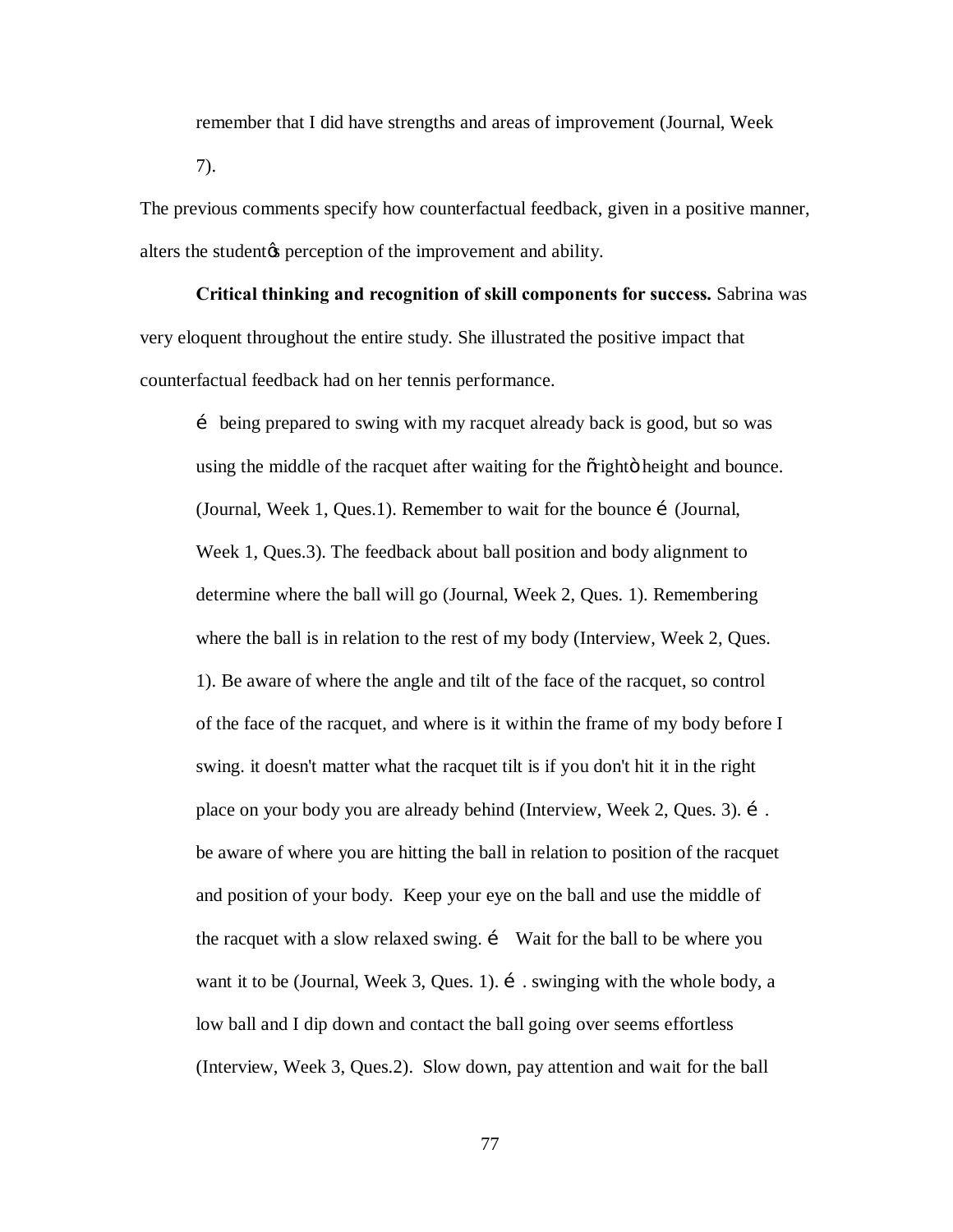to be in the correct position. Follow through! (Journal, Week 3, Ques. 3). Forehand, wait for it, notice where it's hitting on the racquet as well as where the racquet,… try to get in position before the ball gets there, keeping your eye on the balli ... backhand side: on both sides remember to point with your foot toward the direction you want to go and shift your body weight, try to line it up ahead of time, making sure to follow through, much better when I follow through (Interview, Week 3, Ques. 1).

At the beginning, Sabrina showed a great memory for cues provided for skill development. But many of the comments did not indicate understanding of the concepts needed for development. There was one exception:

Overall the feedback I remember keeping level on a high ball, not how hard you hit but the speed of the racquet will determine the consistency, and a slow swing in order to hit a short ball (Interview, Week 1, Ques. 1). After the first two weeks, most of the comments started to demonstrate some critical thinking illustrating Sabrina $\alpha$  understanding of the concepts in tennis and more than just the specific cues for the performance. For serving: Having a consistent õtossö so that I can hit the ball at the optimum time (Journal, Week 4, Ques. 2). Timing, racquet position and body position along with the speed of your swing are crucial to a consistent game (Journal, Week 4, Ques. 4). follow through, pay attention to where the ball is so just let it go if it's not in the right place, making contact with the ball - and then adjust the contact after you see where the ball goes into the net or out then you can adjust (Interview, Week 4, Ques.4).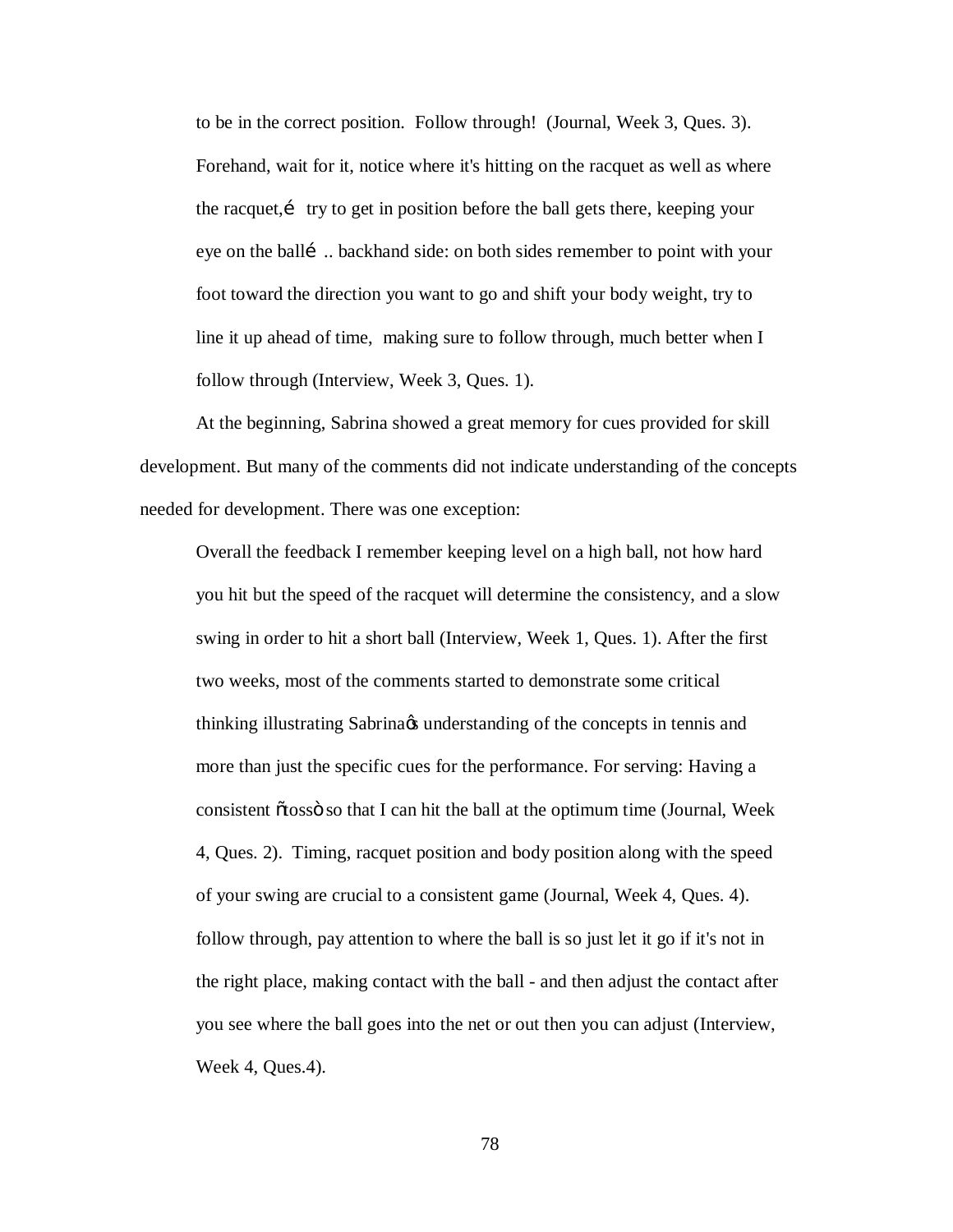In Sabrina & case study the development of critical thinking was evident in the altered remarks. The early comments were rote memorization of the cues necessary to perform the skills correctly. Once the critical thinking and counterfactual feedback established functionality, the concepts necessary for successful skill performance were manifested in the adjusted language. Sabrina articulated the cue and explanation of why the prompt worked, rather than merely the cue itself.

Predict the direction of the ball before hitting and waiting for the ball with the proper position for hitting, have right foot in position- when my right foot is in front of me, I need to hold the racquet behind me (Journal, Week 6, Ques. 4). Get the toss high enough and in front, watch where your body is faced and feet are pointed. Remember you don't have to kill it, speed doesn't necessarily mean better, be a little choosy with your toss, no need to just hit anything. It is contrary to our instinct that we don't have to hit it hard all the time (Interview, Week 4, Ques. 1).

**Best timing in delivery of feedback.** Individual students are often unique in the amount and type of feedback for successful improvement and skill development. In this case, Sabrina, annotated how the use of many feedback comments delivered at different times was most effective for her.

I need lots of feedback and that is the way my brain works. I am constantly reviewing and analyzing what went wrong and trying to correct it (Journal, Week1, Ques. 2). Yes, it was helpful I understood it better and then could make adjustments and have a better application to the performance. It was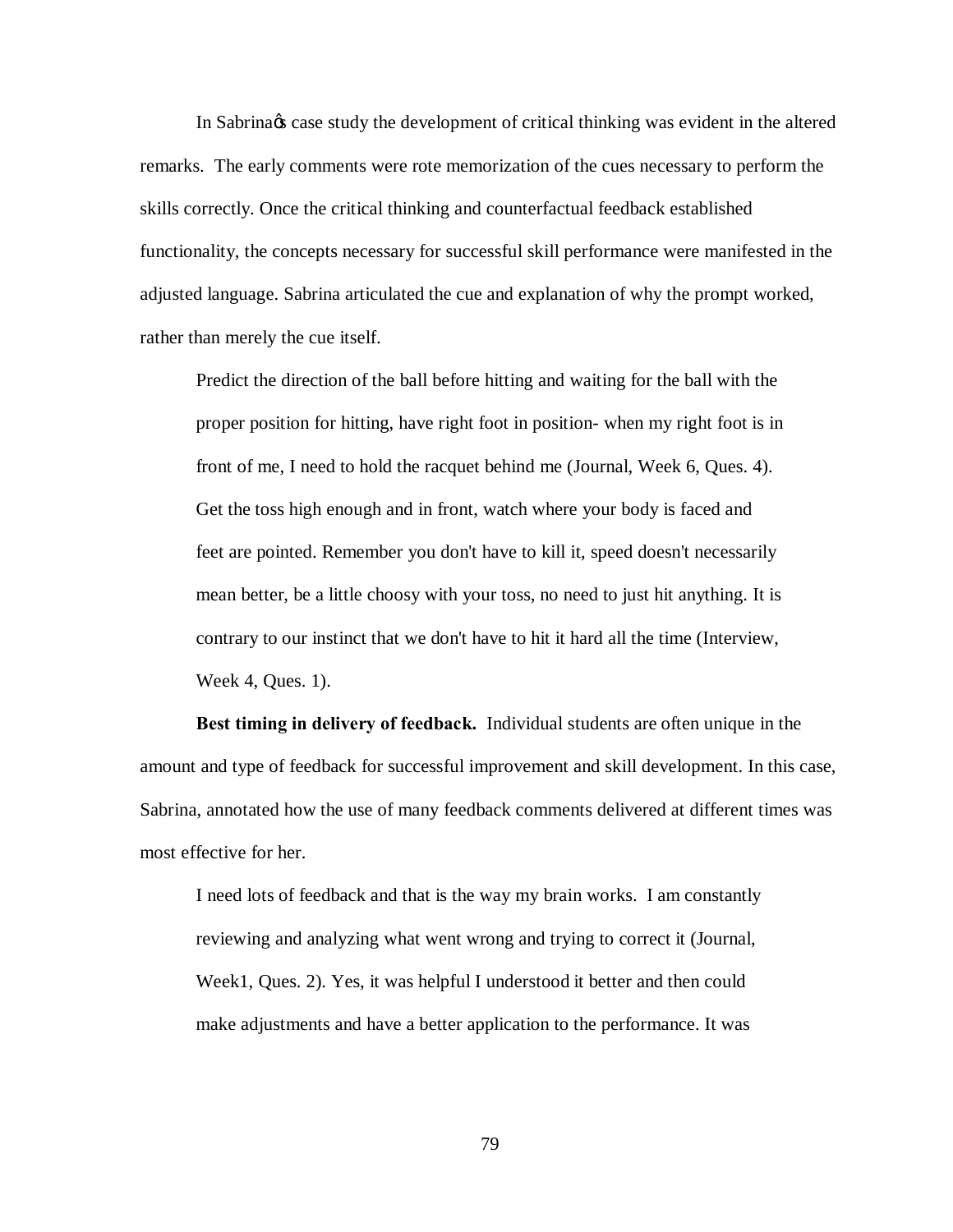helpful to hear and I needed to hear it before, during, and after the performance in order to keep it fresh (Interview, Week 1, Ques. 2).

Due to Sabrina $\alpha$  analytical nature, her understanding of the feedback was immediate, but her attempt to physically modify the results of a skill transpired gradually. Sabrina explained her understanding of tennis success in this comment:

Consistency is a bit of a problem, but I know I just need to practice (a lot!)

i I currently dongt have much control over where the ball goes, but again, I know that takes practice. Also I am still working on seeing where the ball is (Journal, Week 1, Ques. 2).

It seemed that Sabrina  $\alpha$  comprehension of the concepts and the necessary requirements for improvement were clear during the practices. Some of the delay in physical response may have been due to age, or lack of consistent physical activity performed in recent years, or to vision problems with depth perception.

**Likelihood of continuing the activity in the future**. Sabrina showed that she continued to have a good attitude toward her ability to play tennis with others.

I think so 6 the only problem for me might be to find someone who is willing

to play with me; especially in my novice state of play. It is a lot of fun and

good exercise, so I do want to continue. (Journal, Week 2, Ques. 4).

Sabrina excitement concerning the continuation of tennis play did not diminish but seemed to accelerate as we continued sessions.  $\tilde{\text{e}}$  especially if I was playing against someone who was also a beginnerí . (Journal, Week 3, Ques. 4).

Sabrina inability to physically change outcomes did not seem to affect her view on future performances for herself. Knowing the correct way to perform the skill encouraged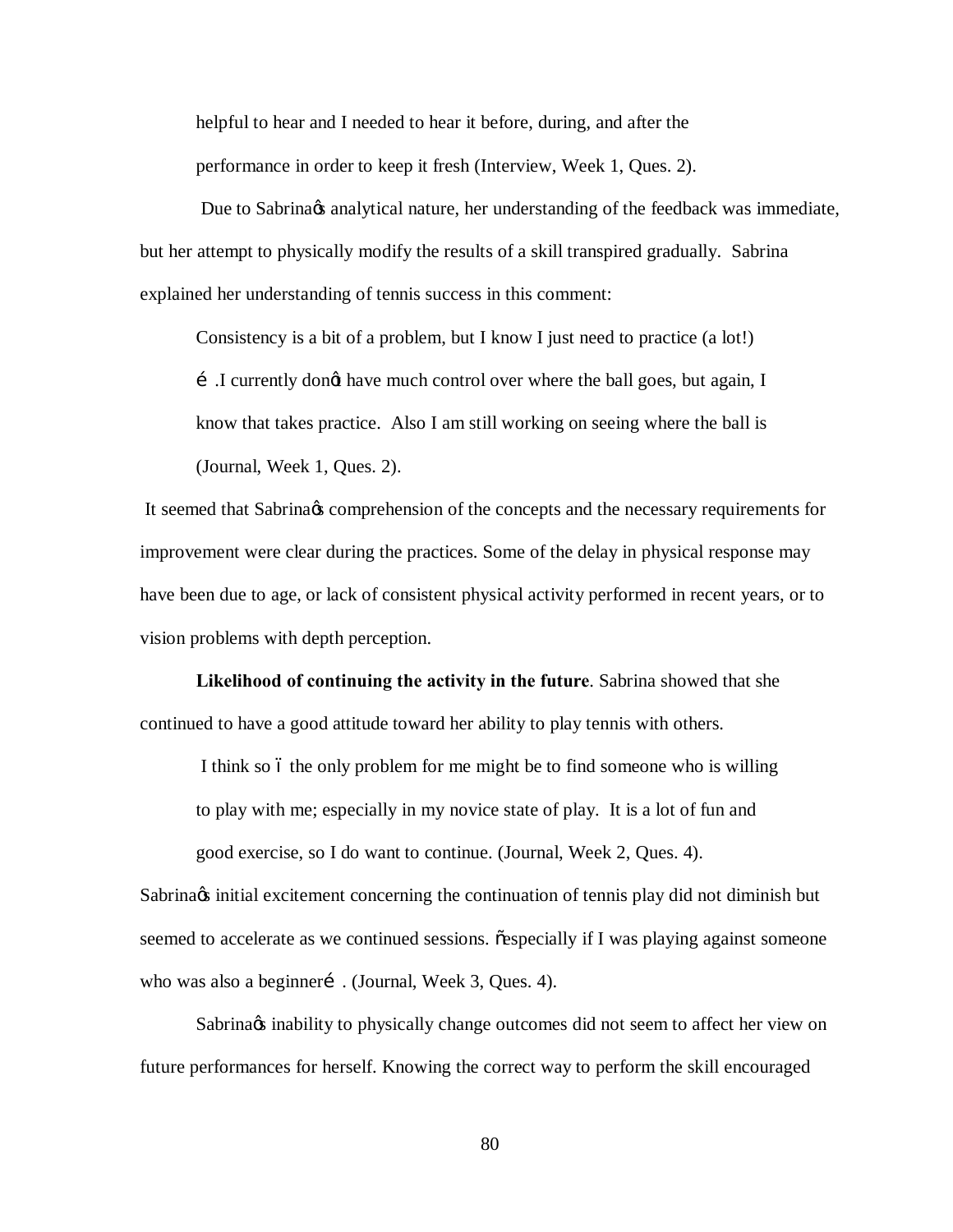Sabrina is resolve to persist with practicing each skill, regardless of her seeming inability to immediately correct the skill.  $\delta$ This is fun í  $\delta$  (Journal, Week 4, Ques. 4). Sabrina $\alpha$  ability to distinguish and comprehend what should occur for a successful performance cultivated the desire for continued learning of the skills regardless of the short term failure.

#### **Case 3 – Oprah**

**Perceptions and confidence of skill development.** Oprah had some noticeable experience with basic fundamental movements that allowed her to learn elements of the tennis skills quickly. She saw results almost immediately. Oprah had not played tennis before, but after the first week, saw an increased ability to adjust to the ball with considerable ease.  $\delta$ Watching the ball is the hardest for me and to moving forward on the hit, confident on hitting the forehandö (Interview, Week 1, Ques. 3).

Oprah's expression of confidence was articulated early. Confidence in physical ability was not unusual for someone with her background and familiarity with different sport experiences. The specific part which I improved was thinking about aim before hitting (Journal, Week 5, Ques. 2). Being able to adjust technique and consider consequences showed the assurance Oprah had in her tennis ability. Tennis serving is a distinct motion, different from other motions found in sports and often difficult for athletes with other sports experiences to master. Oprah was able to expertly adjust her swing and reach for the ball on the service motion, which allowed her to feel comfortably aim the ball right away.  $\delta$  i. Serve, I'm comfortablei... but I could just get the serve in the proper position when needed o ( Interview, Week 5, Ques. 3).

Confidence when serving in tennis often translates to certainty in other areas of their tennis game. Oprah showed transformed belief in her other tennis strokes through other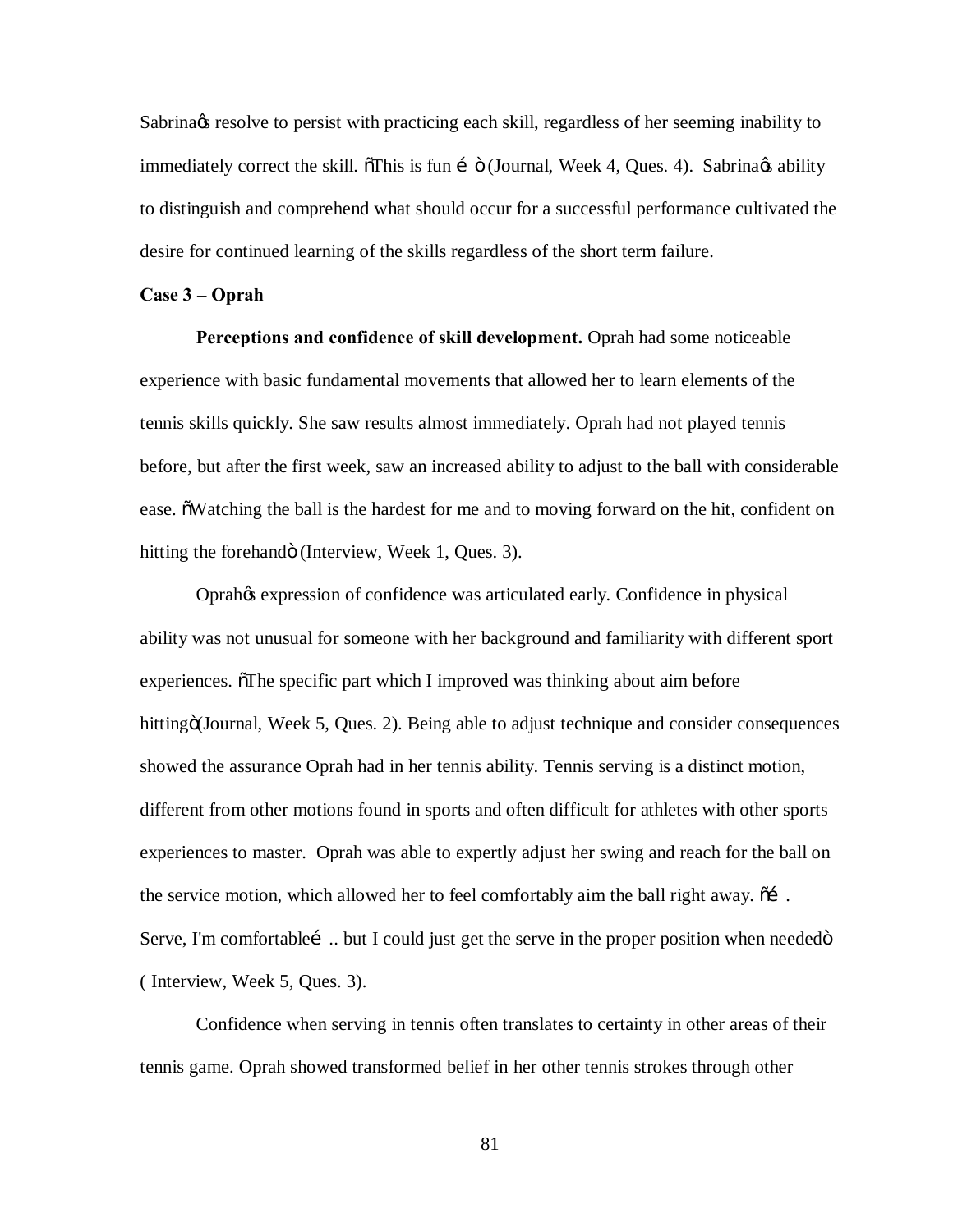remarks delivered during the last weeks of practice sessions.  $\tilde{\alpha}$  ….last time was more productive, because I have better skillsö (Journal, Week 7).  $\tilde{\sigma}$ Probably use more placing the ball on the racquet, like hitting a short or longer ball  $\mathbf{i}$  is (Interview, Week 8, Ques. 5). Oprah's faith in her ability to accommodate and adjust while rallying with a partner, or to think about the modifications that needed to be made during a game, illustrated how far her ability to understand the concepts had developed.

**Critical thinking and recognition of skill components for success.** Each case study had different beginning comments which exemplified how counterfactual feedback statements were important in the beginning. Oprah was no different. She had many good statements demonstrating the importance of learning the concepts and cues to advance the performance to a proficient level.

The most specific part of the forehand skill which was affected by the feedback was using my whole body to hit a forehand. Because when I tried to do forehand moving my body forward it helped to hit more powerfully and easy (Journal, Week 1, Ques. 1). I will use i arm straight, hit ball to the centre of racquet (Journal, Week 1, Ques. 3). Control my body, need to hit in the middle of the racquet, hit the ball on the top of the bounce, have to put my arm back before the ball comes, follow through in back (Interview, Week1, Ques. 1). Hit the ball in the middle of the racquet, hold my arms straight when I want to hit a high ball. When it to low I need to bend my knees, I need to use my right foot when I want to use my right side or left side hit, when I hit on the right side reach the ball earlier for the left side I need to wait a little bit. When the fast swing is easier to hit on the right side, it depends on the speed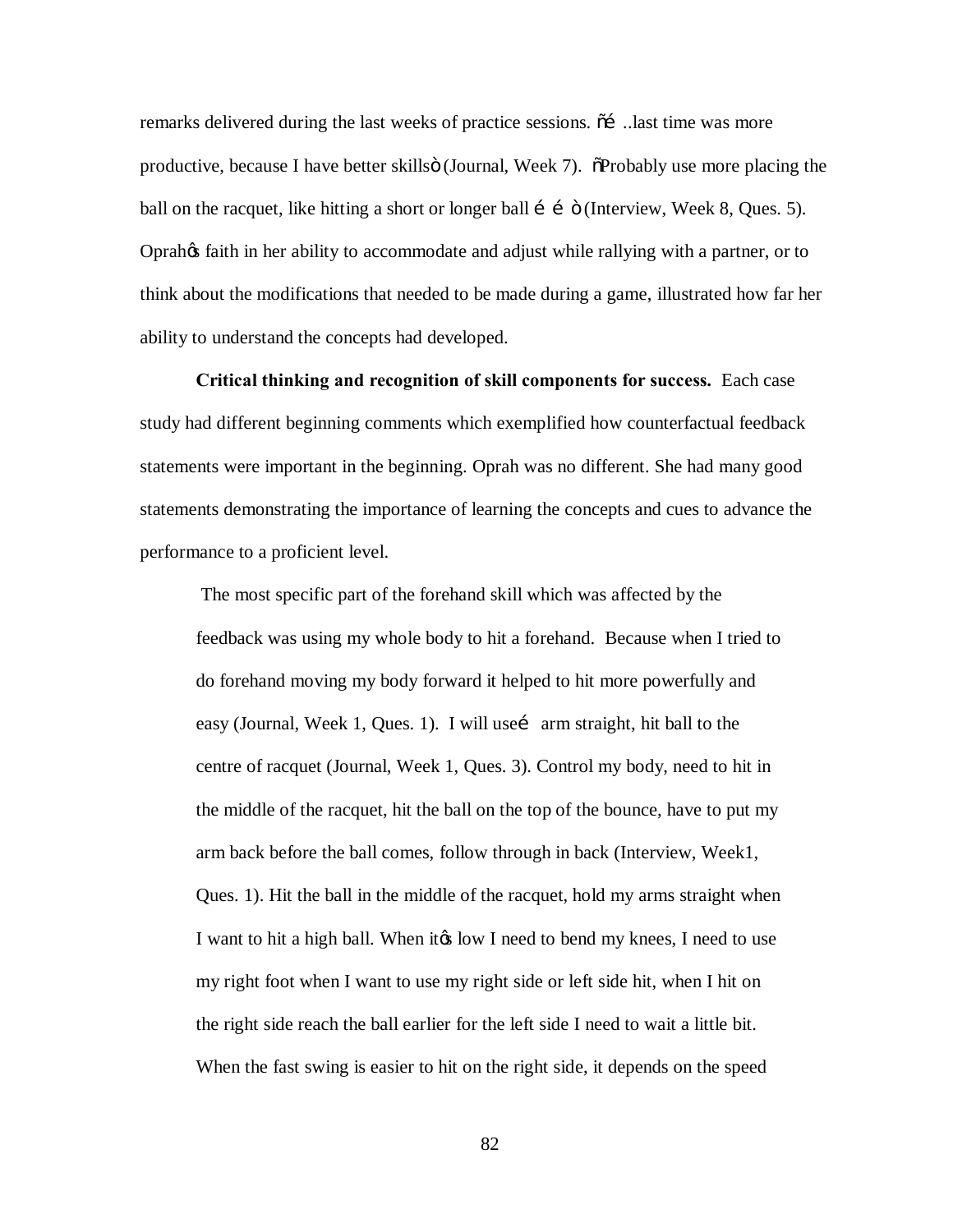of the ball coming at me (Interview, Week 2, Ques. 1). For forehand- if the ball is low I have to use knees. For more powerful hit use the body. The best ball the position is beside me. Before hit the ball I need to put my left foot in front of me. I have to hit the ball on the middle of the racquet. For backhand- if the ball is low I have to use knees. For more powerful hit use the body. I have to hit the ball on the middle of the racquet. Before hit the ball I need to put my right foot in front of me. If I want to hit on the right site of the court I have to hit a little bit earlier then for the left side (Journal, Week 3, Ques. 1).

Oprah discovered early preparation (footwork and positioning) and contact assisted with successful execution for many skills in tennis.

…. I need to contact the ball earlier, it's easier for me to use the two hands and helps to control your power, not really location but more with the power (Interview, Week 3, Ques. 1). First time it's easier when I toss a little higher than needed so when I toss after that then have a little lower toss after I warm up. After hitting in the net? Then I have to change the height of the toss, and changing the racquet position to a different direction (Interview, Week 4, Ques. 3).

As Oprah understood the changes and concepts needed to improve her individual skills, her conversion into a tennis player continued. By the fourth week, Oprah was adept at verbalizing the concepts needed for playing a game of tennis and expressing the adjustments necessary to improve an individual skill following a poor performance. Oprah was aware of her comfort zones for each of the skills being practiced. The following remarks show the extent to which she can adjust the skill when needed.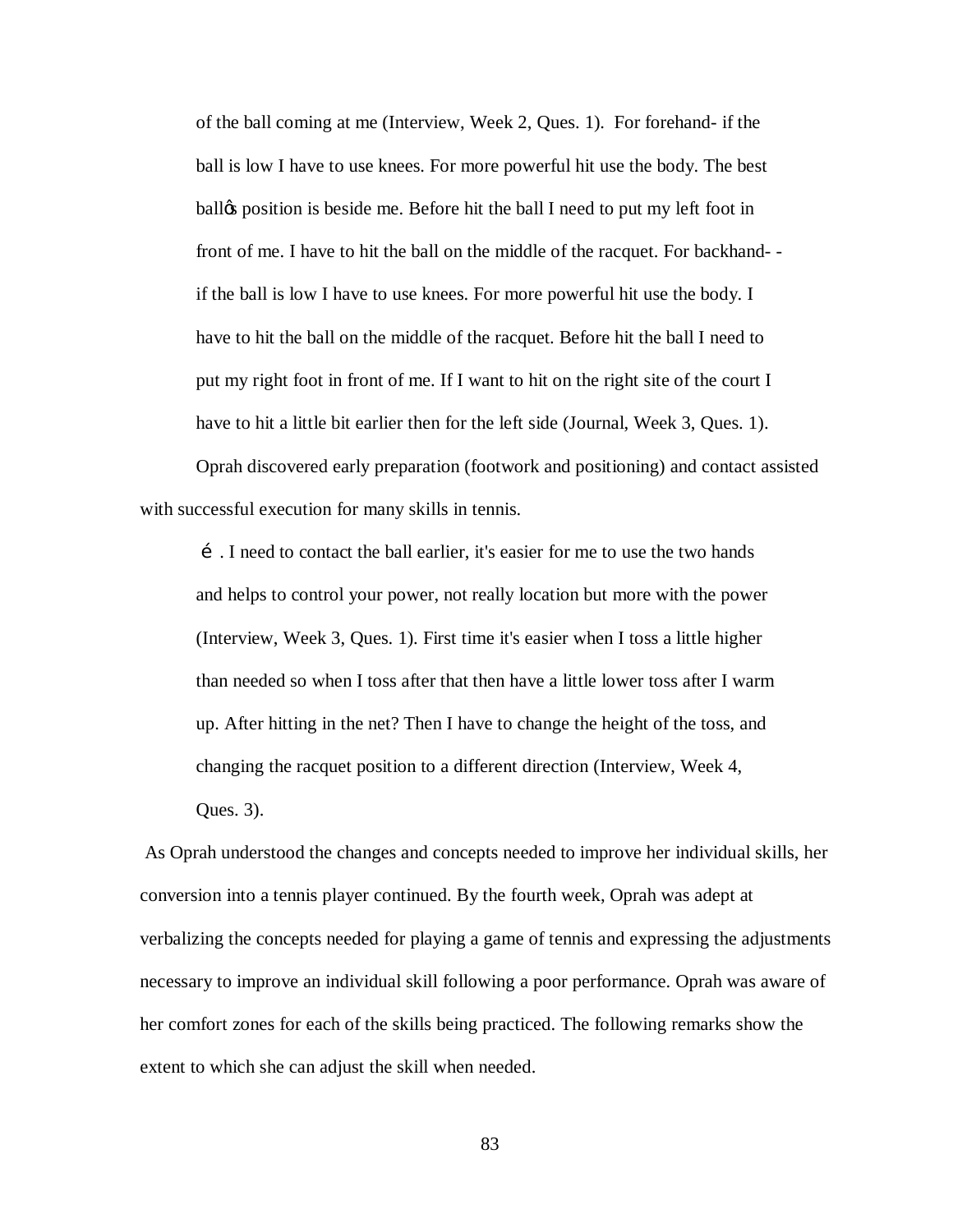…when I change my foot position, it helps to change the ball direction, it helps to have the right foot position it the easier to hit; then when I have the wrong position I have to use other body parts to get it over (Interview, Week 5, Ques. 1). Sometimes I have trouble with when I want to reach the ball and if I have the wrong position and if I have to run too far and I can't get the two hands on the swingi (Interview, Week 5, Ques. 2). Usually thinking about hitting it late or early when you see ball coming to you and the direction I decide whether to swing early or late - for a backhand usually think not open face on the racquet as the forehand. High ball coming= I try to get my arms up high and turn my racquet to a lower face position (Interview, Week 5, Ques. 4). Predict the direction of the ball, probably wait before hitting or hit sooner, use my knees if ball is low (Journal, Week 6, Ques. 4).

The ability to teach a skill to another student can be used as an assessment of learned concepts. Oprah mentioned specific cues and feedback she would use to assist a friend to start playing tennis.

You should start in the right position, with foot position, and you have to wait for the ball and watch the ball all the way to your racquet, your racquet should be behind you and ready - hitting to the left side you have to swing earlier and for the right side you have to wait. Correct position? In front step your left foot in front and right foot behind - when you swing and hit the ball you need to push off your right foot. Backhand? Same but it will be different for the feet and for waiting on the ball (Interview, Week 8, Ques. 2). Try to change sometimes change the racquet position or the face of the racquet or sometimes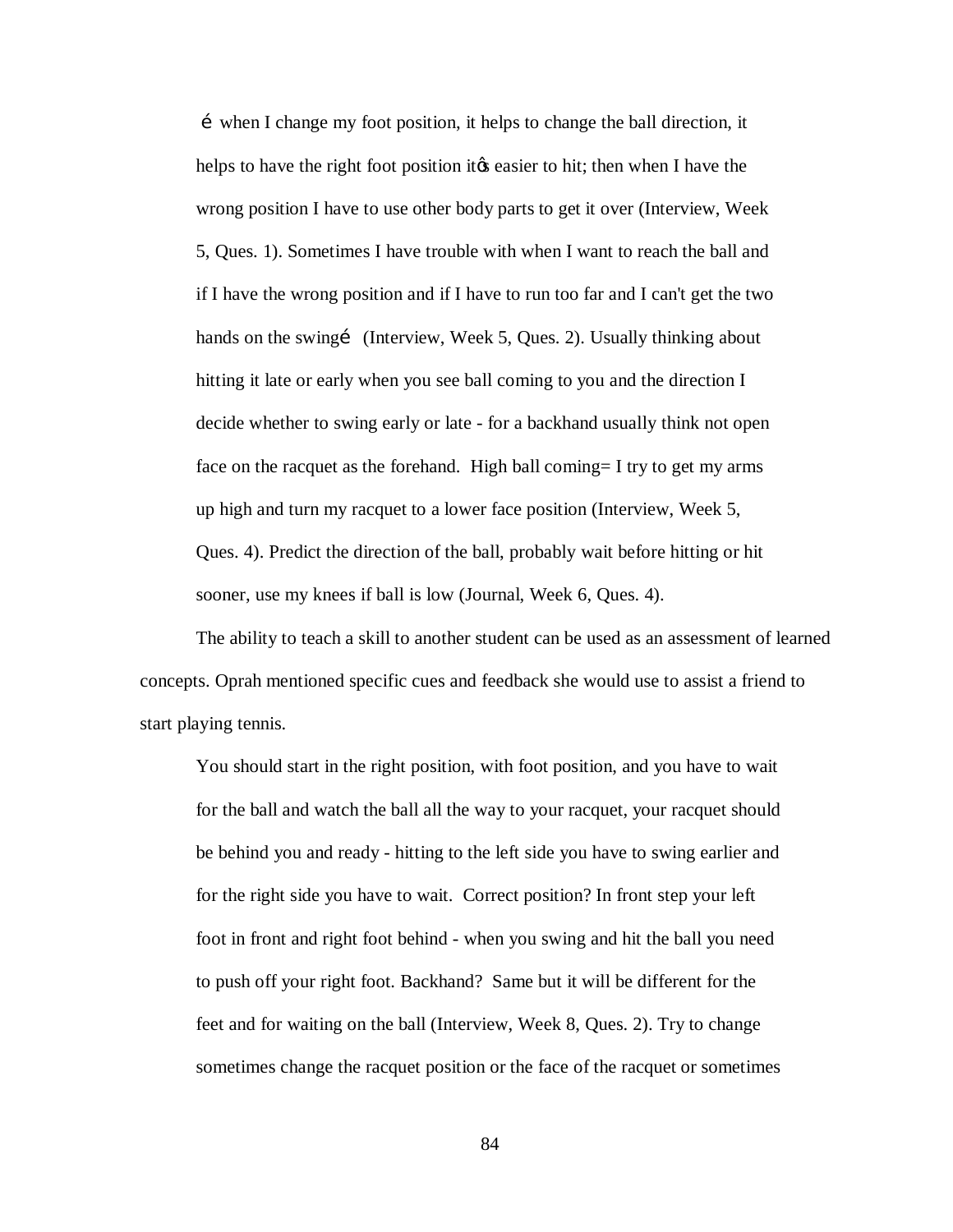use my knees if it's low or sometimes wait longer before I hit it (Interview, Week 8, Ques. 4).

It is apparent by Oprah $\alpha$  statements that critical thinking occurred throughout the eight weeks of practice sessions for tennis skill improvement.

**Best timing in delivery of feedback.** Oprah considered the feedback and applied it effectively, and she preferred to have it before performing the skill or during the skill. She favored recognizing the resulting problem and immediately correcting or adjusting it as the skill developed to better understand the predicament and the resulting solution.

The best time for receiving feedback is prior and during performance,

because when I receive feedback prior it helps me to think about my actions

before. Feedback during performance helps me correct my actions and

provides an opportunity to do the right hit (Journal, Week 1, Ques. 2).

Preferring to have feedback early, showed that Oprah was very reflective in how she learned a physical skill. She preferred receiving feedback early and performing many specific skill sequences in order to master the skill. These tendencies indicated a preference for specificity when learning a new skill and supported her partiality for detailed information.

Although the language barrier did get in the way several times during the discussion of these questions, Oprah was able to communicate her pleasure and opinion about the usefulness of this feedback.

Yes, helpful i . don't spend a lot of energy when I'm hitting the ball (Interview, Week 1, Ques. 2). Because it's usual for me to hold my racquet when the face of the racquet face is pointed up, so the best cue was to explain about the racquet face being pointed up and that is where the ball would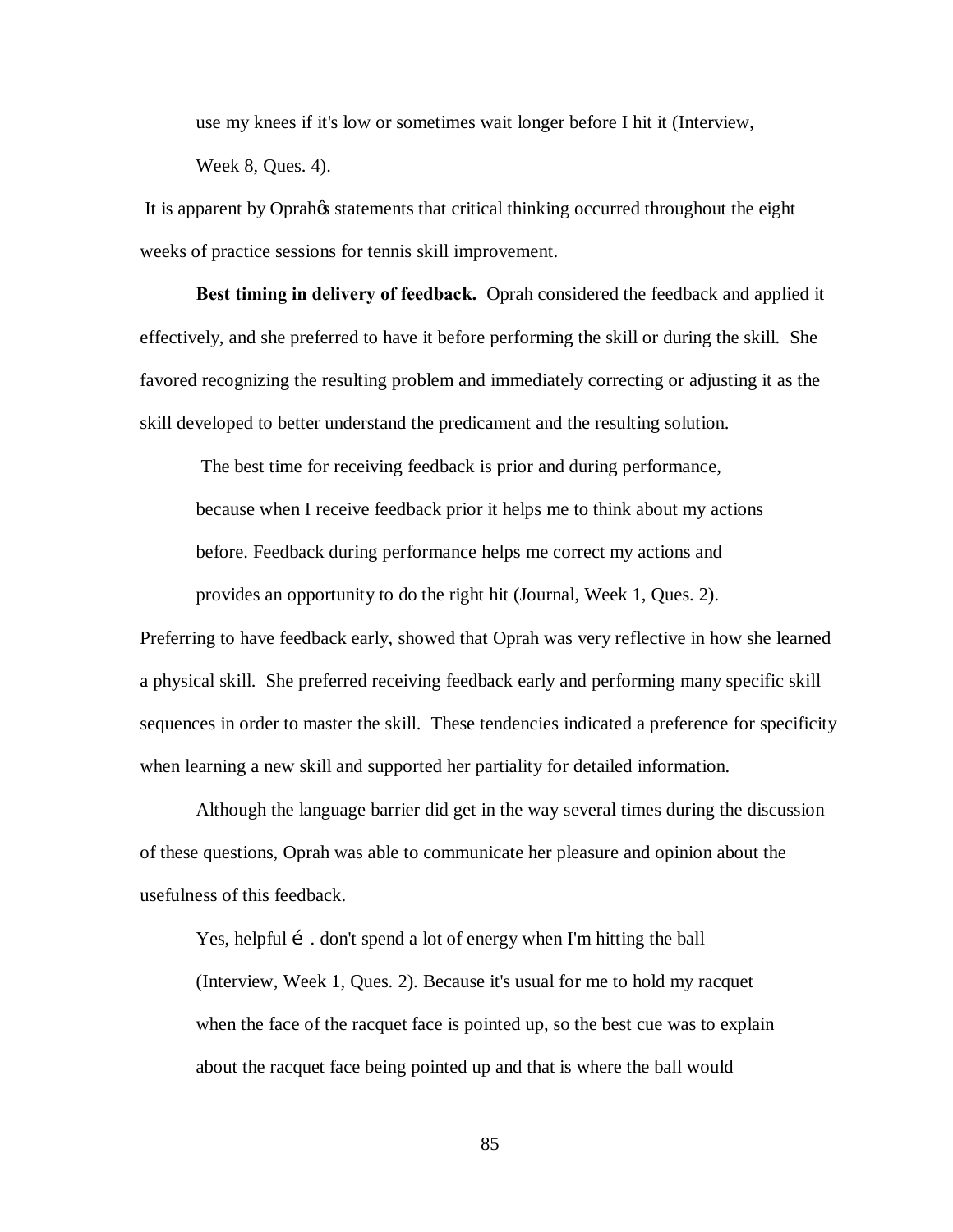go(Interview, Week 3, Ques. 3). The most helpful (changed) part of the backhand skill was using my 2 arms. It helps to do my hit more powerful and directly (Journal, Week 2, Ques. 1).

Oprah's comments emphasized the changes most beneficial in correctly performing the skill. Once the researcher understood Oprahos preference of knowing the skill components early, the feedback was given to her prior to performance on each occasion.

**Likelihood of continuing the activity in the future**. Counterfactual feedback was ideal for Oprahos situation and her personality. When asked if she would like to continue to play tennis in the future, she responded:  $\delta$ Yes, I doö (Journal, Week 2, Ques. 4). Oprah may continue to improve her skills and discover more enjoyment. One difficulty in continuing tennis play is locating others to compete against. "I do not have friends of the appropriate age for this game at this time, but my husband and I will playo (Journal, Week 5, Ques. 4). As Oprahos confidence increased through the weeks of practice, it altered her notion of playing in a regular tennis match.

It will be more comfortable if I play against someone who plays better than I do - because of the speed of the return, it's easier to judge the ball if it comes back faster. It helps to learn more to be able to copy what they are doing (Interview, Week 8, Ques. 1).

A student the positive perception of skill improvement without constant feedback is another characteristic of counterfactual feedback. In Oprahos case, her secure position for continued development of her skills was revealed in her statement:  $\ddot{\text{o}}$  improve the skills on your own? Yes, I have the tools to keep working on the skills on my ownö (Interview, Week 8, Ques. 6). Although Oprahos English skills were not as fluent as those other participants,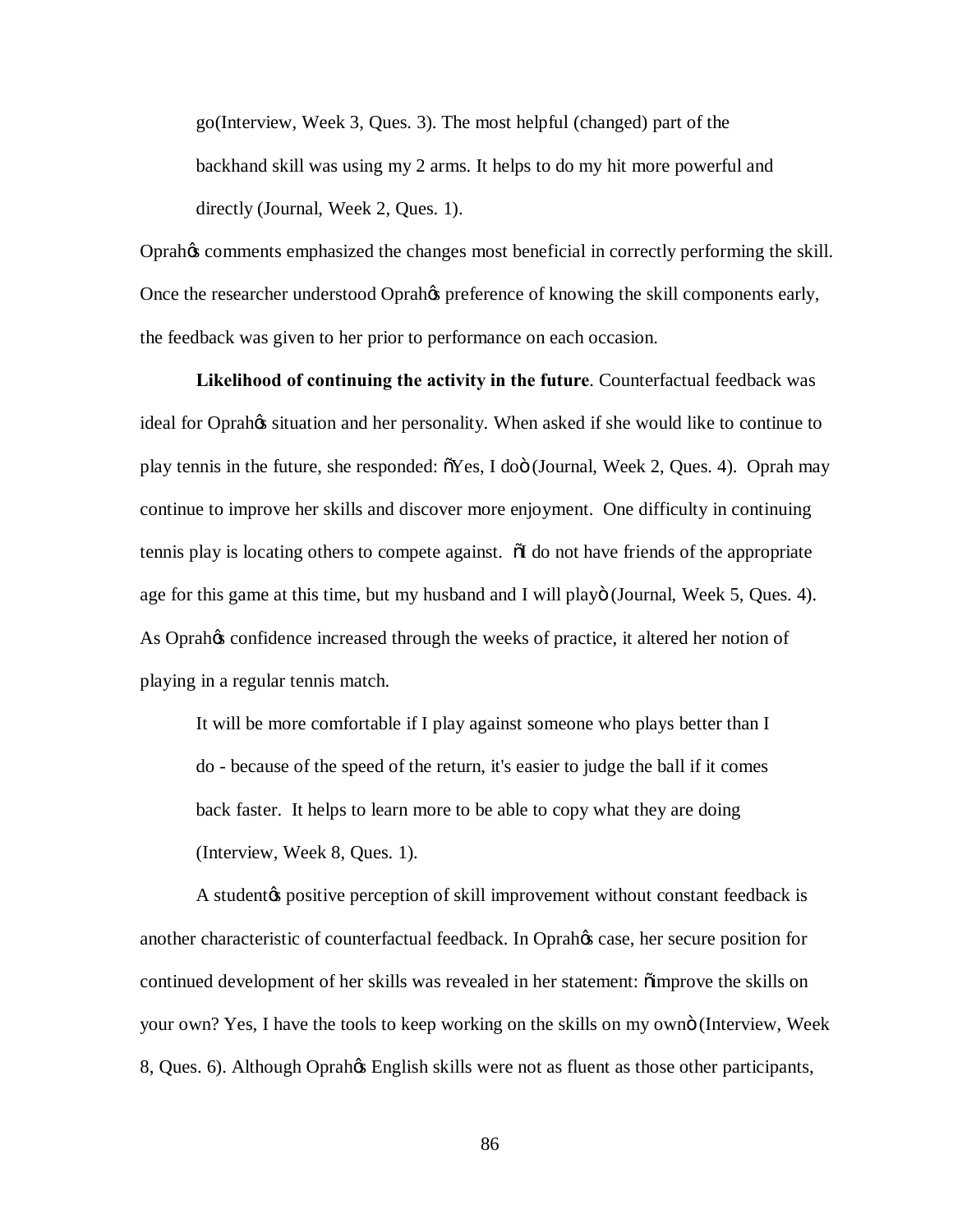counterfactual feedback still seemed to assist her performance through increased knowledge of tennis components, improved overall tennis skills, and enhanced confidence in tennis acumen.

## **Case 4 – Wade**

**Perceptions and confidence of skill development.** Wade was the slowest of the participants to show confidence in his tennis skill ability. He was least experienced of the participants, and Wade only had a few other sports experiences from which to draw. Wade& background was mainly in swimming or recreational basketball. He had participated in some racquetball with a friend, but Wade was the most novice athlete of the participants and the truest beginning tennis player. The researcher was unsure whether Wade<sub>K</sub> perceptions of his abilities would change throughout the case study with the use of counterfactual feedback. However, after one session of practice, with the use of counterfactual feedback, Wade was able to voice confidence in his improvement.  $\tilde{o}$  I at least feel like I'll have a chance to keep the ball going with my improved forehand swing, which is a significant improvementor-(Journal, Week 1, Ques. 2). Wade continued to voice increased confidence after the first week of practice sessions were completed:

Suggestions would allow me to adjust my forehand and then helps me to improve your performance, and helps me feel more confident in playing not just the skill, position of the ball where it's going to be will vary widely, I'm more able to adjust to where the ball is so it will allow me to be more confident in playing tennis overall (Interview, Week 1, Ques. 2).

Wade understood the feedback goal and reiterated the intent when it was helpful for his improved skill development.  $\tilde{\sigma}$ . Not really one thing, but learning the concepts  $\tilde{\sigma}$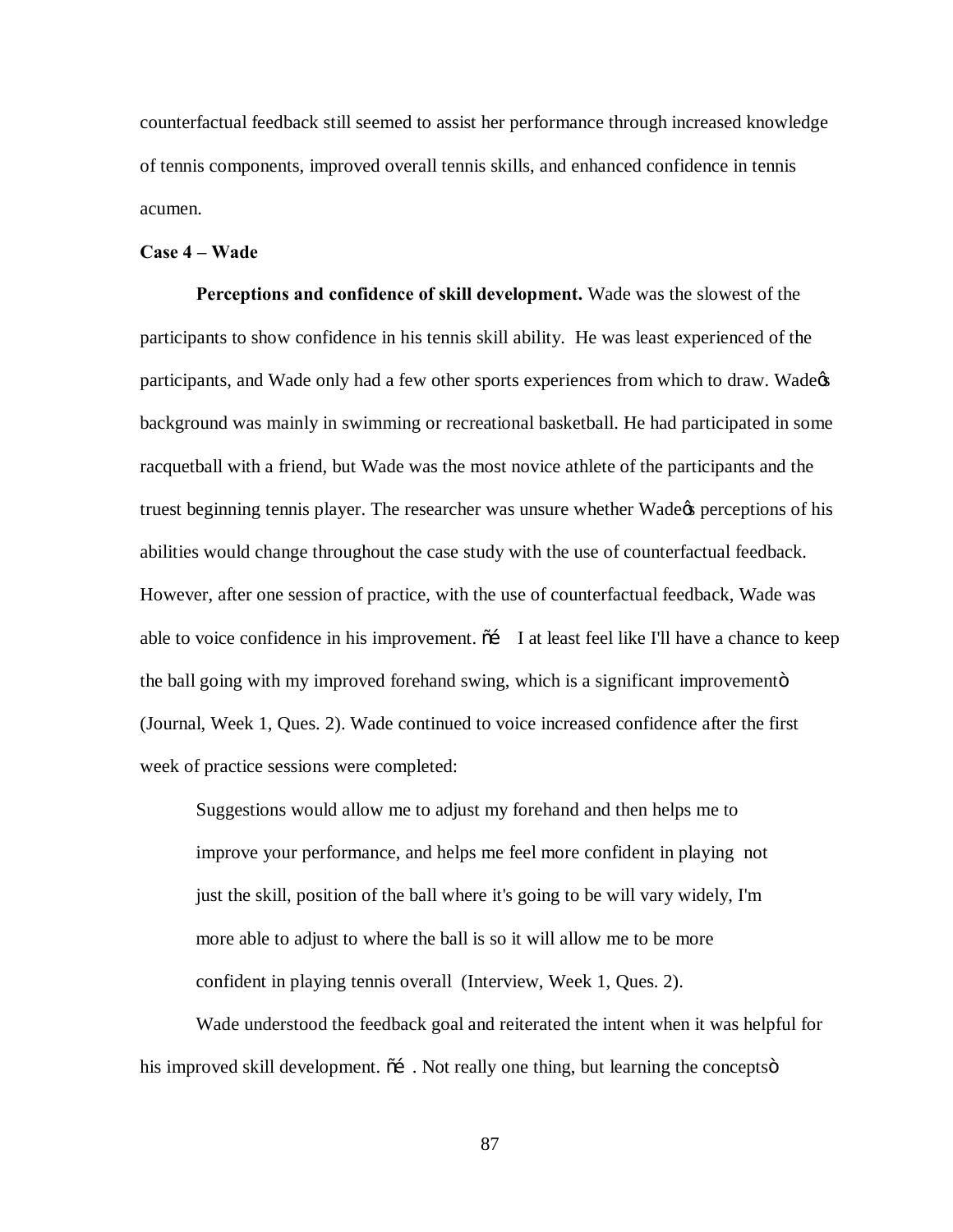(Interview, Week 2, Ques.1). Wade had excellent recall and deliberated when answering the questions posed to him during the practice sessions. He analytically compared the performance result with the feedback provided. Wade scrutinized the situation in order to better comprehend the sequence and results of each performance. Wade  $\alpha$  prolonged deliberation and examination of concepts for tennis skill acquisition may result from the everyday habit of considering all possibilities with programming a computer, since that is his job during the day.

Wade remarked on his increased confidence after performing a more difficult skill.  $\overline{0}T$ ossing from farther actually builds confidence even though it the harder skill but getting better at the more difficult and then when you succeed it feels more like you will be able to play. $\ddot{o}$  (Interview, Week 2, Ques.2). Wadegs statement given in the third week illustrated increased confidence concerning his tennis match play.  $\delta I$  won't be able to hold my own against someone who has been playing for a few months, but it is definitely improving  $\ddot{o}$ (Journal, Week 3, Ques. 4).

As Wade continued to build his confidence in his ability to play tennis, he discerned other qualities that tennis cultivates for individuals: $\delta$ Enjoyment, challenge, exertion $\ddot{o}$ (Journal, Week 4, Ques. 4). The concept that tennis is about more than just a specific way to hit a ball is a factor not anticipated as a result of counterfactual feedback. Wade continued to voice confidence in his ability to improve.  $\tilde{a}$  probably wouldn't be able to hold my own yet but I'm definitely improving. i ö (Interview, Week 5, Ques. 3).  $\tilde{o}$  No consistent problem with anything so no specific statement that made a difference todayo (Interview, Week 6, Ques. 4).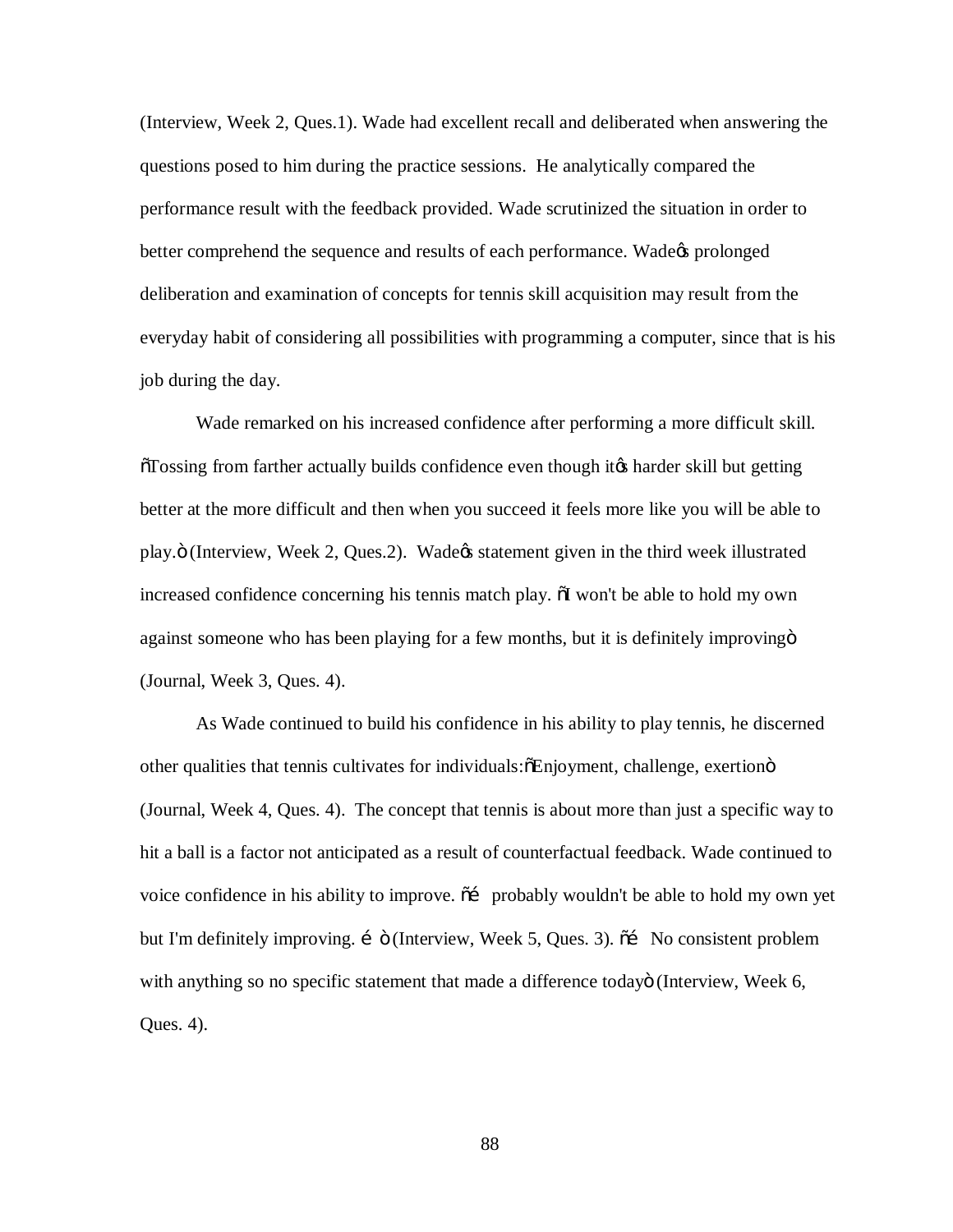Wade improved in tennis skill level as well as in understanding the complex concepts of the game. Although he felt incapable of playing an experienced tennis player, his comments continued to show increased confidence in his ability to improve his skills.

**Critical thinking and recognition of skill components for success.** Wade was a true beginning tennis player with very little transferable sports experiences from which to draw. His beginning status did not deter him from accepting how counterfactual feedback phrases were enhancing successful improvements in his skill development. Wade<sub>n</sub> ability to enumerate the skill components after a practice session confirmed his comprehension of the procedures necessary for successful execution.

… the arm should "follow through" during the swing (Journal, Week 1, Ques.

1). *i* trying not to hit the ball prematurely, before it reaches my side, adjusted height of the swing depending on if I changed by bending my knees, so the swing was adjusted when you bend your knees, depends on the ball - if that ball is lower to the ground, then I have to bend my knees and the center of mass would have to be lower in order to get the ball over the net (Interview,

Week 1, Ques. 1).

Wade seemed to grasp the intricacies of positioning the racquet and body alignment prior to contacting the ball very quickly. Many of Wade<sub>n</sub> statements showed his appreciation for the element of body and racquet position for the performance to be a success.

…. where the ball is related to my body and where the racquet is, and also my side run (sliding) - largely a matter of practice, as I continue playing, getting used to how the ball bounces, how fast it to moving and how fast it will be for me to get to it and the arc of the ball? Summer I played racquetball so having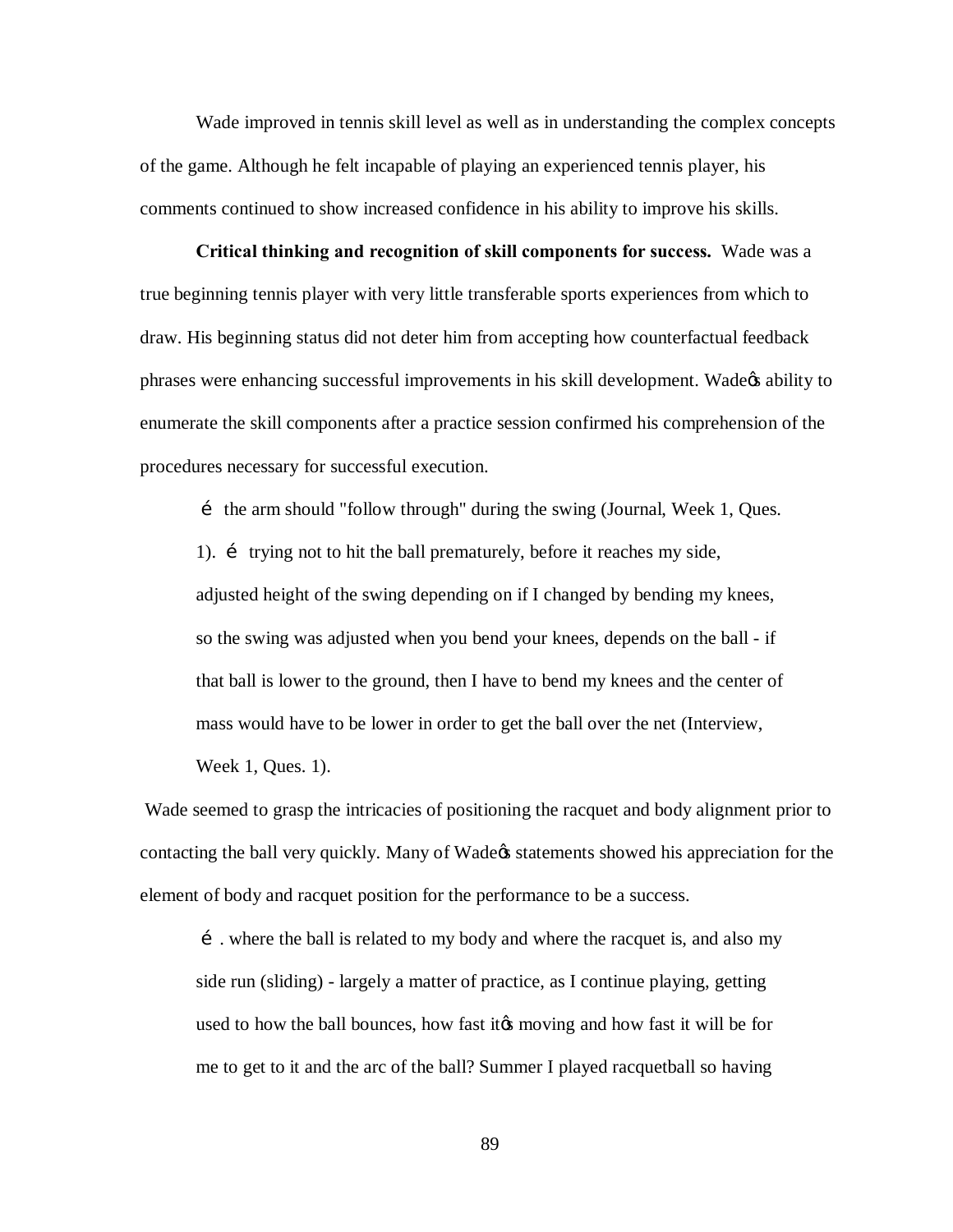to adjust to the different in the bounces, May have helped a little because the behavior of the balls are different i doesn't make it any easier to predict where the ball is going (Interview, Week 1, Ques. 3).

Wade seemed to appreciate the complexity of tennis, realizing that having the skill performance does not guarantee a successful attempt on every contact. He appreciated the number of uncontrollable variables contributing to a successful result.

Wade improved his understanding of the intricate concepts in tennis throughout the next couple of weeks of practice. Constant adjustments and technical elements were obvious in many of Wade<sub>n</sub> statements. His physical ability and progress to become a tennis player was not as apparent as his comprehension of the concepts necessary to advance his tennis game

The direction you twist your hand during a backhand swing is the opposite to the direction you twist your hand during a forehand swing (Journal, Week 2, Ques.1). i moving your body into the swing will make the swing easier and will reduce the strength demand on your arm (Journal, Week 2, Ques.2). i adjusting the height of the racket when hitting a high ball. i making sure to hold the racket at the ready position behind me (Journal, Week 3, Ques.1). The relationship between the arc and height of the ball when hit, and the angle of the face of my racket relative to the ground (Journal, Week 3, Ques.2). Position of the ball relative to where I was on the court,  $\mathbf{i}$  and the angle of the racquet at the point where you strike the ball, and the direction that you step toward. for forehand hits cross court, on the backhand it needs to be in front of you for it to hit cross court, the opposite for the forehand, so the same concept.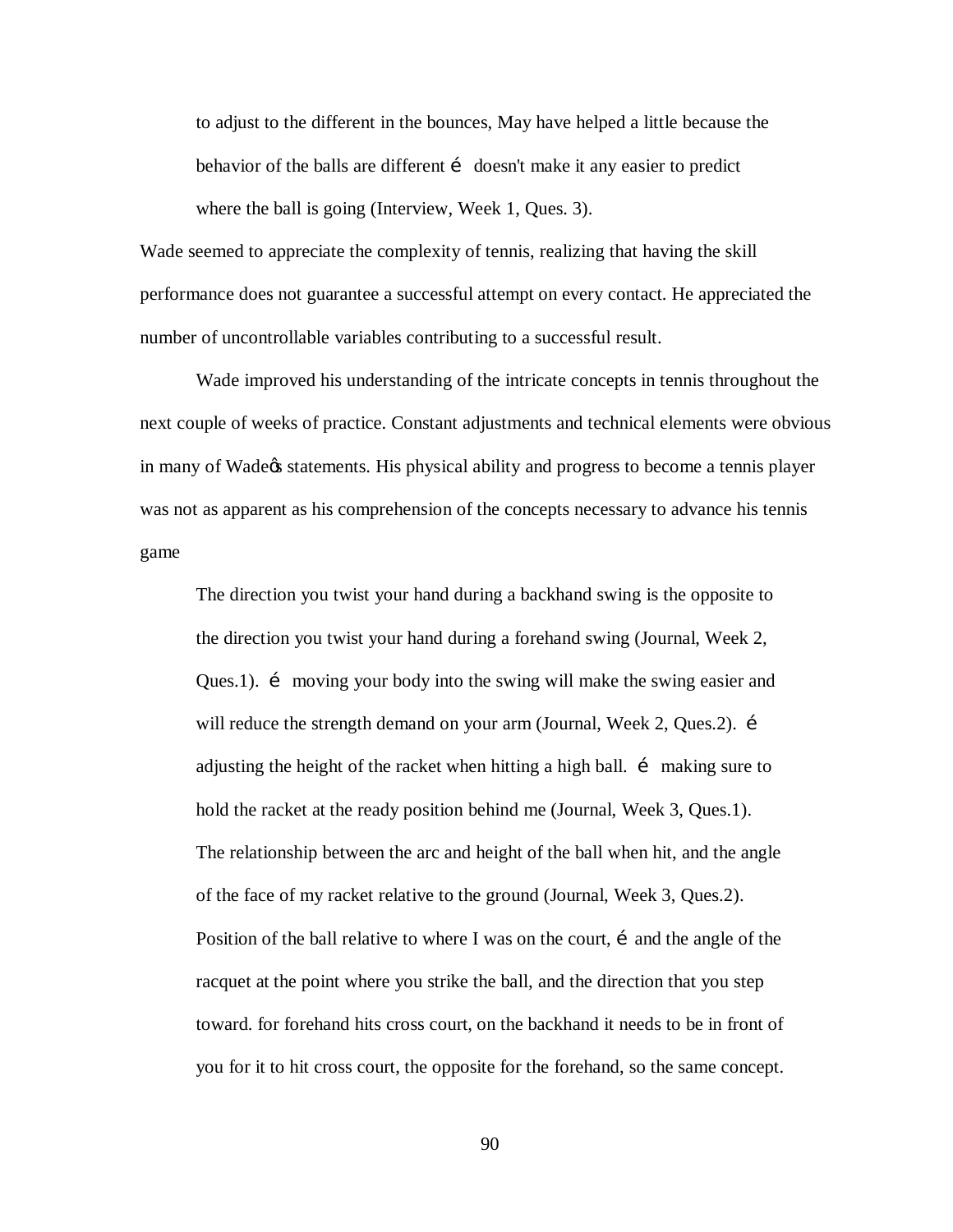The ball relative to where you are and the racquet face will determine which way the ball flies (Interview, Week 3, Ques. 1). Being more conscious of where the ball is relative to where I am and how that effects the direction the face of the racket is facing when the racket makes contact with the ball (Journal, Week 4, Ques. 1).

The geometric qualities in tennis are sometimes confusing to those attempting certain skills, but for Wade these concepts seemed to make sense. Clarity in one area, allowed for more discernment of skill execution needed for success.

Power is often a misunderstood concept for many beginning tennis players. When watching professionals, it seems they hit with as much power as possible on every contact. The beginner is often confused into believing that power is the proper way to hit every ball. Unfortunately, although hitting with power is enjoyable, there is much more involved in proper contact than just power. Wade t perception of power necessary for execution of a tennis swing was very realistic and quite exceptional for a beginning player.

…generally the forehand doesn't require as much power as the backhand. for the forehand is a more natural swing than the backhand is. i initially it was easier to do forehand but now both are very even (Interview, Week 3, Ques. 1). The service motion is another area that many beginners do not comprehend right away. When throwing the ball into the air, remove your fingers from the ball instead of allowing the ball to spin off of them. Try to make sure the height, direction, and spin of the ball are consistent, with the ball's maximum height approximately one half of a racket above the top of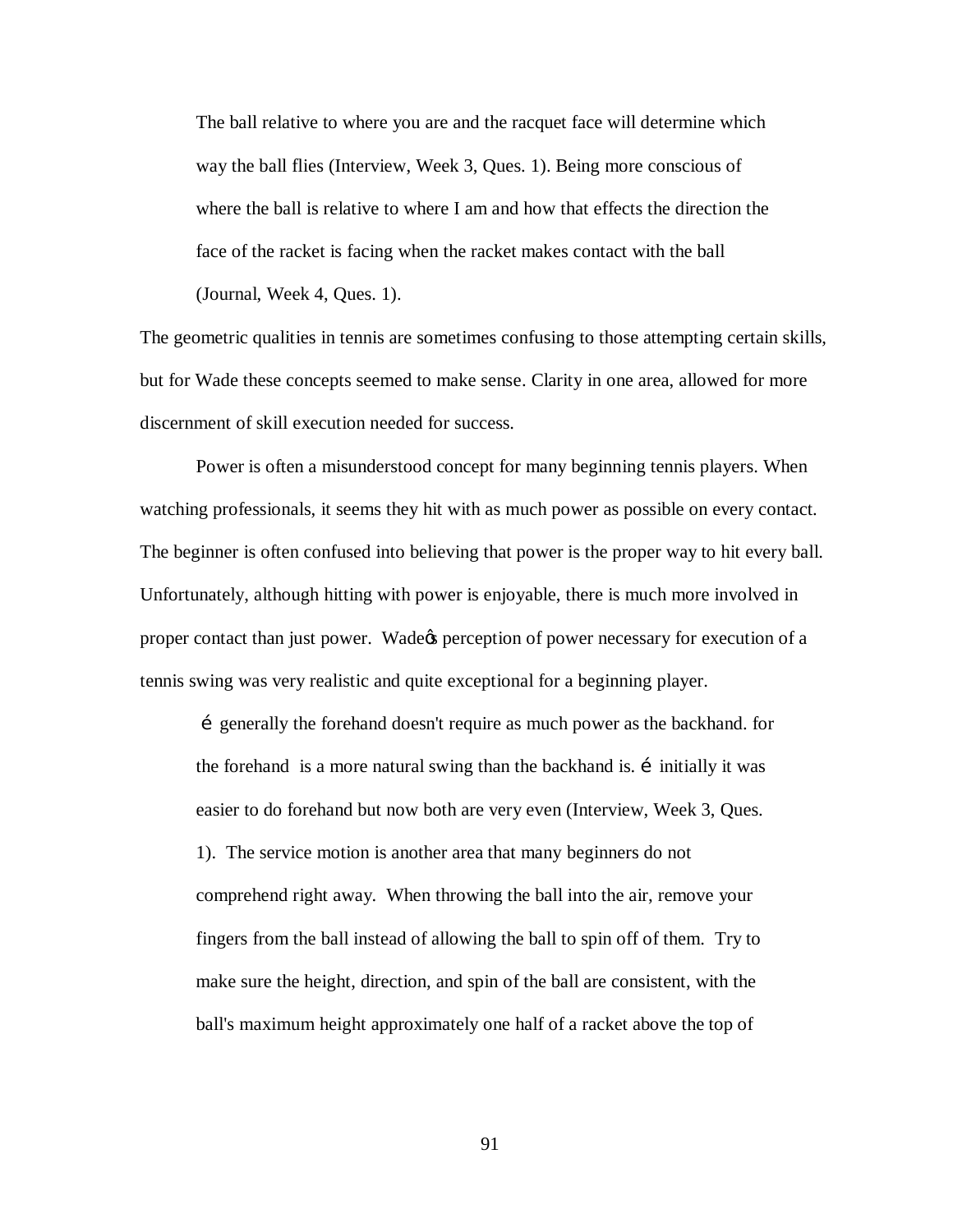your racket when your racket arm is fully extended upward (Journal, Week 4, Ques. 3).

Wade was aware of the technique required for serving, albeit the actual physical performance of serving did not consistently match the knowledge he had.

Wade expressed his discoveries during the practice sessions eloquently, emphasizing the specifics of how to successfully perform the tennis swings:

I think the swings and I, didn't know before this, I didn't know what to do but didn't take into account the factors that go in it, knowing the face of the racquet when it contacts the ball, where the ball is when I contact it according to body position, the details of the swing and the follow through so it goes on a straight line or up in the air. The details would help me to know what I'm doing wrong, and positioning the ball relative to where I am. I hadn't considered where the ball is when I make contact with it (Interview, Week 4, Ques. 4). Predict the direction of the ball before hitting and waiting the ball the proper position for hitting, have right food position- when my right foot is in front of me, to hold the racquet behind me (Journal, Week 6, Ques. 5). Where the ball is relative to me, where to move and how close to get to the ball - I know what distance from the ball I should be so that I have my arms extended so that you can make use of your arm positioning and can't put a lot into the swing if you don't have that extension. It's more using your wrists (Interview, Week 6, Ques. 3). The main one is where was the ball and where was the face of the racquet facing when I contacted it so that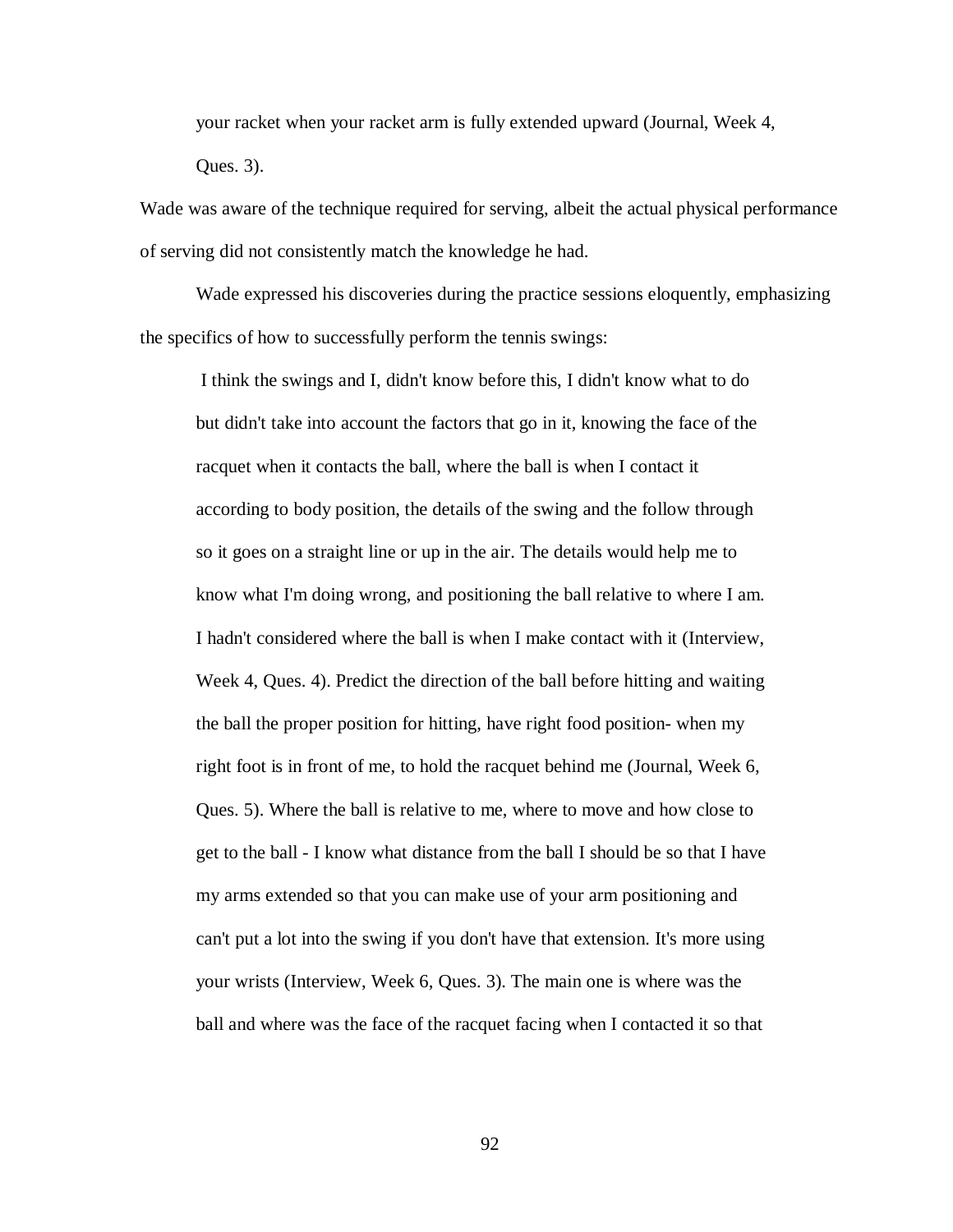I can adjust it for the next one and make sure the face is pointed where I wanted the ball to go (Interview, Week 8, Ques. 5).

Positioning of the ball was accentuated during many of Wade ts written responses concerning tennis skill development. It is well-known that the symbiotic relationship between ball position and body position resulting in a successful performance is one that most beginners do not grasp. Foot positioning prior to ball contact is another challenging concept for beginning tennis players to comprehend. Wade showed his discernment of the importance of a stable foot position when performing his swing:

...It seems to make a difference, need to be in a stable position, it makes it easier to control your swing if your feet are planted before the actual swing happens. i ...It does make more of a difference in control, and also the power so that I can put my feet into the swing (Interview, Week 5, Ques. 1). For the positioning of my feet, the distance between the racket and the ball, controlling the power of the swing, following through with my swing (Journal, Week 6, Ques. 1).

While many advanced tennis players do not appreciate the connection and importance of foot work on the correct execution of the swing, Wade seemed to understand this concept earlier than many players.

**Best timing in delivery of feedback.** Wade preferred to receive feedback after the performance. He was convinced that receiving the feedback after performing allowed him to adjust his technique and be more successful on the subsequent performances:

After. During this time, the instructor would point out errors in my technique and make suggestions about what to change. I at least feel like I'll have a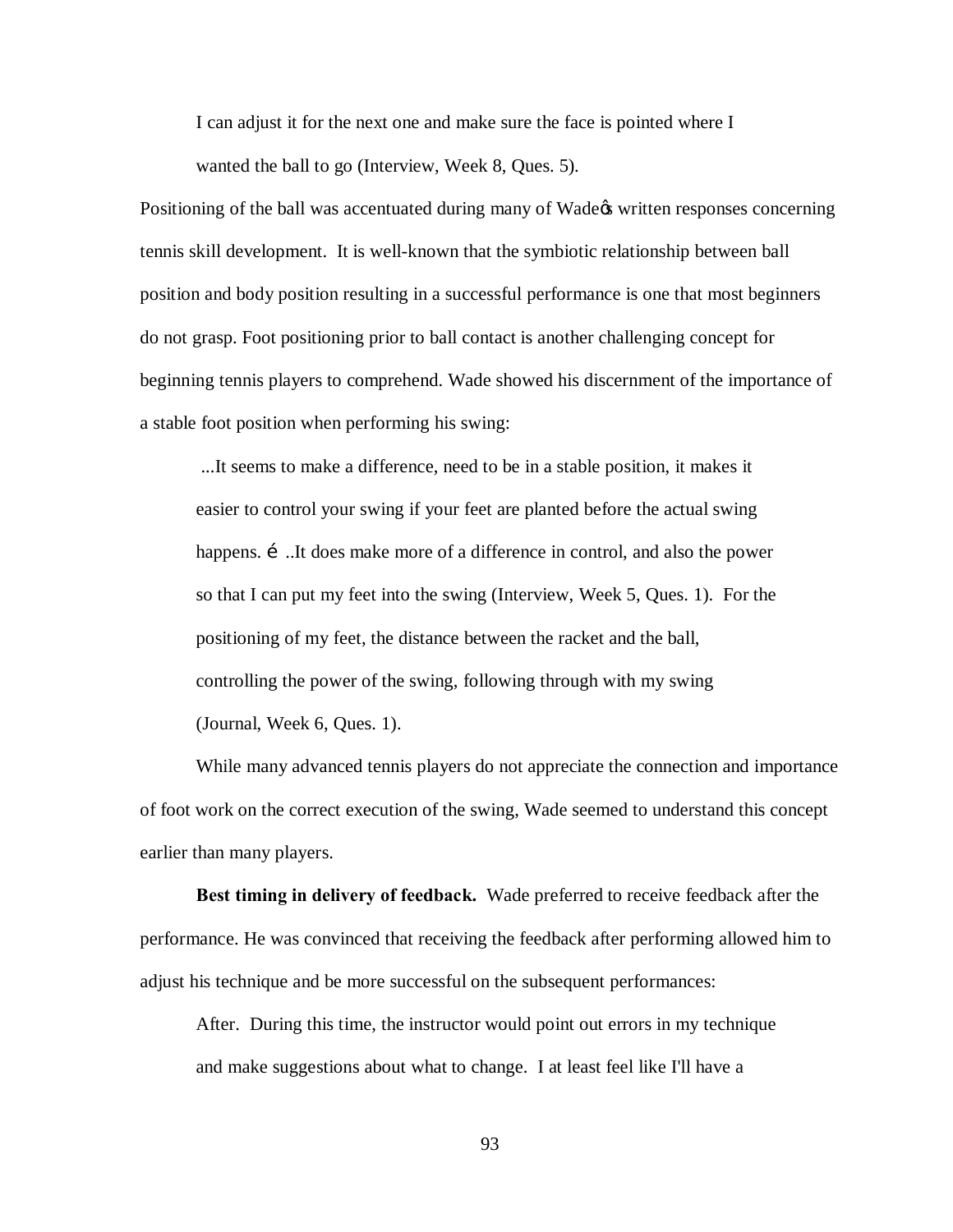chance to keep the ball going with my improved forehand swing, which is a significant improvement (Journal, Week 1, Ques. 2).

Wade acknowledged that his perception of his improvement may be skewed, but the statement showed that perception and execution were separate issues when learning a new physical skill.

Wade applied the counterfactual feedback provided during the practice sessions. Wade recognized that feedback was helpful, and his progression in skill level throughout the eight weeks could be associated to the feedback: "suggestions would allow me to adjust my forehand and then helps me to improve your performance i  $\ddot{\text{o}}$  For Wade, the positive feedback seemed to be just as motivating as the counterfactual feedback, as illustrated in this comment:  $\delta$ Acknowledging when I did something right, and encouraging me to investigate what aspect of my swing was incorrect when I did something wrong and figuring out how to correct itö (Journal, Week 2, Ques. 3).

Wade could analytically express how counterfactual feedback should theoretically perform on beginning tennis players. The description Wade provided demonstrated the level of comprehension he retained concerning the counterfactual feedback method.

This method seemed to involve letting the student perform the skill, then encouraging the student to analyze the details of how he/she performed the skill, how those details affected the performance, and determining what adjustments should be made to improve the performance of the skill. I thought it was very effective (Journal, Week 7).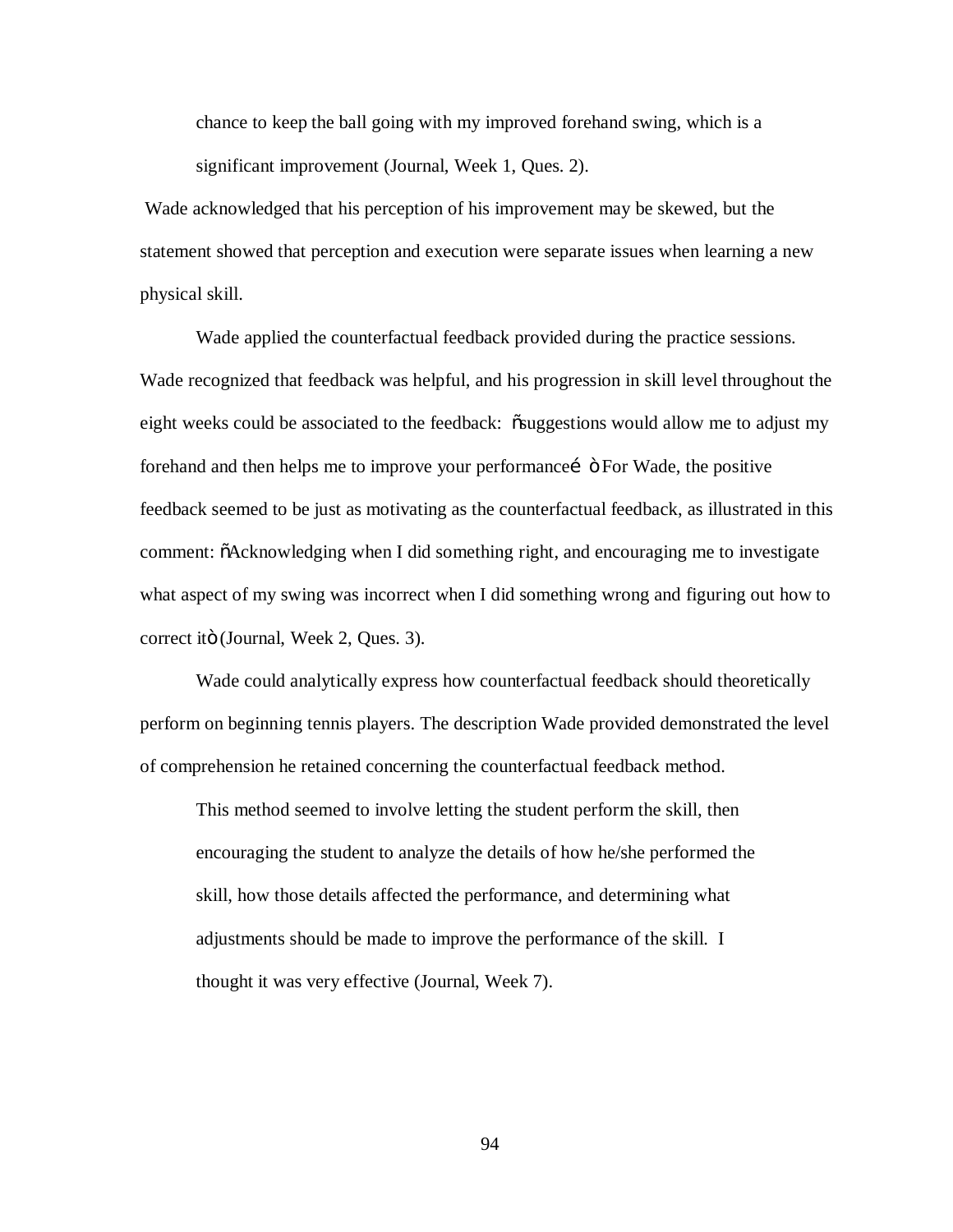Understanding the structure of counterfactual feedback is not essential for the participant, but it was encouraging to hear that the student recognized the benefit and appreciated the technique.

**Likelihood of continuing the activity in the future.** During the practice sessions, the researcher emphasized the possibility of playing on their own, and encouraged the students to see all the opportunities available for participation. This concept of choosing to play, did not translate very effectively as is shown by the comments Wade completed concerning the continuation of his tennis participation:  $\tilde{\text{o}}I$  might. I am undecided at this point. The problem is that I don't know anyone else who plays tennis (Interview, Week 2, Ques. 4). Wade identified some qualities of tennis that would entice him to continue performing the activity in the future.  $\tilde{\phi}$ Enjoyment, challenge, exertiono (Journal, Week 4, Ques. 4).

Although Wade experienced  $\tilde{o}$ enjoymentö in the activity, the perception of his ability to play tennis was realistic.  $\tilde{\text{o}}$  won't be able to hold my own against someone who has been playing for a few months, but it is definitely improvingö (Journal, Week 3, Ques. 4). Wade $\alpha$ concept of his serving prowess was understandable since he only spent one and a half weeks on the skill:  $\tilde{\text{e}}$  eventually I will do it but the person might get impatient since it takes longer for me to get the toss correct and to swing i (Interview, Week 4, Ques. 2). Wade still identified the problem with continued participation with not having a partner, even though for most of the sessions he performed skills on his own:

I don't know many people outside of my family. I might try to convince my father or brother (Journal, Week 5, Ques. 4). i probably wouldn't be able to hold my own yet (in a tennis tournament) but I'm definitely improving. I think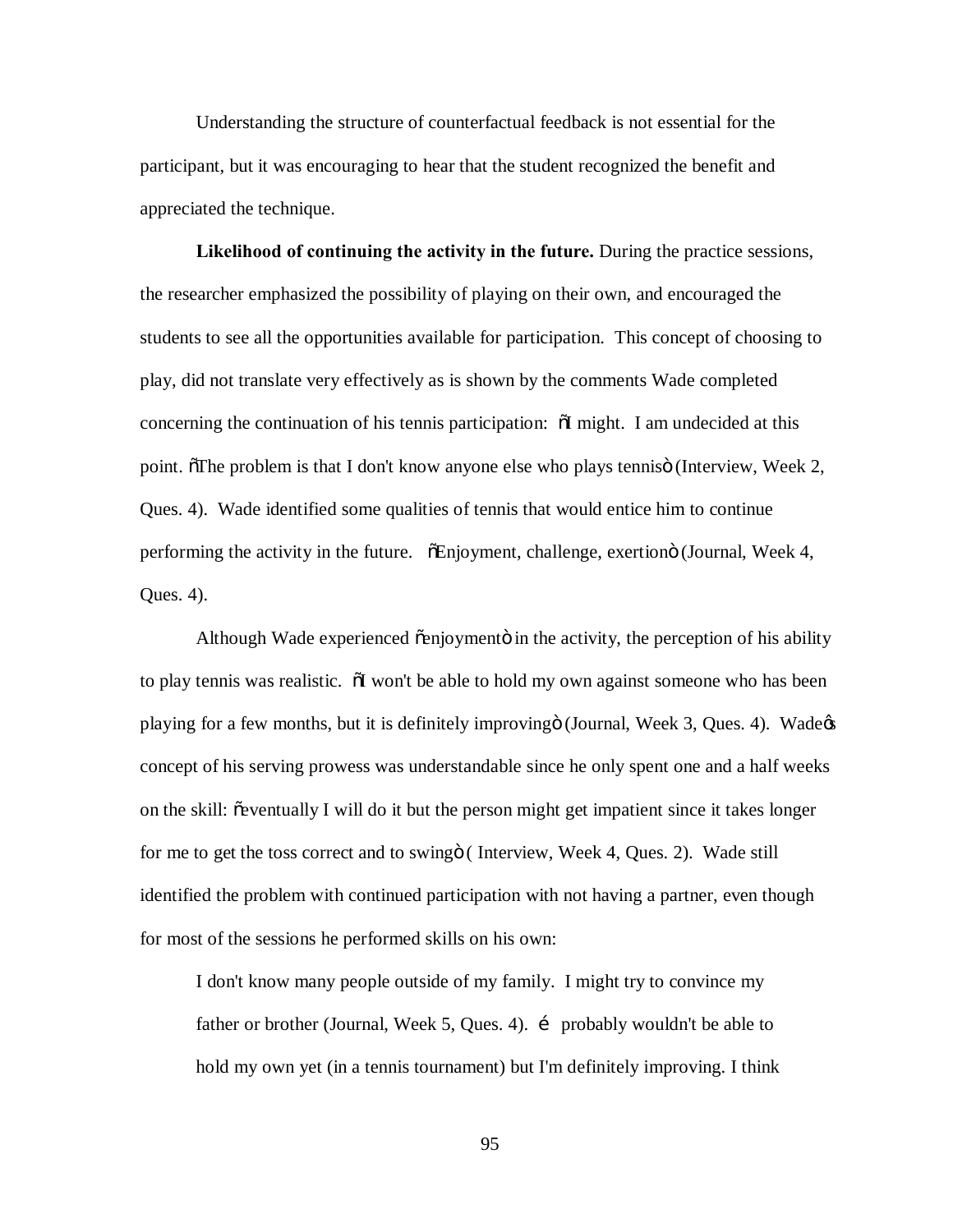I want to continue to improve and play if I can. Don't know if I would invite someone to play yet, it's possible if I had someone in mind but I don't know anyone that would want to play (Interview, Week 5, Ques. 3).

Wade's comments indicated the desire to continue improving and the comprehension that attaining increased ability is not impossible.

## **Cross Case Analysis**

In a multiple case study, a single case is important because it belongs to the collection of cases. The more cases and the greater variation there is across the cases lends to the more convincing interpretations of data collected. Multiple case studies also enhance the external validity of a qualitative case study and the generalizability of the findings depending on the distinctiveness of each case. Merriam (2009) recommends performing one case at a time due to the large quantity of data needed to be collected for each case. This study was done in a collective manner which assisted in building abstractions across the cases and general explanations affecting each individual case. The multiple case study design used for this research provided the primary researcher with the opportunity to give meaning to the participants greactions to the feedback and allow more comprehensive insight into the advantages of using counterfactual feedback in teaching a new physical skill. The following were external factors found to affect each case study similarly.

**Adult Learners**. The assertion that adult learners are better able to remember complex concepts due to learned previous complicated information was quite apparent. From the first week all participants were able to separate out the concepts necessary for their successful performance of each skill. In week one, each participant required differing skill concept emphasis, since individuals tend to be proficient at different parts of the skill. Putting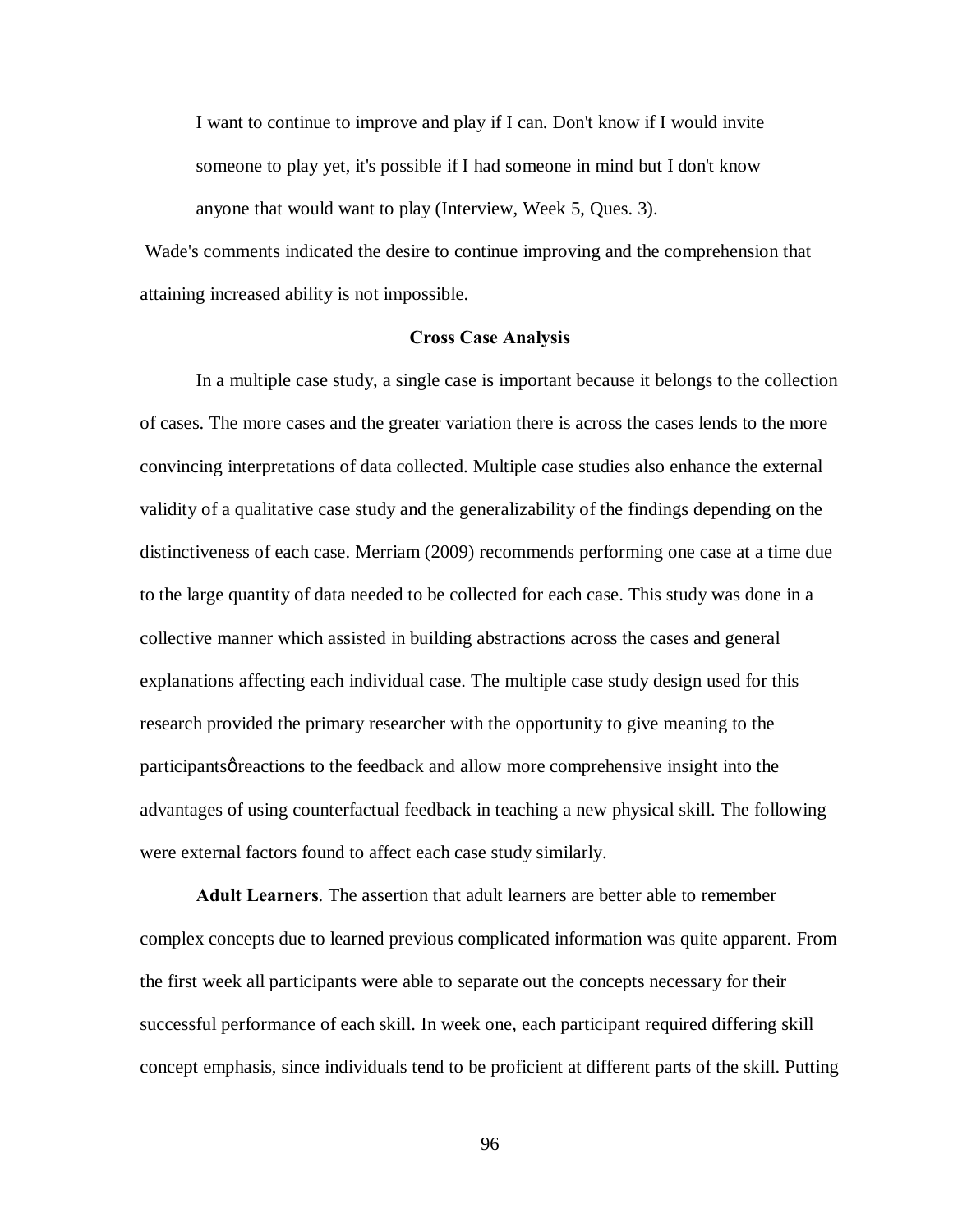an emphasis on the areas that were needed for proper improvement necessitated accenting a different part of the skill. Overall, each participant was able to recall the components of the skill that had been specified for them directly following the session. All participants were also able to remember the particular phrases after the fifth week of practice.

There was so much it is hard to pick just one. I think being prepared to swing with my racquet already back is good, but so was using the middle of the racquet after waiting for the oright beight and bounce (Journal, Week 1, Ques. 1). Making sure that the face of the racket is facing downward when contacting the ball, meaning that I had to wait a little longer after the toss before swinging (Journal, Week 6, Ques. 3).

None of the participants had trouble remembering the cues given to them during the practice sessions for each skill. Developing the autonomy to correct a faulty tennis swing was one of the goals of counterfactual feedback, from this evidence obtained across all cases, it seems that self-sufficiency is possible.

**Physical Limitations.** Physical limitations do not necessarily inhibit the production of self-efficacy for the activity. One of the participants was battling macular degeneration in one eye, leaving her with very little vision on the left side. Limited physical improvement was seen for this participant throughout the eight week sessions. Regardless of this limitation her self-efficacy for tennis continued to improve throughout the practice opportunities. The researcher<sub>%</sub> summary notes showed consistency in performance of actual physical skill had not increased for this participant but her perception of her ability to play tennis and confidence continued to improve.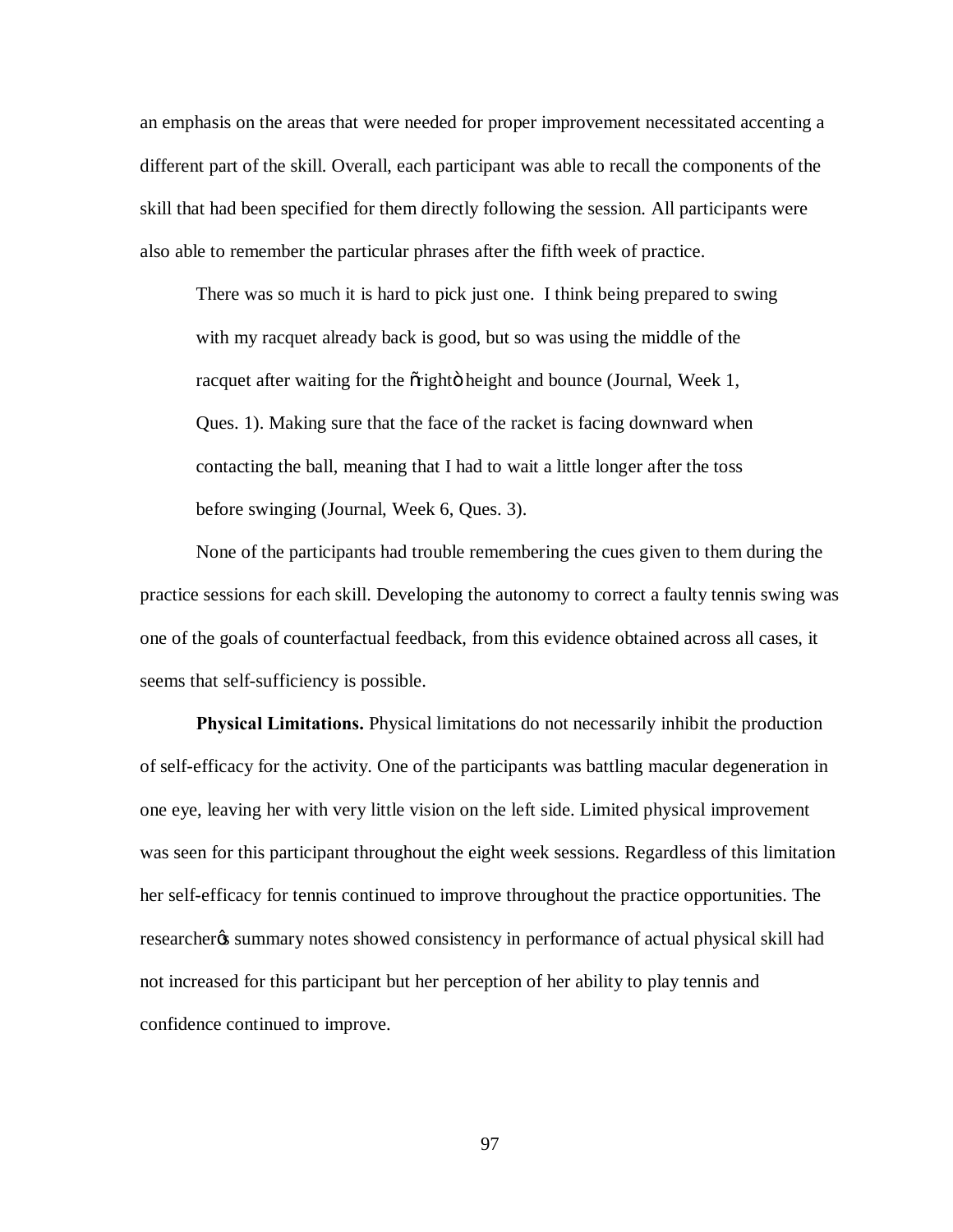Some more practice I'll be able to feel like I can do it from the back. I have the tools that I can correct myself while practicing (Journal, Week 4, Ques. 2). The feedback was definitely helpful! I found positive in what I did despite the missed ball. Helping me to focus on the positive and staying out of the negative side of my head was very helpful (Journal, Week 7).

In this case, finding a way for a physically disabled individual to feel increased selfefficacy for movement was produced through using counterfactual feedback during practice sessions.

**Environmental.** Timing of the study was not ideal. The middle of summer tended to produce extreme heat as well as excessive temperature fluctuation. The temperature fluctuation was a bit problematic for consistency of schedule in the practice sessions. The participants accommodated and adapted to the heat, wind, or rain chance with no perceptible interruption of concentration. Most of the participants had lived in this community long enough to be able to alter attire and expectations for an outside performance without undue stress.

The researcher communicated with each participant regularly throughout the day prior to the practice time assuring the participant was comfortable with the conditions before each session. Rain storms often develop quickly in the summer, and there were a number of days that adjustments were needed after starting the session. The participants did not comment on the heat or the rain interruptions in their journal or interviews. Interruptions in training did not lead to consistent development of skill, so it was worth noting in this research the possibility of the weather affecting the learning process.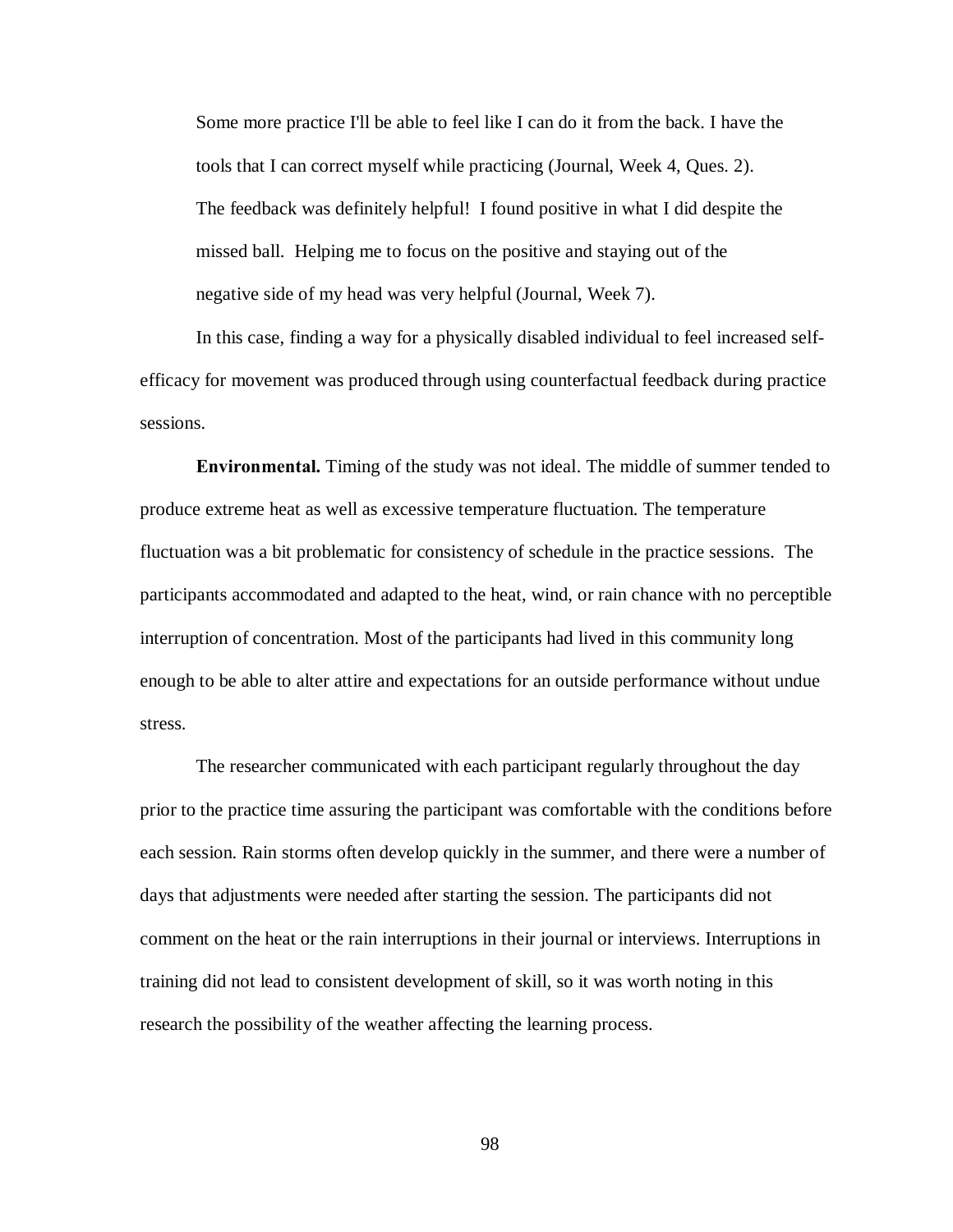Heat was only an issue on two occasions. When drinking water was gone for the participant, it was decided to cut the session short. The second time the participant decided to change the time to allow the heat to dissipate. Rain storms came a few times and adjustments on time schedules were made. The participants were very tolerant and calm about the changes. Alterations to the scheduling changes did not seem to strain the students in any way.

During the third and fourth weeks of practice sessions, the sun became a factor for two of the participants. Changing the schedule to meet at noon to alleviate the heat factor for one of the participants was helpful, but it accentuated the problematic angle of the sun when tossing the ball up for a serve. As the participants were not aware this would be a problem, they were not wearing a hat, which may have provided some relief. A consensus reached to work on another skill until a cloudy day. Watching the contact point on the racquet for a serve is very important, so not being able to view the contact point for a beginner may impede progress.

One participant expressed concern with the noise around the courts.  $\tilde{\sigma}$ - I don't play as well when traffic goes by, I get distractedö (Journal, Week 2, Ques. 2). The courts were in a very quiet part of the campus, but there was some traffic around the perimeter, as well as some trees planted strategically to provide shade. Birds enjoyed the tree cover and often in the evening became quite loud. Only one participant was affected by the noise, the other students did not seem to have a problem with the noises around the practice session area. The only adjustment made for this eventuality was to change the meeting time for the individual in order to have a quieter environment allowing for better concentration.

**Motor Skill Experience.** Experience with motor skill development prior to the study and consistent practice during the study appeared to create progress and improved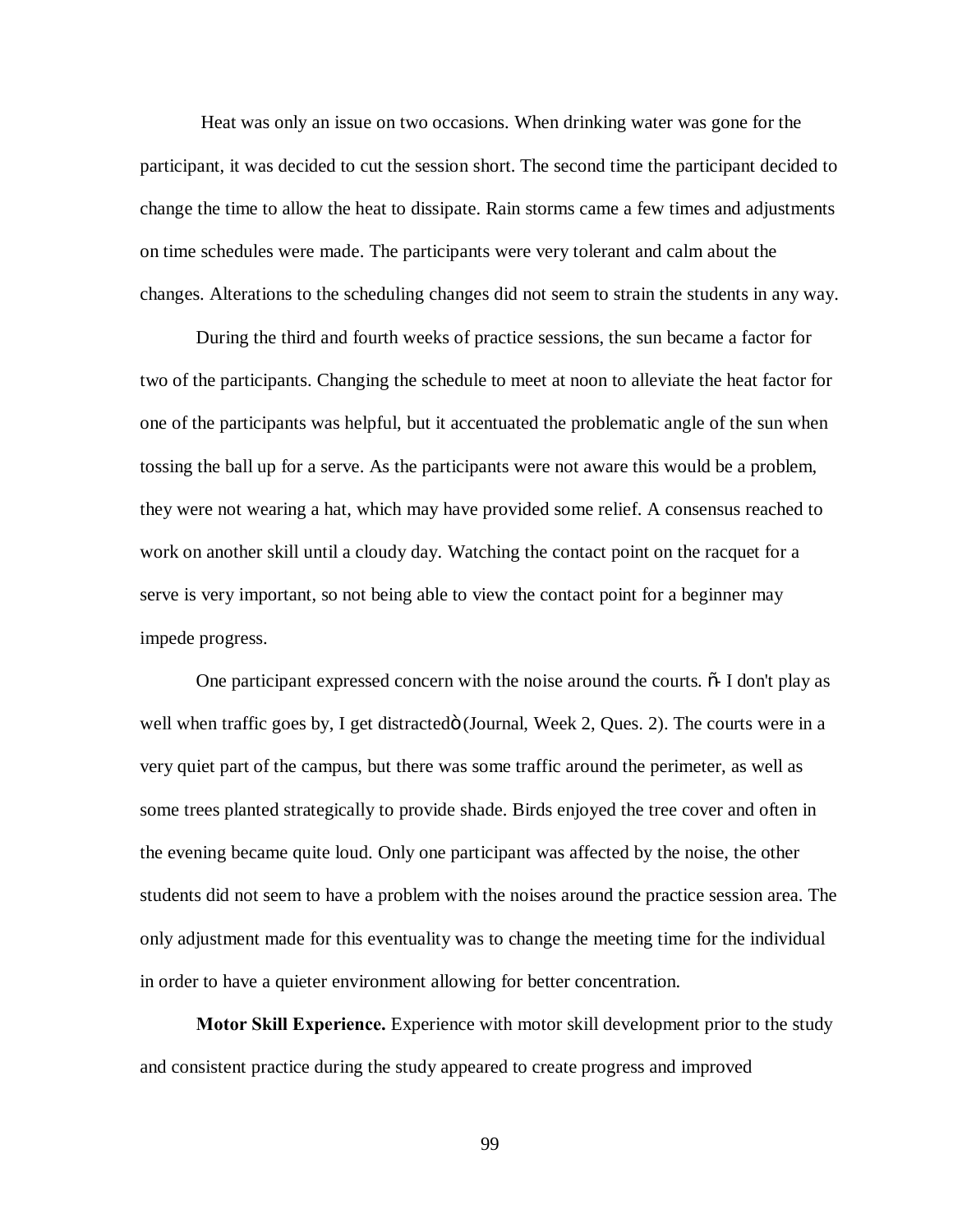development of tennis skills in participants. This study was not investigating a measurable skill development as an outcome; therefore, the additional practice of tennis skills outside of scheduled practice sessions was not a limitation of the study. The researchergs knowledge of added practice outside of the scheduled sessions for some of the participants did not affect the results of this study.

From the researchergs observations and summary notes, there was obvious differential in the beginning motor development of each of the case study participants. Two of the individual case study participants had considerably more advanced hand-eye, and foot-eye coordination than the other case study individuals. Variability in traits across cases lends itself to more enhanced interpretations of the study (Yin, 2008).

Her ability to distinguish where the ball is going to be so that she can hit it, is not good. Her macular degeneration comes into effect a lot on this side and she was missing quite a few balls at this distance (Sabrina, Researcher Observation, #3). It seems when the ball comes at him from the left side he has a harder time adjusting his footing so (Wade, Researcher Observation #3). Demonstrating the footwork for down the line and cross court hits was a success as he was able to adjust his footwork right away (Trent, Researcher Observation #2). I only had to have her look at the face of the racquet once to show her why the ball was going so high up in the air and she adjusted (Oprah, Researcher Observation #1).

Measurement of actual skill improvement was not done for this study. Regardless of the diversity in skill levels of participants at the beginning of the study, specific changes in skill improvement were not measured. Only testimonials of developed confidence in ability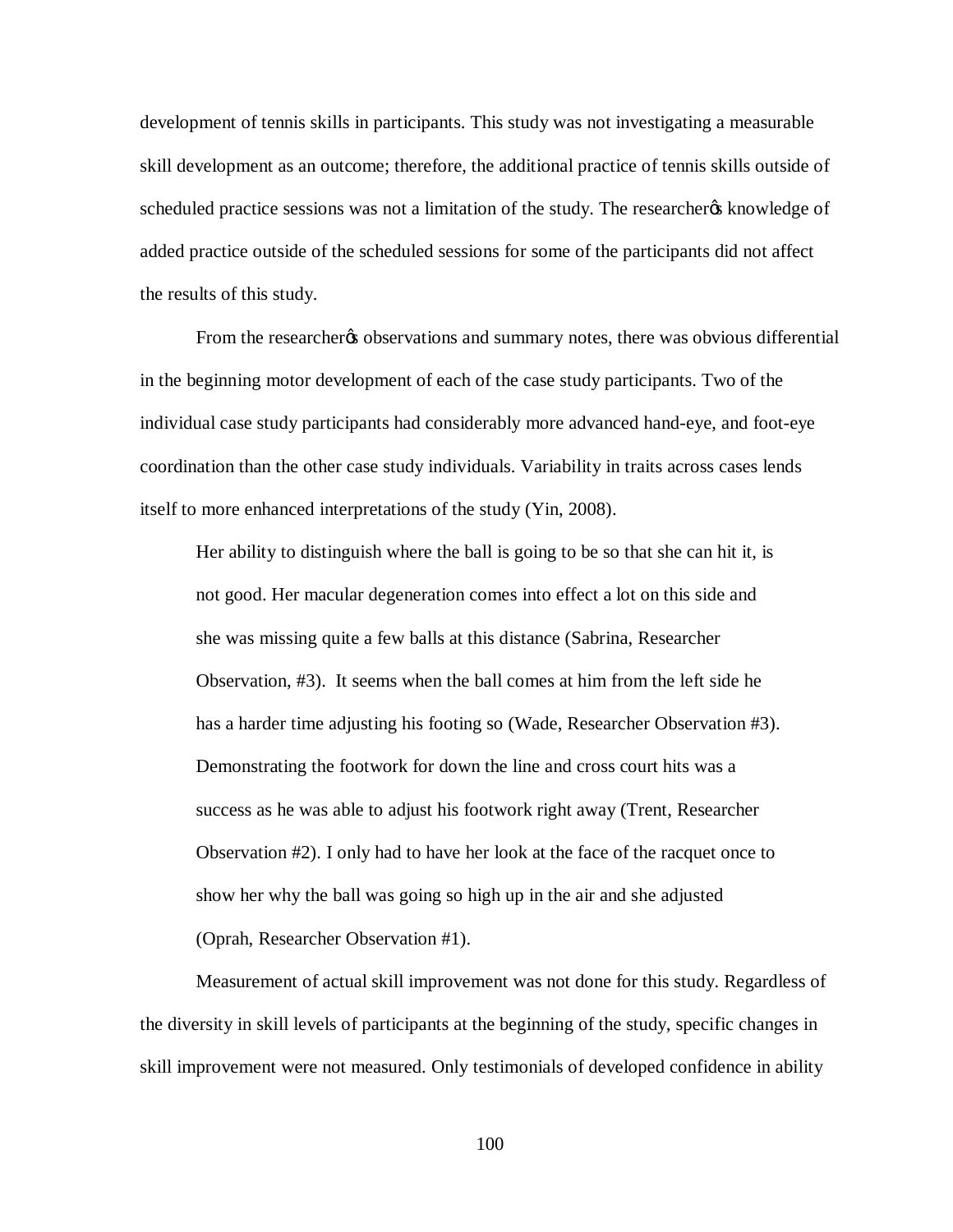were recorded for evaluation. The researcher did observe rapid development in confidence concerning their tennis skills from each of the participants.

**Confidence Development**. Noticeable differences in previous motor skill development from certain participants may have contributed to the quicker advancement of skills in those individuals. Motor learning research posits transfer of motor skill is possible, however, research showing confidence increases in athletes who are more proficient does lead this researcher to question the progressive advancement of confidence from the participants with analytic tendencies but less motor skill proficiency (Alderman, 2008; Feltz, Short, & Sullivan, 2008). Nevertheless, comments show increased confidence of tennis skills was evident from all the participants, regardless of their beginning motor abilities. In fact, one of the participants with the least amount of prior motor skill proficiency commented on week two about the confidence being developed.

Tossing from farther actually builds confidence even though its harder skill but getting better at the more difficult and then when you succeed it feels more like you will be able to play. If you would play would you more confident in forehand or backhand? Equally now but last week I would have said the forehand (Journal, Week 2, Ques. 2). I think my backhand has improved a lot over last 3 practice sessions. If I hit it slowly I think I can get the ball into the court most of times. I don't know how my backhand will be in a real tennis match when balls will coming at me at a much higher speeds, but at lower speeds I'm pretty confident in my backhand (Journal, Week 3, Ques. 4). The specific part which I improved was thinking about aim before hitting (Journal, Week 5, Ques. 2). Improvements have been to hit directly to my aim,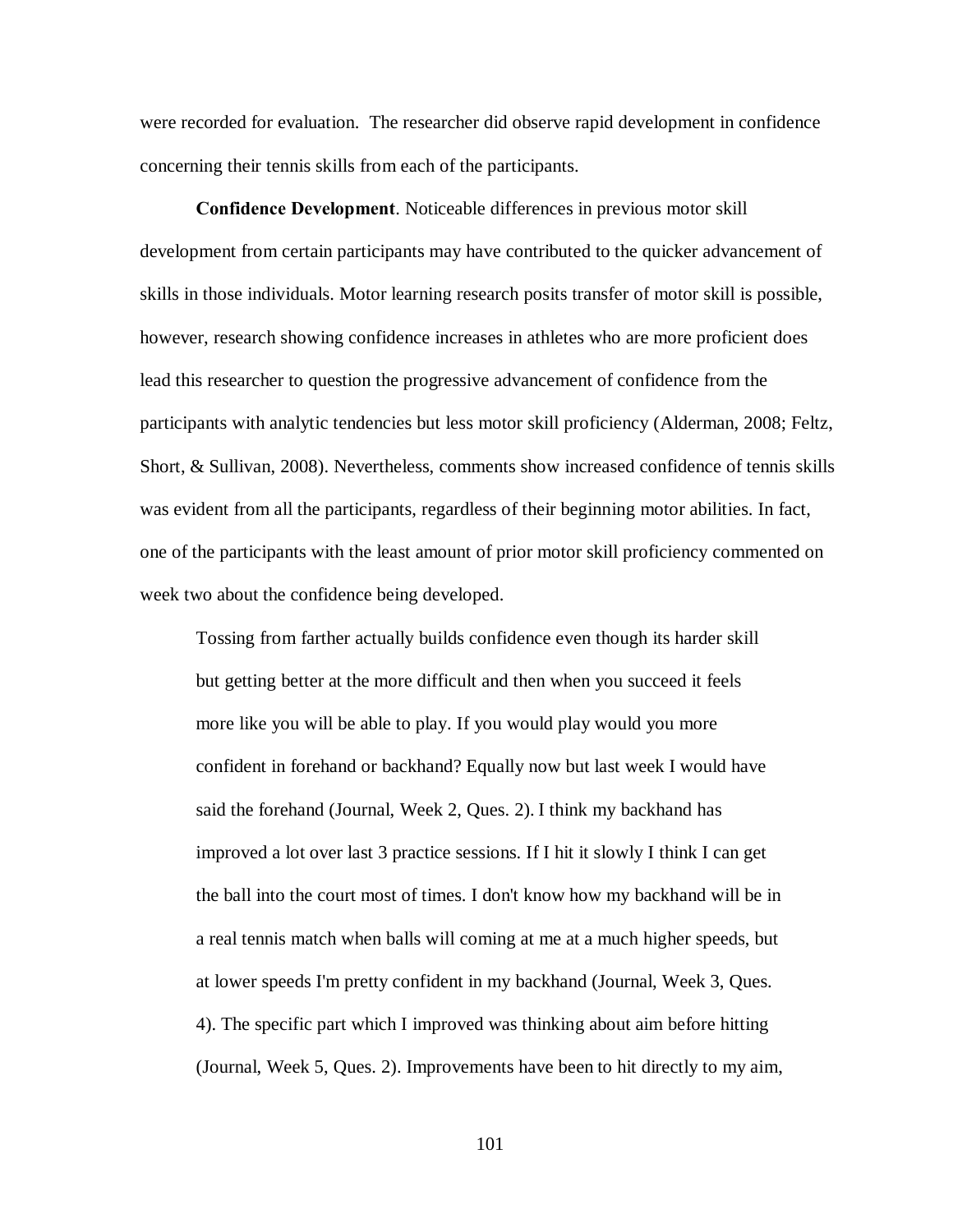to reach short and long balls, hit the ball which behind me (Journal, Week 6, Ques. 3).

Due to the presence of improved confidence in both those adept at a higher skill level and those lacking proficiency, the researcher can deduce that in this situation counterfactual feedback was a beneficial technique in developing confidence for beginning tennis players regardless of prior motor skill proficiency and experience.

## **Summary**

Counterfactual feedback proved to be a beneficial way to develop confidence in beginning tennis players. Comments by the participants of this study confirmed the increased understanding of tennis concepts during the eight-week practice sessions. Students were able to verbalize the cues and concepts necessary for continued successful performance of tennis skills. The additional advantage of increased fun the individual perceived during practice strengthened the appeal and desire for continuing to play tennis. The participants increased confidence and understanding of concepts establishes that counterfactual feedback is one way that beginning tennis players can learn to enjoy this activity and develop habits that could be sustained for a lifetime.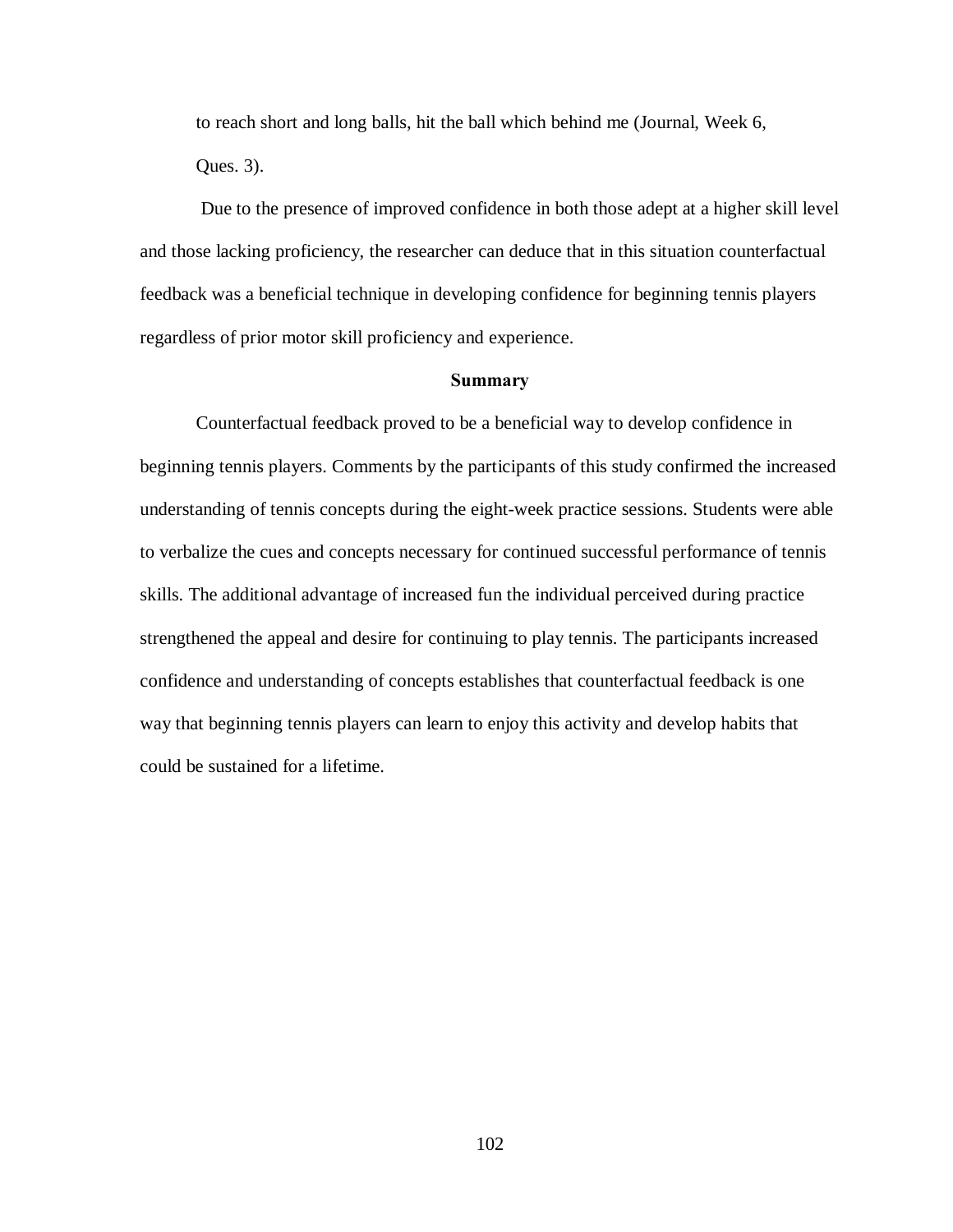## **Chapter 5**

## **Discussion**

Research on feedback, critical thinking, and instruction in a learning environment is satiated with conclusions about best practices, best development, and best instructional methods for retention and performance. This study is diverse in its concentration on two areas. One area of focus looks at how counterfactual feedback assists the beginning student to increase critical thinking when learning complex motor skills. A second area of focus looks at the individual<sub>g</sub> perception of confidence to continue improving their skill. Self Determination Theory used as a framework promotes autonomy for the student and motivation for continued performance. For multiple case studies, such as this study, Merriam (2009) stresses the importance of reporting the comparison answers to the same questions given to the participants as a reliable way to disseminate and detail the information collected.

Validity was established in this study by the same questions given to each participant, and by similar delivery of feedback from the same instructor for each individual. Participant ts responses were recorded through the individual journal entries and from interviews done by the researcher following the practice sessions. Cross-case analysis was then used to compare answers given. Scrutiny of transcriptions and examination of given feedback was performed by the researcher and an outside expert to discover similarities and consistency of feedback delivery between participants.

During this study counterfactual feedback created certain differences and illustrated specific similarities to preceding investigations of feedback on learning concepts, critical thinking, and perceived confidence obtained by the students during instruction. All four participants experienced improved skill performance, noticeable critical analysis of tennis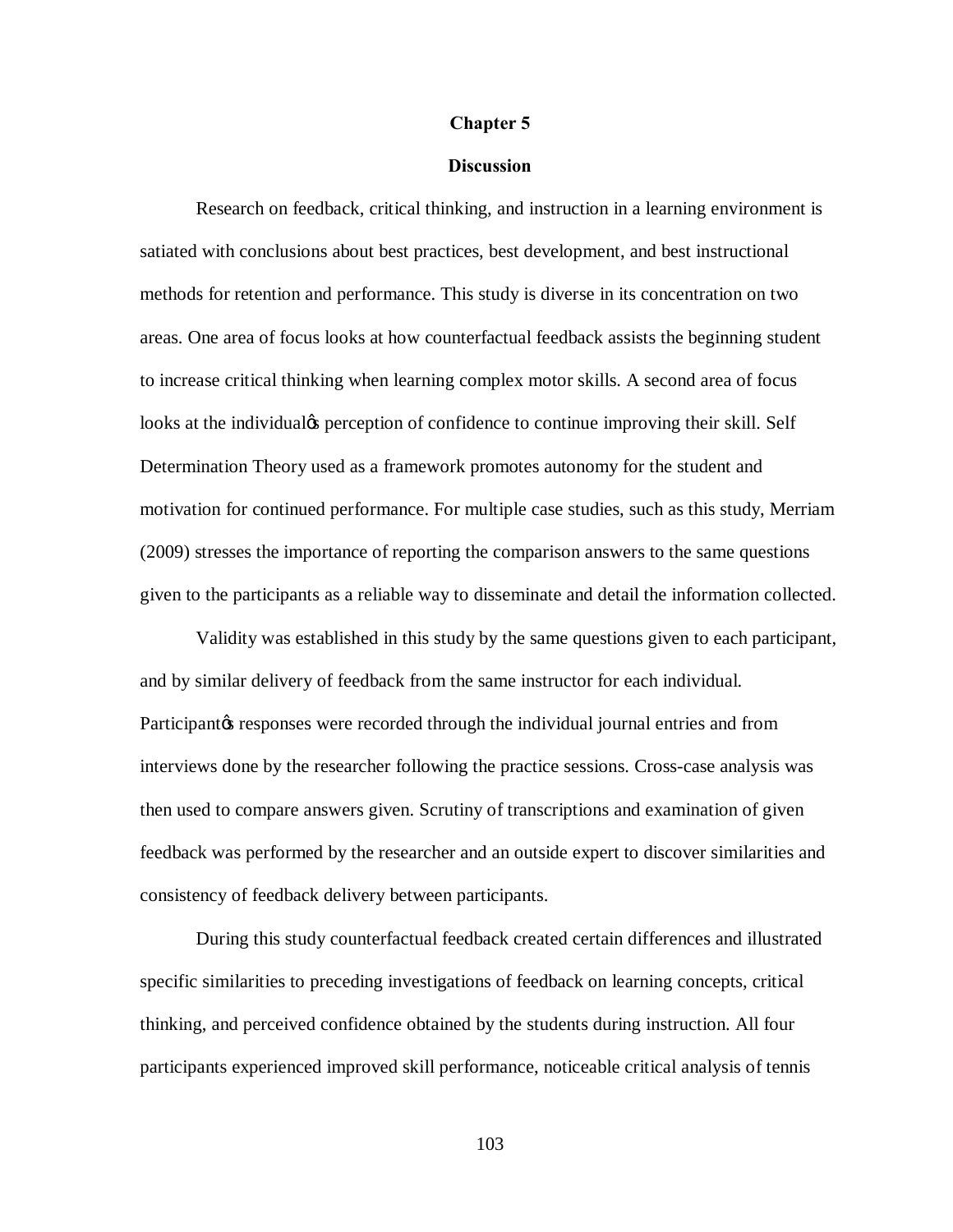concepts, evident progress of personal confidence in their tennis ability, and manifested specific knowledge of cues needed for continual improvement of tennis skills. These results are consistent with seminal pieces of literature from educational research showing that complex physical skill acquisition and retention of learning is linked directly to specific instruction, feedback, and positive encouragement (Lydon & Cheffers, 1984; Todorov, Shadmehr, & Bizzi, 1997; Viciana, Cervello, & Ramirez-Lechuga, 2007). The use of counterfactual feedback resulted in motivation, confidence, and skill improvement in each of the different participants, regardless of previous experience and learning style preferences with a minimal amount of training.

The current research, similar to DeKnop $\alpha$  findings in 1986, supports the notion that time-on-task, specific feedback given, and time spent on information delivery are crucial to skill development in beginning learners. Counterfactual feedback combines informational delivery and specific feedback to each participant. Although all of the participants in this study improved in skill performance, there was no measure of skill improvement taken for this study. Although no specific measure of improvement was taken, researcher's observation notes highlighted a noticeable increase in the participant to adjust their swing performance when rallying with a partner across the net. The ability to rally and adjust to the oncoming ball is important in allowing the individual to feel successful and confident in their ability for intrinsic motivation to play tennis.

Retention of learning is improved with specific feedback (Todorov, Shadmehr, & Bizzi, 1997). The current research confirms this finding as counterfactual feedback questions were very specific to the skill being performed. The four participants displayed acquisition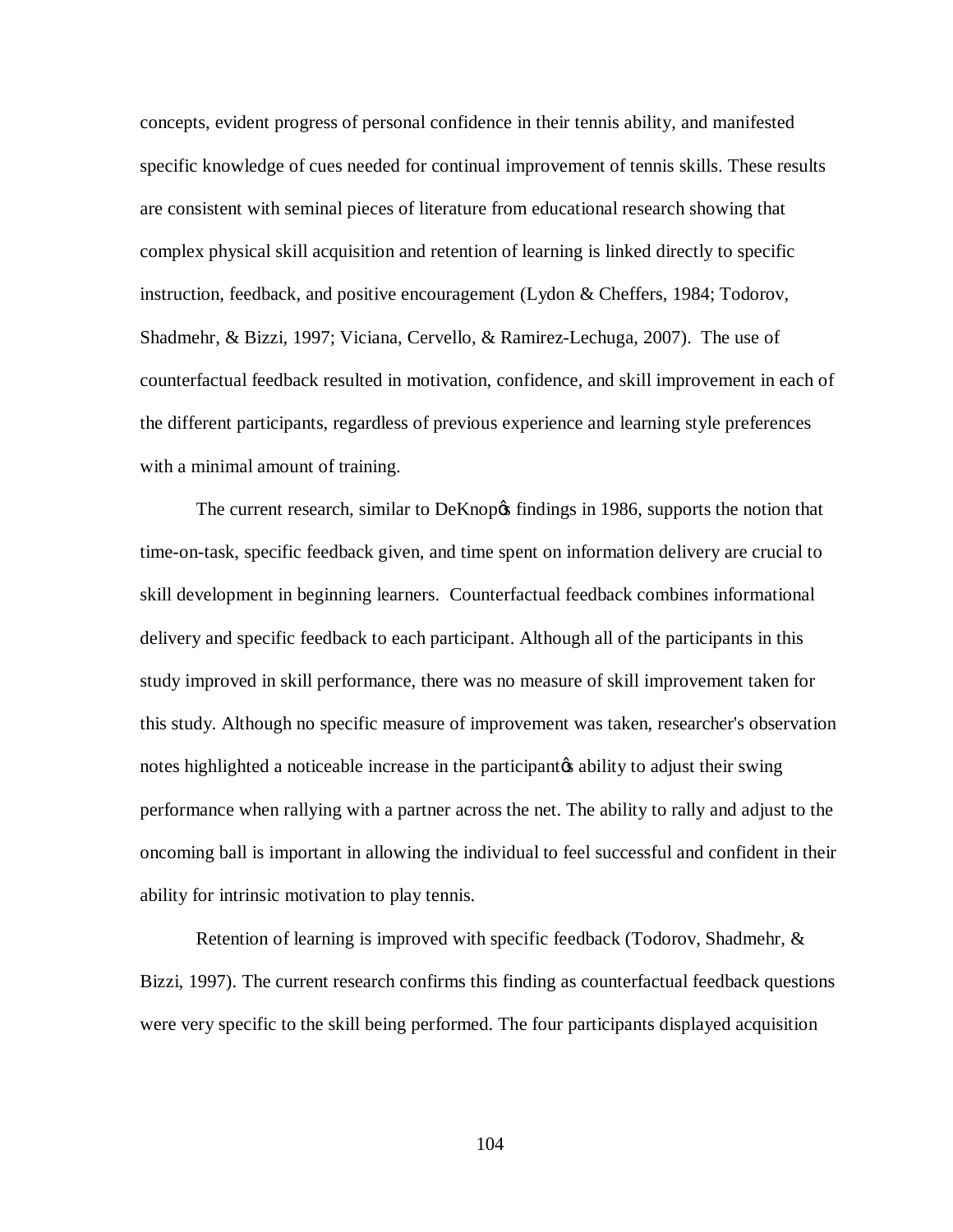and retention of knowledge from answers given at the end of the eight weeks about the skills learned in the beginning of the eight weeks.

Critical thinking is a central theme for counterfactual feedback  $\alpha$  usefulness. During this research all participants demonstrated understanding of complex concepts after each session, which exhibited their enhanced critical thinking process. Regardless of experience with racquet sport concepts prior to participation in the research sessions, all participants were able to verbally assign importance to the cues identified as necessary for improvement of each skill reviewed in the practice sessions. The ability to learn and display improvement not only confirmed critical thinking but also illustrated perceived confidence in one<sub>g</sub> ability to adjust performance and advance as a player. Counterfactual feedback could be part of the proper instruction that Angeli and Valanidez (2009) found could result in improved critical thinking skills.

During weekly interviews, the participants were encouraged to reflect on the specific problem-solving techniques they would use to assist in better skill performance. Each individual showed remarkable ability to reflect on their performance and problem solve what needed to be done to improve for the next practice session. While reflection of past performance is one way to show learning and critical thinking, the participants were also able to prove decision making abilities during the practice session itself, by adjusting the skill in the course of the practice. For instance, participants were able to contact a ball thrown from a variety of distances, or varied heights, as well as balls arriving from differing angles and speeds. These results confirm research done by Lodewyck (2009) which posits that critical thinking is linked to decision making, reasoning, problem-solving, and reflective judgment.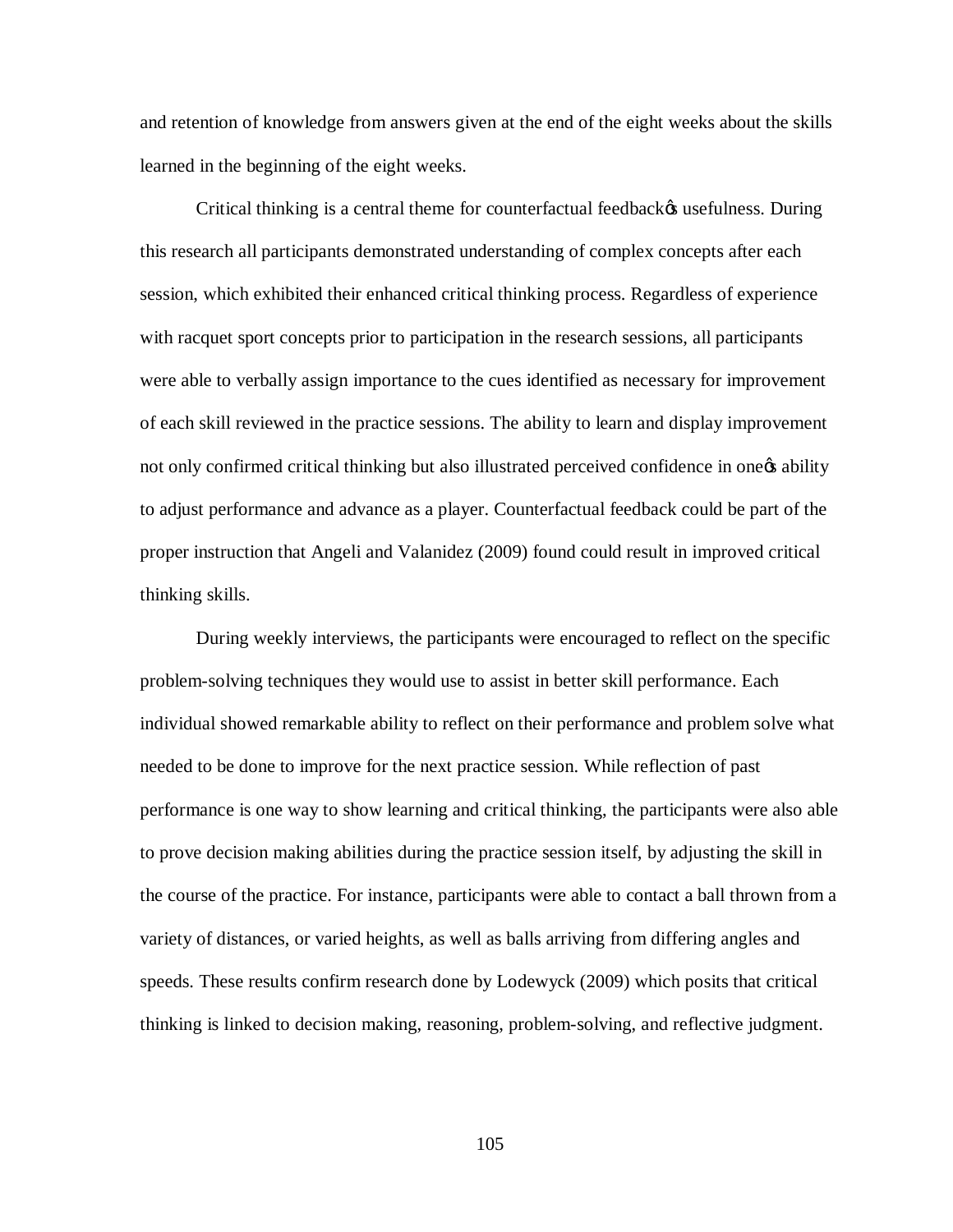Individuals often drop-out or quit an activity when negative feelings occur due to mistakes in performance. While Viciana, Cervell, and Ramirez-Lechuga (2007) found that technical instruction assisted in alleviating a negative sentiment following mistakes, counterfactual feedback seemed to give the participants continued desire to attempt each skill again. Research tells us that a student to confidence will increase with successful skill performance; and many students shy away from advancing to a more difficult skill due to fear of failure preferring to stay within their -comfort zone of skill performance (Mouratidis, Lens, & Sideridis, 2010; Simons, Dewitte, & Lens, 2003). Counterfactual feedback combines specific feedback, encouragement, and technical instruction throughout the questions asked of the participants, which supports the individual performance. Once the participant understood the technical components of the skill and recognized the adjustments required for a successful performance, they were able to feel in control of the environment and continued performing at a high level. Consequently, the student is able to prolong the positive mood and increase the intrinsic motivation to perform the skill again.

During this study each of the four participants indicated increased confidence in their ability to play tennis, demonstrated improved knowledge of the basic concepts of tennis, and recognized improved performance of their personal skills. All participants were enthusiastic about continuing to play tennis, and encouraging comments about the advantages they seemed to perceive in the feedback system that was used to help them get to where they are. Each had realized how much had been accomplished within a short time and was ready to continue their improvements made by continuing to play with friends. Some commented a desire to teach a friend in order to have someone to play with them on a regular basis. In the following section each theme will be compared according to findings for all participants.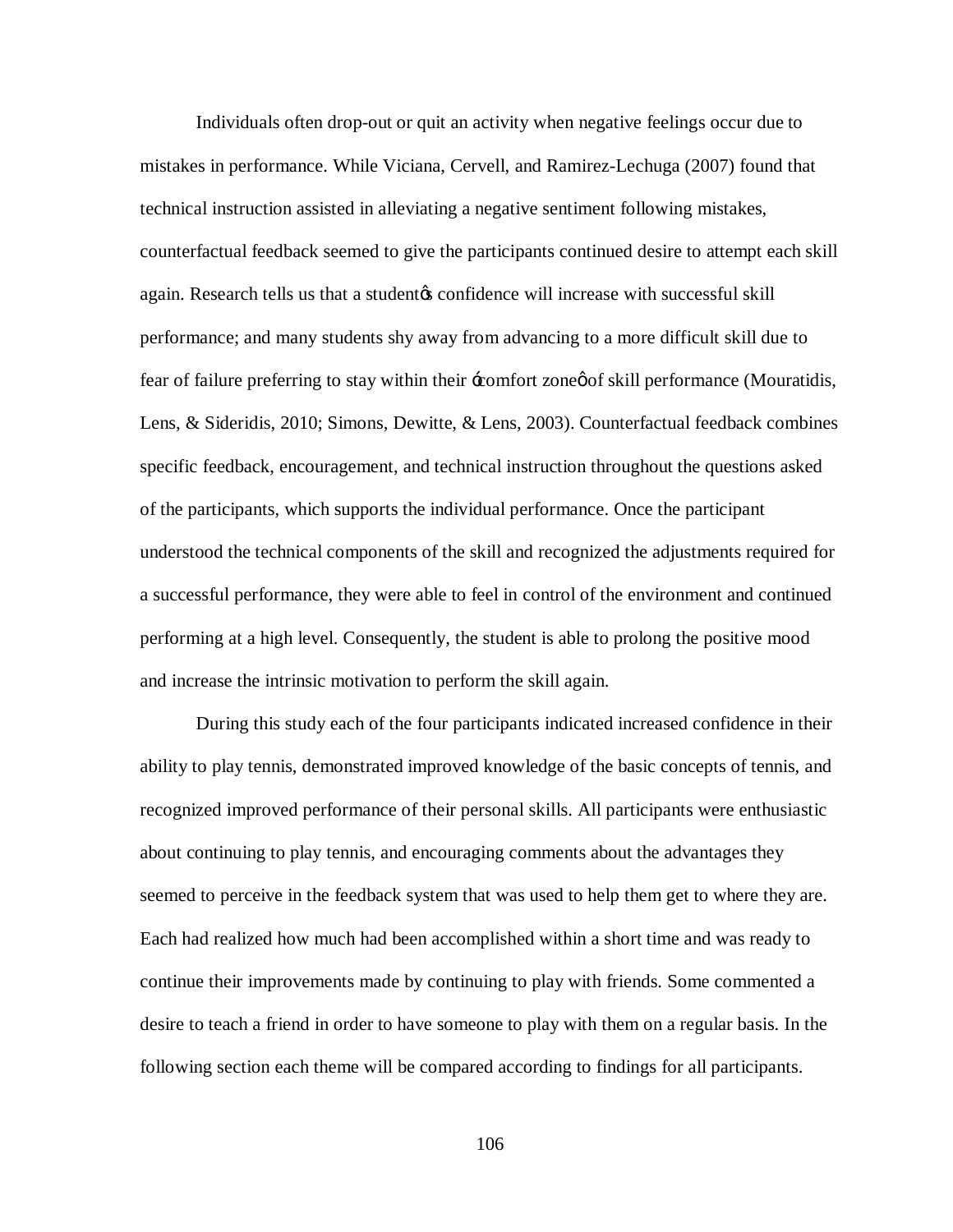## **Perceptions and confidence of skill development**

Increasing the perception of confidence an athlete possesses in their ability to perform is not always a straightforward concept. Perceptions and confidence are wrapped up in different packages for each individual. Each package can contain past experiences, previous comments from others, and prior sensitivities developed through years of disappointments or embarrassments. This study attempted to discover a solution to assist individuals in strengthening positive perceptions of their own abilities regarding tennis skills within a short time frame. Leading the participants to feel more assured when being invited by a friend to play tennis or when taking initiative to invite someone to play. Confidence may also allow the individual to participate rather than refuse due to ineptness. Commentary gathered during this study serves as proof that altering perceptions of skill acuity is a possibility for individuals even in a brief training period.

The nature of this study inhibits the production of blanket concluding statements concerning counterfactual feedback and the effect on individual skill perception changes. Past research has shown that feedback alone is not the sole cause of perception adjustment in a participant. However, each of the participants in this study demonstrated increased positive perception of their tennis ability, regardless of their beginning capability. From this information, one could conclude that counterfactual feedback should be one element to consider when attempting improved confidence for beginning tennis players.

## **Critical thinking and recognition of skill components for success**

The recognition of skill components necessary for success became apparent to the researcher early-on during the data collection phase of the study. Comments made by participants throughout the practice sessions exhibited comprehension of tennis concepts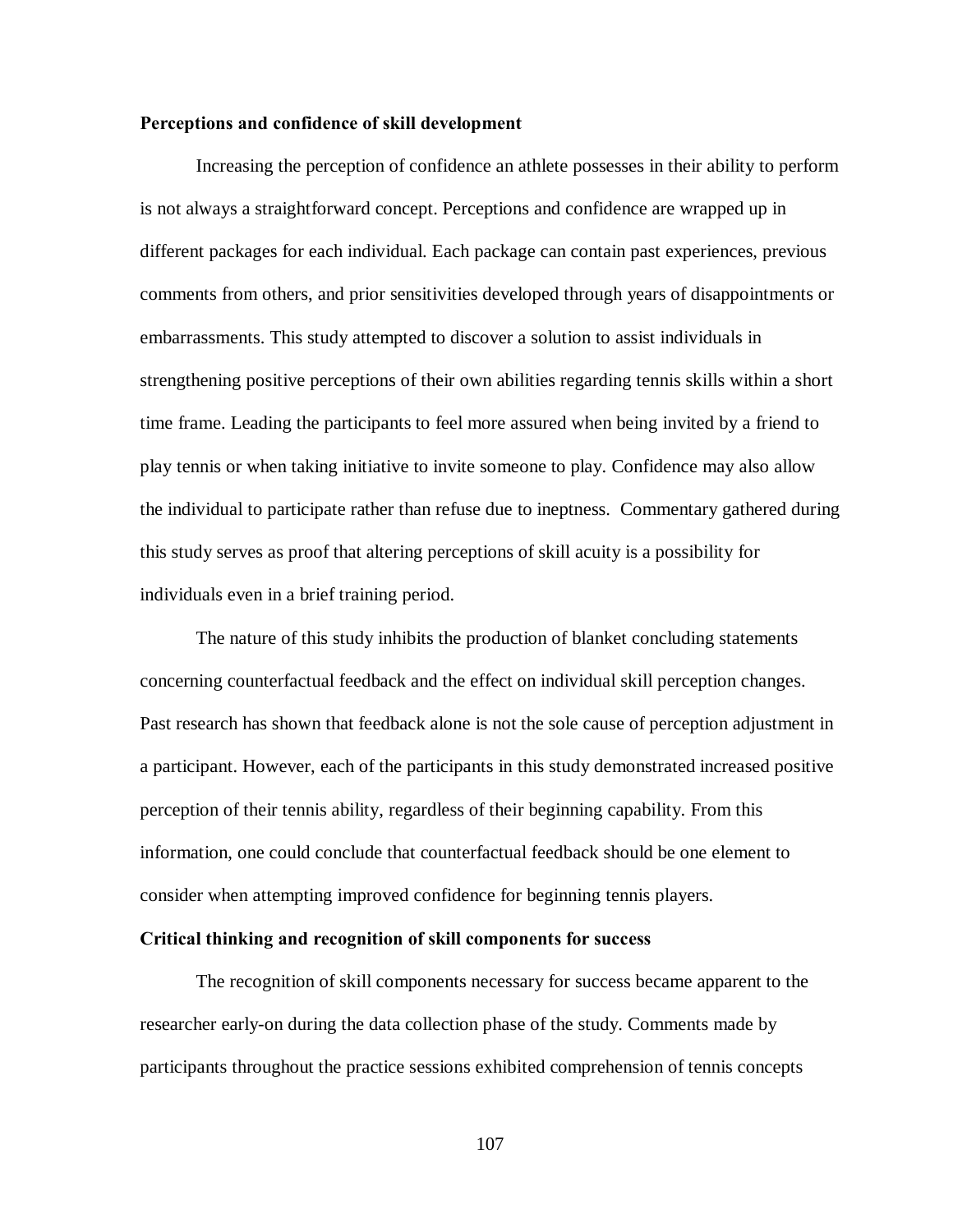developing rapidly. The participants answered specific questions concerning skill development following the sessions and during the practices the students began adjusting their skill performances without prompting from the instructor. Participants chose various skill components to focus on for skill improvement to occur. Each individual concentrated on a different aspect of the tennis skill. One focused on the angle of the racquet on contact, and adjustments were made as needed. Another student concentrated on the position of the arm prior to contacting the ball and then better preparation for contact was discussed.

Drills and repetitive execution of skills are the mainstays of many physical education programs. Critical thinking and recognition are traditionally not used in everyday classes. Because of this tradition, physical educators require immense patience when teaching beginning skills to individuals. Repeating information to a student is helpful at the beginning stages of learning a physical skill. The dichotomy comes when the instructor directs the student to practice unaided. Many students rely heavily on the information and feedback continually supplied by the coach. While the athlete tends to listen to instructions and not consider the justification the coach has for each drill. Once the coach instructs athletes to practice on their own, there is no conscious thought process to adjust the skill themselves. When the skill does not produce the desired result, the student quickly becomes irritated and either gives up or appeals to the instructor for help or suggestions.

Due to the nature of counterfactual feedback, the student becomes aware of the concepts rather than just the skill components that are being practiced. Understanding the reasons for each step of the development process allows the individual to ponder the process and identify the cause of the poor performances. Once the individual can determine the cause, they are capable of making adjustments without input from the coach or instructor.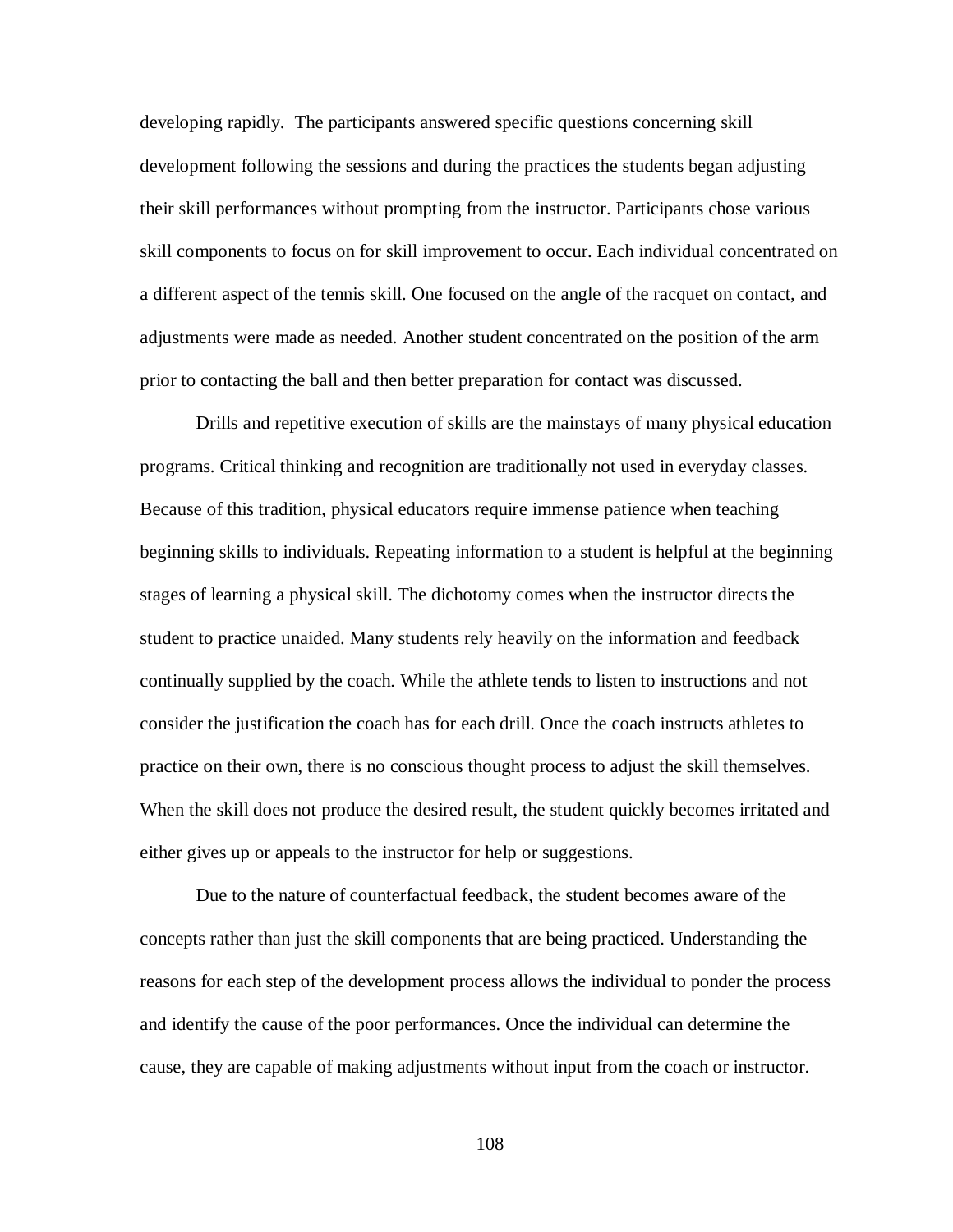During this study, each of the participants started at a different level of skill proficiency, and although all were beginners, some were more equipped to advance rapidly. Proficiency in skill execution was not required to understand the concepts needed for adapting the skill during implementation. Some study participants played outside of the regular sessions and remarked on their ability to modify the tennis skills during play.

Adjusting the performance when it is gone awry is a true test of critical thinking process when developing a new skill. The participants in this study continued to show comprehension of the tennis concepts throughout the sessions. Counterfactual feedback, delivered in a timely manner, during the beginning stages of learning tennis skills, assisted the participants in identifying the components necessary to advance their proficiency level in tennis.

## **Best timing in delivery of feedback**

During the practice sessions there was no noticeable change in skill acquisition due to the timing in the delivery of feedback. The researcher did not notice a particular predilection in any of the participants greations during the sessions to the time when feedback was given. According to the comments made by the participants, each preferred a unique time when they believed that feedback would be most effective. The participants reasoning for choosing their special time had merit, but when it was delivered similarly to each individual, all appeared to utilize the feedback appropriately.

Delivery of counterfactual feedback was comparable for each participant. Regardless of the preference stated by the individual participants in journal and interview notes, the instructor did not alter the timing of delivery of the feedback. Since delivery of feedback was similar for each individual, the researcher can conclude that for these participants the timing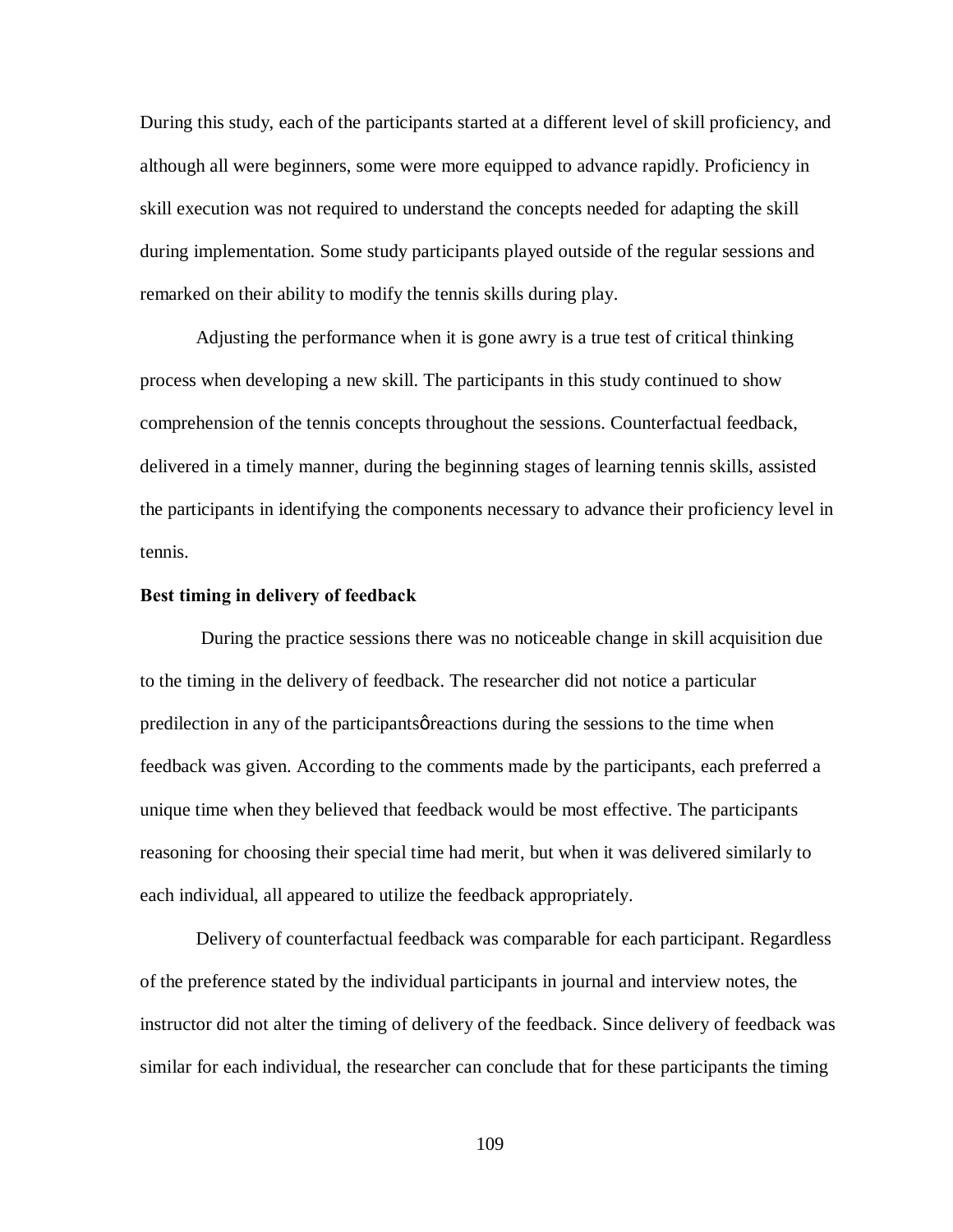of counterfactual feedback neglected to assist in the learning of tennis concepts. Neither did the timing of delivery detract from the participant being able to remember the important concepts dispensed during the practice session. While many individuals claim to have a preference of receiving feedback during the acquisition phase of skill development, this study did not find that timing of delivery made a difference in the amount of information the individual recalled concerning the concepts of tennis skills. The only difference noted was in the connection of the specific component feedback to the proper overall skill.

The lack evidence to support better retention of concepts due to differences in timing when delivering feedback may be due to the age of the participants in this study. Adults are able to connect the concepts to the proper source and relate the feedback comment to the correct skill involved. Timing of delivery may be more crucial for younger beginning players who do not yet have the acumen to link the comment to the appropriate skill.

## **Likelihood of continuing the activity in the future**

Learning a new skill requires determination and consistency of execution. Understanding the concepts of a new skill will allow the individual to feel more confident about performing the skill on demand. All of the participants in this study, according to observations from the researcher, improved their skill level and showed signs of developing confidence in the concepts needed to continue to play the sport. Throughout this study the participants answered favorably to questions concerning the continuation of participation in tennis activities following the completion of the practice sessions. However, the researcher understood that the participants saw tennis as a companion sport, meaning that two people were needed to play it. During the practice sessions, the activities were split between those needing two people to participate and those that could be done unaccompanied with just a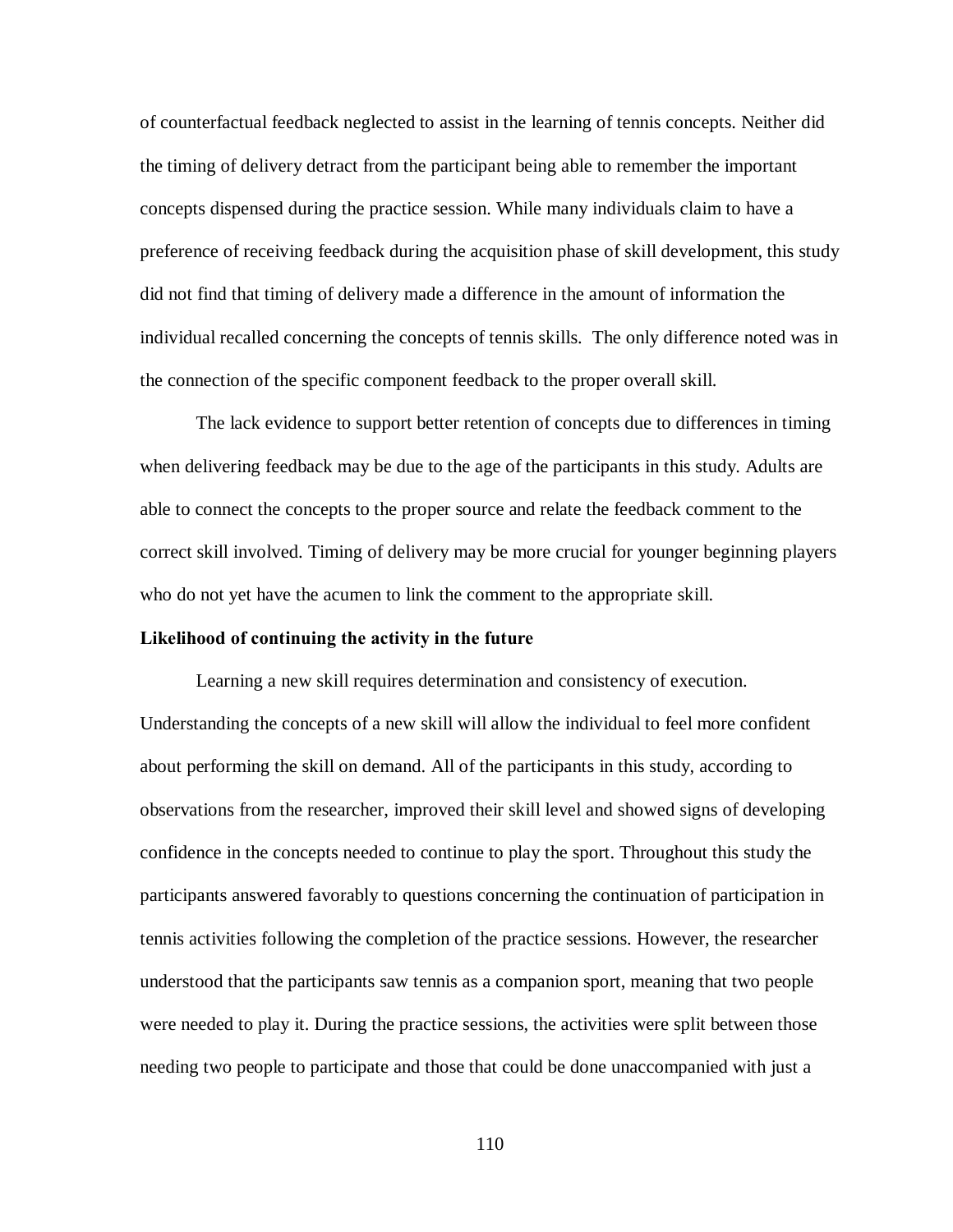backboard. The split activities were the researcheros way of encouraging the students to understand that, although playing a game of tennis required more than one person, solo tennis activities could be beneficial to advancing tennis performance as well.

Commentary made by the participants and observations made by the researcher support the improved likelihood of participants continuing to choose this activity for a future exercise option. All participants understood and reiterated the concepts learned prior to finishing the study. The researcher was confident that each of the individuals could continue to advance their confidence and skill levels without continual planned lessons. Using counterfactual feedback with the participants appeared to encourage the  $\pm$ fun factorøof participation which in turn may promote the continued participation in tennis.

## **Feedback and skill learning**

The themes that evolved in this research focused on best timing of feedback delivery, perceptions of confidence in skill development, recognition of skill components necessary for success, and the likelihood of continuing the activity in the future. The findings outlined some essential points that physical educators and coaches should observe of when teaching beginning physical skills to individuals.

Seminal research in feedback affirms that individuals enjoy the skills in which they perceive themselves proficient (Alderman, 2008; Feltz, Short, & Sullivan, 2008). Feedback is important in the learning process. Timing in the delivery of feedback does not seem to be as important as conveying feedback to the learner. Motor skills are acquired through performance, any feedback be it counterfactual, specific, augmented or other assist in increasing the learning progression. Counterfactual feedback could, as shown in this research, be a viable option and simple way to improve development of complex motor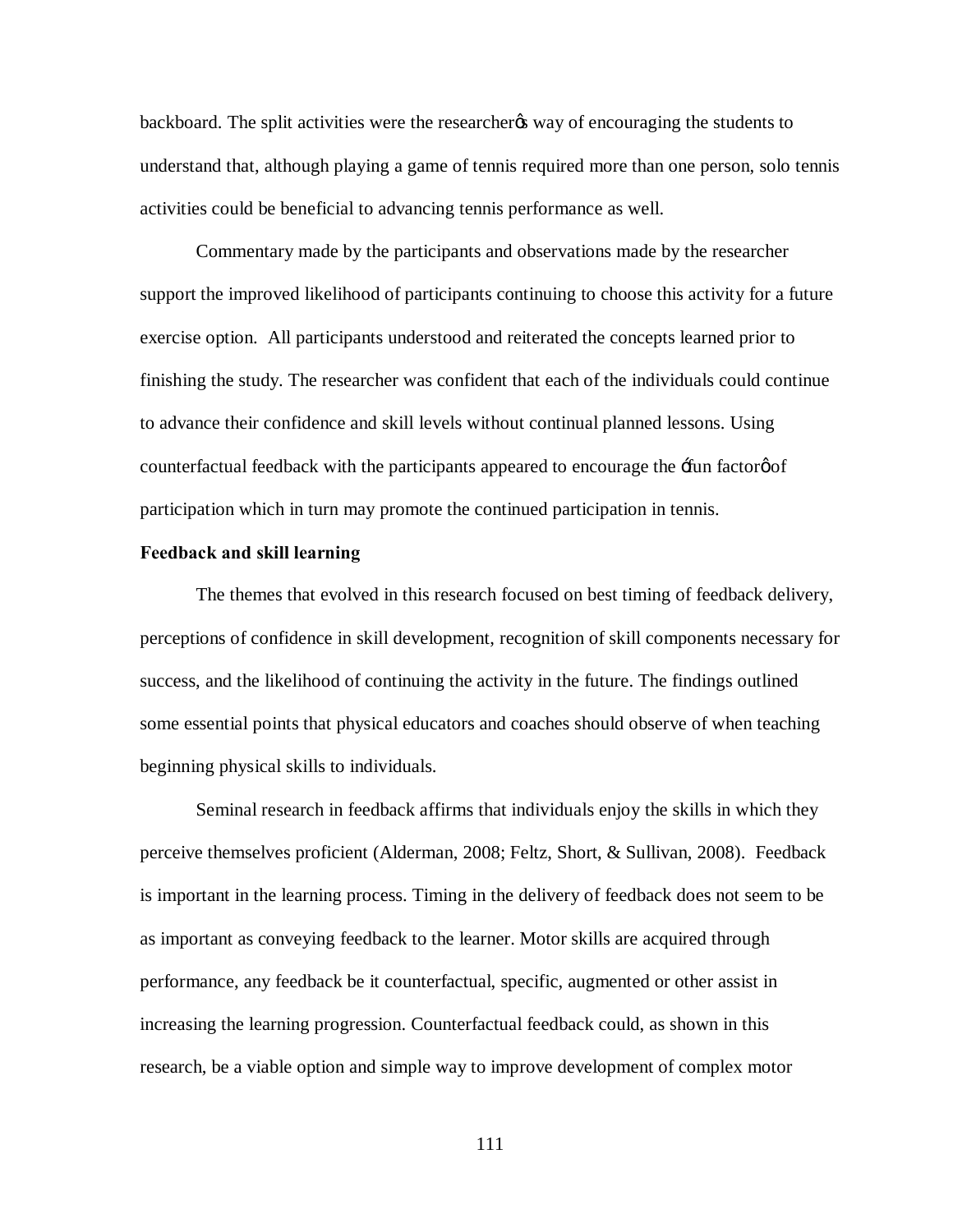skills. Stagnation in progress of a skill is often the culprit for frustration to beginning learners. Counterfactual feedback allows the individual to discover tactics that will navigate them toward success and away from annoyance.

Combining specific, instructional, and encouraging feedback into a question format, as counterfactual feedback does, supports the student<sub>*i*</sub> learning procedure. This research illustrates how using the correct language during the practice sessions of beginning athletes allows the individual to understand the concepts quicker; thereby, boosting the student  $\alpha$ perception of confidence when performing the complex skill. Complex concepts in games can often take individuals years to comprehend. Requiring the individual learner to critically think about the skills needed and incorporating them into the game concepts early in the learning process allows the individual to understand how the skills and concepts fit together within the whole game. This development of insight may have been delayed due to the participant ts lack of previous proficiency in the basic elements such as footwork or hand-eye coordination. Required basic physical elements need to be established prior to complex concepts of a skill being learned.

Common traditional practice often includes skill repetition without extensive feedback given to the performer. Counterfactual feedback encourages the notion that variety of movement exploration during initial learning will encourage the participant to realize the best solution to movement problems without continued repetition, thereby, grasping the correct development and concepts prior to becoming bored with performing the skill. Recognition of the skill factors necessary for success is crucial for the learner to increase their performance confidence. Physical educators and coaches can have the initial information for the skill presented to the student prior to beginning a practice session. For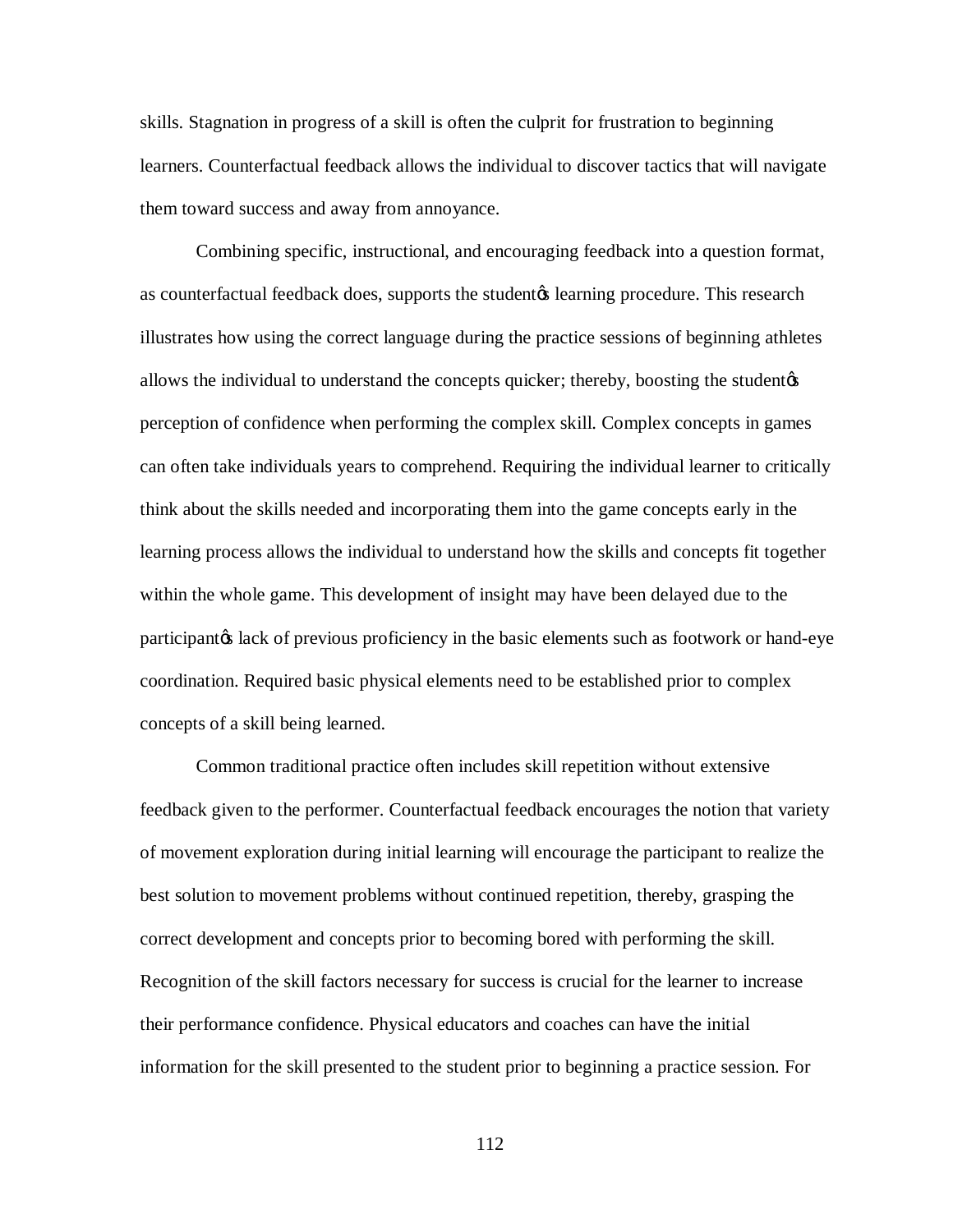older beginning players in this research, understanding the skill components seemed to be more important than repetition of the skill during the sessions. The participants were able to recognize the components of the skill necessary for a successful performance.

Time constraints in regular physical education classes have the teacher moving through drills quickly and fitting in the feedback when they can. This research indicates a slower development of drills and more emphasis on the thought process may engage the student in a more cerebral process prior and subsequent to the feedback being delivered. Although, this research was a one-on-one teaching situation, the time allotted per week was small. Improvement was more noticeable from the participants after a slower pace of drill, giving them time to consider the result of the performed skill, than when the participants performed numerous repetitions without time to consider the outcome. Critical thinking of concepts requires time that often is more essential than getting additional practice of the same skill.

Many individual intend to continue participation in a complex skill. Frustration and forgetfulness of how to perform the skills are culprits in many deciding to give up the activity. This research increased participant confidence and knowledge of the concepts needed for success, which alleviated the frustration in a beginning player. The participants gained knowledge of fundamental elements needed for improvement of the skill, securing the possibility for continued performance of the activity.

## **Conclusions**

This study extended the literature of Counterfactual feedback by: (a) showing the usefulness of counterfactual feedback for the development of beginning tennis skills in adult participants, (b) broadening the research base concerning feedback for physical education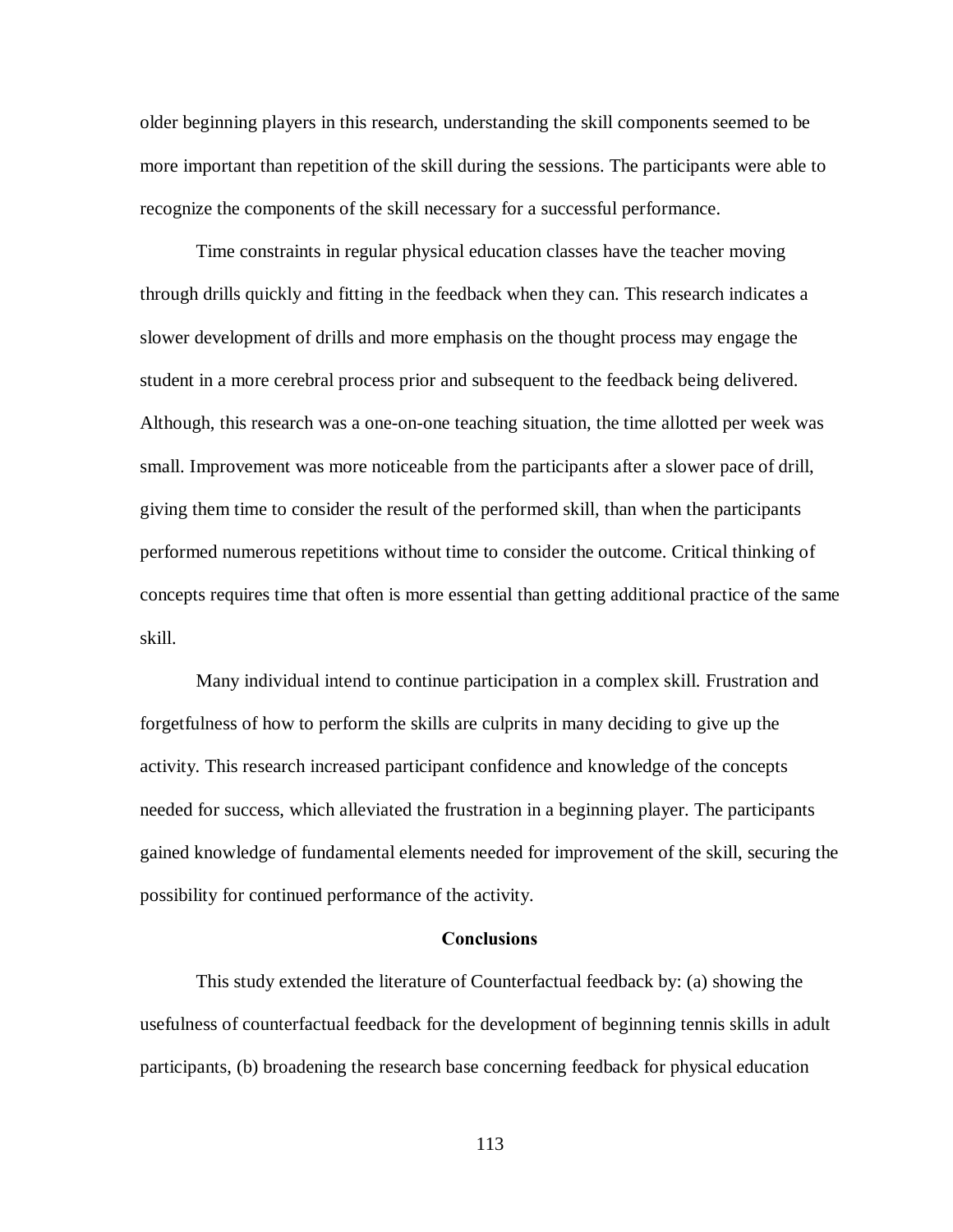professionals, coaches, and physical skill trainers in developing critical thinking in students when learning physically challenging skills, (c) extending the use of counterfactual feedback as a viable option for use in physical education settings.

Theoretical frameworks in research are established through examination of fundamental principles, concepts, and beliefs concerning the subject matter. SDT was used as a framework centering on the independent perceptions, increased motivation to improve selfefficacy for tennis, and increase critical thinking by the individual. Educational research has explored the connection between feedback and critical thinking in beginning students. This research proffers on the existing knowledge while offering additional choices for superior development. Increasing the participant ts critical thinking during practice sessions permits them to form a functional efficient schema which can enhance the experience of learning a new physical skill. Counterfactual feedback was a relatively effortless system that seemed to increase critical thinking for students in this study. Subsequently this research showed increased confidence and maximum understanding of concepts for developing tennis proficiency in the participants in as little as eight weeks time.

Physically challenging lifetime activities are often overlooked due to the amount of time necessary for unskilled individuals to develop the proficiency needed for continued performance. Extending the research on the connection between feedback and critical thinking will allow others in the field to use more efficient ways to encourage beginning students to engage in a lifetime activity.

The use of counterfactual feedback during skill acquisition developed critical thinking for the activity in this research and supported the student  $\phi$  desire to continue advancing their skill proficiency. Although in this study, counterfactual feedback was used on a one to one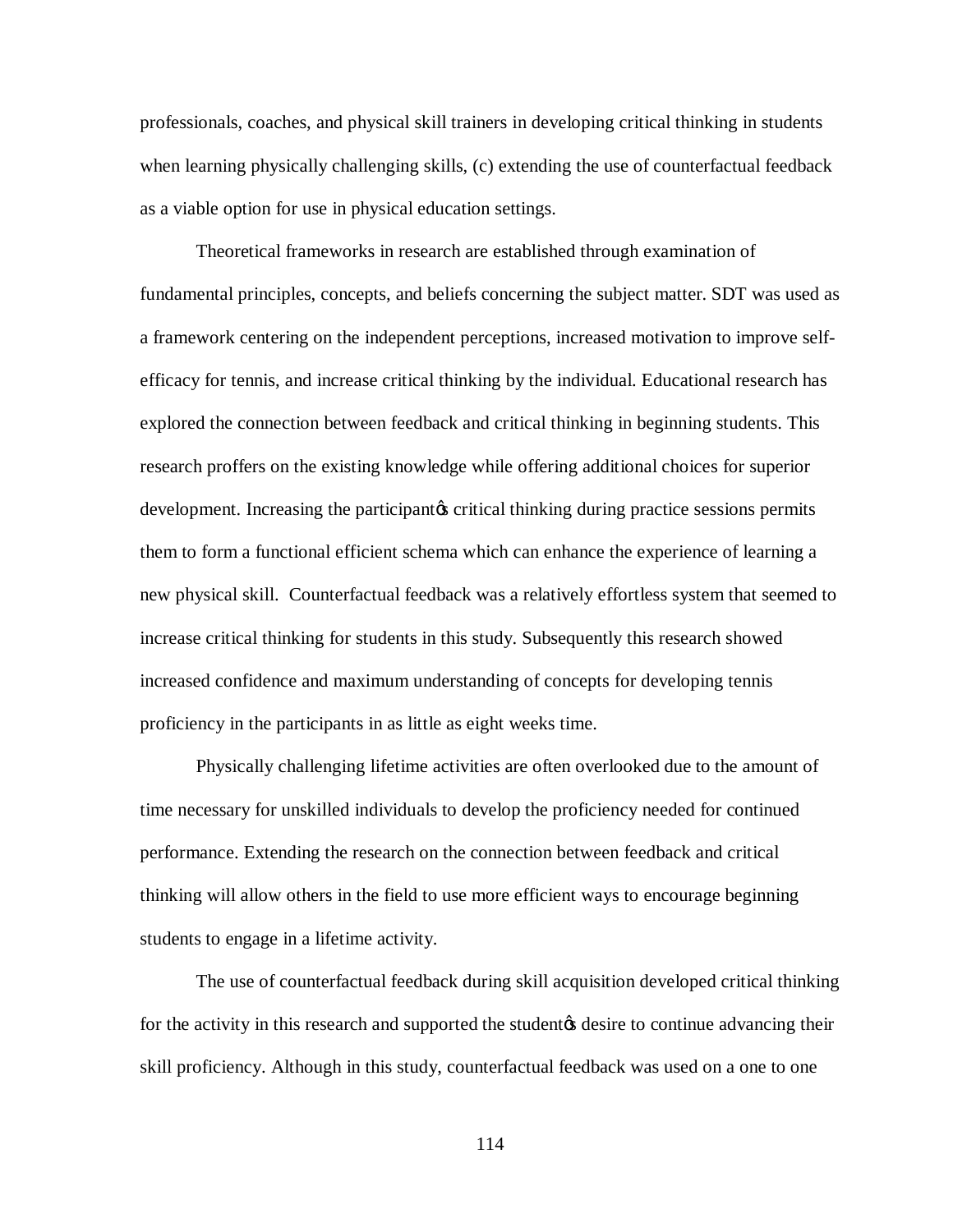basis, setting up scenarios which would work in a physical education class setting is not difficult. The same questions used to ask one person can be used to ask a class. Students could then be encouraged to practice the concepts and report back about problems or successes that they encounter.

Physical educators look for new ways to give confidence, to persuade, and to promote activity for all individuals. The current research demonstrated how counterfactual feedback was instrumental in assisting four individuals to discover a lifetime activity in which continued performance was a viable option. Improvements and understanding of the concepts were grasped quickly and confidence increased for each of the participants. Development of physical skills can be frustrating to beginning performers but increasing confidence and understanding through counterfactual feedback can hearten even the most prolific naysayers. Continued research is needed to investigate the consequences and problems with using counterfactual feedback in a physical education class setting.

### **Implications for Future Research**

Weaknesses for this study were consistent with other qualitative research design studies. Generalization limitations, bias of results, and treatment partiality are just a few of the potential predispositions that are inherent in qualitative research and specifically addressed for the current research in this section. There are specific ways to address these preconceptions and flaws within qualitative research studies.

Specifically for the current study, due to the small participant pool, generalization of conclusions to other populations and to the general public is not possible. For this research to have practical implications, the researcher concentrated concluding remarks of results on how outcomes could be helpful for current beginning physical education class settings. The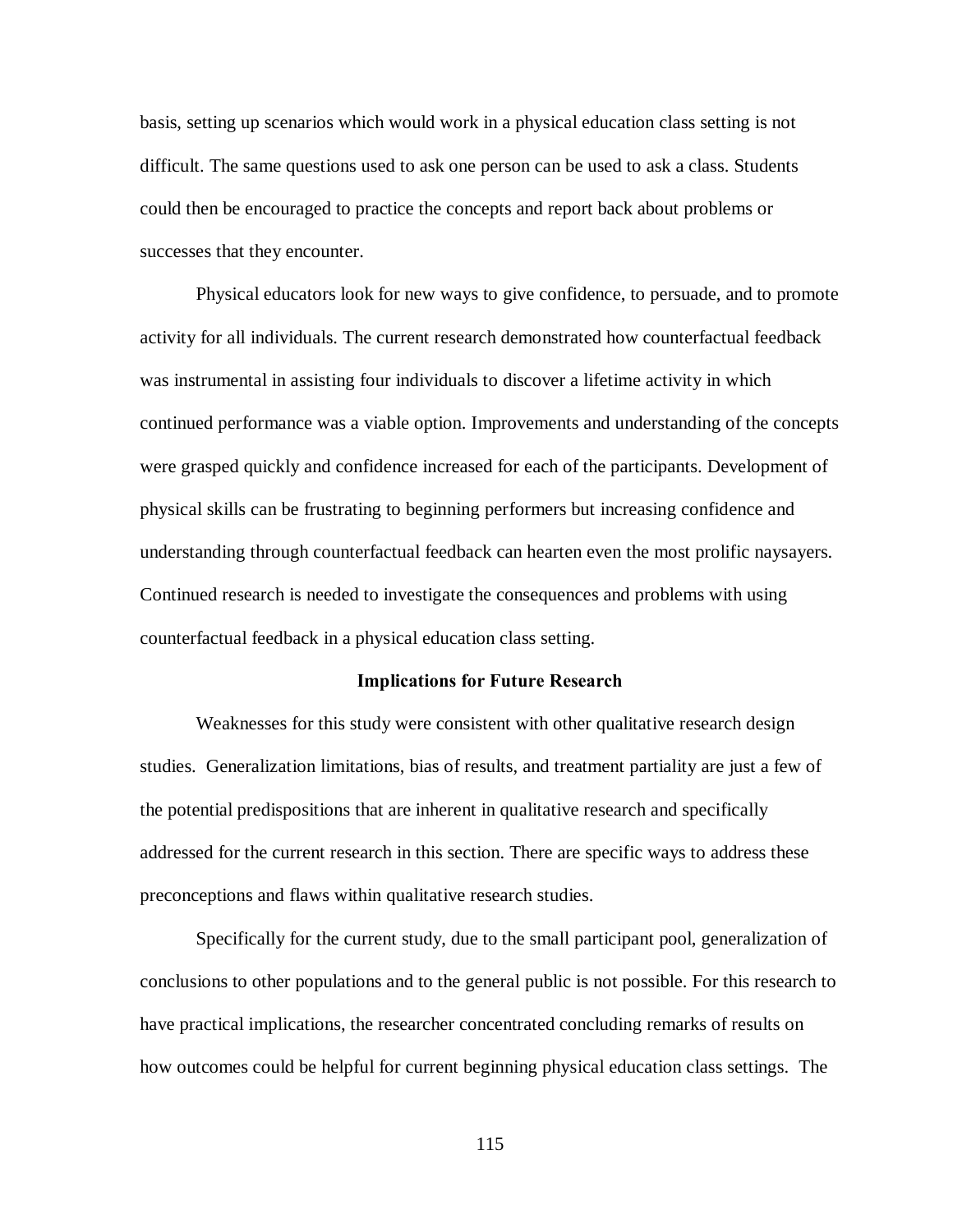recording of  $\delta$ how people interpret their experiences $\delta$ (Merriam, 2009, p.5), which is a staple of qualitative research, providing a few general guidelines for possible feedback options to be used by professionals in teaching beginning students complex skills.

The potential of bias is a concern in any research study. Qualitative research has unique difficulty with partiality due to the limited number of individuals involved in the collection and analysis of results. This research required consistent performance of feedback delivery during the practice sessions. Having one instructor during all of the sessions was helpful in having consistency of feedback technique and verbalization. An outside expert reviewed the transcripts and compared the feedback delivery to ensure uniformity.

The elucidation of outcomes in qualitative research may be biased due to the experience and history of the primary researcher. Interpretation of results is the sole decision of the primary researcher. Therefore initial reviewing of possible bias from the researcher bears consideration understanding the history and prejudice that may seep into the conclusions established during the composition. Qualitative research emphasizes experience of individuals and attempting to understand the meaning of each occurrence (Merriam, 2009). In order to do this appropriately, the researcher needs to have some experience themselves for the interpretation to be functional for a viable review of concepts examined. These weaknesses only emphasize the importance of further research needed for development of feedback options in teaching complex motor skills to beginning participants.

Further counterfactual feedback research with younger participants, would be beneficial. Exploration of younger students could use the same questions used for this study. Reactions and information from younger participants may focus on different concepts and cues. Subjects in the control stage of development often only see the basic cues necessary for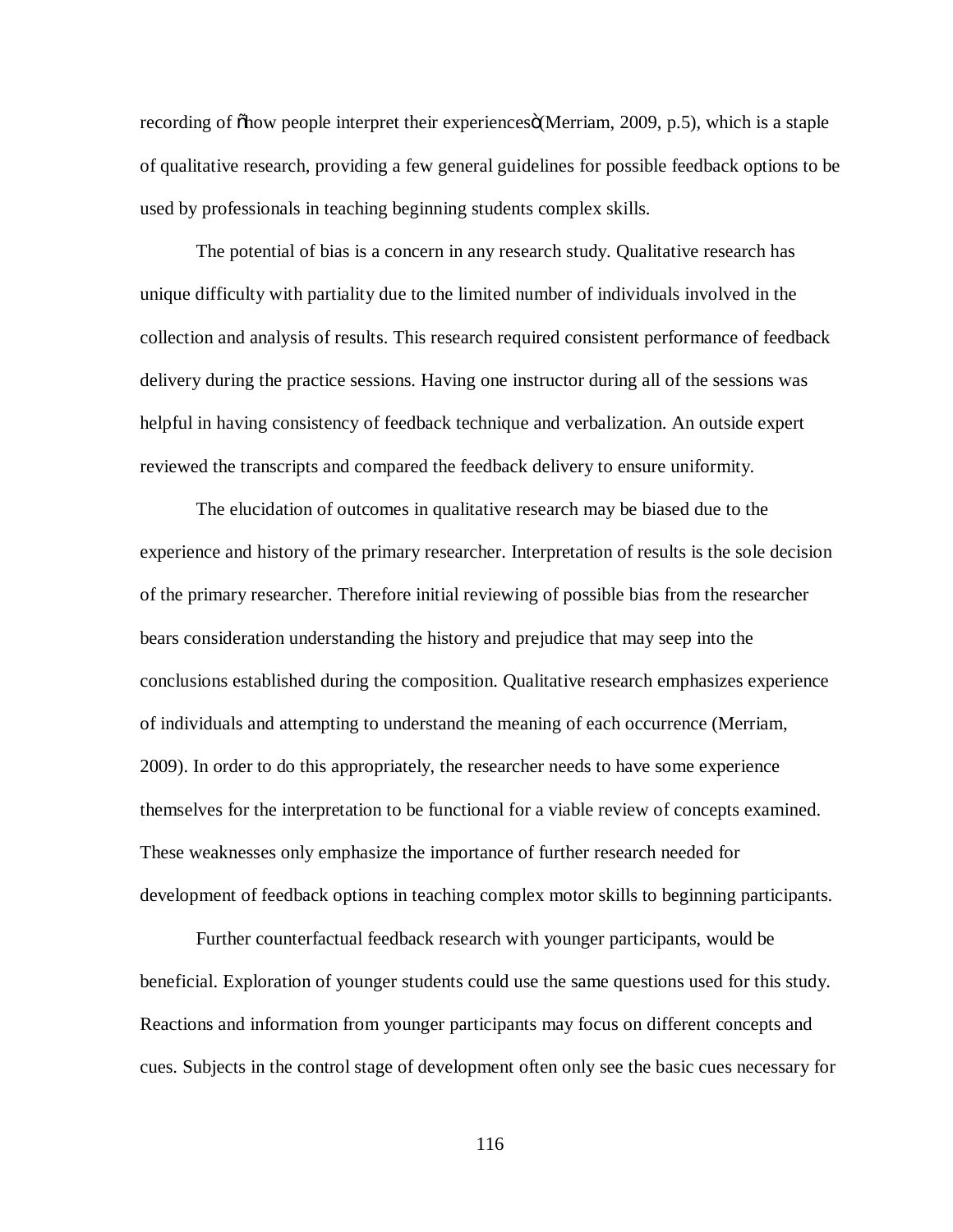success for each skill. Control level individuals are not focused on the overall concepts needed in the game. Since counterfactual feedback attempts to deliver both the critical thinking and the specific feedback to the individual in one question, it may be too complicated for a younger audience to comprehend.

Future research could also concentrate on investigating if skill improvement is effected by counterfactual feedback. The current research was focused more on perceptions than on results. An interesting examination of skill improvement would be an area that could set counterfactual feedback above other types of feedback if improvement is accelerated by the use of counterfactual feedback. Quantifiable measurement would need to be explored and if possible other types of feedback should be used simultaneously. Skill development is another measure of how feedback is valuable for learning motor skills.

Another research implication could be to measure the perceptions and concepts received by a group of students during a regular physical education setting. Counterfactual feedback delivered to a group would have different responses from each individual student. Although, this is not ineffectual for the overall learning process, it would be interesting to see if all participants *perception* of the feedback is similar. This study could offer insights into the difference that counterfactual feedback has on the critical thinking of motor skill development.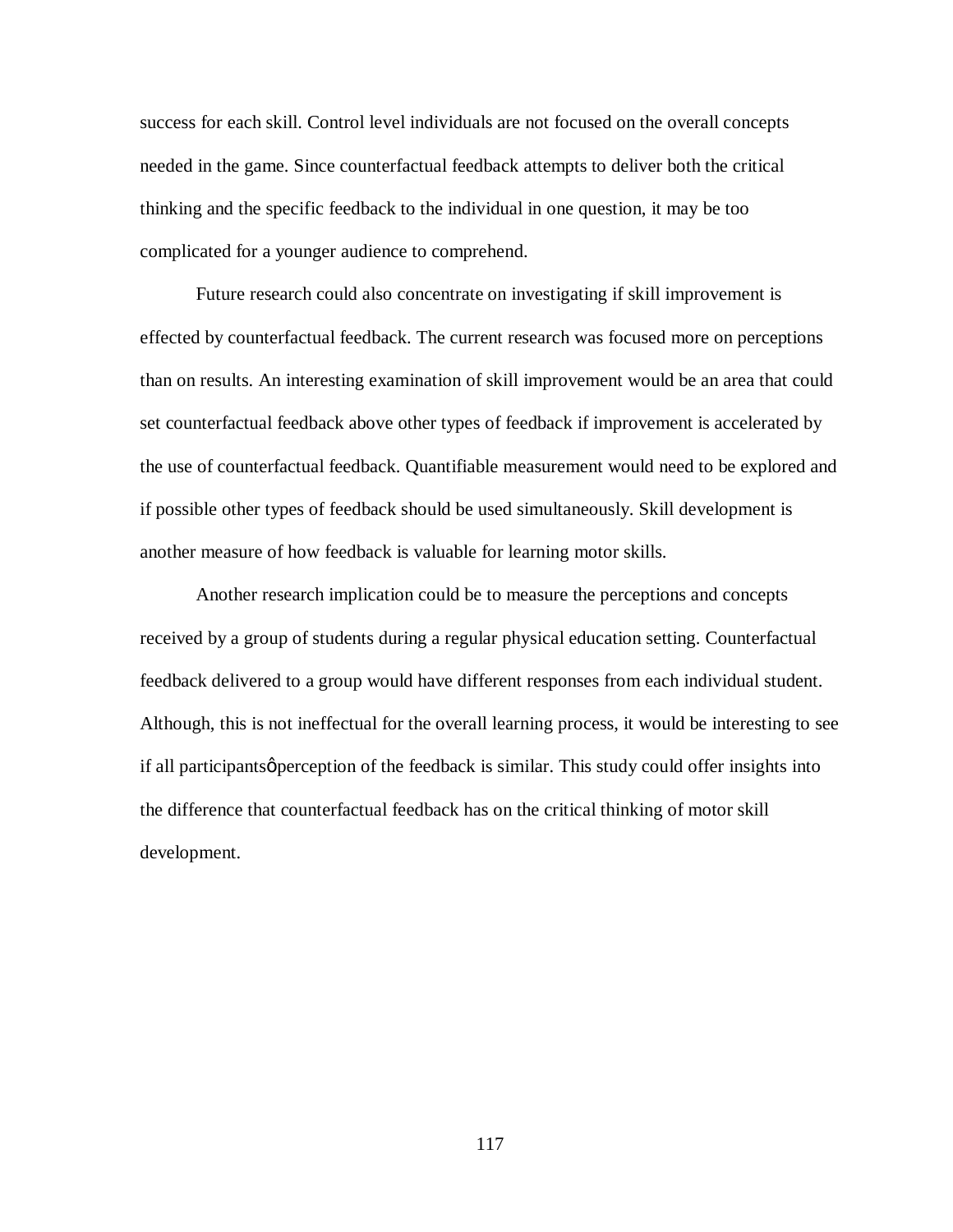# **List of Appendices**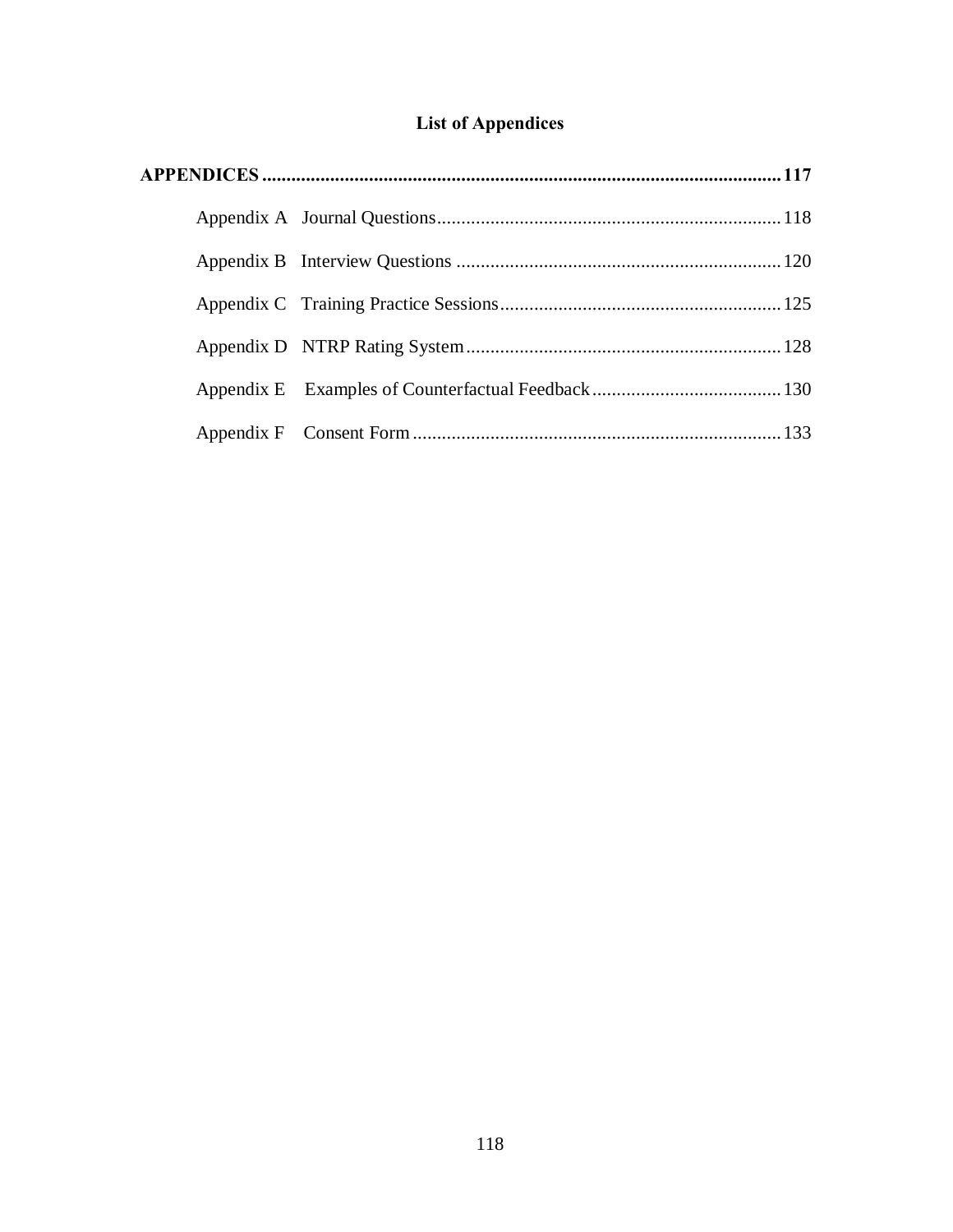# **Appendix A**

# Journal Questions

# Week 1

- 1. Which specific part of the forehand skill was most affected by the feedback received this week? (critical thinking)
- 2. What do you believe was the best time for you to receive feedback most effectively, prior, during or after performance of the skill? (perception)
- 3. How do you feel about your ability to perform a forehand during a tennis match? (perception)
- 4. What was one of the cues you will use to adjust your skill, if needed, during a performance? (skill content)
- Week 2
	- 1. Which feedback was the most helpful in your sessions this week? (perception)
	- 2. Which cues do you remember that will allow you to perform a backhand swing during a tennis match? (skill content)
	- 3. What comments assisted you in feeling more confident in your ability to play tennis this week? (critical thinking)
	- 4. Do you believe at this point you will choose to play tennis for a long time? (perception)

## Week 3

1. Please specify what feedback you remember during this week's practice sessions? for forehand? for backhand? (critical thinking)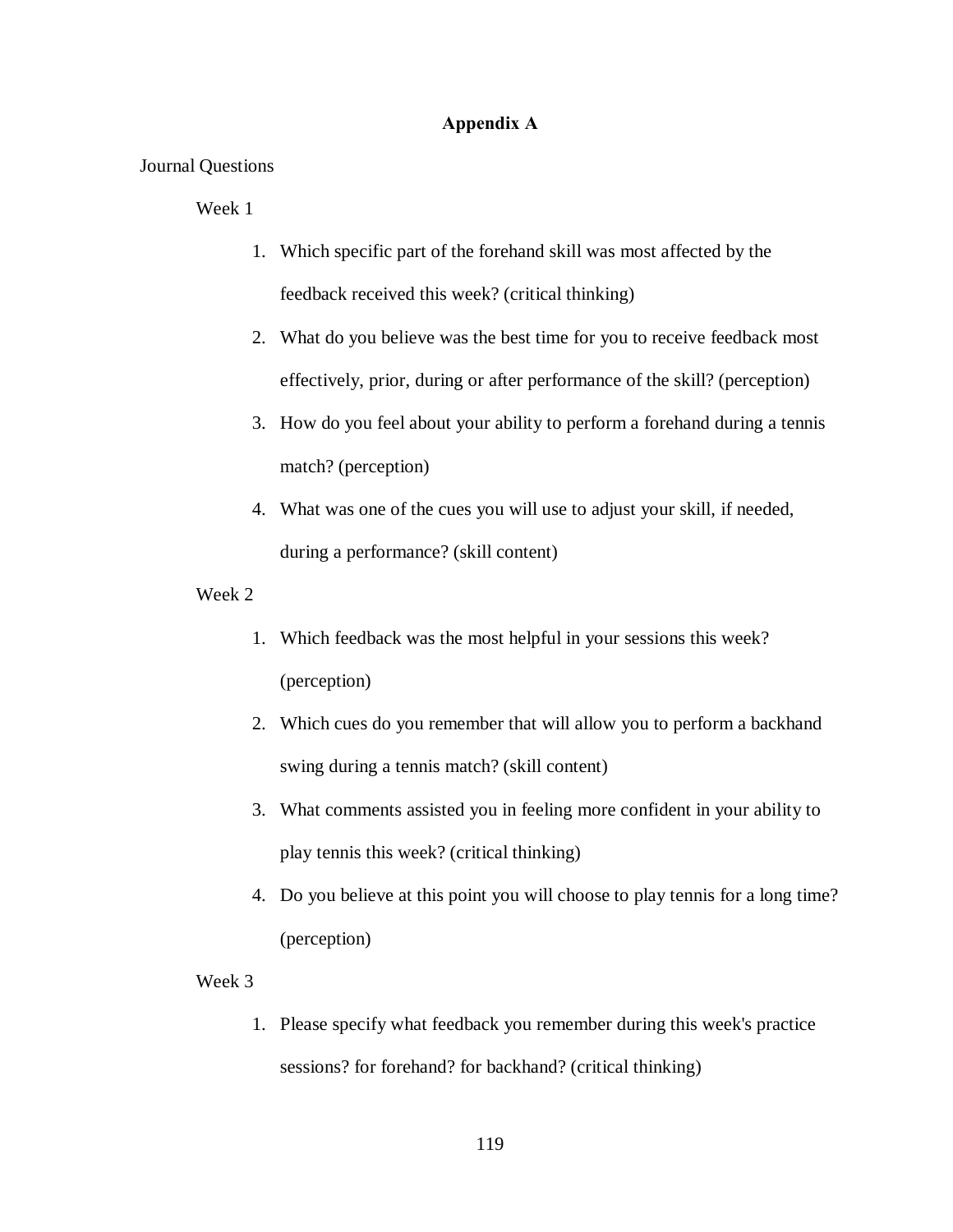- 2. What feedback led you to critically think about the skill performance you displayed during the practice session? (perception)
- 3. Which cues where most helpful and allowed you to improve your next performance of that skill? (skill content)
- 4. How do you feel about your ability to perform a backhand during a tennis match?

- 1. Specifically which feedback statement assisted you the most in feeling confident about your tennis ability this week? (perception)
- 2. Which part of your serve will you need to work the most on to get consistent? (critical thinking)
- 3. If you were teaching your friend to serve, what cues would you use to assist them in learning this skill? (skill content)
- 4. We are half way through your lessons, what specific words come to mind when you think about playing tennis now?

- 1. Why do you think that the forehand skill is the generally the easiest for participants to master and feel comfortable with? (critical thinking)
- 2. Which specific part of the forehand skill improved this week? (skill content)
- 3. What do you believe was the most effective time to give the feedback, for best performance adjustments to be made? (perception)
- 4. Which of your friends will you try to convince to play tennis with you?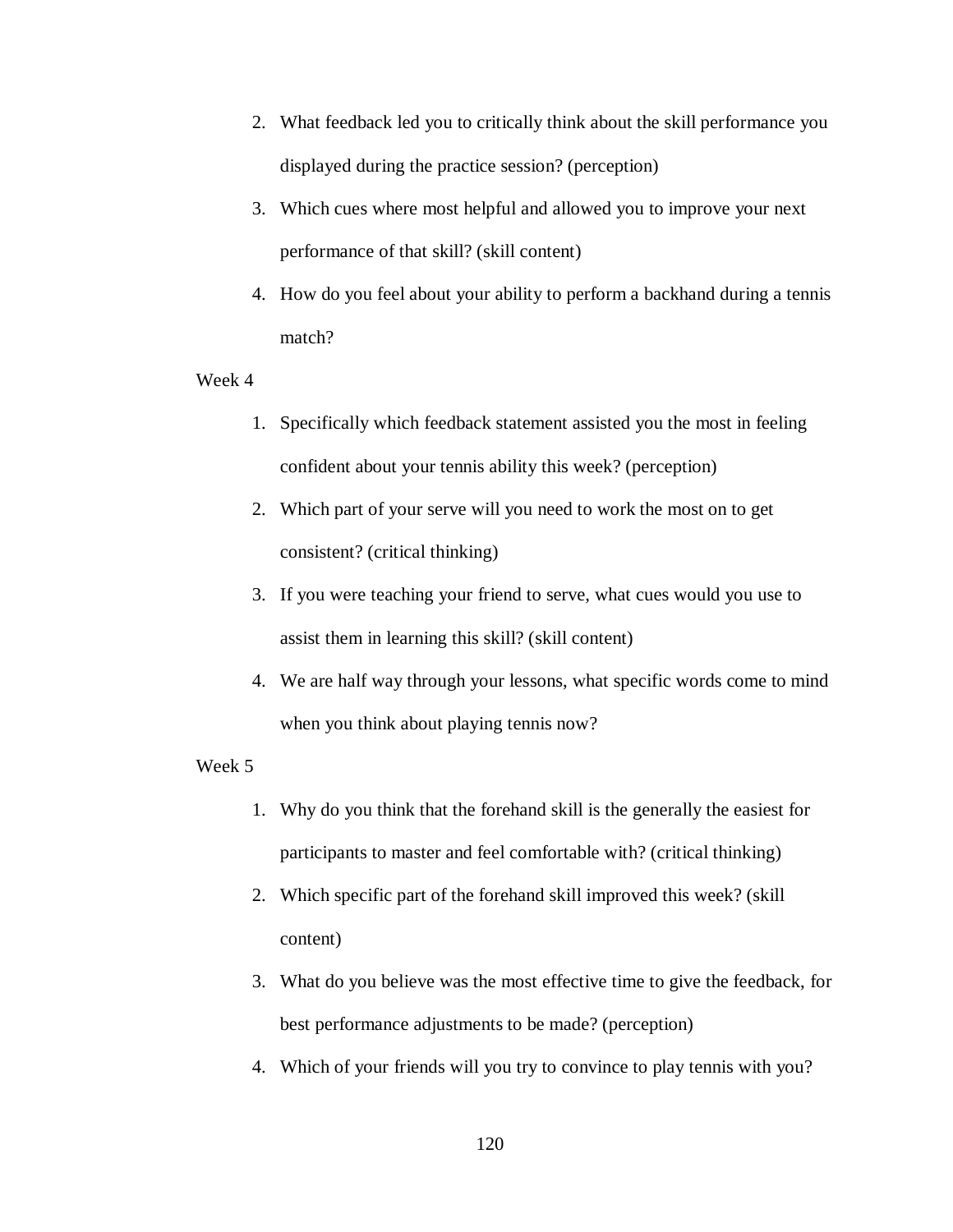- 1. Try to remember some of the feedback from this week and specifically when was feedback delivered to you that helped you perform the backhand swing better? (critical thinking)
- 2. Which backhand skill concept have you been able to perform best during the practices this week? (skill content)
- 3. How does reminding yourself of the backhand cues that were given to your earlier help you to perform better? (perception)
- 4. When your backhand does not go where you want it to go during play, what feedback comes into your head?

- 1. What feedback led you to consider one aspect of the serving performance during the practice session? (skill content)
- 2. Which feedback statements allowed you to use the feedback for your next performance of the serve? (critical thinking)
- 3. How do you feel about your ability to perform a serve during a tennis match? (perception)
- 4. What cues do you remember for the forehand/ backhand/ serve or volley skills we have gone through in weeks past?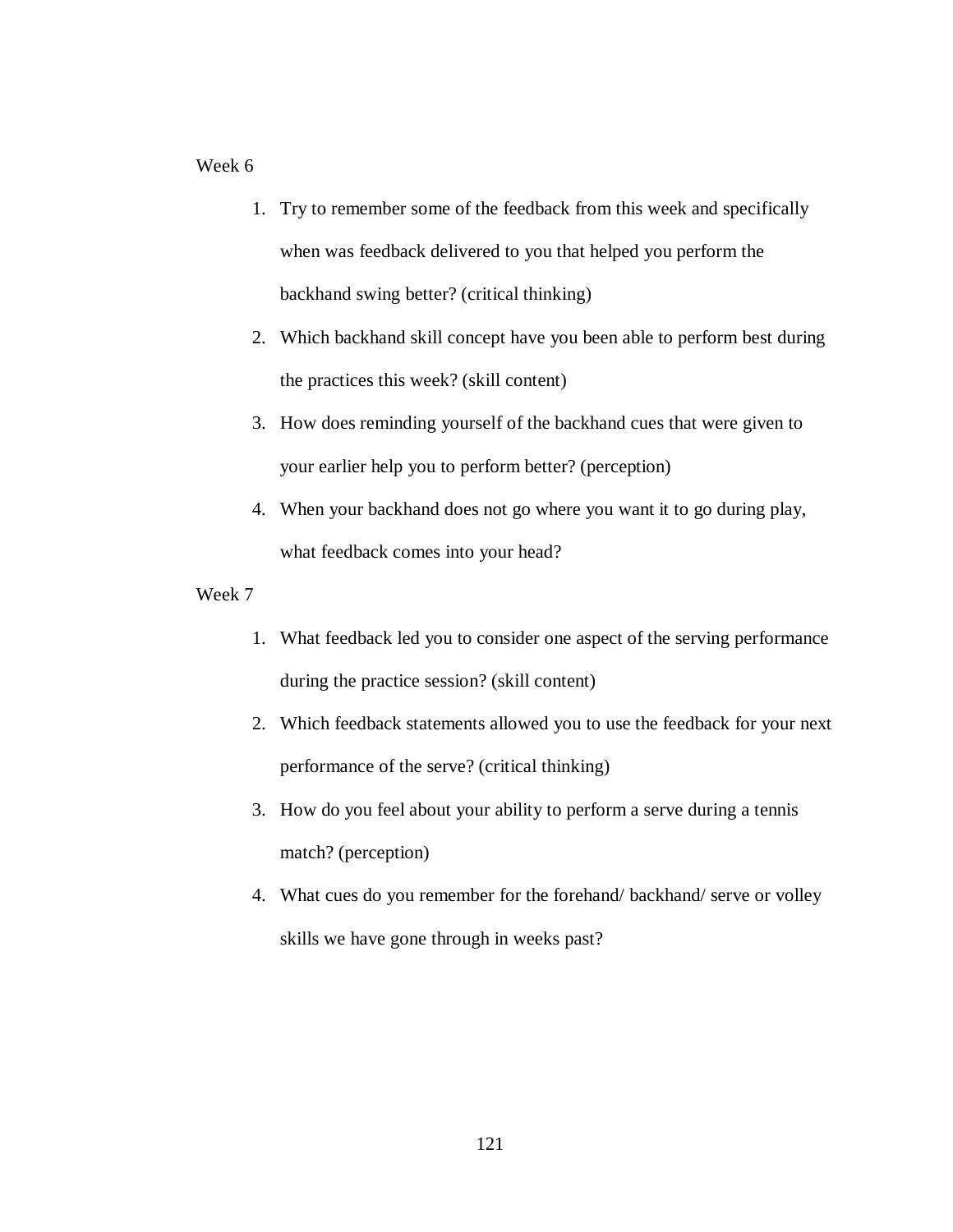- 1. We have now concluded the practice sessions, which feedback statements have you been able to use to assist in your performances? (critical thinking)
- 2. Have you started to incorporate some of the cues when you have a performance that is not satisfactory to help you make it better? for the forehand? for the backhand? for the serve? (skill content)
- 3. Are there any specific skills you would have liked to had more time to develop? Will you try and develop those on your own? (perception)
- 4. How often will you attempt to play tennis in the future?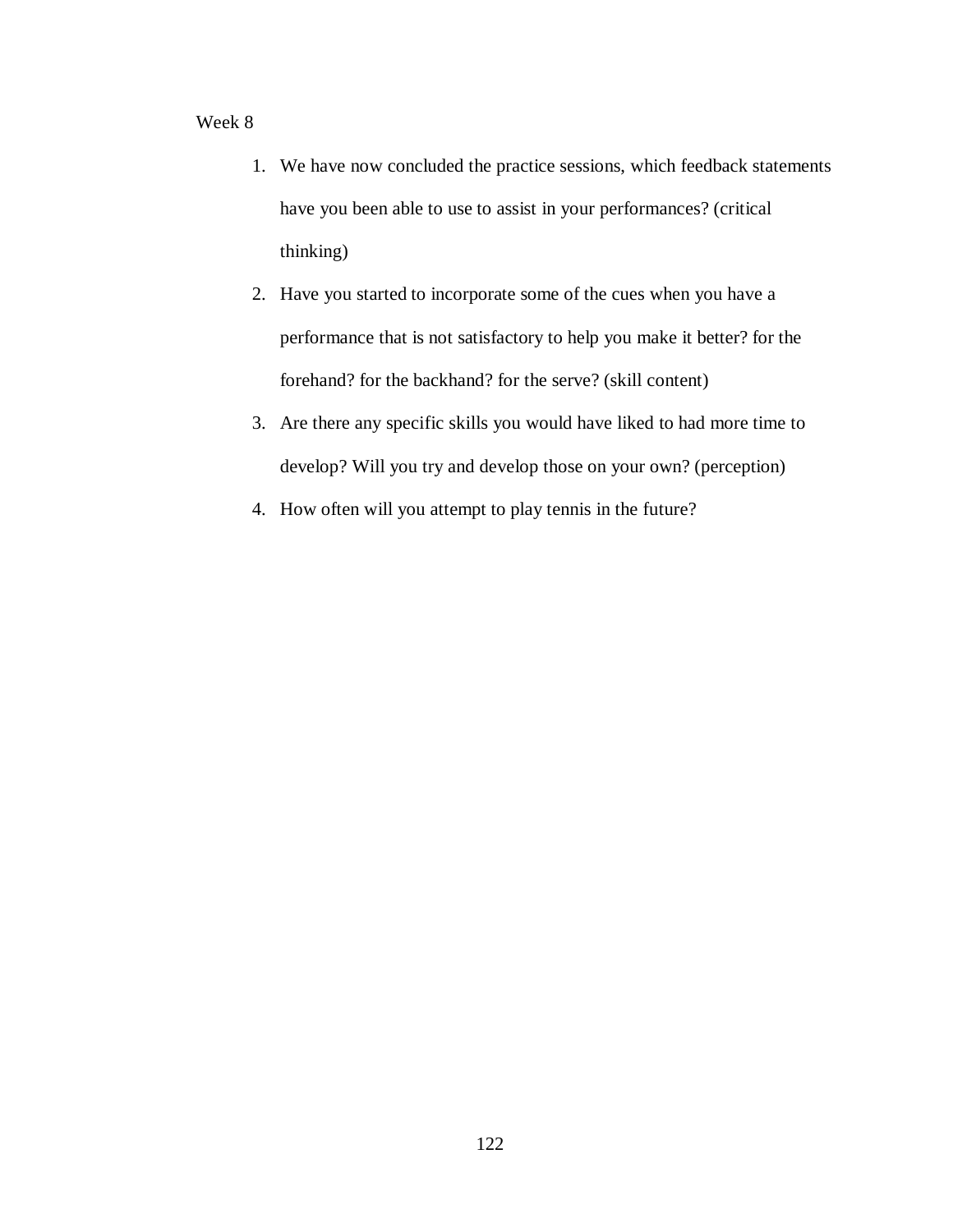# **Appendix B**

Interview Questions

Week 1

- 1. What, if any, feedback do you remember being given for correctly performing the forehand skill? (skill content)
- 2. How did you feel after receiving the feedback for the forehand skill performance? Was this feedback helpful? (perception)
- 3. What do you consider the critical elements for performing the forehand skill in tennis? (critical thinking)

# Week 2

- 1. Which feedback statements were most helpful during the learning of the backhand skill today? (critical thinking)
- 2. When do you feel most confident of your tennis backhand ability? (perception)
- 3. What feedback cues helped the most in performing the backhand successfully? (skill content)

- 1. What are the specific skill cues you remember for learning a forehand/ backhand swing in tennis? (skill content)
- 2. Which feedback statement made the most impact on your forehand/backhand tennis performance this week? (perception)
- 3. Why do most beginners tend to hit the ball very high over the net? (critical thinking)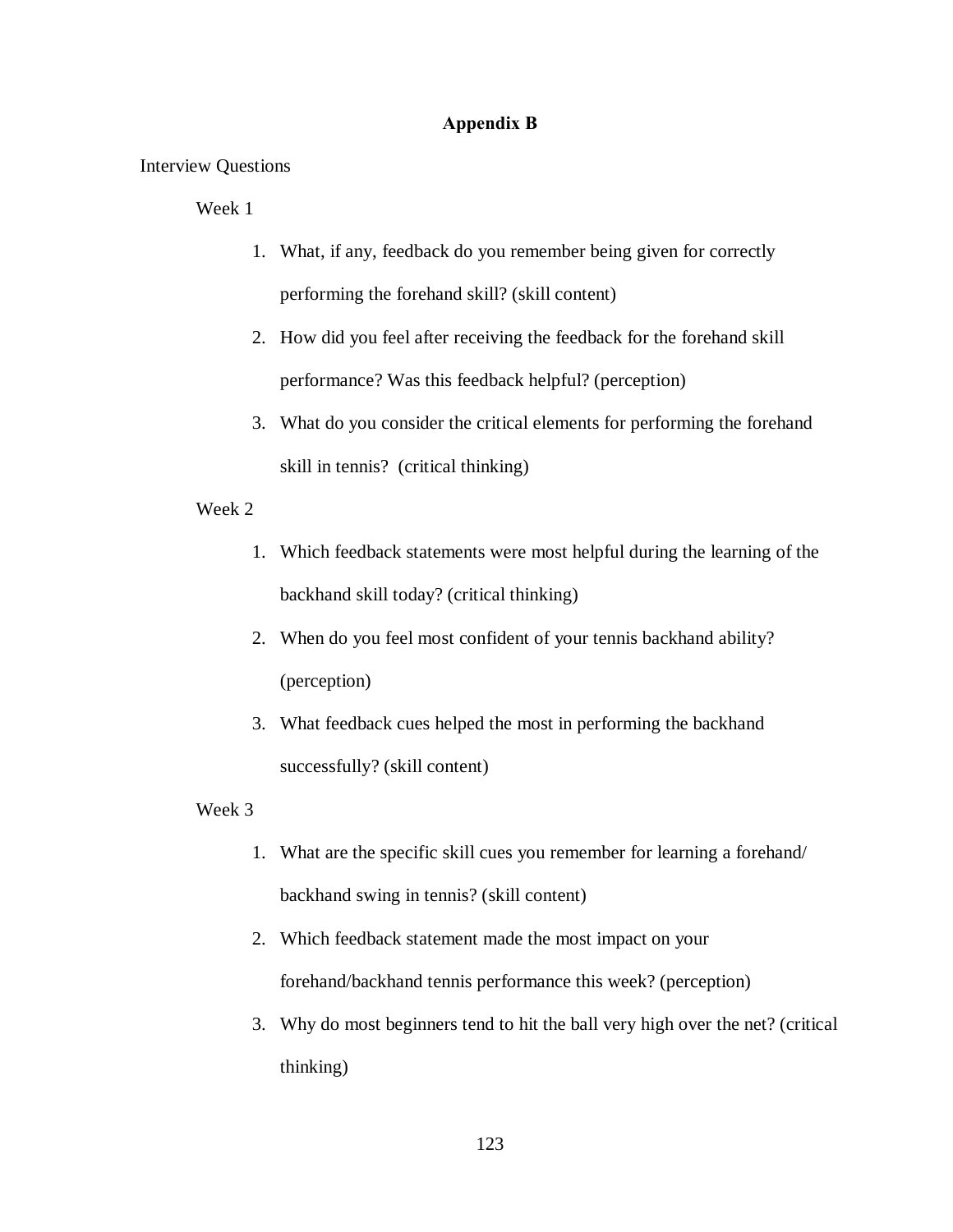- 1. When performing the serve, what feedback statements helped the most in learning this tennis skill? (critical thinking)
- 2. How do you feel about performing a serve during a tennis match after this week? (perception)
- 3. What cues are you going to use when attempting a tennis serve? (skill content)

# Week 5

- 1. Why is footwork so important when performing a forehand shot in tennis? (skill content)
- 2. What specific aspect of the forehand are you having trouble perfecting? (critical thinking)
- 3. How would you feel if a friend invited you to compete in a tennis tournament with them? (perception)

- 1. What specific thoughts about your backhand technique did you consider during the practice sessions? (critical thinking)
- 2. What skills have you learned that help you feel more comfortable playing tennis with friends or with inviting friends to play tennis with you? (perception)
- 3. Which specific element of the backhand skill is the hardest for you to master? (skill content)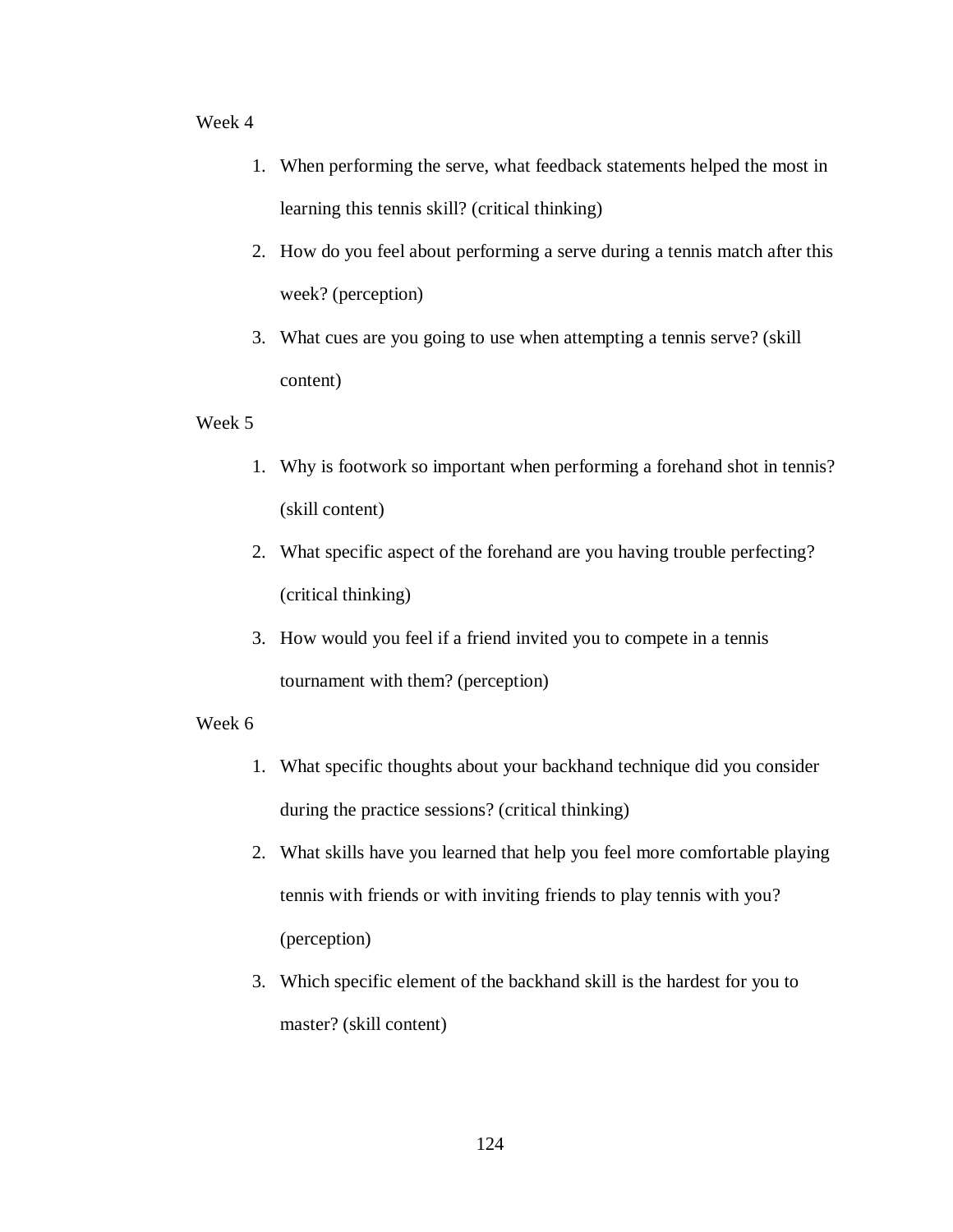- 1. What part of your serve was enhanced by using the "reach for the sky" drill during the practice sessions this week? (skill content)
- 2. Why is it important to practice your toss for a tennis serve? (critical thinking)
- 3. Which feedback statement allowed you to feel confident about performing your tennis serve this week? (perception)

- 1. How much confidence do you have about your tennis ability after these past eight weeks of practice? (perception)
- 2. Which singles strategy will work best for when you are playing a match and why? (critical thinking)
- 3. If you were going to teach your friend how to contact the ball properly for a forehand shot, what cues would you use? (skill content)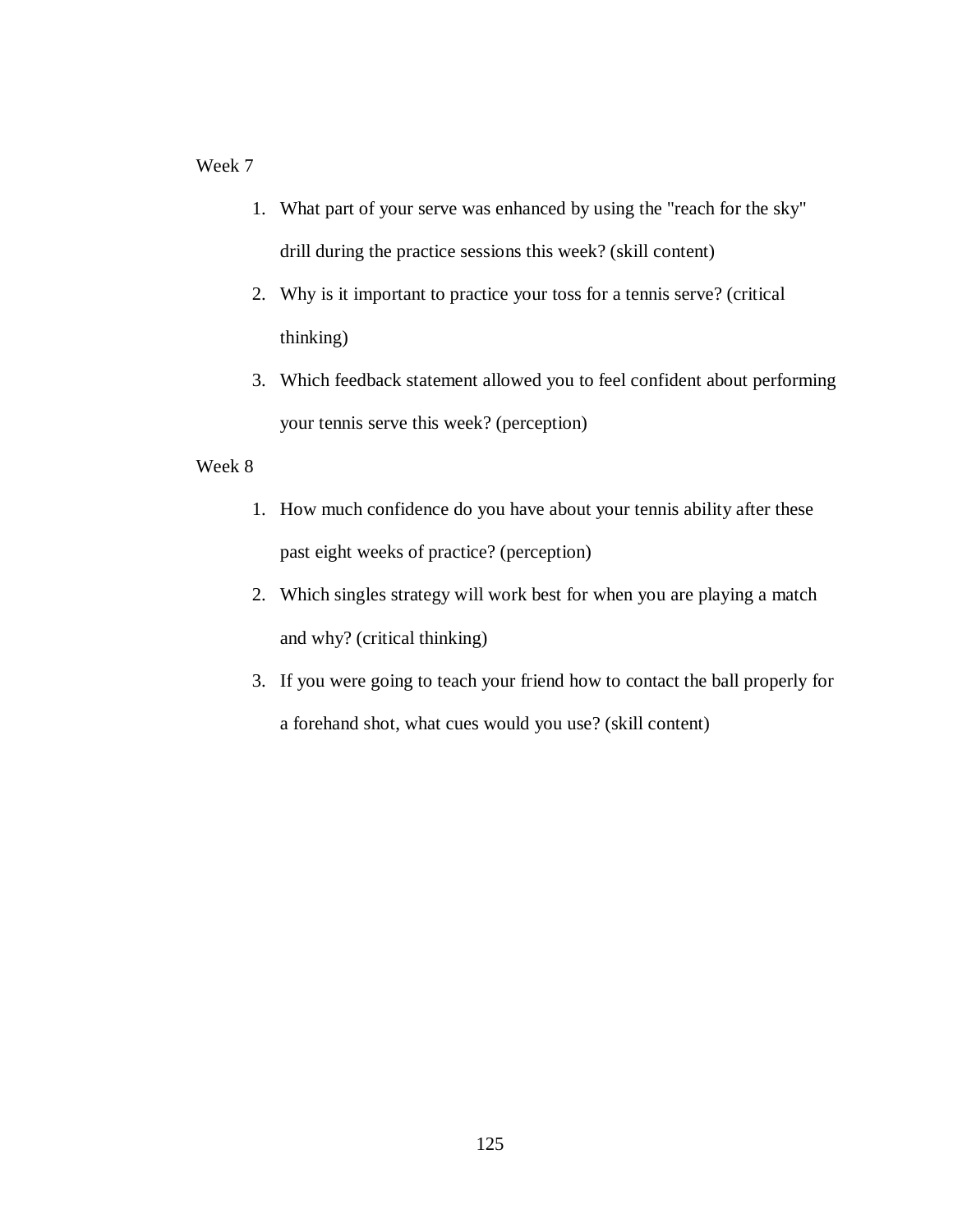# **Appendix C**

Training Practice Sessions

# Week 1

Forehand Activities

Day 1 6 Movement, control, and coordination Warm up - Dynamics Hand-eye coordination work without racquet Racquet work with ball - rolling/ self rally/ juggling/ bouncing Forehand swing progression Small court continuous forehands

Day 2 6 Advanced movement, coordination, and begin quickness Warm up - Dynamics Quick forehands for swing establishment Controlled/ precision swinging with footwork added Hit and Run drill Cross court continuous forehands

# Week 2

Backhand Activities

Day 1 6 Decision on swing preference, coordination, and contact of ball Warm up 6 Ball control Racquet work with ball/ self rally/ juggling/ bouncing Backhand swing progression- determine one or two handed Quick backhands for swing establishment

Day 2 6 Quick feet, contact points, and movement to the ball Warm up ó Contact points Footwork drills Small court continuous backhands Down the line and cross court backhands

# Week 3

Forehand/backhand switching

Day 1 6 Coordination, decision making, and spatial concepts Warm up 6 Coordination Juggling with tennis balls, no racquet Juggling with tennis balls across the net  $(4, 3, 2, 1)$ Footwork drills off of a toss (forehand/backhand) Simon says drills

Day 2 6 Swing control, and contact area Warm up  $\acute{o}$  control (quick, slow)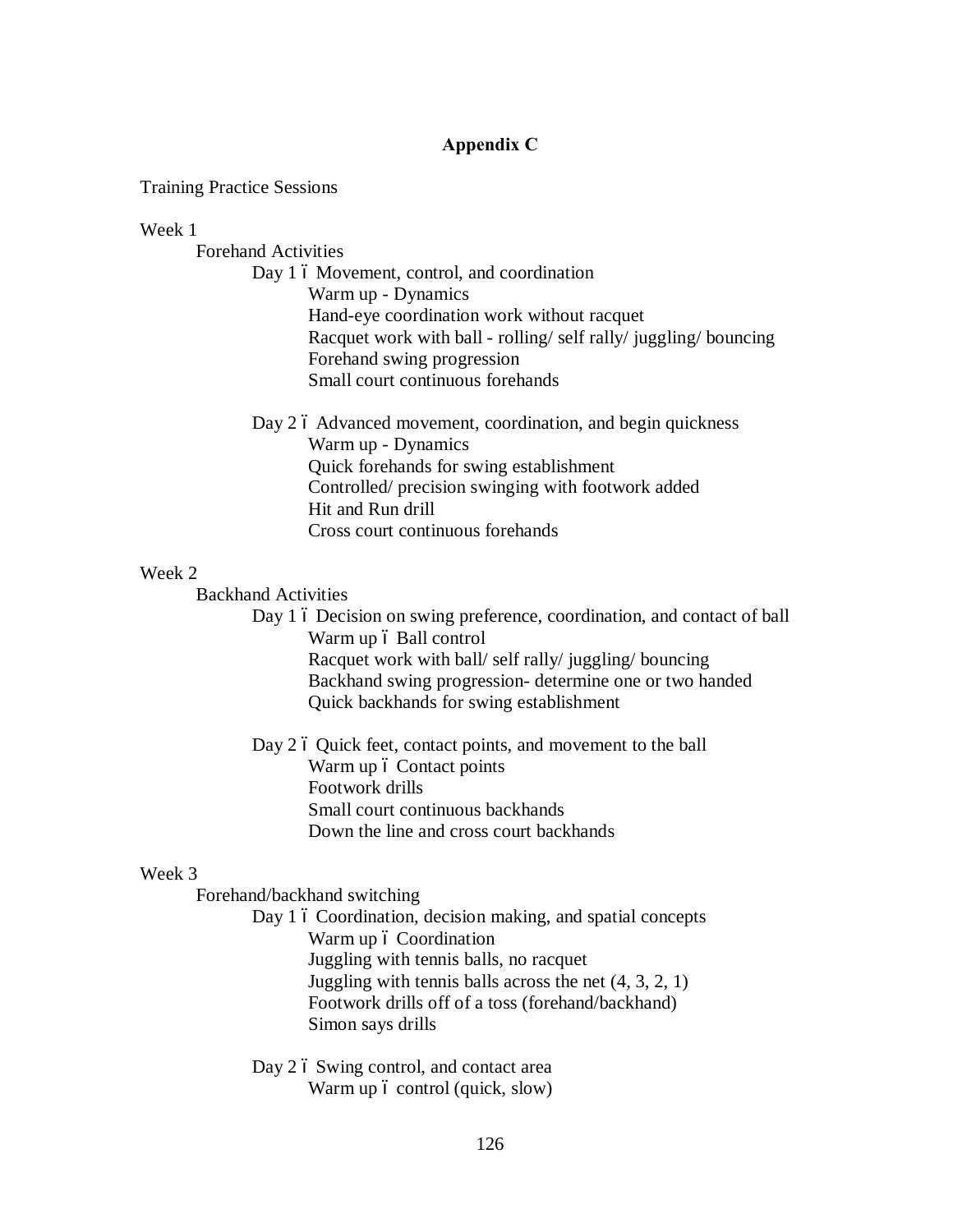Target practice with forehand and backhands with drop balls Down the line forehand/ backhands with a toss Cross court forehand/backhands off a toss Contact with follow through on drop balls (forehand & backhand) Up and back work

## Week 4

Serving

Day 1 6Toss control, contact on ball, aim with racquet head Warm up 6 Dynamics Toss for serve Arm swing for serve Progressive serving drill Aim is just as important as power.

Day 2 6 Contact on racquet, timing of contact, angle of racquet head Warm up 6 Dynamics and regular game warm up Progressive serving drill Power serving Spin serving Control for second serve

## Week 5

Forehand Advanced - Drop shots/ lobs

- Day 1 6 Hand/eye coordination, patience, and contact Warm up with patience drills and juggling Timing and adjustment of footwork/ contact area on the racquet Footwork drills for appropriate forehand contact point for drop shot Appropriate follow through for drop shots Use of drop shot for winning the point
- Day 2- Footwork, concepts, and timing of contact Warm up with footwork drills Lob technique with topspin off of forehand Follow through work on lobs Contact points for lob placement Quick lobs for swing correction Placement and timing of lobs during a match

# Week 6

Backhand Advanced - lobs and drop shots

Day 1 óFootwork, coordination, and space awareness strategy Warm up 6 Dynamics and footwork drills Timing and adjustment of footwork/ contact area on the racquet Footwork drills for appropriate backhand contact point for drop shot Appropriate follow through for drop shots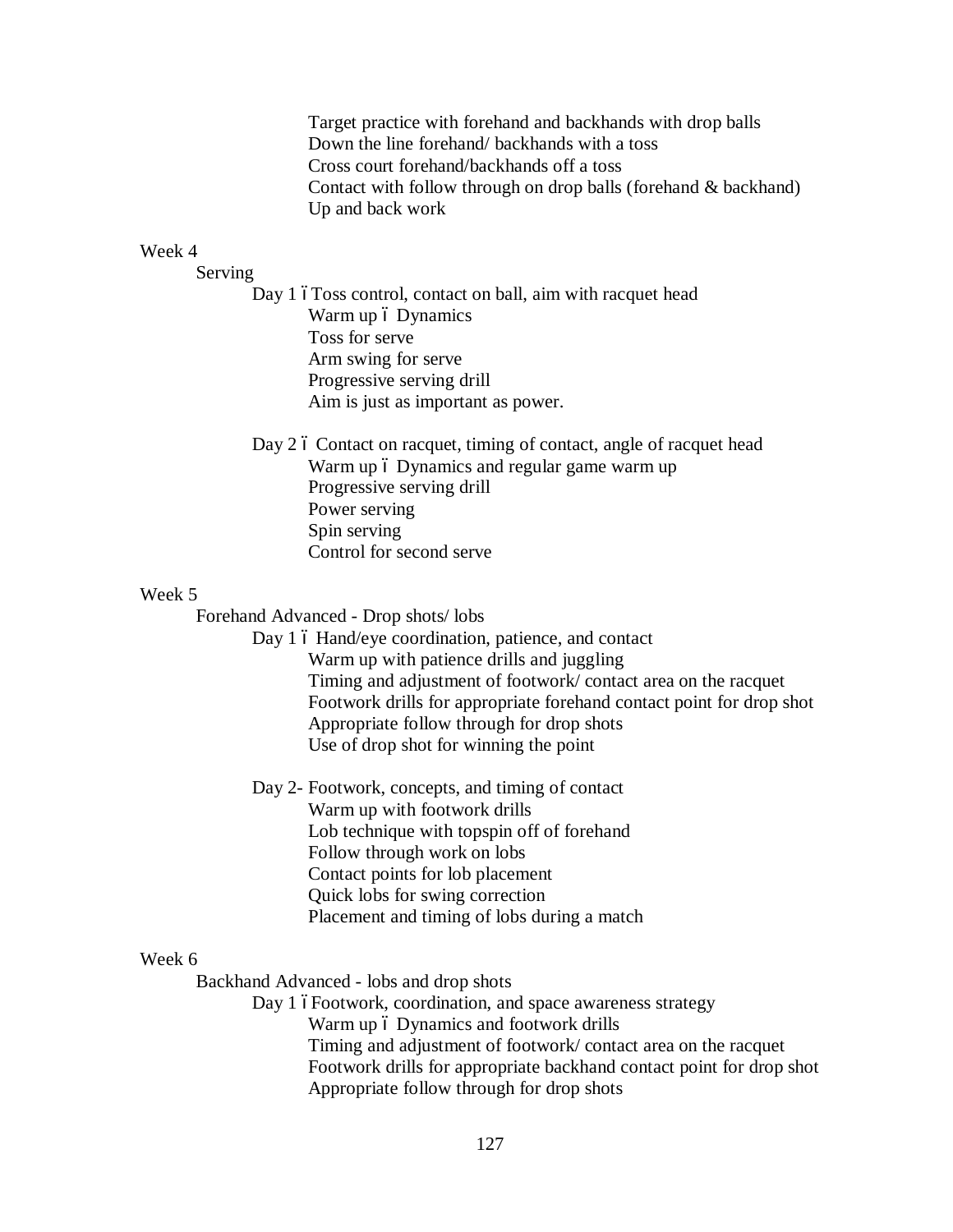Use of drop shot for winning the point

Day 2- Footwork, concepts, and timing of contact Warm up with footwork drills Lob technique with topspin off of backhand Follow through work on lobs Contact points for lob placement Placement and timing of lobs during a match Reading the opponent and position of the ball

## Week 7

Serving Advanced

Day 1 6Toss control, contact on ball, aim with racquet head Warm up 6 Dynamics Toss for serve/ Reach to sky Fence Trap Progressive serving drill Aim Game drill Serving game - in/out

Day 2 6 Contact on racquet, timing of contact, angle of racquet head Warm up 6 Dynamics and regular game warm up Progressive serving drill Spin serving Control for second serve

# Week 8

Strategies for singles/ doubles play

Day 1 6 Coordination, strategy, and concepts for singles Warm up 6 Dynamics and regular game warm up Footwork Drills Line shots (forehand/backhand) Ball striking to angles for approach shot Playing strategies for singles, side to side Playing strategies for singles, up and back

Day 2 6 Review skills needed specific to the individual participant.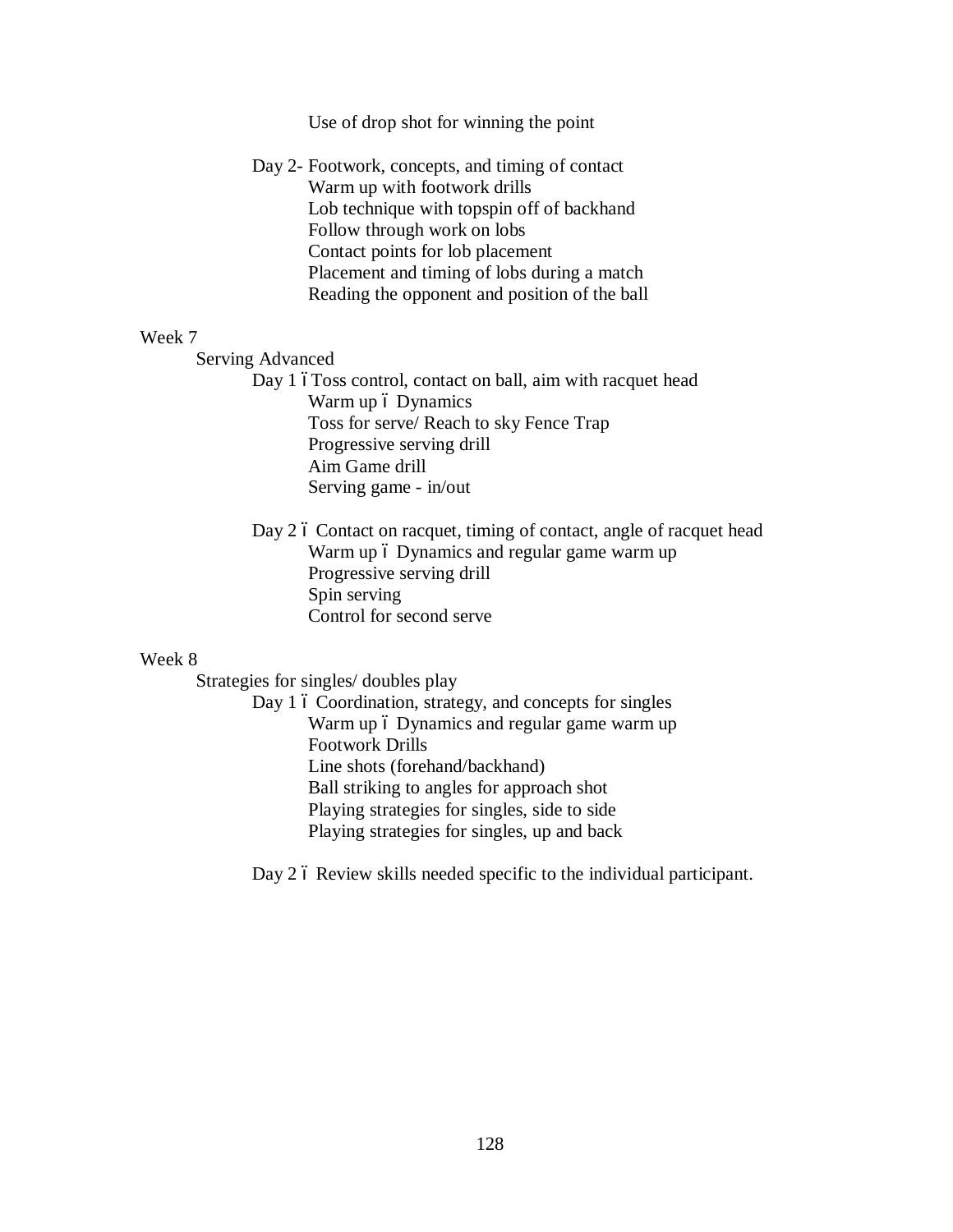# **Appendix D**

USTA. (2012). NTRP Playing levels. Retrieved from http://www.usta.com/Play-

Tennis/USTA-

League/Information/1655\_General\_Characteristics\_of\_Various\_NTRP\_Playing\_Leve

 $\frac{1}{s}$ 

# **General Characteristics of Various NTRP Playing Levels**

### **To place yourself:**

A. Begin with 1.5. Read all categories carefully and then decide which one best describes your present ability level. Be certain that you qualify on all points of all preceding levels as well as those in the level you choose. B. When rating yourself assume you are playing against a player of the same gender and the same ability.

#### **General Characteristics of Various NTRP Playing Levels**

(Wheelchair players please see note below)

#### **1.5**

You have limited experience and are working primarily on getting the ball in play.

#### **2.0**

You lack court experience and your strokes need developing. You are familiar with the basic positions for singles and doubles play.

#### **2.5**

You are learning to judge where the ball is going, although your court coverage is limited. You can sustain a short rally of slow pace with other players of the same ability.

### **3.0**

You are fairly consistent when hitting medium-paced shots, but are not comfortable with all strokes and lack execution when trying for directional control, depth, or power. Your most common doubles formation is one-up, one-back.

### **3.5**

You have achieved improved stroke dependability with directional control on moderate shots, but need to develop depth and variety. You exhibit more aggressive net play, have improved court coverage and are developing teamwork in doubles.

### **4.0**

You have dependable strokes, including directional control and depth on both forehand and backhand sides on moderate-paced shots. You can use lobs, overheads, approach shots and volleys with some success and occasionally force errors when serving. Rallies may be lost due to impatience. Teamwork in doubles is evident.

#### **4.5**

You have developed your use of power and spin and can handle pace. You have sound footwork, can control depth of shots, and attempt to vary game plan according to your opponents. You can hit first serves with power and accuracy and place the second serve. You tend to overhit on difficult shots. Aggressive net play is common in doubles.

#### **5.0**

You have good shot anticipation and frequently have an outstanding shot or attribute around which a game may be structured. You can regularly hit winners or force errors off of short balls and can put away volleys. You can successfully execute lobs, drop shots, half volleys, overhead smashes, and have good depth and spin on most second serves.

### **5.5**

You have mastered power and/or consistency as a major weapon. You can vary strategies and styles of play in a competitive situation and hit dependable shots in a stress situation.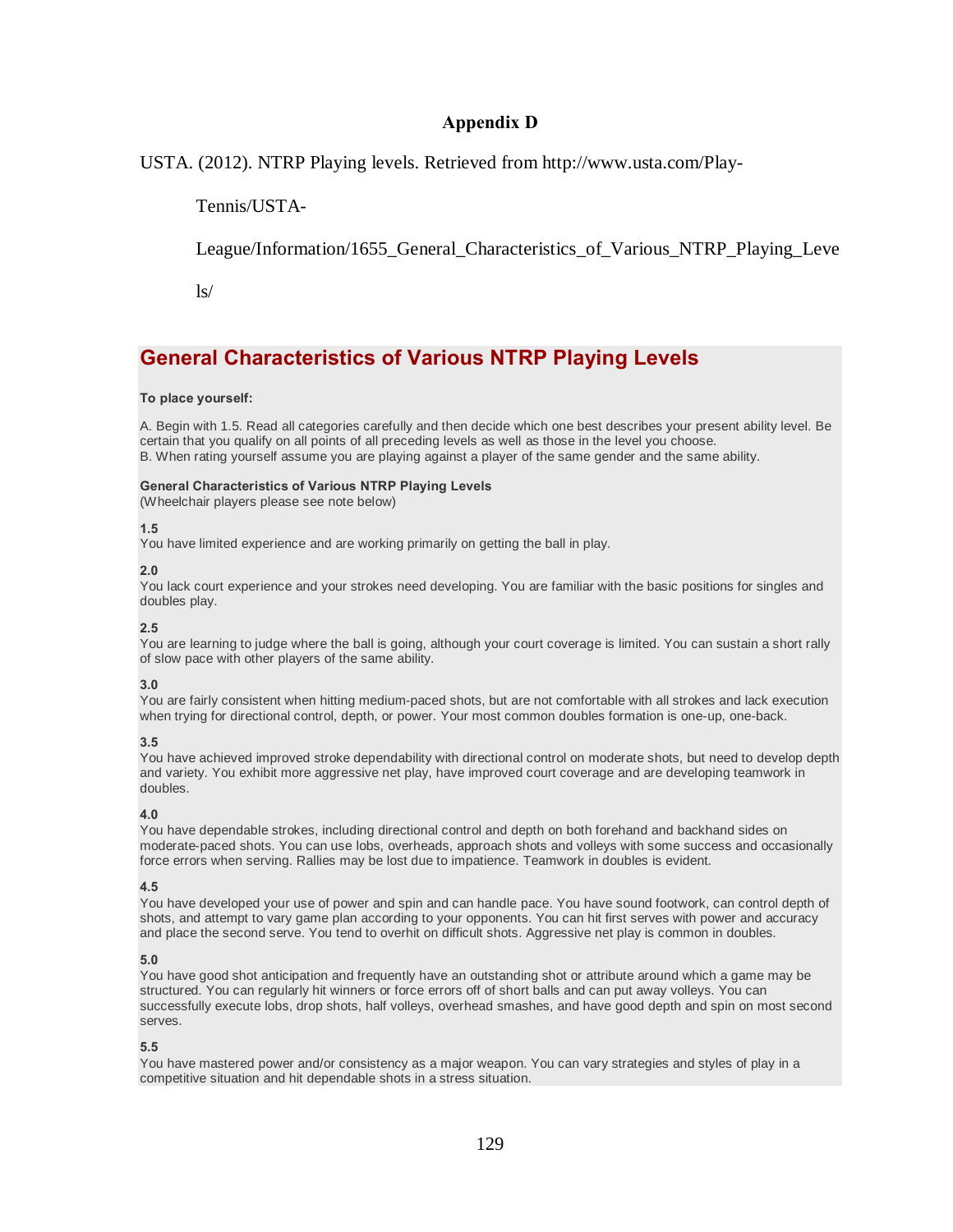#### **6.0 to 7.0**

You have had intensive training for national tournament competition at the junior and collegiate levels and have obtained a sectional and/or national ranking.

#### **7.0**

You are a world-class player.

#### Players in Wheelchairs:

Players in wheelchairs should use these general characteristics to determine their NTRP skill level. The only differences are as follows: Mobility: while players in wheelchairs may have skills that would normally provide them a certain rating, the mobility factor suggests that when competing against able-bodied players, they should participate at an NTRP skill level that provides for competitive rather than compatible play. Serving ability: Due to the nature of the player injury or disability, a powerful serve may not be possible. In this case, it may be more realistic to self-rate below 4.0 as service strength becomes key beyond this level.

Many tournament players in wheelchairs have already received an NTRP rating. Wheelchair players should check with players whose skills match their own before determining their rating. The very best world-class players in wheelchairs have an NTRP rating in the low 4.5s.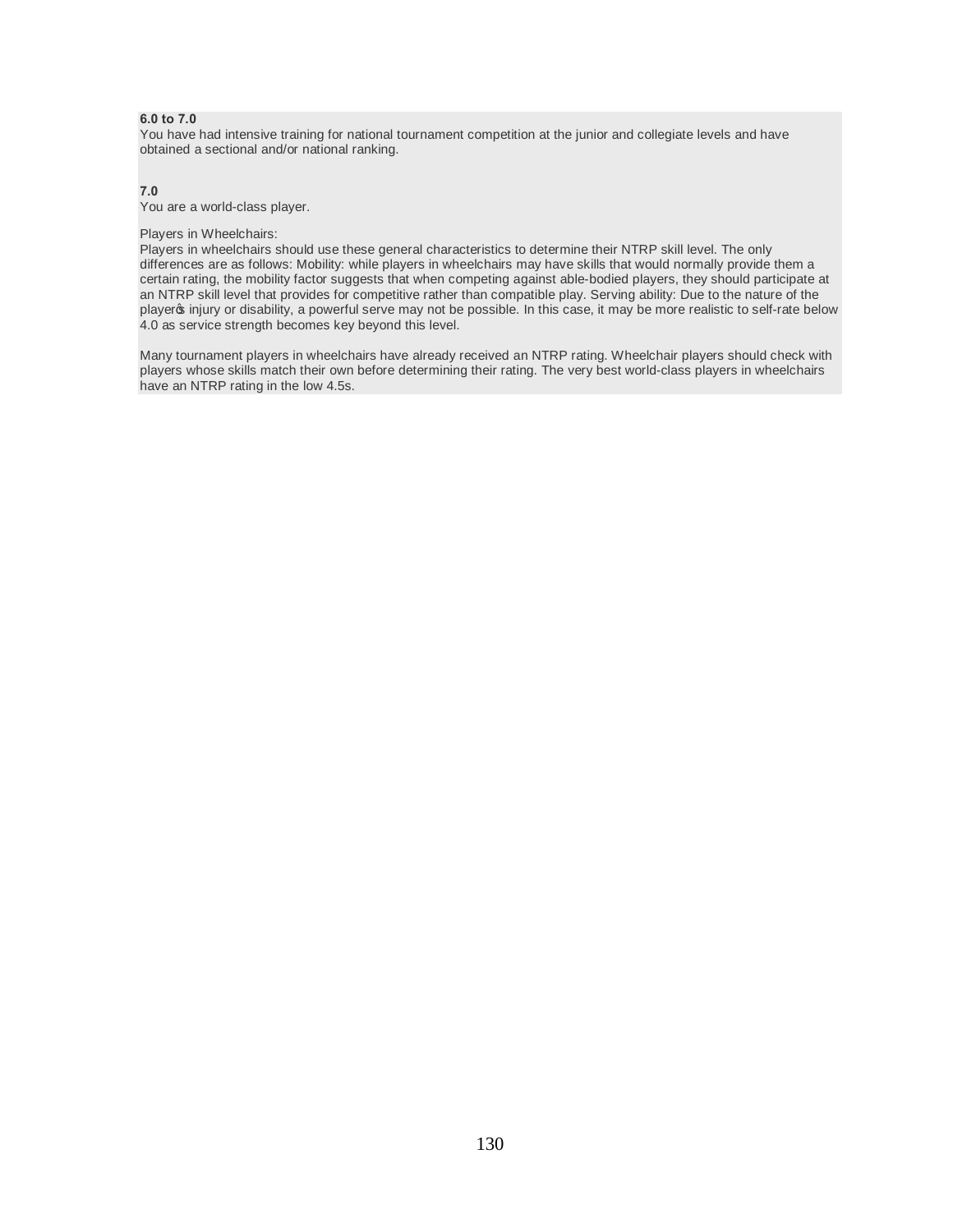# Appendix E

# **Example of Counterfactual Feedback**

The following samplings are only a small portion of the total feedback used during

eight weeks of practice sessions with four participants. These examples are excerpts from the

transcripts obtained through eight weeks of videotaped practice sessions of each participant.

# **Examples:**

If that foot comes up, are you going to be able to push off of it?

Try keeping the base wide - If I have a skinny base how is your balance? Then when you have a wider base, if someone comes to push you over are you going to fall?

Where do we want your weight to go when you hit? *Response: Toward the net.*

Where should your body movement go? *Response*: *toward the net.*

If you see (the ball) up here, then what can you do to make that adjustment?

There you go. Those last couple, they kind of hit off the edge of the racket can you tell? Or did you think you were hitting the, do you know where the ball hit on the racket? Ok, does that mean that you arengt watching the ball?

If you get there after the ball then you dongt hit very well. if you can get there quick and wait you will have a better chance.

If you are having to run  $\mathbf{i}$  how quickly are you going to be able to run  $\mathbf{i}$  with your arm back?

If you had it right beside then, why is that where you want it?

Why are those going up do you think? *Response: Because my arm is turning and pointing the racket face up.*

If you are running forward, your racket is already moving, so then when you try to swing it is moving even faster. What you want to do instead is control that? *Response: When you are running in to get the ball try to not swing as hard just control.*

If you were in a game or when you play with him (your husband) can you hit it purposely away from where he is? *Response: Probably, but not every time.*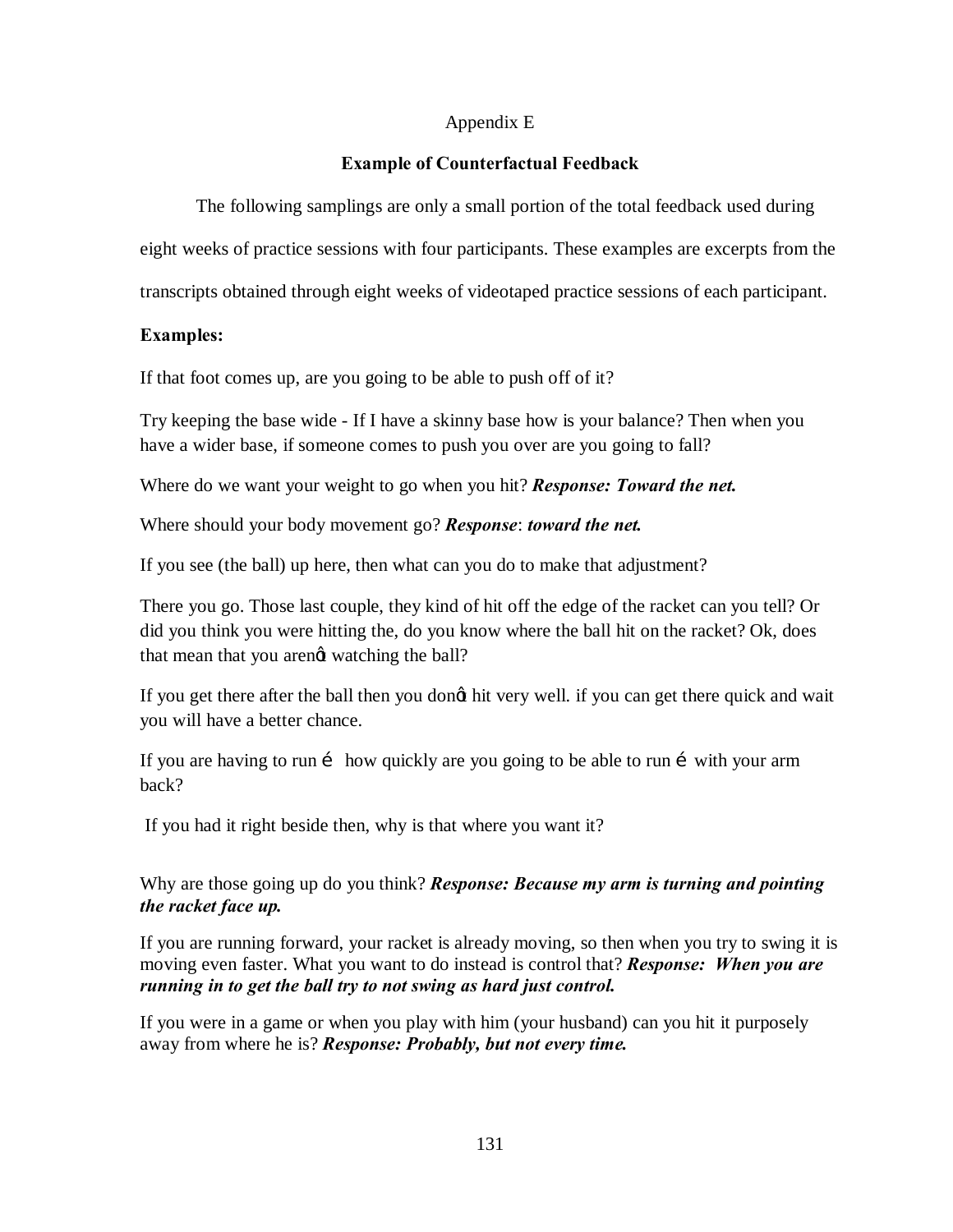If you think about it do you go ahead and then hit it that way some of the time? *Response:* 

*Yeah*

What do you remember about your serve? *Response: The ball has to be in front of me, and high, and I have to contact higher. I have to stand like this.*

If you couldnot get there with your feet then you had to use your one hand instead of two? *Response: It is easier sometimes.*

If you have that other hand on there (the racket) then is it easier for you to swing? *Response:* 

*OK*

If you contact it up here, look what happens, then it is just going to go way up. But if you hit it on the side, the racket face, where is it going to go?

Ok now you see how high that is going? What does that mean for where you need to

contact? Think about your feet again, where is your weight when you are hitting?

How are you going to hit harder? *Response: Push off the back foot.*

What the best thing to have for your forehand to start? *Having it back.* When you come through where are you going to contact? *Middle, sweet spot.* Also, positioning, where do you want the contact in terms of body position? *On the side*. How is your racket face when your hitting? *Pretty much flat.*

How is your body when you are done? *Towards the net*

What happens to your ball a lot of the times? Response: It spins backwards 6 then what direction is it going? *Response: Up*.

If you try to hit as hard as you can, then what does that mean? *Response: That means your racket goes faster.*

If you are already running back, then you wongt have as much power going forward. *Response: That makes sense.* 

Do you remember what we talked about aiming towards one side or the other with the forehand?

*P: Moving your body and the steps.*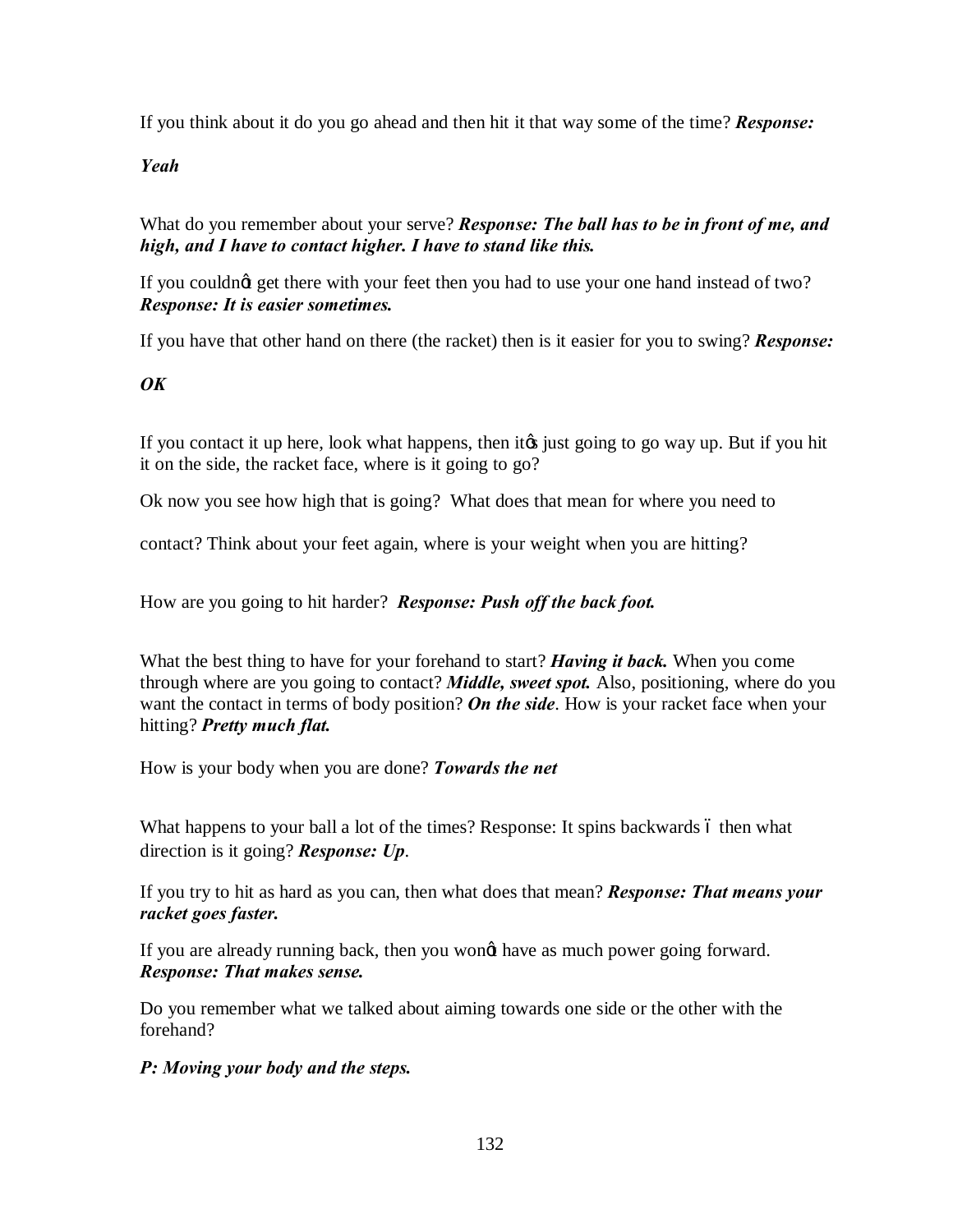Instead of contacting it like that, what would be a better option for you? *Response: Oh, forehand.*

Where do you think you should be looking when you serve? *Response: At the ball.* 

Then if you hit it out here, go ahead and swing, you come to here even if you where closer. Where is the ball going to go? *Response: It's going to veer off that way*

If you could loosen that arm up a little bit then it will be more like a whip type of motion. *Response: Oh, Yeah! I can see it. I definitely see it.* 

if you think about it, if you hit it here the net is already above where the ball is. So how are you going to be able to hit it over? *Response: I see, so you want it to be at the top of the bounce*.

Where do we want your weight to go toward when you swing? *Response: Straight forward (toward the net).*

When the ball is forward, what do you need to do in order to use your regular swing? *Response: wait for it to get to the side and sort of adjust, adjust your position.*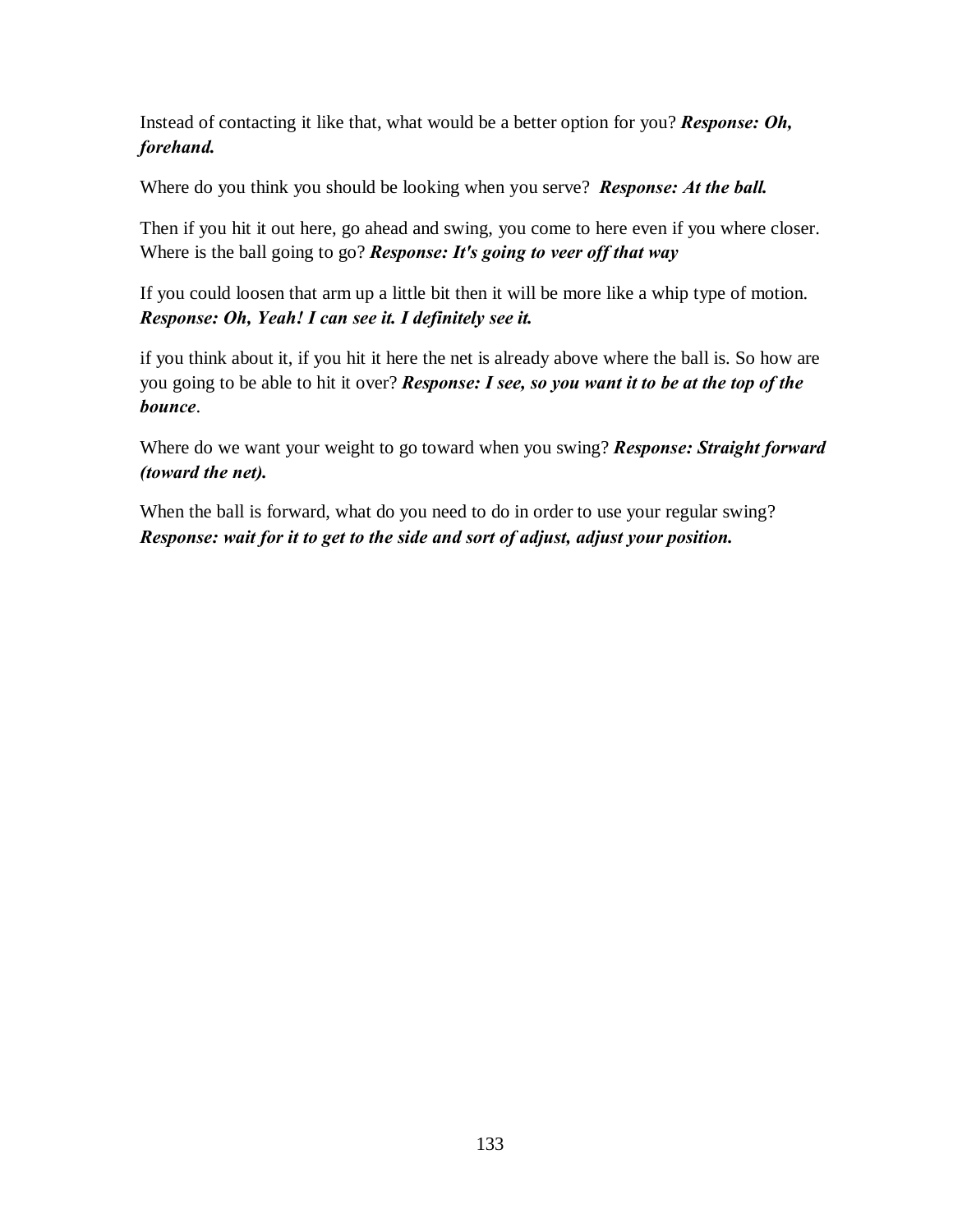#### **Appendix F**

# **The University of New Mexico Consent to Participate in Research**

# **Counterfactual Feedback and Tennis**

02/27/2013

#### **Introduction**

You are being asked to participate in a research study that is being done by Dr. Gloria Napper-Owen, who is the Principal Investigator and Beth Birky, from the Department of HESS. This research is studying feedback for beginning tennis instruction.

Physical education teachers must consider the most effective way to deliver instruction and feedback for maximum student learning. Counterfactual feedback assists in engaging the visual (internal) and auditory augmented feedback types in order to create an optimal learning environment which will produce the highest skill level in the shortest time possible (Sigrist, et al, 2011). Counterfactual feedback promotes critical thinking as it applies to the performance of a skill. Critical thinking is linked to better decision-making, reasoning, problem-solving, and reflective judgment in individuals (Lodewyck, 2009).

Counterfactual feedback relies on the teacher asking a directed question as feedback after a skill performance or after a series of practice attempts. The question should engage the student os critical thinking about the specifics of the skill. As the student considers the answer to the question, the feedback information gained from connecting the counterfactual feedback to the intended behavior will allow the student to manipulate or adjust the next performance (Epstude & Roese, 2010). The choice to alter and evaluate the subsequent performance gives the student more control and autonomy which will increase intrinsic motivation to continue the activity.

You are being asked to participate in this study because you have indicated that you have no prior experience with tennis lessons. You are healthy and able to perform basic skills training in tennis. You are older than 18. 3 people will take part in this study at the University of New Mexico.

This form will explain the research study, and will also explain the possible risks as well as the possible benefits to you. We encourage you to talk with your family and friends before you decide to take part in this research study. If you have any questions, please ask one of the study investigators.

## **What will happen if I decide to participate?**

If you agree to participate, the following things will happen: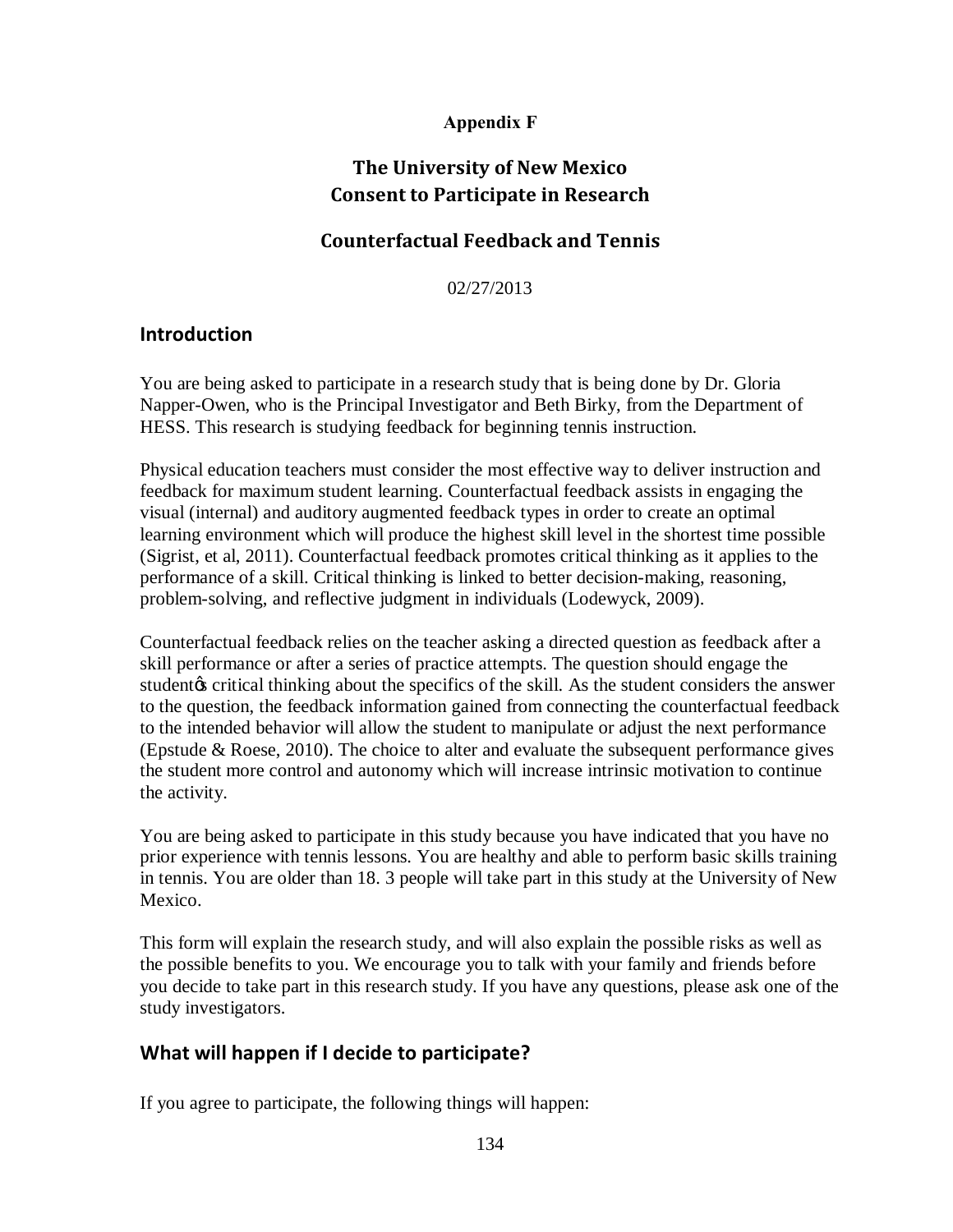The researcher will be using counterfactual feedback while instructing the participant in tennis skills during a teaching session conducted on a tennis court. Each practice session will last between 45 minutes to one hour, two times per week for eight weeks. Each practice session will be focused on a specific tennis skill. During the eight weeks the instructor will teach the forehand, backhand, and the serve to the participant. The participant will fill out a journal entry after each practice session, will be interviewed by the instructor each week, and will read over transcriptions for "member check" reliability of the study.

# **How long will I be in this study?**

Participation in this study will take a total of 2 hours per week hours over a period of 8 weeks.

# **What are the risks or side effects of being in this study?**

The only risks are the normal inherent risks associated with performance and learning of any physical skill set.

There are risks of stress, emotional distress, inconvenience and possible loss of privacy and confidentiality associated with participating in a research study.

For more information about risks and side effects, ask the investigator.

## **What are the benefits to being in this study?**

The participants will receive one-on-one free lessons in beginning tennis skills, these are normally valued at \$30-\$50/ hour. It is hoped that these tennis lessons will allow the learner to advance their current level of tennis ability to a more proficient level by the end of the eight weeks.

## **What other choices do I have if I do not want to be in this study?**

This study is totally voluntary participation. If you do not feel comfortable or do not wish to participate, you can learn to play tennis at another location or with another instructor.

## **How will my information be kept confidential?**

We will take measures to protect the security of all your personal information, but we cannot guarantee confidentiality of all study data.

Information contained in your study records is used by study staff and, in some cases it will be shared with the sponsor of the study. The University of New Mexico Institutional Review Board (IRB) that oversees human subject research and/or other entities may be permitted to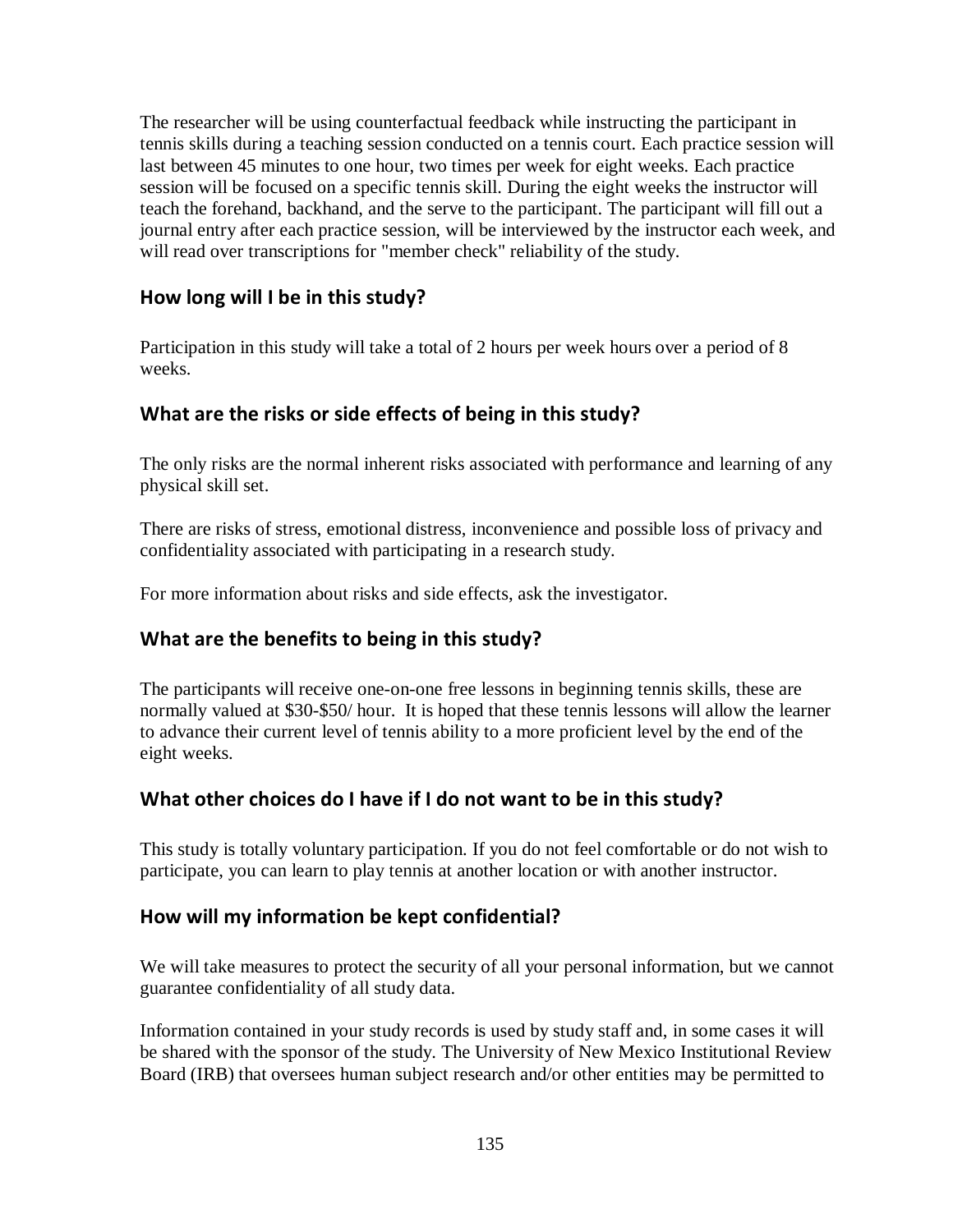access your records. There may be times when we are required by law to share your information. However, your name will not be used in any published reports about this study.

Information and videos collected as part of the study will be labeled with your initials and study number. Information (without your name) will be entered into a computer database, password protected / locked file cabinet in the Principal Investigator's office. Dr. Napper-Owen, Beth Birky, and the research assistant will have access to your study information. Data will be stored for 2 years, and then will be destroyed.

The videotaped practice sessions will only be seen by the primary researcher and the research assistant. Videotapes will be kept in a locked drawer in a locked office. Following transcription of the videotape, the information will be in a password protected database and the videos will be kept for 2 years and then destroyed.

# **What are the costs of taking part in this study?**

There are no costs to the participant unless they prefer to buy their own tennis racquet. I will have racquets available for use at all practice sessions. All other major equipment needed for the tennis lesson will be provided. Tennis shoes and appropriate clothing is all that is required of the participant. The personal insurance of the participant will be responsible for any injury or accident that may occur during the practice sessions.

# **Will I be paid for taking part in this study?**

There is no monetary compensation for the participants of this study.

# **How will I know if you learn something new that may change my mind about participating?**

You will be informed of any significant new findings that become available during the course of the study, such as changes in the risks or benefits resulting from participating in the research or new alternatives to participation that might change your mind about participating.

# **Can I stop being in the study once I begin?**

Your participation in this study is completely voluntary. You have the right to choose not to participate or to withdraw your participation at any point in this study without affecting your future health care or other services to which you are entitled.

The only circumstance that will force the investigator to withdraw the subject is too many missed sessions. If the subject does not attend at least half the practice sessions during the first 4 weeks, the investigator will need to drop the participant and secure a new participant for the study.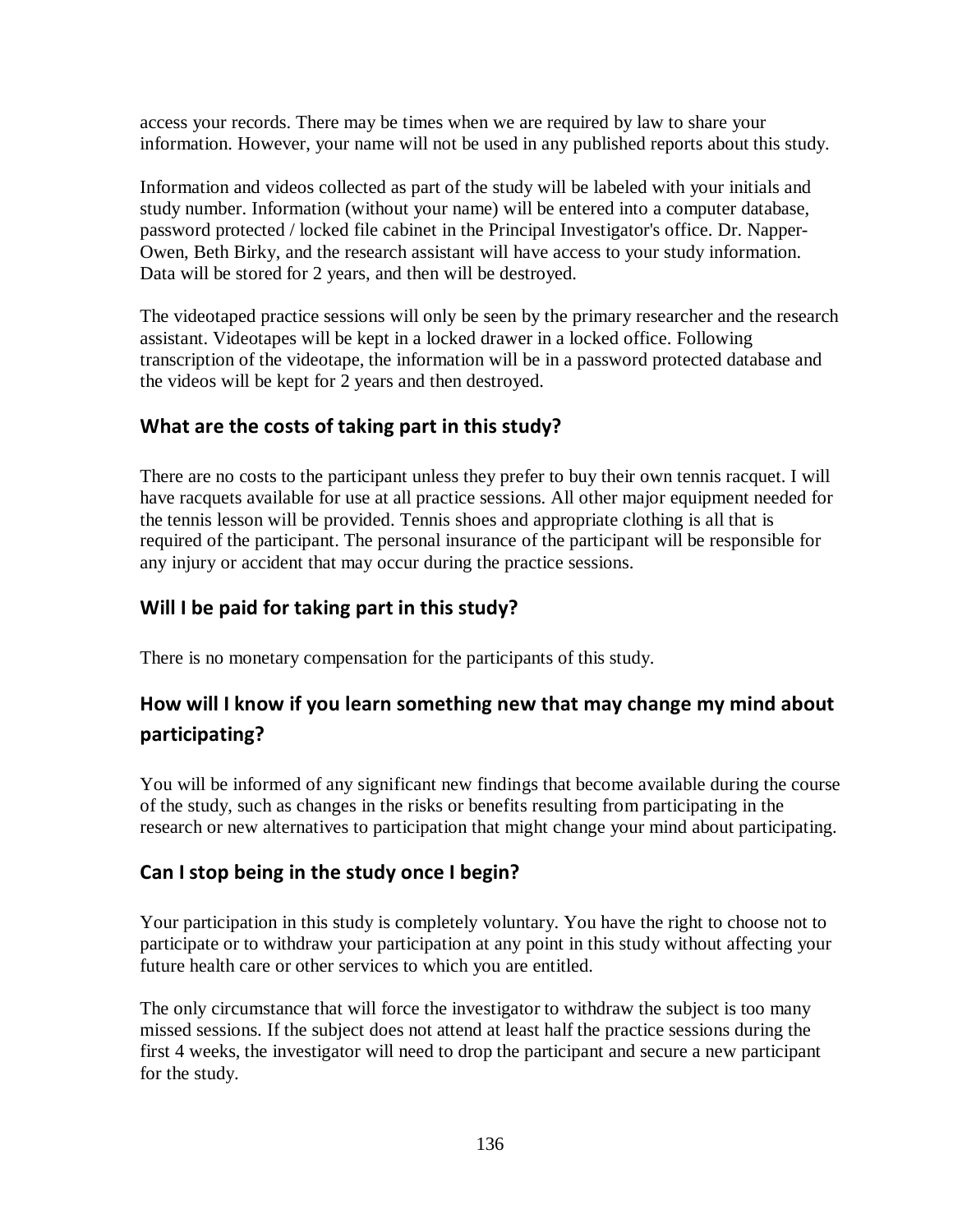# **Whom can I call with questions or complaints about this study?**

If you have any questions, concerns or complaints at any time about the research study, Dr. Gloria Napper-Owen , or his/her associates will be glad to answer them at 402-740-2599.

If you need to contact someone after business hours or on weekends, please call 402-740- 2599 and ask for Beth Birky .

If you would like to speak with someone other than the research team, you may call the UNMHSC HRPO at (505) 272-1129.

## **Whom can I call with questions about my rights as a research participant?**

If you have questions regarding your rights as a research participant, you may call the UNMHSC HRPO at (505) 272-1129. The HRPO is a group of people from UNM and the community who provide independent oversight of safety and ethical issues related to research involving human participants. For more information, you may also access the IRB website at http://hsc.unm.edu/som/research/hrrc/irbhome.shtml.

#### **CONSENT**

You are making a decision whether to participate (or to have your child participate) in this study. Your signature below indicates that you/your child read the information provided (or the information was read to you/your child). By signing this consent form, you are not waiving any of your (your child's) legal rights as a research participant.

I have had an opportunity to ask questions and all questions have been answered to my satisfaction. By signing this consent form, I agree to participate (or let my child participate) in this study. A copy of this consent form will be provided to you.

\_\_\_\_\_\_\_\_\_\_\_\_\_\_\_\_\_\_\_\_\_\_\_\_\_\_\_\_ \_\_\_\_\_\_\_\_\_\_\_\_\_\_\_\_\_\_\_\_\_\_\_\_\_\_\_\_ \_\_\_\_\_\_\_\_\_\_\_

Name of Adult Subject (print) Signature of Adult Subject

Date

or for Child enrollment, Name of Parent/Child's Legal Guardian Signature of Parent/Child's Legal Guardian or for Child enrollment,

Legally Authorized Representative Date

\_\_\_\_\_\_\_\_\_\_\_\_\_\_\_\_\_\_\_\_\_\_\_\_\_\_\_\_ \_\_\_\_\_\_\_\_\_\_\_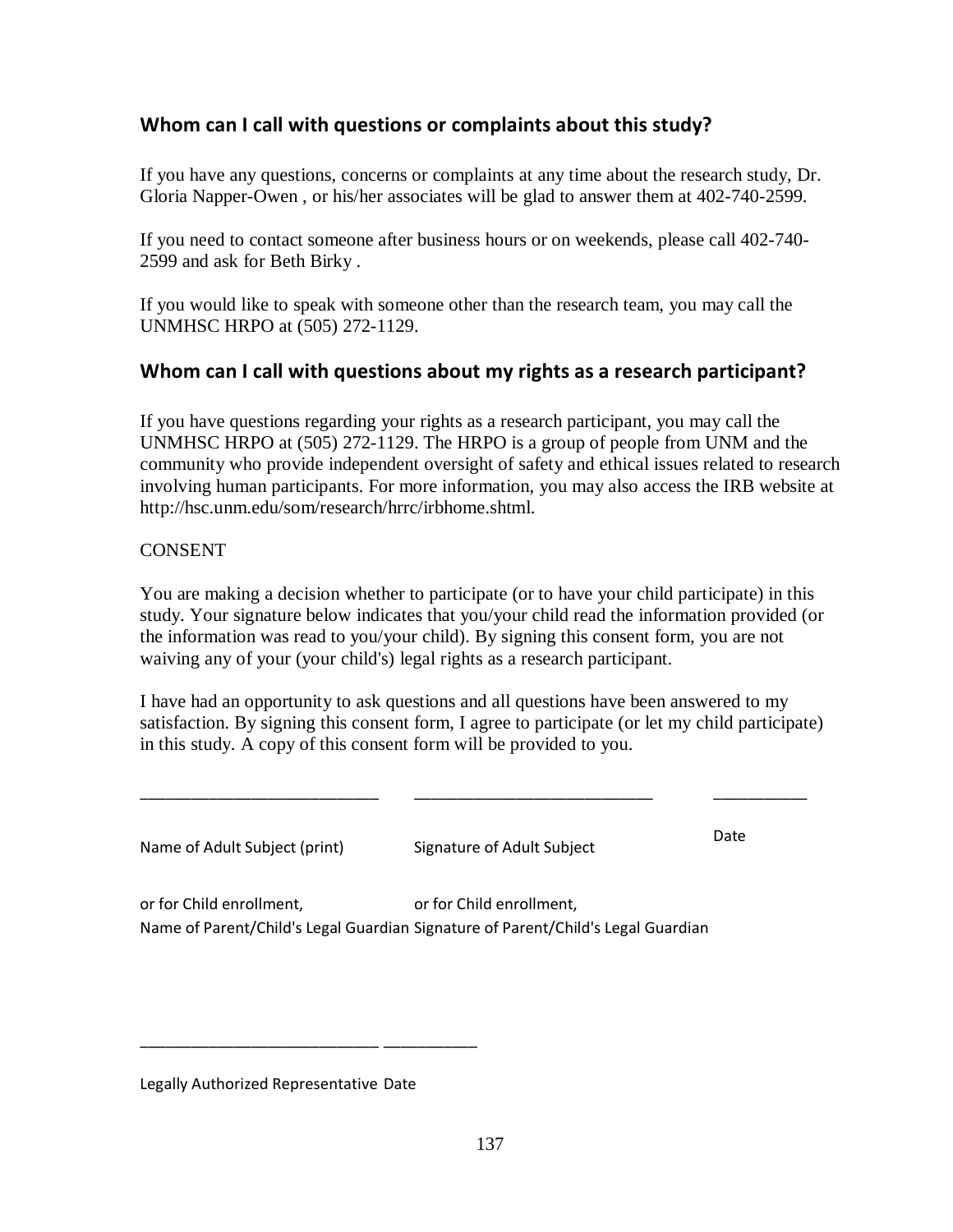#### **INVESTIGATOR SIGNATURE**

I have explained the research to the participant and answered all of his/her questions. I believe that he/she understands the information described in this consent form and freely consents to participate.

\_\_\_\_\_\_\_\_\_\_\_\_\_\_\_\_\_\_\_\_\_\_\_\_\_\_\_\_\_\_\_\_\_\_\_\_\_\_\_\_\_\_\_\_\_\_\_\_\_ \_\_\_\_\_\_\_\_\_\_\_\_\_\_\_\_\_\_\_

\_\_\_\_\_\_\_\_\_\_\_\_\_\_\_\_\_\_\_\_\_\_\_\_\_\_\_\_\_\_\_\_\_\_\_\_\_\_\_\_\_\_\_\_\_\_\_\_\_ Name of Investigator/ Research Team Member (type or print)

(Signature of Investigator/ Research Team Member) Date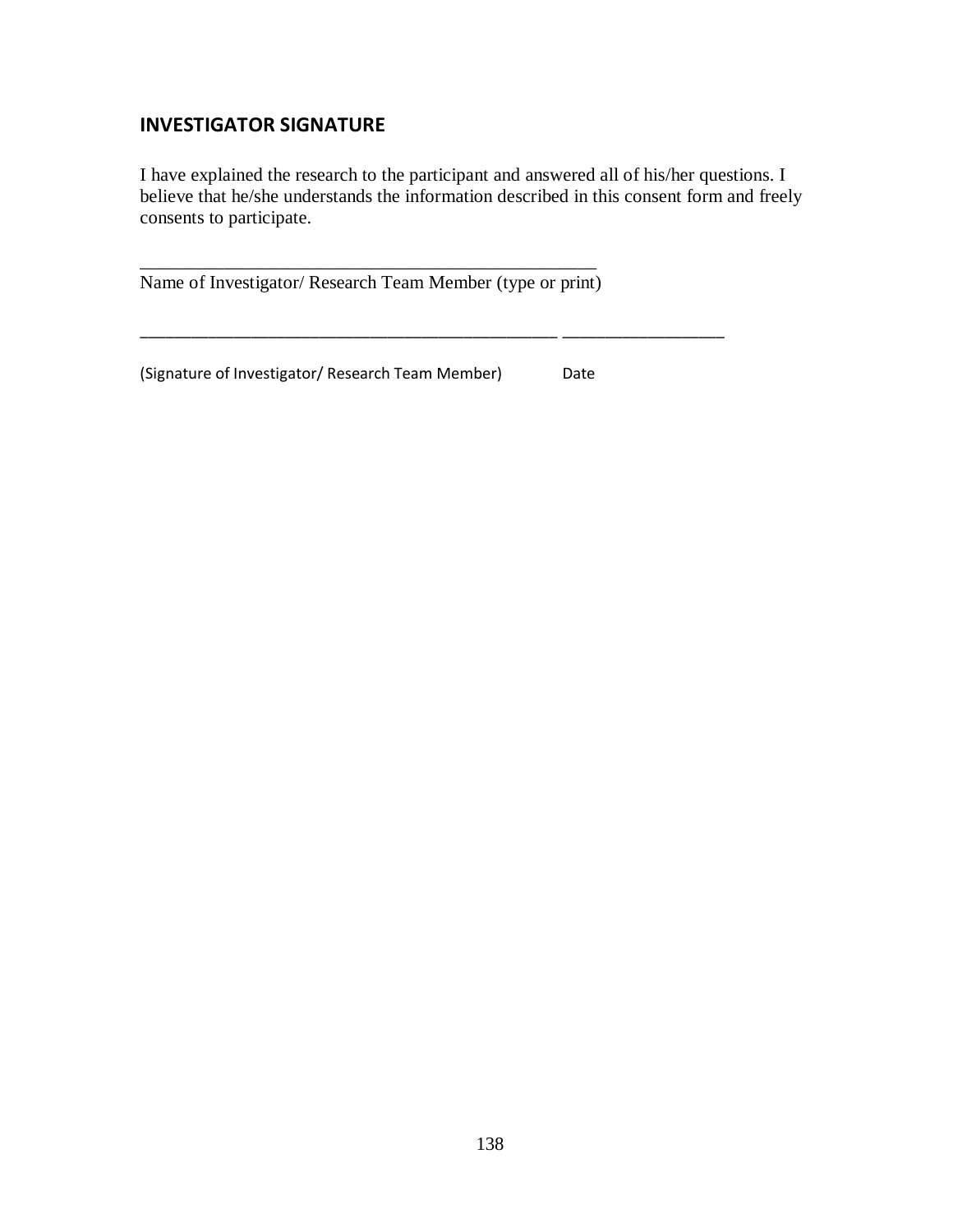#### **References**

- Alderman, M. K. (2008). *Motivation for achievement: Possibilities for teaching and learning.* (3<sup>rd</sup> ed). New York, NY: Taylor and Francis.
- Allen, J. B., & Howe, B. L. (1998). Player ability, coach feedback, and female adolescent athletes' perceived competence and satisfaction. *Journal of Sport & Exercise Psychology*, *20*, 280-299.
- Amorose, A. J., & Horn, T. S. (2000). Intrinsic motivation: Relationships with collegiate athletes' gender, scholarship status, and perceptions of their coaches' behavior. *Journal of Sport & Exercise Psychology, 22*, 63-84.
- Andersen, M. B., & Hagger, M. (2010). Should sport psychologists try to help athletes and exercisers become more intrinsically motivated? *Sport & Exercise Psychology Review, 6*(2), 47 -51.
- Angeli, C., & Valanides, N. (2009). Instructional effects on critical thinking: Performance on ill-defined issues. *Learning and Instruction, 19*, 322-334.
- Ashworth, S. (1983) *Effects of training Mosston's spectrum of teaching styles on feedback of teachers*. Temple University: Philadelphia, PA.
- Ashworth , S. (2010). *Teaching Physical Education.* Retrieved from http://www.spectrumofteachingstyles.org/pdfs/ebook/Teaching\_Physical\_Edu\_1st\_O nline\_old.pdf
- Bandura, A. (1993). Perceived self-efficacy in cognitive development and functioning. *Educational Psychologist, 28*(2), 117-148.
- Bandura, A. (1997). *Self-efficacy: The exercise of control.* New York: Freeman.
- Bandura, A. (2004). Health promotion by social cognitive means. *Health Education & Behavior, 31*(2), 143-164.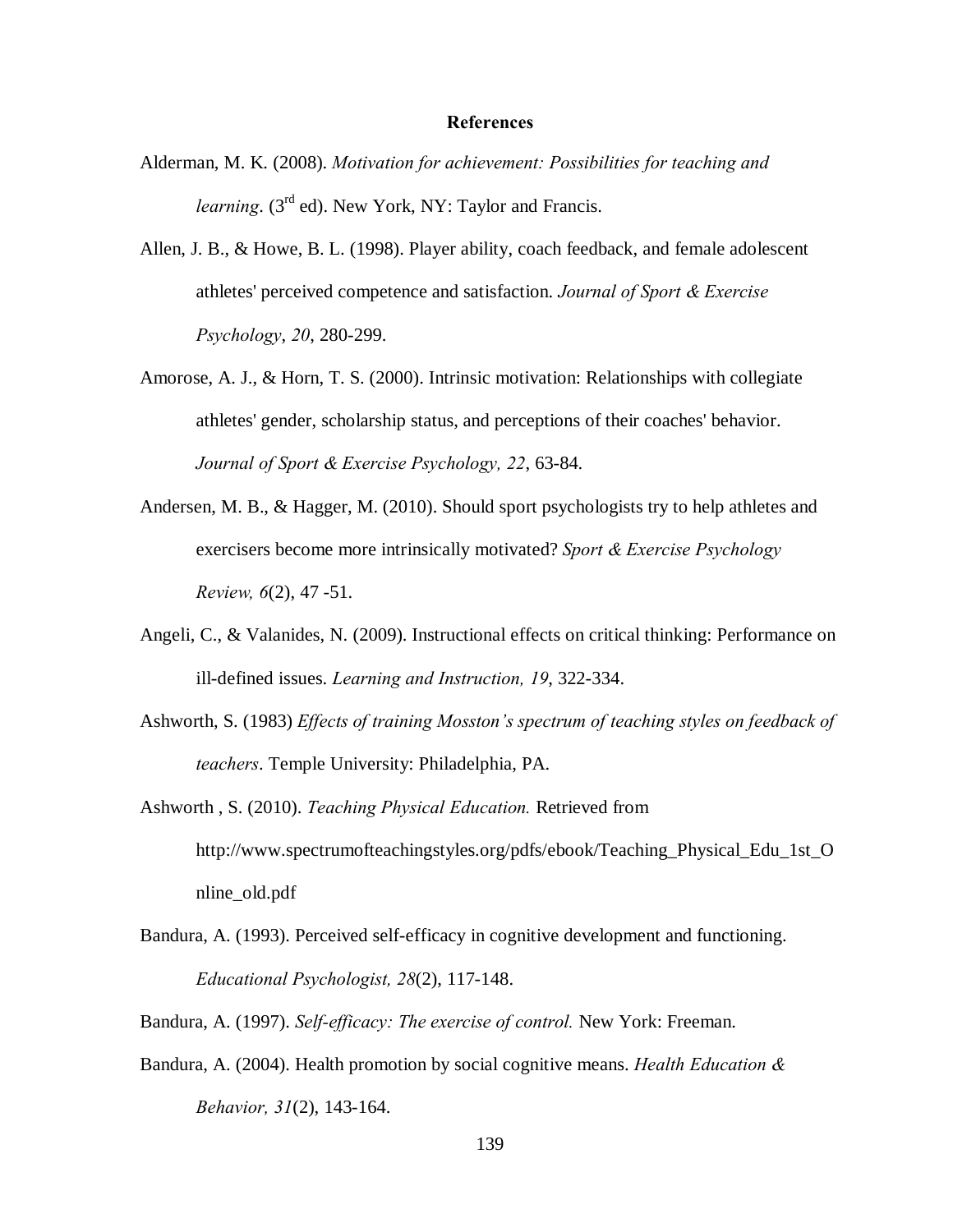- Barnett, J. E., & Francis, A.L. (2012). Using higher order thinking questions to foster critical thinking: A classroom study. *Educational Psychology, 32*(2), 201-211.
- Baxter, P., & Jack, S. (2008). Qualitative case study methodology: Study design and implementation for novice researchers. *The Qualitative Report, 13*(4), 544-559.
- Berliner, D. C. (1976). Impediments to the study of teacher effectiveness. *Journal of Teacher Education, 27*, 5-13.
- Brophy, J. E., & Evertson, C. M. (1976). *Learning from teaching*. Boston, MA: Allyn & Bacon.
- Byra, M. (2006). A review of spectrum research: The contributions of two eras. *Quest, 52*(3), 229-245.
- Byrne, R. (2005). *Rational imagination: How people create alternatives to reality.*  Cambridge, MA: MIT Press.
- Cakmak, M. A. (2011). What are prospective teachers opinions about their instructors teaching styles? *Procedia, Social and Behavioral Sciences, 15*, 1960-1964.
- Chatoupis, C. (2009). Contributions of the spectrum of teaching styles to research on teaching. *Studies in Physical Culture and Tourism, 16* (2), 193-205.
- Chelladurai, P., & Saleh, S. D. (1980). Dimensions of leader behavior in sports: Development of a leadership scale. *Journal of Sport Psychology, 2*, 34-45.
- Choy, S. C., & Oo, P. S. (2011). Reflective thinking and teaching practices: A precursor for incorporating critical thinking into the classroom? *International Journal of Instruction, 5*(1), 167-182.
- Coker, C. (2007). Motor learning for practitioners. Human Kinetics: Champaign, IL.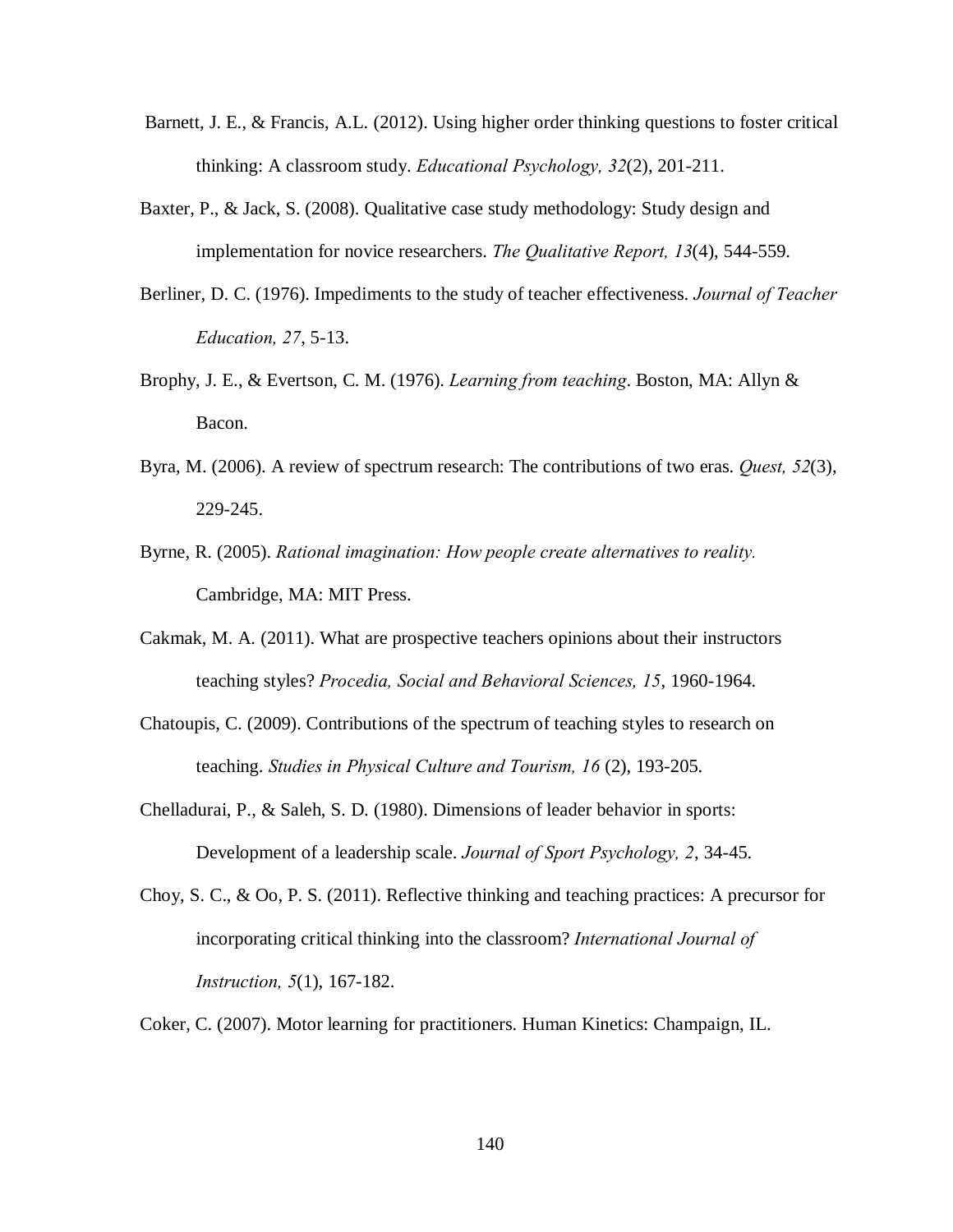- Corbin, J., & Strauss, A. (2008). *Basics of qualitative research: Techniques and procedures for developing grounded theory.* Los Angeles, CA: Sage Publications.
- Creswell, J. W. (2007). *Qualitative inquiry & research design: Choosing among five approaches.* Thousand Oaks, CA: Sage Publications, Inc.
- De Knop, P. (1986). Relationship of specified instructional teacher behaviors to student gain on tennis. *Journal of Teaching in Physical Education*, 5, 71-78.
- Devers, B. V., & Karabenick, S. A. (2011). Is authoritative teaching beneficial for all students? A multi-level model of the effects of teaching style on interest and achievement. *School Psychology Quarterly, 26* (2), 131-144.
- Dray, K., & Uphill, M. A. (2009). A survey of athletes *o* counterfactual thinking: Precursors, prevalence, and consequences. *Sport & Exercise Psychology Review, 5*(1), 16 -26.
- Dunkin, M. J., Precians, D., & Nettles, N. (1996). Elementary student teachers' selfevaluation: Learning criteria for judging lessons and self as teacher. *Journal of Classroom Interaction, 31*(1), 11-19.
- Eisner, E. W. (1991). *The enlightened eye: Qualitative inquiry and the enhancement of educational practice*. New York, NY: Macmillan Publishing, Co.
- Ennis, R. H. (1985). A logical basis for measuring critical thinking skills. *Educational Leadership, 43*, 44-48.
- Epstude, K., & Roese, N. J. (2010). The Functional theory of counterfactual thinking. *Personality and Social Psychology Review, 12(2), 168 6 192.*
- Epstude, K., & Roese, N. J. (2011). When goal pursuit fails: The functions of counterfactual thought in intention formation. *Social Psychology, 42*(1), 19-27.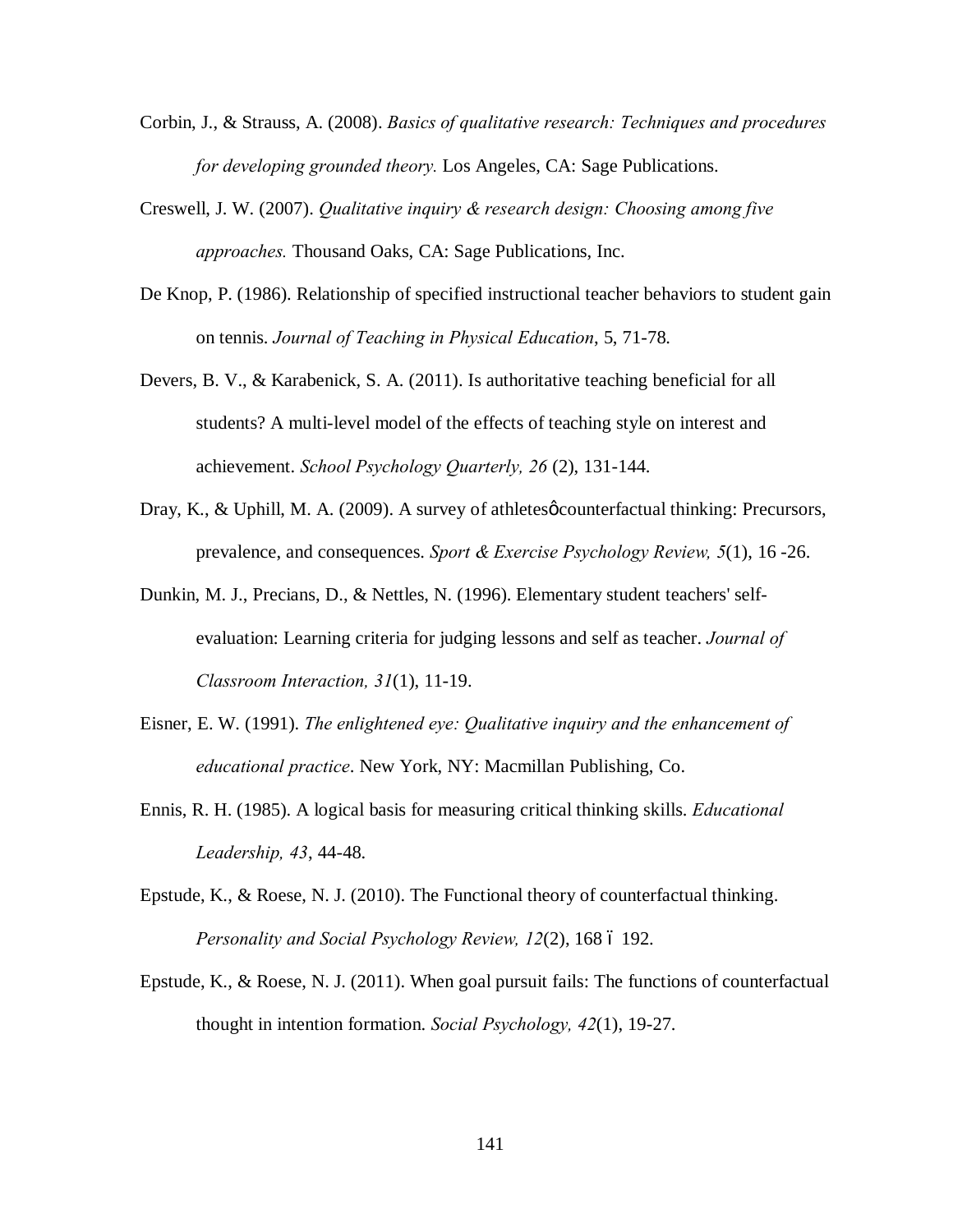- Evertson, C. M., Brophy, J. E., & Crawford, W. J. (1975). *Texas teacher effectiveness project: An investigation of selected presage-process relationships (*Report No. 75- 16). The University of Texas at Austin: National Institute of Education.
- Feltz, D. L., Short, S. S., & Sullivan, P. J. (2008). *Self-efficacy in sport: Research and strategies for working with athletes, teams, and coaches.* Champaign, IL: Human Kinetics.
- Guajardo, N. R., & Turley-Ames, K. J. (2004). Preschoolers generation of different types of counterfactual statements and theory of mind understanding. *Cognitive Development, 19*(1), 53-80.
- Greenwood, J. (1993). Reflective practice: A critique of the work of Argyris and Schon. *Journal of Advanced Nursing, 18(*8), 1183 - 1187.
- Hagger, M. S., & Chatzisarantis, N. L. (2007). *Intrinsic motivation and self-determination in exercise and sport*. Champaign, IL: Human Kinetics.

Halonen, J. S. (1995). Demystifying critical thinking. *Teaching of Psychology, 22*, 75.

- Hamada, M. (2013). The quest for perfect feedback in pe. *Active & Healthy Magazine, 20*(2), 8-10.
- Holland, M. J. G., Woodcock, C., Cumming, J., & Duda, J. L. (2010). Mental qualities and employed mental techniques of young elite team sport athletes. *Journal of Clinical Sport Psychology, 4,* 19-38.
- Huescar, E., & Moreno-Murcia, J. A. (2012). Relationship of type of teacher feedback with students' perception of autonomy in physical education classes. *Infancia y Aprendizaje*, *35*(1), 87-98.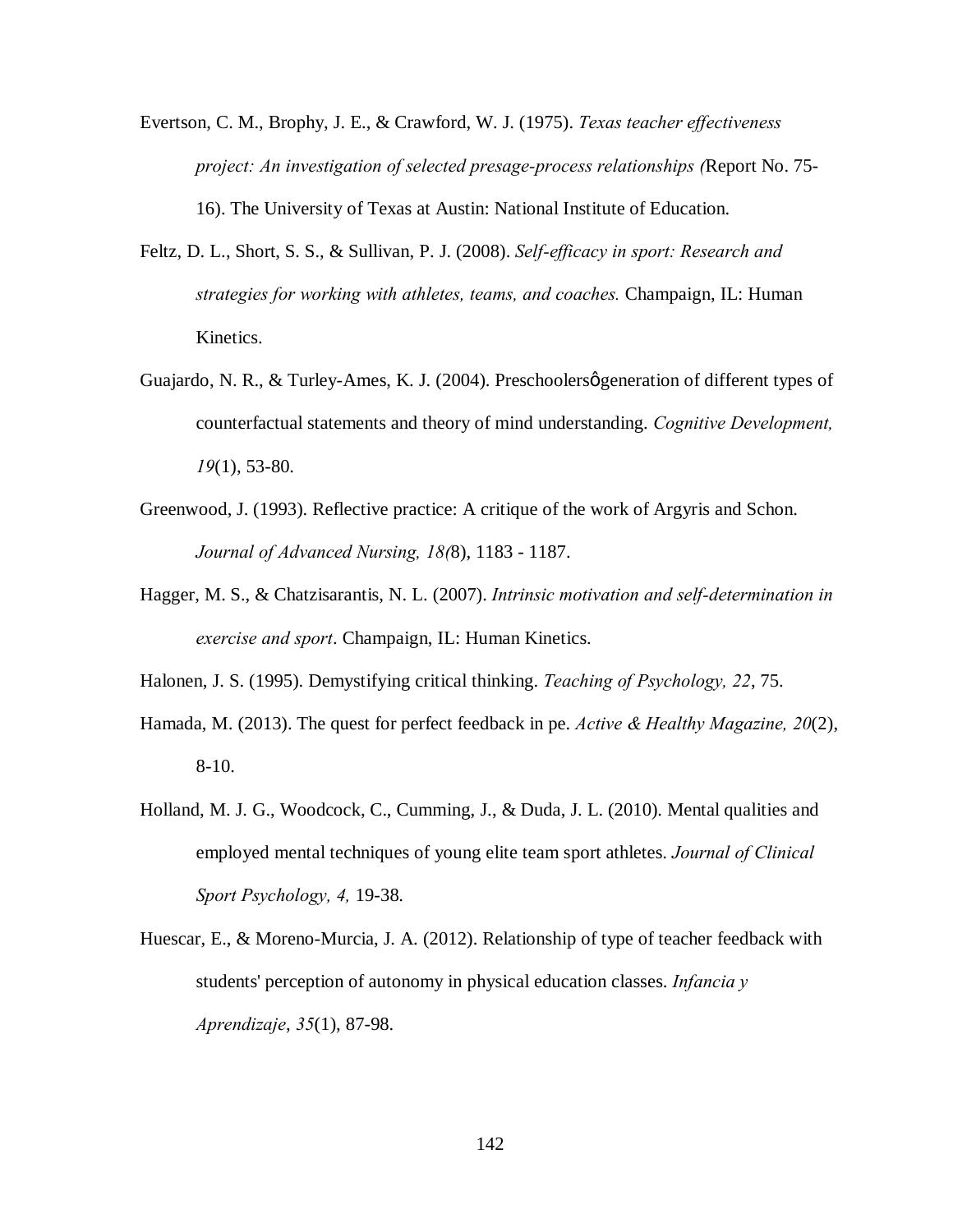- Hughes, W. (Eds.), (2000). *Critical thinking: An introduction to the basic skills*. Broadview Press Ltd: Peterborough, Ontario, Canada.
- Jaakkola, T., & Watt, A. (2011). Finnish physical education teachers' self-reported use and perceptions of Mosston and Ashworth's teaching styles. *Journal of Teaching in Physical Education, 30*, 248-262.
- Johnson, D. S. (1990). *The effects of outcome and process feedback on performance: Technical report.* Springfield, VA: National Technical Information Service.
- Kahneman, D., & Tversky, A. (1982). The simulation heuristic. In D. Kahneman, P.Slovic, & A. Tversky (Eds.), *Judgment under uncertainty: Heuristics and biases.* (pp. 201-208). New York: Cambridge University Press.
- Kalaitzi, E., Derri, V., Vasiliadou, O., & Kioumourtzoglou, E. (2007). The effect of teacher's self-education on feedback provision in elementary school children. *Inquiries in Sport & Physical Education , 5* (2), 187-198.
- Khandaghi, M. A., & Farasat, M. (2011). The effect of teacher's teaching style on students' adjustment. *Procedia Social and Behavioral Sciences, 15*, 1391-1394.
- Kinsella, E. A. (2007). Embodied reflection and epistemology of reflective practice. *Journal of Philosophy of Education, 41*(3), 395-409.
- Knowles, A. (2009). Exercising to compensate 6 the effects on psychological well-being. *Sport & Exercise Psychology Review, 5*(2), 51-53.
- Koka, A., & Hein, V. (2003). Perceptions of teacher's feedback and learning environment as predictors of intrinsic motivation in physical education. *Psychology of Sport and Exercise, 4*, 333-346.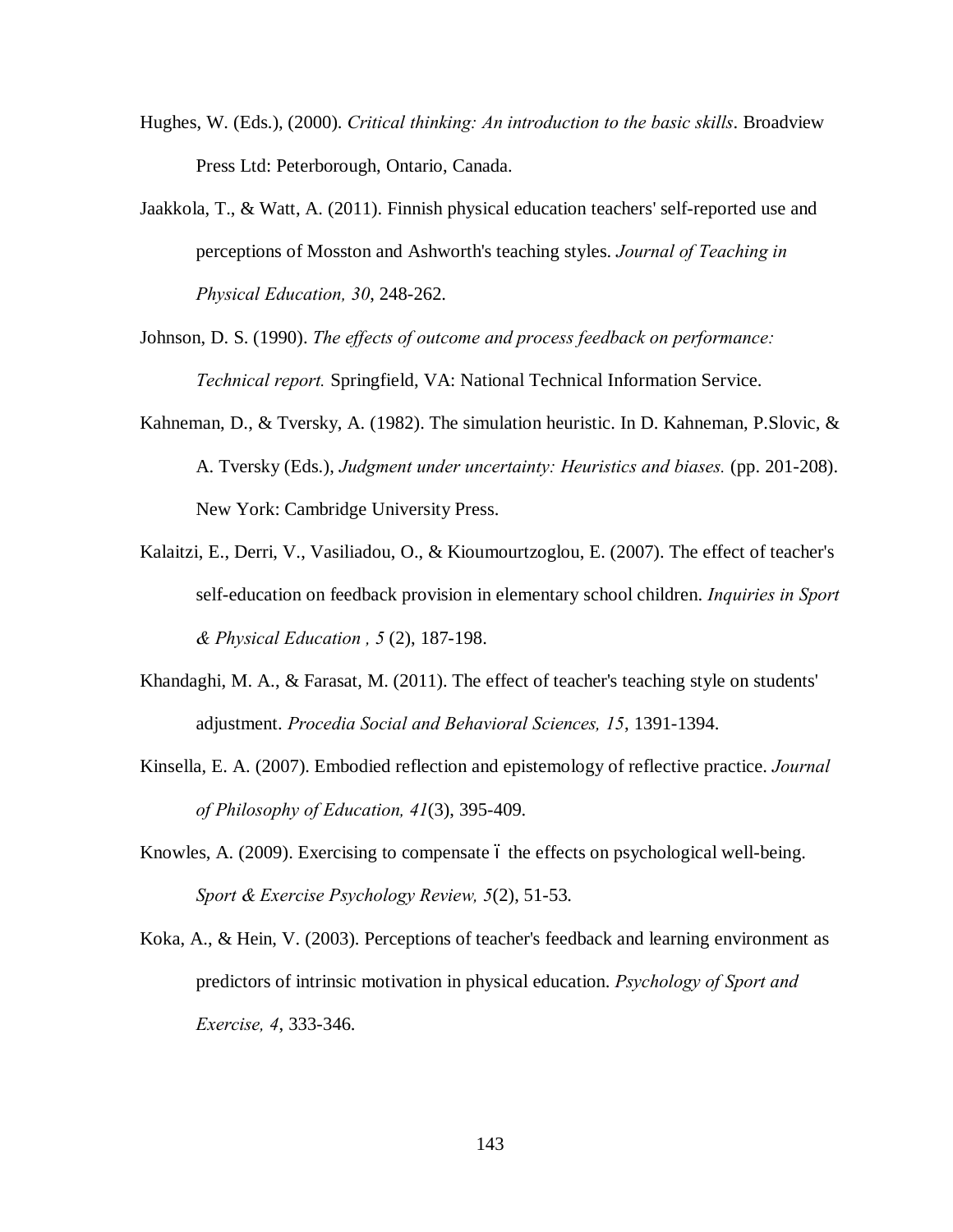- Koka, A., & Hein, V. (2005). The effect of perceived teacher feedback on intrinsic motivation in physical education. *International Journal of Sport Psychology, 36*, 91- 106.
- Kowalczyk, N. (2011). Review of teaching methods and critical thinking skills. *Radiologic Technology, 83*(2), 120-132.
- Lee, A. M., Keh, N. C., & Magill, R. A. (1993). Instructional effects of teacher feedback in physical education. *Journal of Teaching in Physical Education, 12*, 228-243.
- Lee, A. M., & Solmon, M.A. (1992). Cognitive conceptions of teaching and learning motor skills. *Quest, 44*(1), 57-71.
- Li, C., & Kam, W. K. ( 2011). Mosston's reciprocal style of teaching: A pilot study in Hong Kong. *New Horizons in Education, 29*(2), 27-37.
- Locke, L. F. (1992). Changing secondary school physical education. *Quest, 44*, 361-372.
- Lodewyk, K. R. (2009). Critical thinking in physical education. *Journal of Physical Education, Recreation & Dance. 80(*8).
- Lombardo, B. J. (1979). *The observation and description of the teaching behavior and interaction of selected physical education teachers* (Doctoral dissertation). Boston University, School of Education. (IL: 92729849. TN:175788.)
- Lombardo, B. J., & Cheffers, J. T. F. (1983). Variability in teaching behavior and interaction in the gymnasium. *Journal of Teaching Physical Education. 4*. 33-48.
- Lydon, M. C., & Cheffers, J. T. F. (1984). Decision-making in elementary school-age children: Effects upon motor learning and self-concept development. *Research Quarterly for Exercise and Sport, 55*(2), 135 - 140.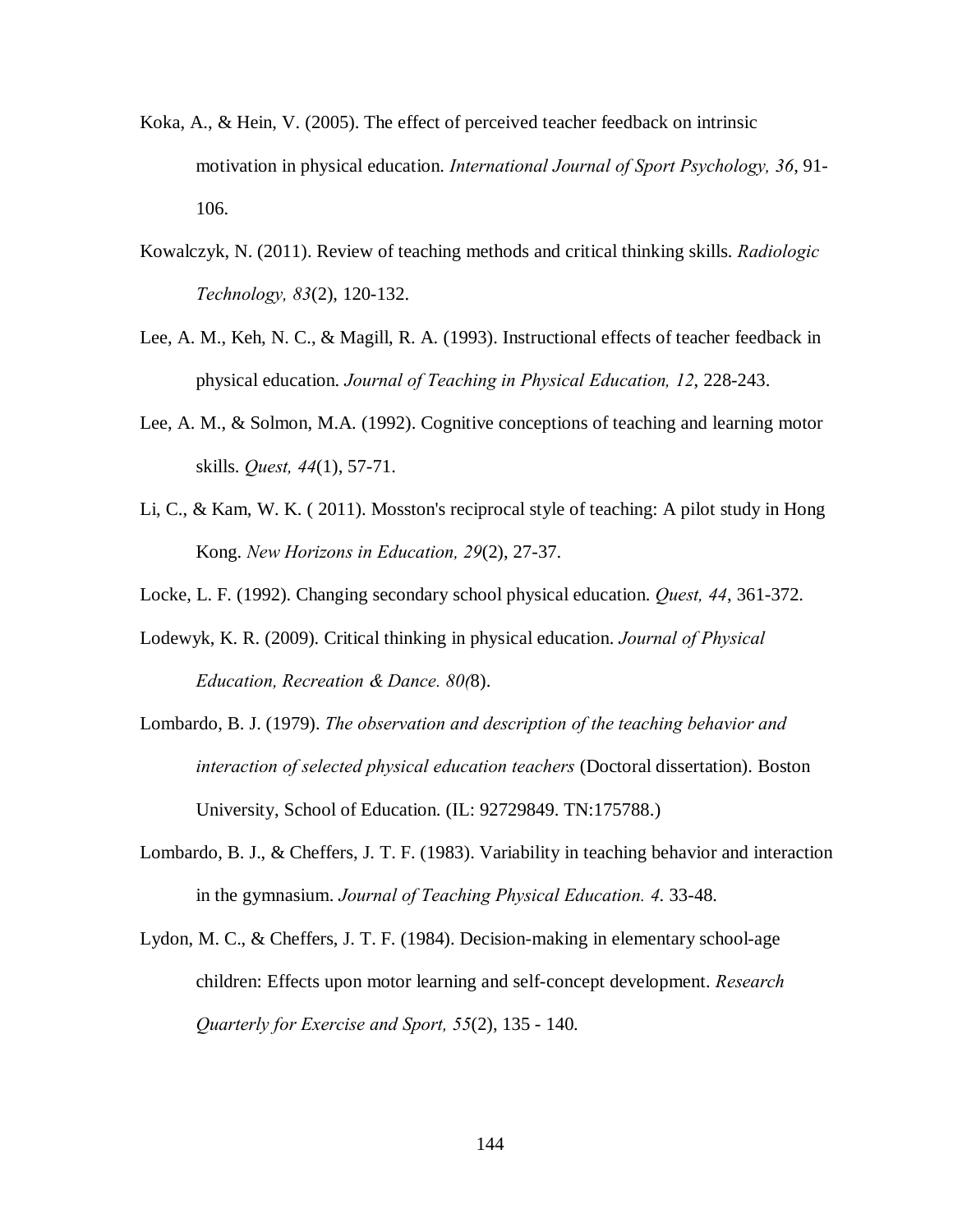- Merriam, S. B. (2009). *Qualitative research: A guide to design and implementation*. San Francisco, CA: Jossey-Bass.
- Michou, A., Mouratidis, A., Lens, W., & Vansteenkiste, M. (2013). Personal and contextual antecedents of achievement goals: Their direct and indirect relations to students' learning strategies. *Learning and Individual Differences, 23*, 187 - 194.
- Mitchell, S. A., Oslin, J. L., & Griffin, L. L. (2006). *Teaching sport concepts and skills: A tactical game approach: Volume 1*. Champaign, IL: Human Kinetics.
- Mosston, M., & Ashworth, S. (1990). *The spectrum of teaching styles: From command to discovery.* White Plains, NY: Longman.
- Mouratidis, A., Vansteenkiste, M., Lens, W., & Sideridis, G. (2008). The motivating role of positive feedback in sport and physical education: Evidence for a motivational model. *Journal of Sport & Exercise Psychology, 30*, 240-268.
- Newman, S. D., Keller, T. A., & Just, M. A. (2007). Volitional control of attention and brain activation in dual task performance. *Human Brain Mapping, 28*, 109-117. Retrieved from www.indiana.edu and www.interscience.wiley.com.
- Nicaise, V., Bois, J.E., Fairclough, S. J., Amorose, A. J., & Cogerino, G. (2007). Girls' and boys' perceptions of physical education teachers feedback: Effects on performance and psychological responses. *Journal of Sports Sciences, 25*(8), 915-926.
- Patton, M. Q. (2002). *Qualitative research and evaluation methods*. Thousand Oaks, CA: Sage Publications.
- Petrocelli, J. V., Percy, E. J., Sherman, S. J., & Tormala, Z. L. (2011). Counterfactual Potency. *Journal of Personality and Social Psychology, 100* (1), 30-46.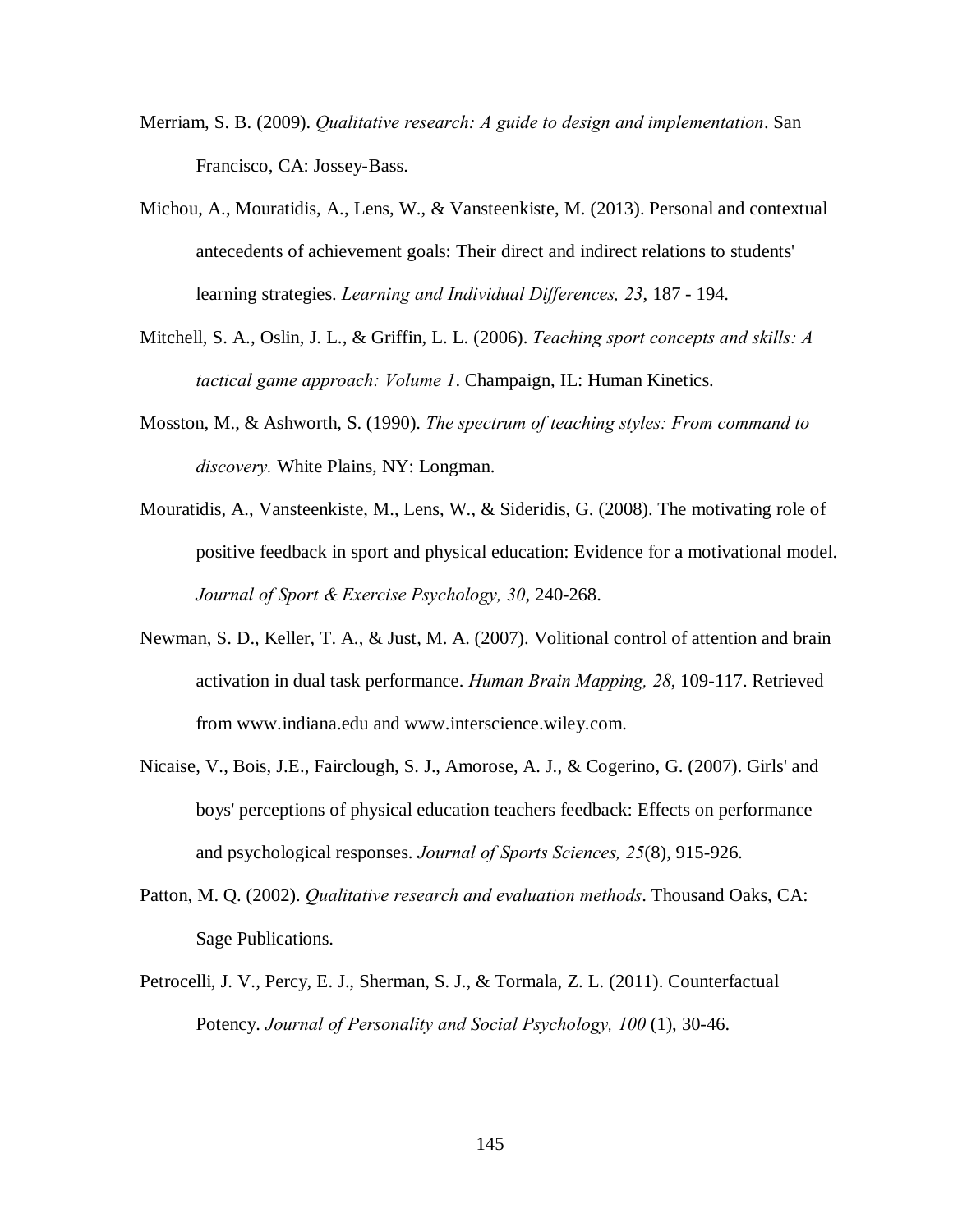- Phillips, B. J. (2005). Working out: Consumers and the culture of exercise. *The Journal of Popular Culture, 38(3), 525 6 551.*
- Phillips, D. A., & Carlisle, C. (1983). A comparison of physical education teachers categorized as most and least effective. *Journal of Teaching Physical Education,* 55- 67.
- Piaget, J. (1969). *Judgment and reasoning in the child.* London: Routledge & K. Paul.
- Pieron, M. & Graham, G. (1986). *Sport Pedagogy.* Champaign, IL; Human Kinetics.
- Price, M. W., & Weiss, M. R. (2000). Relationships among coach burnout, coach behaviors, and athletes' psychological responses. *The Sport Psychologist, 14*, 391-409.
- Rink, J. (2012). What knowledge is of most worth? Perspectives on kinesiology from pedagogy. *Quest, 59*(1), 100-110.
- Ryan, R. M., & Deci, E. L. (2000). Intrinsic and extrinsic motivations: Classic definitions and new directions. *Contemporary Educational Psychology, 25*, 54-67.
- Rye, M. S., Cahoon, M. B., Ali, R. S., & Daftary, T. (2008). Development and validation of the counterfactual thinking for negative events scale. *Journal of Personality Assessment, 90(3), 261 6 269.*
- Sagar, S. S. (2009). Fear of failure in youth sport: Building on the momentum of the new research. *Sport & Exercise Psychology Review, 5(*1), 5-15.
- Sankar, C. S. & Raju, P. K. (2011). Use of presage-pedagogy-process-product model to assess the effectiveness of case study methodology in achieving learning outcomes. *Journal of STEM Education, 12* (7 & 8), 45-56.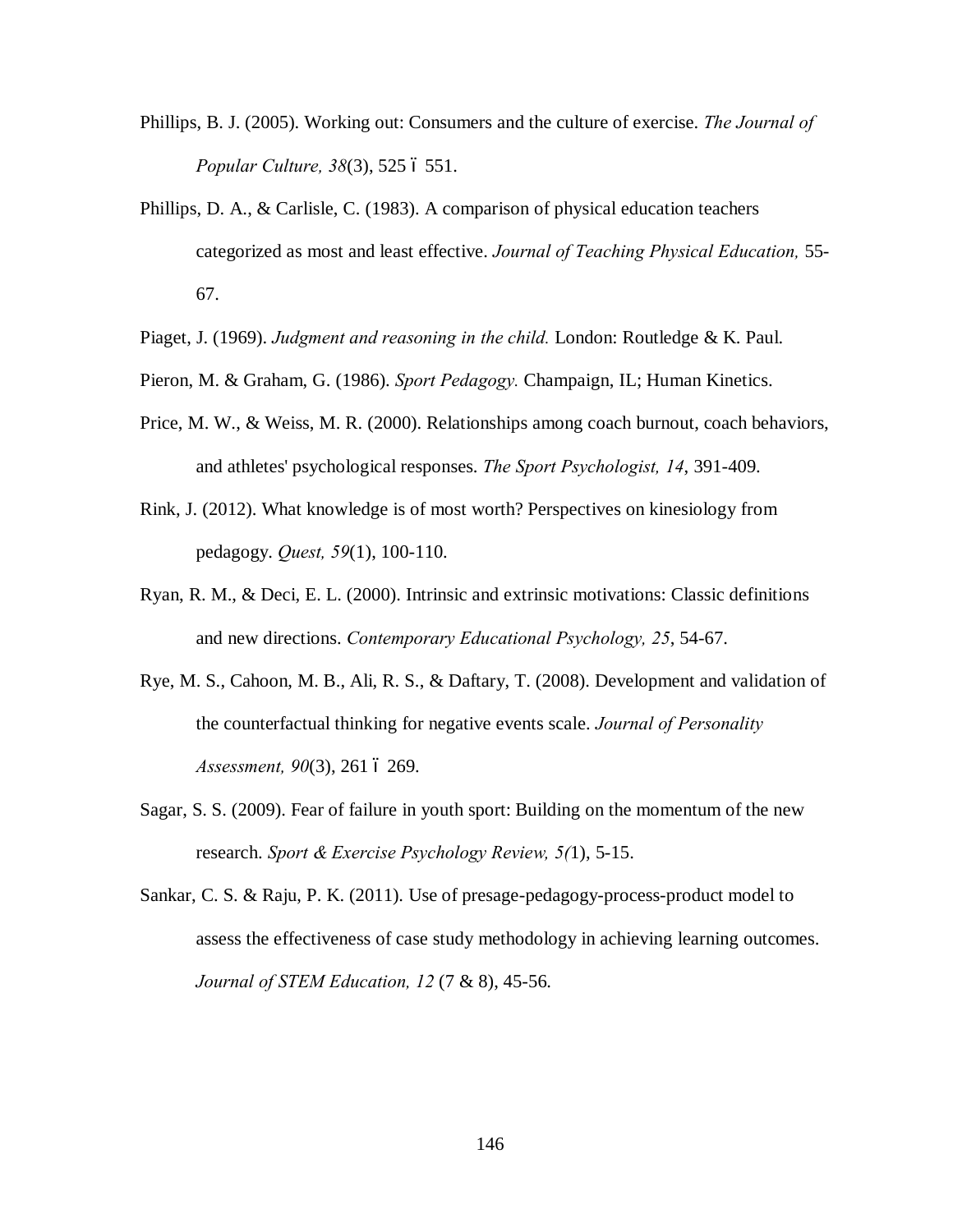- Sanna, L. J., Parks, C. D., Meier, S., Chang, E. C., Kassin, B. R., Lechter, J. L., et al. (2003). A game of inches: Spontaneous use of counterfactuals by broadcasters during major league baseball playoffs. *Journal of Applied Social Psychology, 33*(3), 455-475.
- Sanna, L. J., & Turley-Ames, K. J. (2000). Counterfactual Intensity. *European Journal of Social Psychology, 30*, 273-296.
- Schmidt, R. A. & Wulf, G. (1997). Continuous concurrent feedback degrades skill learning and implications. *Human Factors, 39*(4), 509-525.

Schon, D. (1983). *The reflective practitioner.* Basic Books: New York, NY.

- Schon, D. (1987). The theory of inquiry: Dewey's legacy to education. *Curriculum Inquiry, 22*(2), 119-139.
- Siedentop, D. (1976). *Developing teaching skills in physical education*. Boston, MA: Houghton Mifflin Com.
- Siedentop, D. (1991). Research on teaching in physical education. *Research Quarterly for Exercise and Sport, 62*, 352-365.
- Sigrist, R., Schellenberg, J., Rauter, G., Broggi, S., Riener, R., & Wolf, P. (2011). Visual and auditory augmented concurrent feedback in a complex motor task. *Presence, 20*(1), 15-32.
- Silverman, S., Tyson, L. A., & Krampitz, J. (1992). Teacher feedback and achievement in physical education: Interaction with student practice. T*eaching and Teacher Education, 8*, 333-344.
- Silverman, S. (1994). Communication and motor skill learning: What we learn from research in the gymnasium. *Quest. 46*, 345-355.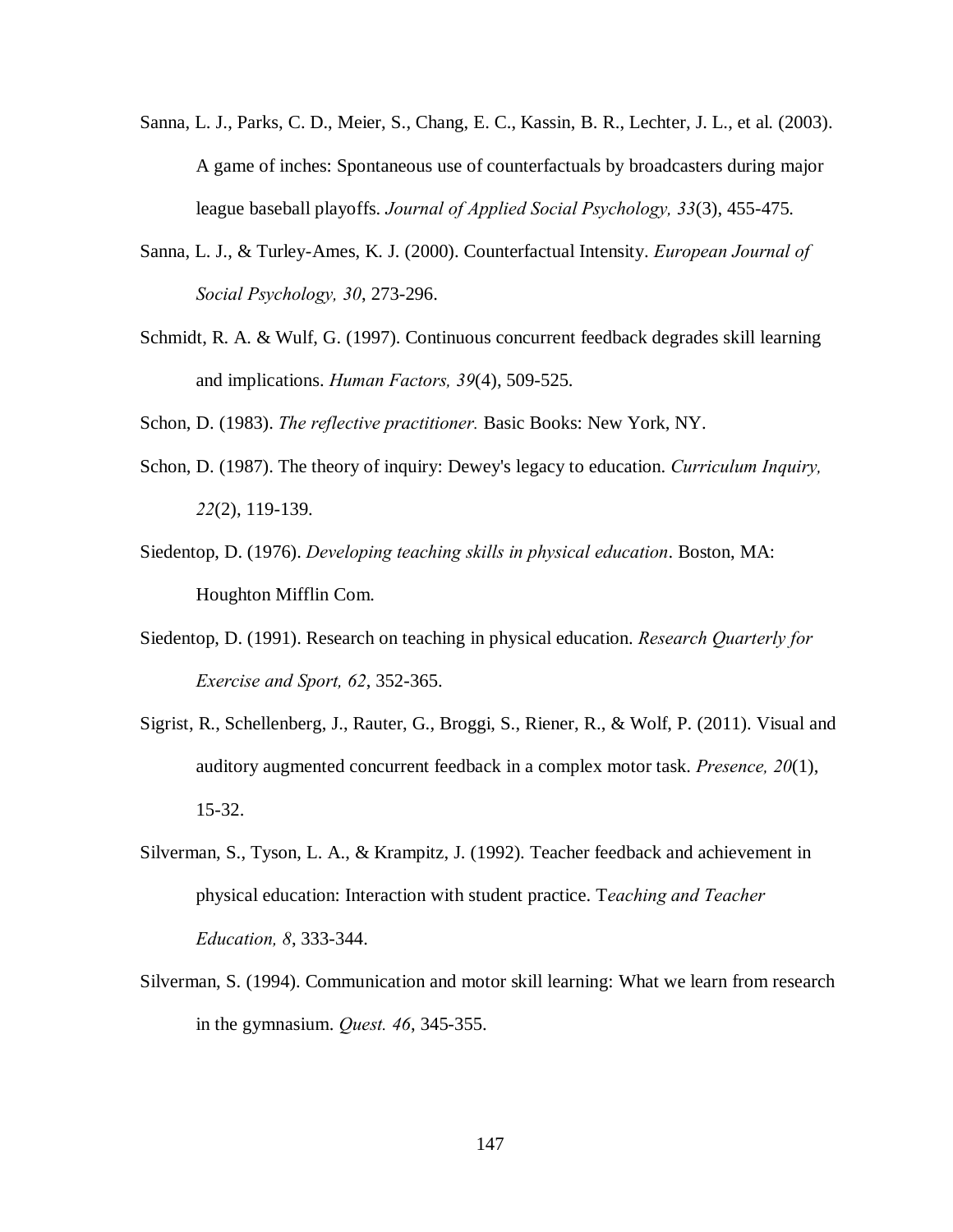- Simons, J., Dewitte, S., & Lens, W. (2003). Dongt do it for me. Do it for yourself! Stressing the personal relevance enhances motivation in physical education. *Journal of Sport & Exercise Psychology, 25*, 145-160.
- Smallman, R., & Roese, N.J. (2009). Counterfactual thinking facilitates behavioral intentions. *Journal of Experimental Social Psychology*, *45*, 845-852.
- Smythe, L. (2012). Discerning which qualitative approach fits best. *New Zealand College of Midwives Journal, 46*, 6-13.

Stake, R. (2010). *Qualitative research: Studying how things work.* The Guilford Press.

- Standal, O. F., & Moe, V. F. (2013). Reflective practice in physical education and physical education teacher education: A review of the literature since 1995. *Quest, 65*(2), 220 - 240.
- Thompson, W. C. (2010). Styles of teaching: Style B the practice style. *Journal of VAHPERD*. 4-7.
- Thorpe, M., & Godwin, S. (2006). Interaction and e-learning: The student experience. *Studies in Continuing Education, 28*(3), 203-221.
- Todorov, E., Shadmehr, R., & Bizzi, E. (1997). Augmented feedback presented in a virtual environment accelerates learning of a difficult motor task. *Journal of Motor Behavior, 29*(2), 147-158.
- Turman, P. (2005). Coaches quive of anticipatory and counterfactual regret messages during competition. *Journal of Applied Communication Research, 33*(2), 116-138.
- Valenzuela, J., Nieto, A. M., & Saiz, C. (2011). Critical thinking motivational scale: A contribution to the study of relationship between critical thinking and motivation. *Electronic Journal of Research in Educational Psychology, 9*(2), 823-848.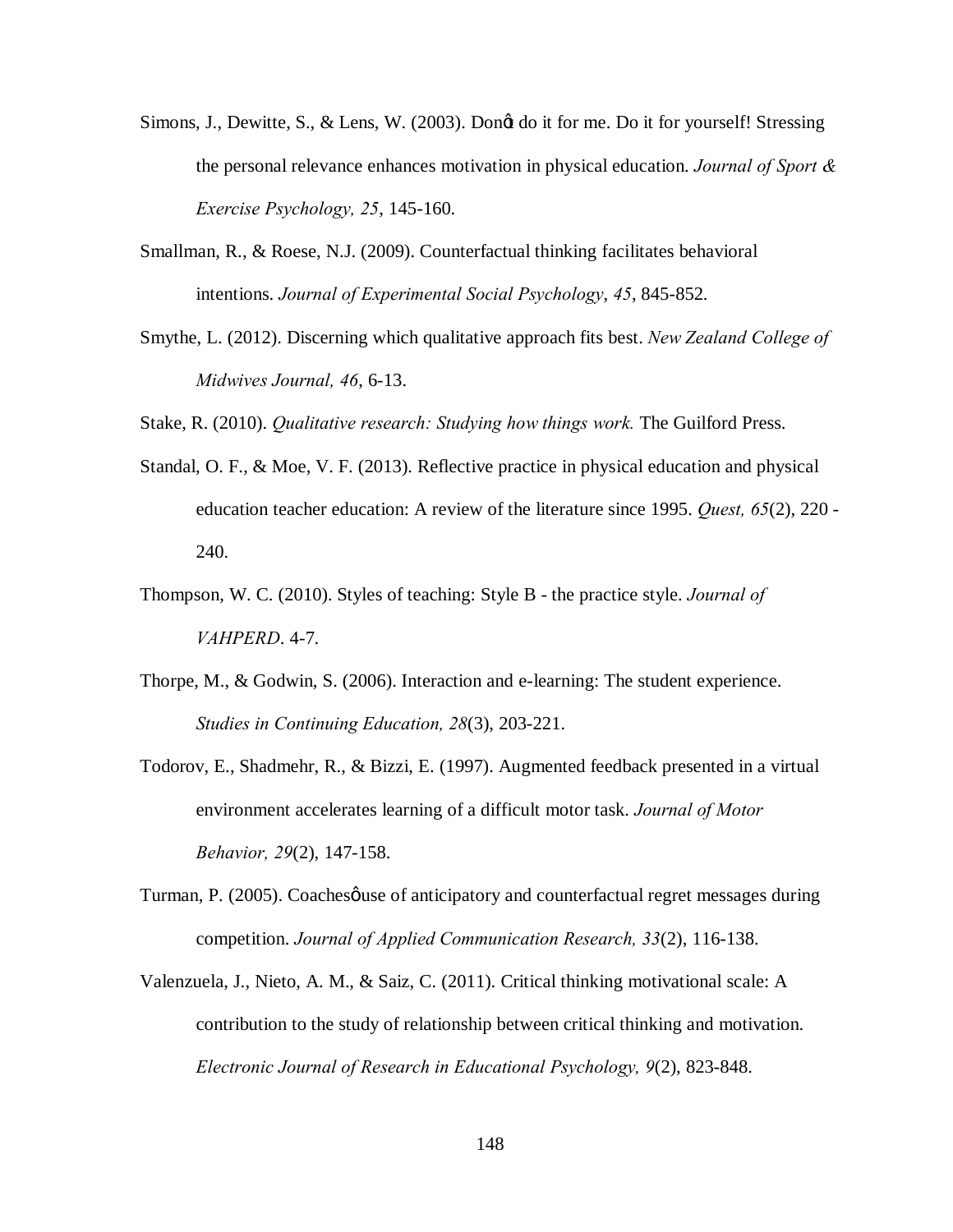- Vansteenkiste, M., Lens, W., & Deci, E. L. (2006). Intrinsic versus extrinsic goal contents in self-determination theory: Another look at the quality of academic motivation. *Educational Psychologist*, *41*, 19-31.
- Viciana, J., Cervello, E. M., & Ramirez-Lechuga, J. (2007). Effect of manipulating positive and negative feedback on goal orientations, perceived motivational climate, satisfaction, task choice, perception of ability, and attitude toward physical education lessons. *Perceptual & Motor Skills, 105*(1), 67-82.
- Walker, J. M. T. (2008). Looking at teacher practices through the lens of parenting style. *Journal of Experimental Education, 76*, 218 - 240.
- Weinberg, R. S., & Jackson, A. (1979). Competition and extrinsic rewards: Effect on intrinsic motivation and attribution. *Research Quarterly for Exercise & Sport, 50*, 494-502.
- Wentzel, K. R. (2002). Are effective teachers like good parents? Teaching styles and student adjustment in early adolescence. *Child Development, 73*, 287-301.
- White, D. A. (2010). Gifted education: Thinking (with the help of Aristotle) about critical thinking. *Gifted Child Today*, *33*(3), 14-19.
- Whitehead, J. R., & Corbin, C. B. (1991). Youth fitness testing: The effect of percentilebased evaluative feedback on intrinsic motivation. *Research Quarterly, 62*, 225-231.
- Wilkinson, C., Pennington, T., & Zanandrea, M. (2010). Teaching wellness concepts using Mosston's spectrum of teaching styles. *Strategies.* 28-30.
- Wirz, D. (2004). Students' learning styles vs. professors' teaching styles. *Inquiry, 9*(1), 1-5.
- Wulf, G., Shea, C. J. & Matschiner, S. (1998). Frequency of feedback enhances complex motor skill learning. *Journal of Motor Behavior, 30*(2), 180-192.